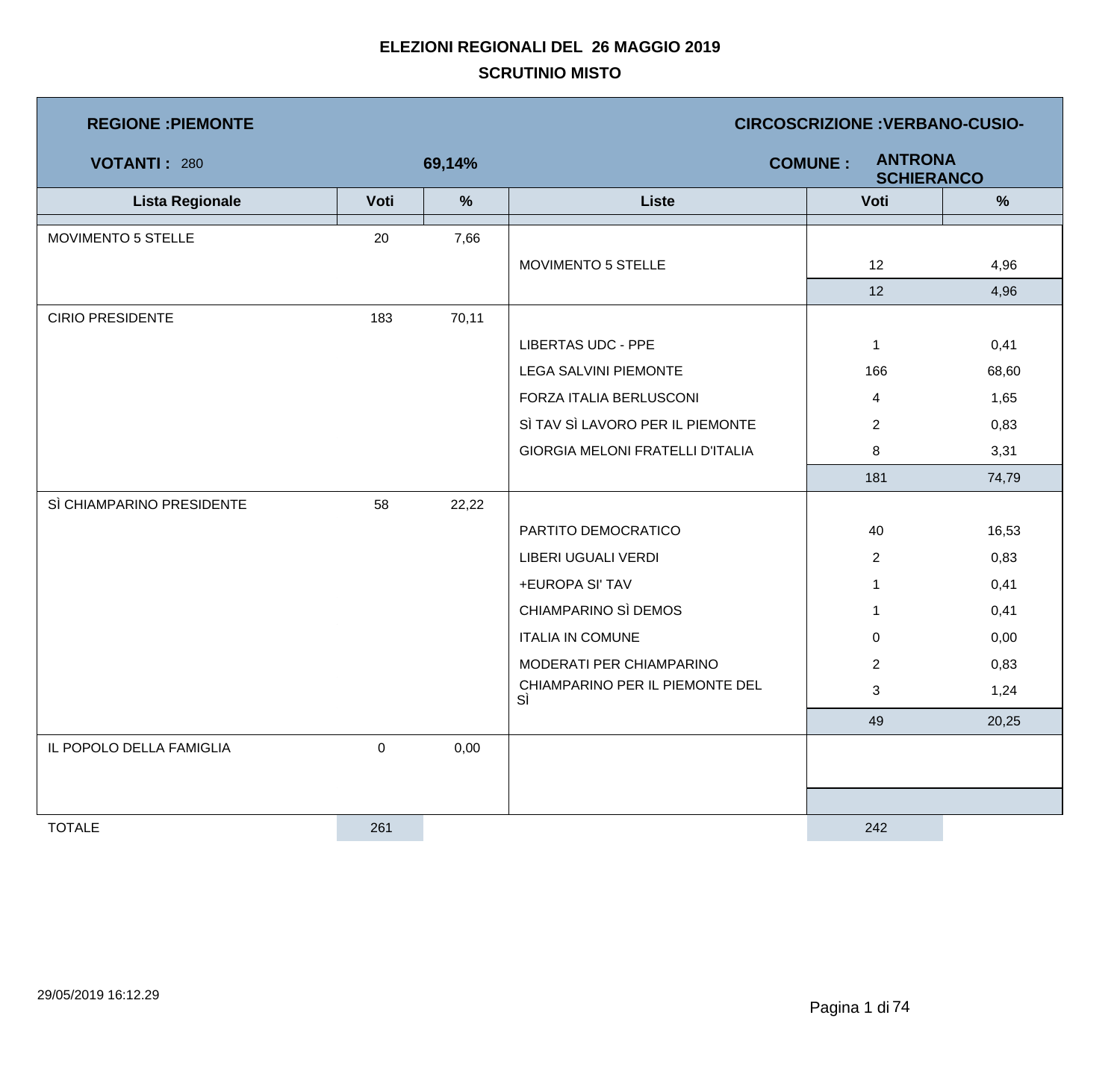| <b>REGIONE : PIEMONTE</b> |           |        | <b>CIRCOSCRIZIONE: VERBANO-CUSIO-</b>   |                |                |                        |  |
|---------------------------|-----------|--------|-----------------------------------------|----------------|----------------|------------------------|--|
| <b>VOTANTI: 300</b>       |           | 85,96% |                                         | <b>COMUNE:</b> |                | <b>ANZOLA D'OSSOLA</b> |  |
| <b>Lista Regionale</b>    | Voti      | %      | <b>Liste</b>                            |                | Voti           | %                      |  |
| <b>MOVIMENTO 5 STELLE</b> | 39        | 15,12  |                                         |                |                |                        |  |
|                           |           |        | MOVIMENTO 5 STELLE                      |                | 33             | 14,35                  |  |
|                           |           |        |                                         |                | 33             | 14,35                  |  |
| <b>CIRIO PRESIDENTE</b>   | 137       | 53,10  |                                         |                |                |                        |  |
|                           |           |        | <b>LIBERTAS UDC - PPE</b>               |                | $\mathbf 0$    | 0,00                   |  |
|                           |           |        | <b>LEGA SALVINI PIEMONTE</b>            |                | 96             | 41,74                  |  |
|                           |           |        | FORZA ITALIA BERLUSCONI                 |                | 19             | 8,26                   |  |
|                           |           |        | SÌ TAV SÌ LAVORO PER IL PIEMONTE        |                | $\overline{2}$ | 0,87                   |  |
|                           |           |        | <b>GIORGIA MELONI FRATELLI D'ITALIA</b> |                | 8              | 3,48                   |  |
|                           |           |        |                                         |                | 125            | 54,35                  |  |
| SÌ CHIAMPARINO PRESIDENTE | 82        | 31,78  |                                         |                |                |                        |  |
|                           |           |        | PARTITO DEMOCRATICO                     |                | 50             | 21,74                  |  |
|                           |           |        | LIBERI UGUALI VERDI                     |                | $\sqrt{5}$     | 2,17                   |  |
|                           |           |        | +EUROPA SI' TAV                         |                | $\overline{5}$ | 2,17                   |  |
|                           |           |        | CHIAMPARINO SÌ DEMOS                    |                | $\overline{2}$ | 0,87                   |  |
|                           |           |        | <b>ITALIA IN COMUNE</b>                 |                | $\mathbf 0$    | 0,00                   |  |
|                           |           |        | MODERATI PER CHIAMPARINO                |                | $\overline{4}$ | 1,74                   |  |
|                           |           |        | CHIAMPARINO PER IL PIEMONTE DEL<br>SÌ   |                | 6              | 2,61                   |  |
|                           |           |        |                                         |                | 72             | 31,30                  |  |
| IL POPOLO DELLA FAMIGLIA  | $\pmb{0}$ | 0,00   |                                         |                |                |                        |  |
|                           |           |        |                                         |                |                |                        |  |
|                           |           |        |                                         |                |                |                        |  |
| <b>TOTALE</b>             | 258       |        |                                         |                | 230            |                        |  |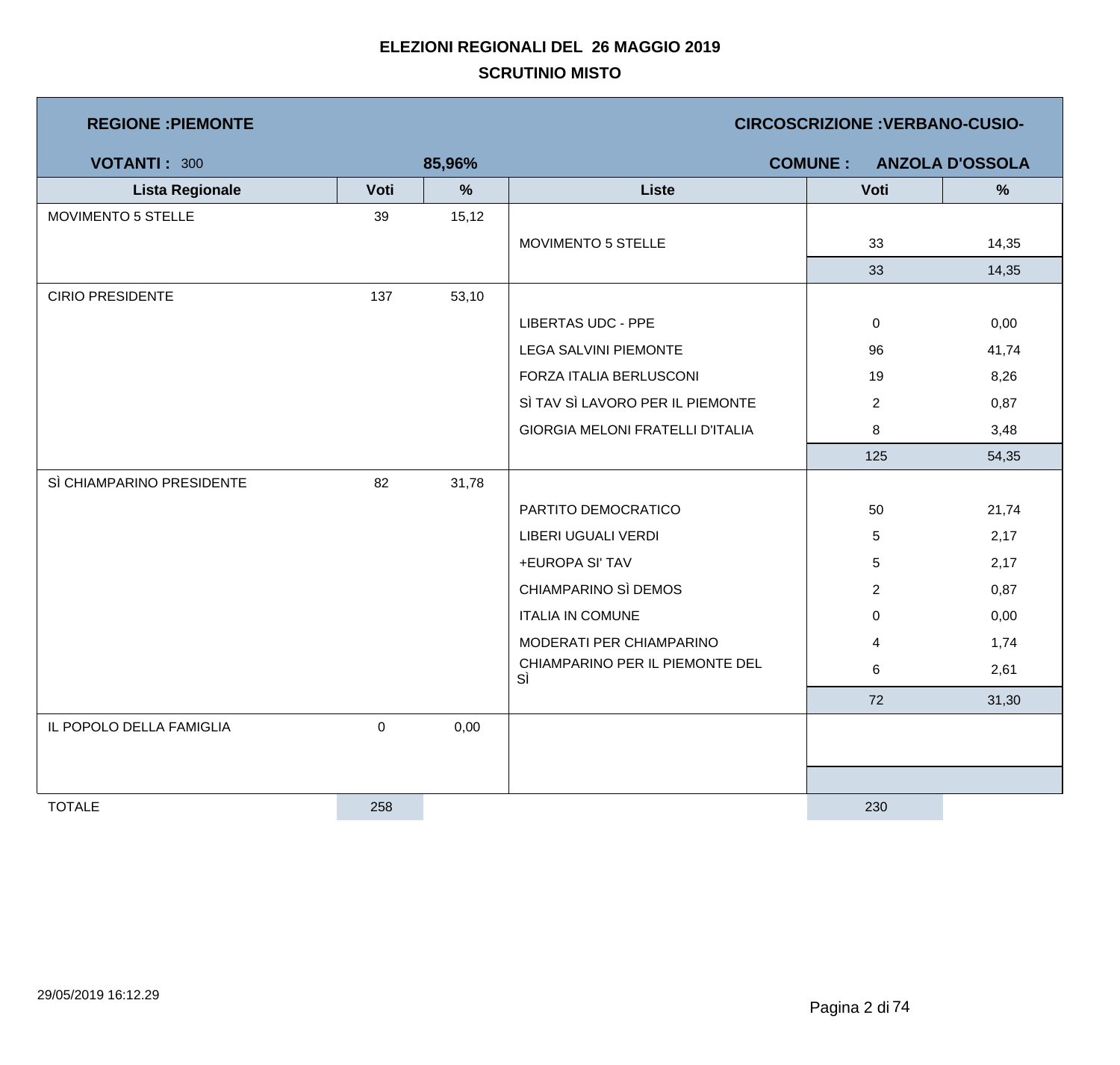| <b>REGIONE: PIEMONTE</b>  |       |        | <b>CIRCOSCRIZIONE: VERBANO-CUSIO-</b>   |                                   |               |  |  |
|---------------------------|-------|--------|-----------------------------------------|-----------------------------------|---------------|--|--|
| <b>VOTANTI: 1.204</b>     |       | 68,33% |                                         | <b>COMUNE:</b><br><b>ARIZZANO</b> |               |  |  |
| <b>Lista Regionale</b>    | Voti  | $\%$   | <b>Liste</b>                            | Voti                              | $\frac{0}{0}$ |  |  |
| MOVIMENTO 5 STELLE        | 150   | 12,92  |                                         |                                   |               |  |  |
|                           |       |        | MOVIMENTO 5 STELLE                      | 124                               | 11,91         |  |  |
|                           |       |        |                                         | 124                               | 11,91         |  |  |
| <b>CIRIO PRESIDENTE</b>   | 585   | 50,39  |                                         |                                   |               |  |  |
|                           |       |        | <b>LIBERTAS UDC - PPE</b>               | $\overline{7}$                    | 0,67          |  |  |
|                           |       |        | <b>LEGA SALVINI PIEMONTE</b>            | 438                               | 42,07         |  |  |
|                           |       |        | FORZA ITALIA BERLUSCONI                 | 52                                | 5,00          |  |  |
|                           |       |        | SÌ TAV SÌ LAVORO PER IL PIEMONTE        | 10                                | 0,96          |  |  |
|                           |       |        | <b>GIORGIA MELONI FRATELLI D'ITALIA</b> | 49                                | 4,71          |  |  |
|                           |       |        |                                         | 556                               | 53,41         |  |  |
| SÌ CHIAMPARINO PRESIDENTE | 420   | 36,18  |                                         |                                   |               |  |  |
|                           |       |        | CHIAMPARINO PER IL PIEMONTE DEL<br>SÌ   | 16                                | 1,54          |  |  |
|                           |       |        | LIBERI UGUALI VERDI                     | 37                                | 3,55          |  |  |
|                           |       |        | +EUROPA SI' TAV                         | 16                                | 1,54          |  |  |
|                           |       |        | CHIAMPARINO SÌ DEMOS                    | 5                                 | 0,48          |  |  |
|                           |       |        | <b>ITALIA IN COMUNE</b>                 | $\mathbf 0$                       | 0,00          |  |  |
|                           |       |        | MODERATI PER CHIAMPARINO                | 6                                 | 0,58          |  |  |
|                           |       |        | PARTITO DEMOCRATICO                     | 281                               | 26,99         |  |  |
|                           |       |        |                                         | 361                               | 34,68         |  |  |
| IL POPOLO DELLA FAMIGLIA  | 6     | 0,52   |                                         |                                   |               |  |  |
|                           |       |        |                                         |                                   |               |  |  |
|                           |       |        |                                         |                                   |               |  |  |
| <b>TOTALE</b>             | 1.161 |        |                                         | 1.041                             |               |  |  |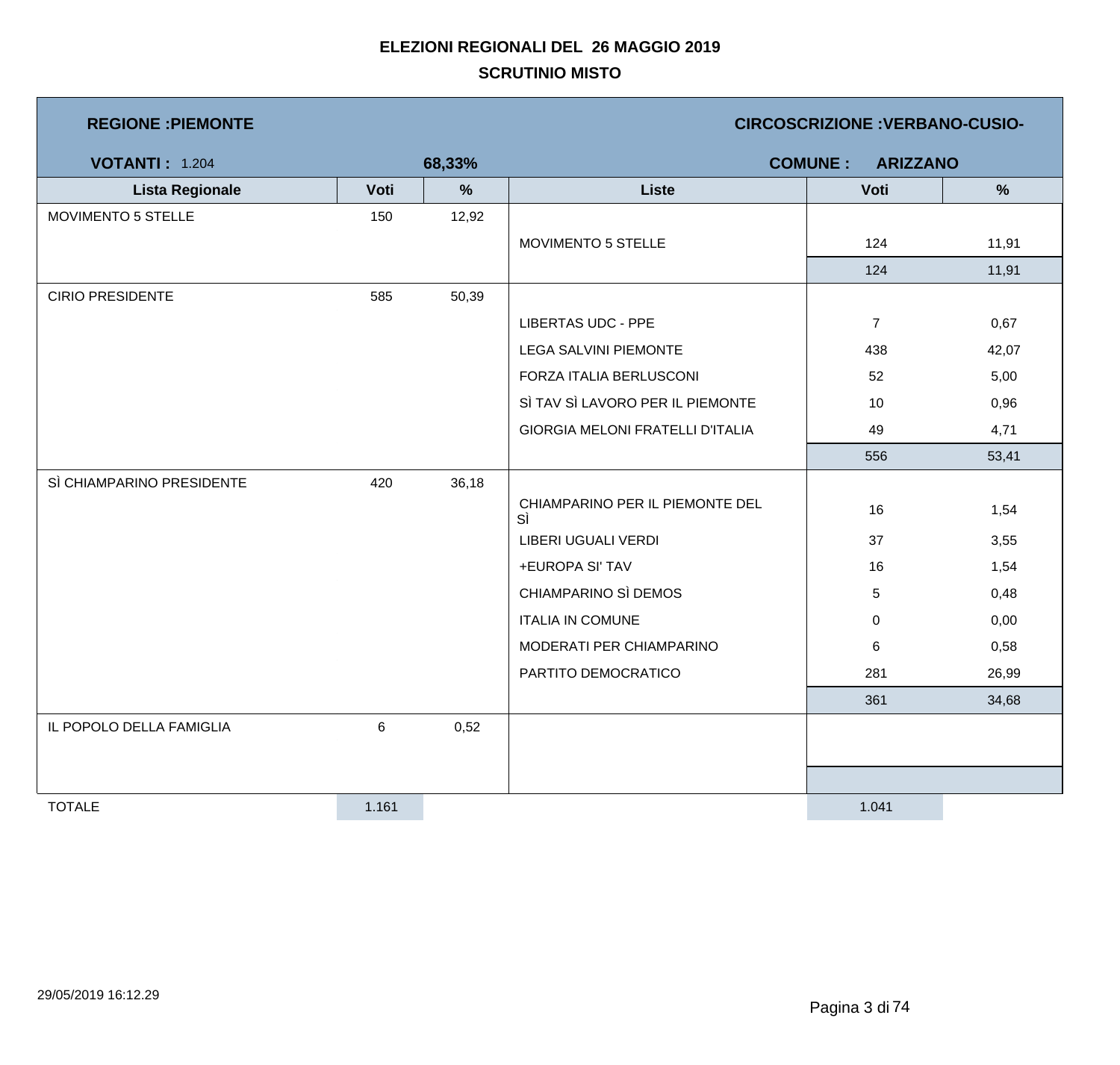**REGIONE :PIEMONTE CIRCOSCRIZIONE :VERBANO-CUSIO-**

| <b>VOTANTI: 156</b>       |             | 50,65% |                                         | <b>AROLA</b><br><b>COMUNE:</b> |               |
|---------------------------|-------------|--------|-----------------------------------------|--------------------------------|---------------|
| <b>Lista Regionale</b>    | Voti        | %      | <b>Liste</b>                            | Voti                           | $\frac{9}{6}$ |
| MOVIMENTO 5 STELLE        | 12          | 8,57   |                                         |                                |               |
|                           |             |        | MOVIMENTO 5 STELLE                      | 10                             | 8,20          |
|                           |             |        |                                         | 10                             | 8,20          |
| <b>CIRIO PRESIDENTE</b>   | 91          | 65,00  |                                         |                                |               |
|                           |             |        | <b>LIBERTAS UDC - PPE</b>               | $\overline{4}$                 | 3,28          |
|                           |             |        | <b>LEGA SALVINI PIEMONTE</b>            | 55                             | 45,08         |
|                           |             |        | FORZA ITALIA BERLUSCONI                 | 18                             | 14,75         |
|                           |             |        | SÌ TAV SÌ LAVORO PER IL PIEMONTE        | $\mathbf 0$                    | 0,00          |
|                           |             |        | <b>GIORGIA MELONI FRATELLI D'ITALIA</b> | 8                              | 6,56          |
|                           |             |        |                                         | 85                             | 69,67         |
| SÌ CHIAMPARINO PRESIDENTE | 37          | 26,43  |                                         |                                |               |
|                           |             |        | CHIAMPARINO PER IL PIEMONTE DEL<br>SÌ   | $\overline{2}$                 | 1,64          |
|                           |             |        | LIBERI UGUALI VERDI                     | $\overline{2}$                 | 1,64          |
|                           |             |        | +EUROPA SI' TAV                         | $\overline{2}$                 | 1,64          |
|                           |             |        | CHIAMPARINO SÌ DEMOS                    | $\mathbf 1$                    | 0,82          |
|                           |             |        | <b>ITALIA IN COMUNE</b>                 | $\mathbf 0$                    | 0,00          |
|                           |             |        | MODERATI PER CHIAMPARINO                | $\mathbf{1}$                   | 0,82          |
|                           |             |        | PARTITO DEMOCRATICO                     | 19                             | 15,57         |
|                           |             |        |                                         | 27                             | 22,13         |
| IL POPOLO DELLA FAMIGLIA  | $\mathbf 0$ | 0,00   |                                         |                                |               |
|                           |             |        |                                         |                                |               |
|                           |             |        |                                         |                                |               |
| <b>TOTALE</b>             | 140         |        |                                         | 122                            |               |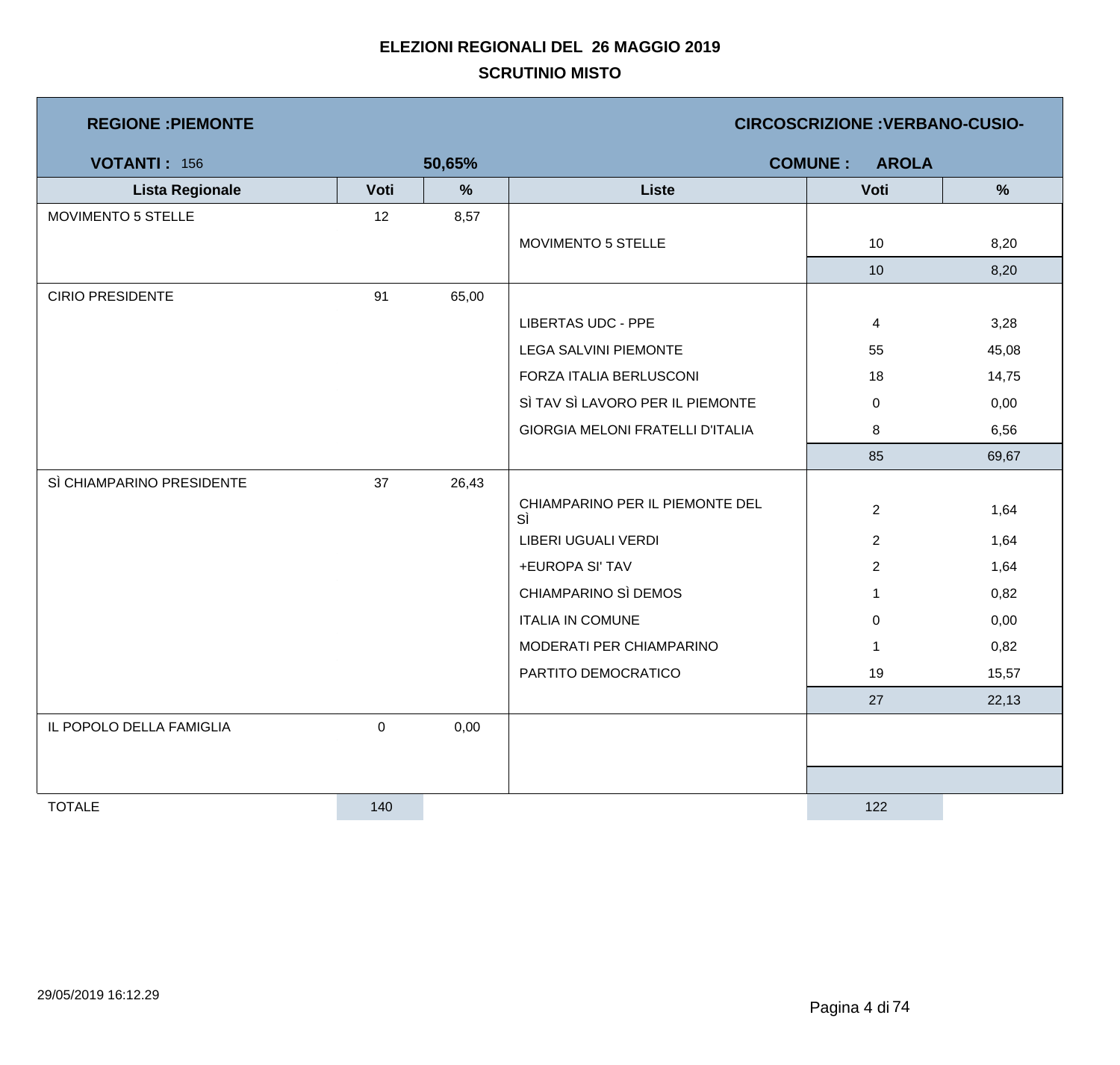| <b>REGIONE : PIEMONTE</b> |      |        | <b>CIRCOSCRIZIONE: VERBANO-CUSIO-</b>   |                                 |       |  |  |
|---------------------------|------|--------|-----------------------------------------|---------------------------------|-------|--|--|
| <b>VOTANTI: 71</b>        |      | 54,62% |                                         | <b>COMUNE:</b><br><b>AURANO</b> |       |  |  |
| <b>Lista Regionale</b>    | Voti | $\%$   | <b>Liste</b>                            | Voti                            | %     |  |  |
| MOVIMENTO 5 STELLE        | 13   | 19,70  |                                         |                                 |       |  |  |
|                           |      |        | MOVIMENTO 5 STELLE                      | 11                              | 17,74 |  |  |
|                           |      |        |                                         | 11                              | 17,74 |  |  |
| <b>CIRIO PRESIDENTE</b>   | 42   | 63,64  |                                         |                                 |       |  |  |
|                           |      |        | SÌ TAV SÌ LAVORO PER IL PIEMONTE        | $\overline{0}$                  | 0,00  |  |  |
|                           |      |        | FORZA ITALIA BERLUSCONI                 | $\overline{7}$                  | 11,29 |  |  |
|                           |      |        | <b>LEGA SALVINI PIEMONTE</b>            | 34                              | 54,84 |  |  |
|                           |      |        | <b>LIBERTAS UDC - PPE</b>               | $\mathbf{1}$                    | 1,61  |  |  |
|                           |      |        | <b>GIORGIA MELONI FRATELLI D'ITALIA</b> | $\mathbf 0$                     | 0,00  |  |  |
|                           |      |        |                                         | 42                              | 67,74 |  |  |
| SÌ CHIAMPARINO PRESIDENTE | 10   | 15,15  |                                         |                                 |       |  |  |
|                           |      |        | PARTITO DEMOCRATICO                     | $\overline{4}$                  | 6,45  |  |  |
|                           |      |        | CHIAMPARINO PER IL PIEMONTE DEL<br>SÌ   | $\overline{2}$                  | 3,23  |  |  |
|                           |      |        | LIBERI UGUALI VERDI                     | $\overline{2}$                  | 3,23  |  |  |
|                           |      |        | +EUROPA SI' TAV                         | $\mathbf 0$                     | 0,00  |  |  |
|                           |      |        | CHIAMPARINO SÌ DEMOS                    | $\mathbf 0$                     | 0,00  |  |  |
|                           |      |        | <b>ITALIA IN COMUNE</b>                 | $\mathbf 1$                     | 1,61  |  |  |
|                           |      |        | MODERATI PER CHIAMPARINO                | $\mathbf 0$                     | 0,00  |  |  |
|                           |      |        |                                         | $9\,$                           | 14,52 |  |  |
| IL POPOLO DELLA FAMIGLIA  | 1    | 1,52   |                                         |                                 |       |  |  |
|                           |      |        |                                         |                                 |       |  |  |
|                           |      |        |                                         |                                 |       |  |  |
| <b>TOTALE</b>             | 66   |        |                                         | 62                              |       |  |  |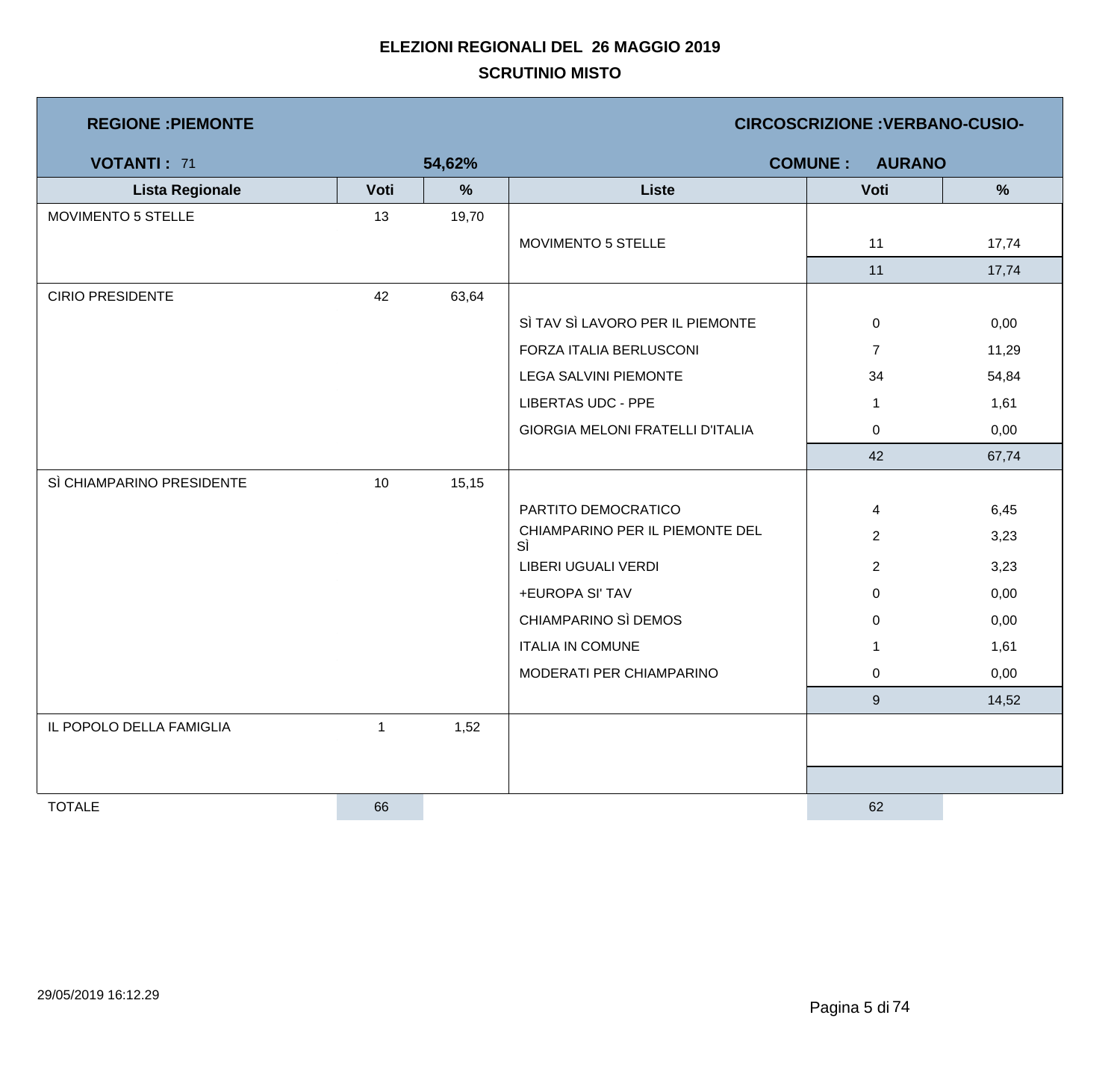| <b>REGIONE : PIEMONTE</b> |      | <b>CIRCOSCRIZIONE : VERBANO-CUSIO-</b> |                                       |                |       |  |  |
|---------------------------|------|----------------------------------------|---------------------------------------|----------------|-------|--|--|
| VOTANTI: 612              |      | 68,76%                                 | <b>COMUNE:</b><br><b>BACENO</b>       |                |       |  |  |
| <b>Lista Regionale</b>    | Voti | $\%$                                   | <b>Liste</b>                          | Voti           | $\%$  |  |  |
| MOVIMENTO 5 STELLE        | 47   | 8,41                                   |                                       |                |       |  |  |
|                           |      |                                        | MOVIMENTO 5 STELLE                    | 36             | 7,53  |  |  |
|                           |      |                                        |                                       | 36             | 7,53  |  |  |
| <b>CIRIO PRESIDENTE</b>   | 335  | 59,93                                  |                                       |                |       |  |  |
|                           |      |                                        | SÌ TAV SÌ LAVORO PER IL PIEMONTE      | 3              | 0,63  |  |  |
|                           |      |                                        | FORZA ITALIA BERLUSCONI               | 28             | 5,86  |  |  |
|                           |      |                                        | <b>LEGA SALVINI PIEMONTE</b>          | 271            | 56,69 |  |  |
|                           |      |                                        | <b>LIBERTAS UDC - PPE</b>             | 3              | 0,63  |  |  |
|                           |      |                                        | GIORGIA MELONI FRATELLI D'ITALIA      | 20             | 4,18  |  |  |
|                           |      |                                        |                                       | 325            | 67,99 |  |  |
| SÌ CHIAMPARINO PRESIDENTE | 177  | 31,66                                  |                                       |                |       |  |  |
|                           |      |                                        | MODERATI PER CHIAMPARINO              | $\overline{2}$ | 0,42  |  |  |
|                           |      |                                        | PARTITO DEMOCRATICO                   | 91             | 19,04 |  |  |
|                           |      |                                        | <b>ITALIA IN COMUNE</b>               | $\mathbf{1}$   | 0,21  |  |  |
|                           |      |                                        | CHIAMPARINO SÌ DEMOS                  | 3              | 0,63  |  |  |
|                           |      |                                        | +EUROPA SI' TAV                       | $\overline{2}$ | 0,42  |  |  |
|                           |      |                                        | LIBERI UGUALI VERDI                   | 6              | 1,26  |  |  |
|                           |      |                                        | CHIAMPARINO PER IL PIEMONTE DEL<br>SÌ | 12             | 2,51  |  |  |
|                           |      |                                        |                                       | 117            | 24,48 |  |  |
| IL POPOLO DELLA FAMIGLIA  | 0    | 0,00                                   |                                       |                |       |  |  |
|                           |      |                                        |                                       |                |       |  |  |
|                           |      |                                        |                                       |                |       |  |  |
| <b>TOTALE</b>             | 559  |                                        |                                       | 478            |       |  |  |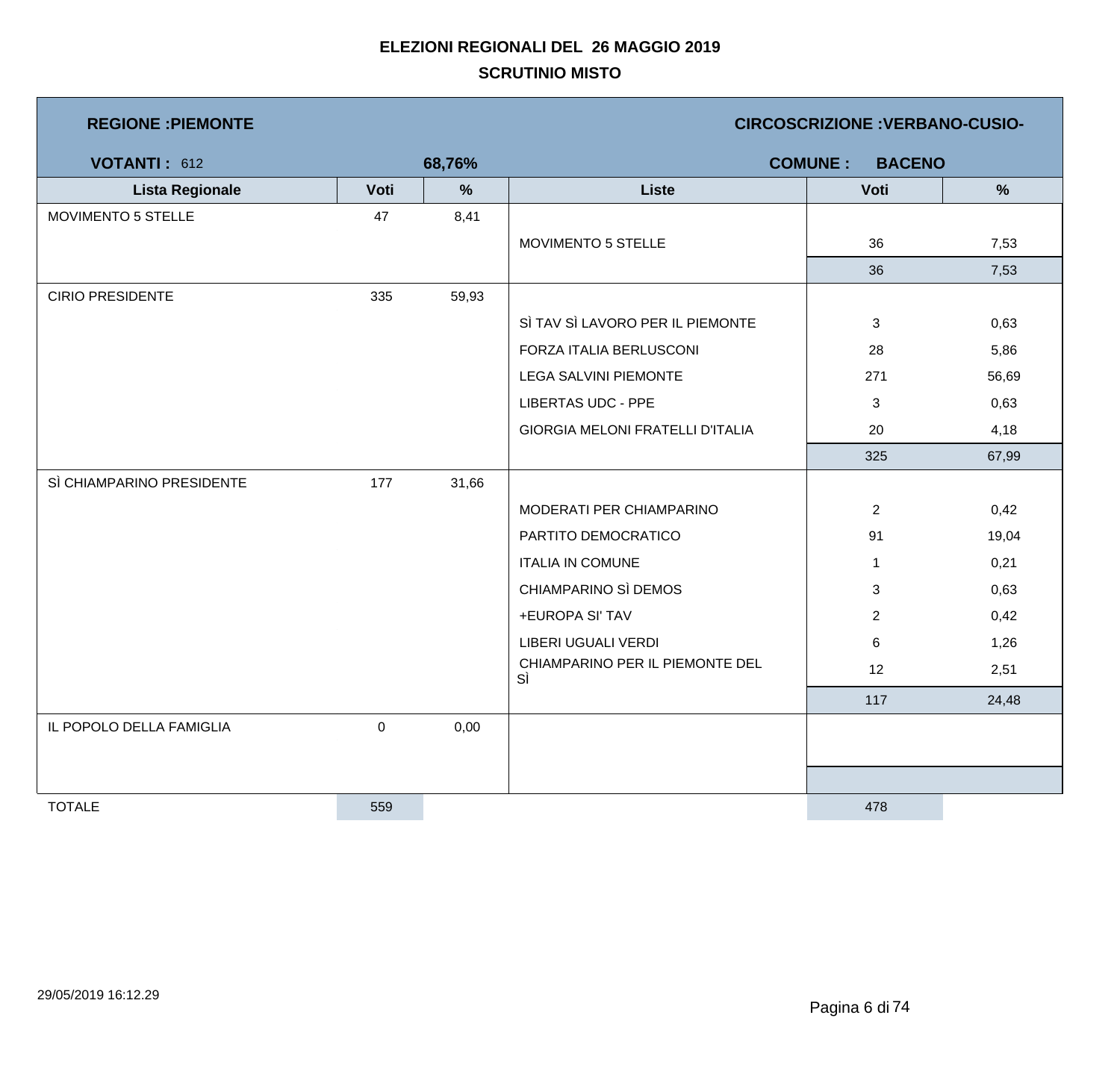| <b>REGIONE : PIEMONTE</b> |                |               | <b>CIRCOSCRIZIONE : VERBANO-CUSIO-</b>  |                |                      |  |  |
|---------------------------|----------------|---------------|-----------------------------------------|----------------|----------------------|--|--|
| VOTANTI: 317              |                | 64,56%        |                                         | <b>COMUNE:</b> | <b>BANNIO ANZINO</b> |  |  |
| <b>Lista Regionale</b>    | Voti           | $\frac{9}{6}$ | <b>Liste</b>                            | Voti           | $\frac{0}{0}$        |  |  |
| MOVIMENTO 5 STELLE        | 16             | 5,41          |                                         |                |                      |  |  |
|                           |                |               | MOVIMENTO 5 STELLE                      | 13             | 4,56                 |  |  |
|                           |                |               |                                         | 13             | 4,56                 |  |  |
| <b>CIRIO PRESIDENTE</b>   | 237            | 80,07         |                                         |                |                      |  |  |
|                           |                |               | SÌ TAV SÌ LAVORO PER IL PIEMONTE        | $\mathbf{1}$   | 0,35                 |  |  |
|                           |                |               | FORZA ITALIA BERLUSCONI                 | 21             | 7,37                 |  |  |
|                           |                |               | <b>LEGA SALVINI PIEMONTE</b>            | 193            | 67,72                |  |  |
|                           |                |               | <b>LIBERTAS UDC - PPE</b>               | $\mathbf{3}$   | 1,05                 |  |  |
|                           |                |               | <b>GIORGIA MELONI FRATELLI D'ITALIA</b> | 16             | 5,61                 |  |  |
|                           |                |               |                                         | 234            | 82,11                |  |  |
| SÌ CHIAMPARINO PRESIDENTE | 41             | 13,85         |                                         |                |                      |  |  |
|                           |                |               | CHIAMPARINO PER IL PIEMONTE DEL<br>SÌ   | $\mathbf{1}$   | 0,35                 |  |  |
|                           |                |               | PARTITO DEMOCRATICO                     | 32             | 11,23                |  |  |
|                           |                |               | MODERATI PER CHIAMPARINO                | $\overline{0}$ | 0,00                 |  |  |
|                           |                |               | <b>ITALIA IN COMUNE</b>                 | $\overline{0}$ | 0,00                 |  |  |
|                           |                |               | CHIAMPARINO SÌ DEMOS                    | $\mathbf{1}$   | 0,35                 |  |  |
|                           |                |               | +EUROPA SI' TAV                         | $\mathbf 0$    | 0,00                 |  |  |
|                           |                |               | LIBERI UGUALI VERDI                     | 4              | 1,40                 |  |  |
|                           |                |               |                                         | 38             | 13,33                |  |  |
| IL POPOLO DELLA FAMIGLIA  | $\overline{2}$ | 0,68          |                                         |                |                      |  |  |
|                           |                |               |                                         |                |                      |  |  |
|                           |                |               |                                         |                |                      |  |  |
| <b>TOTALE</b>             | 296            |               |                                         | 285            |                      |  |  |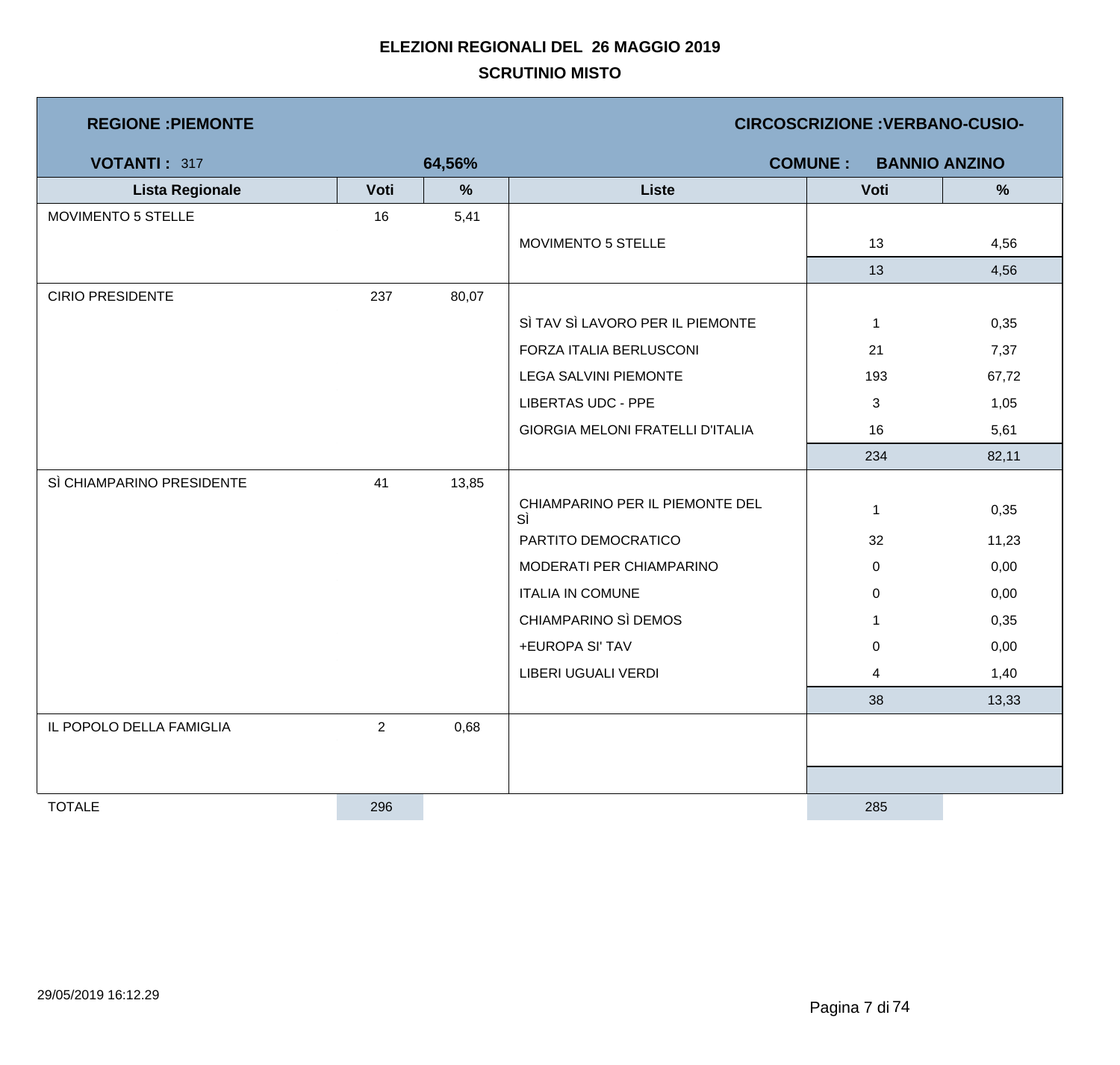| <b>REGIONE : PIEMONTE</b> |       |        | <b>CIRCOSCRIZIONE : VERBANO-CUSIO-</b>  |                                 |               |  |  |
|---------------------------|-------|--------|-----------------------------------------|---------------------------------|---------------|--|--|
| <b>VOTANTI: 2.340</b>     |       | 55,24% |                                         | <b>COMUNE:</b><br><b>BAVENO</b> |               |  |  |
| <b>Lista Regionale</b>    | Voti  | %      | <b>Liste</b>                            | Voti                            | $\frac{9}{6}$ |  |  |
| MOVIMENTO 5 STELLE        | 237   | 10,49  |                                         |                                 |               |  |  |
|                           |       |        | MOVIMENTO 5 STELLE                      | 188                             | 9,25          |  |  |
|                           |       |        |                                         | 188                             | 9,25          |  |  |
| <b>CIRIO PRESIDENTE</b>   | 1.235 | 54,65  |                                         |                                 |               |  |  |
|                           |       |        | SÌ TAV SÌ LAVORO PER IL PIEMONTE        | 15                              | 0,74          |  |  |
|                           |       |        | FORZA ITALIA BERLUSCONI                 | 187                             | 9,20          |  |  |
|                           |       |        | <b>LEGA SALVINI PIEMONTE</b>            | 826                             | 40,65         |  |  |
|                           |       |        | <b>LIBERTAS UDC - PPE</b>               | 14                              | 0,69          |  |  |
|                           |       |        | <b>GIORGIA MELONI FRATELLI D'ITALIA</b> | 126                             | 6,20          |  |  |
|                           |       |        |                                         | 1.168                           | 57,48         |  |  |
| SÌ CHIAMPARINO PRESIDENTE | 773   | 34,20  |                                         |                                 |               |  |  |
|                           |       |        | CHIAMPARINO PER IL PIEMONTE DEL<br>SÌ   | 23                              | 1,13          |  |  |
|                           |       |        | PARTITO DEMOCRATICO                     | 532                             | 26,18         |  |  |
|                           |       |        | MODERATI PER CHIAMPARINO                | 19                              | 0,94          |  |  |
|                           |       |        | <b>ITALIA IN COMUNE</b>                 | $\mathbf{1}$                    | 0,05          |  |  |
|                           |       |        | CHIAMPARINO SÌ DEMOS                    | $\sqrt{5}$                      | 0,25          |  |  |
|                           |       |        | +EUROPA SI' TAV                         | 32                              | 1,57          |  |  |
|                           |       |        | LIBERI UGUALI VERDI                     | 64                              | 3,15          |  |  |
|                           |       |        |                                         | 676                             | 33,27         |  |  |
| IL POPOLO DELLA FAMIGLIA  | 15    | 0,66   |                                         |                                 |               |  |  |
|                           |       |        |                                         |                                 |               |  |  |
|                           |       |        |                                         |                                 |               |  |  |
| <b>TOTALE</b>             | 2.260 |        |                                         | 2.032                           |               |  |  |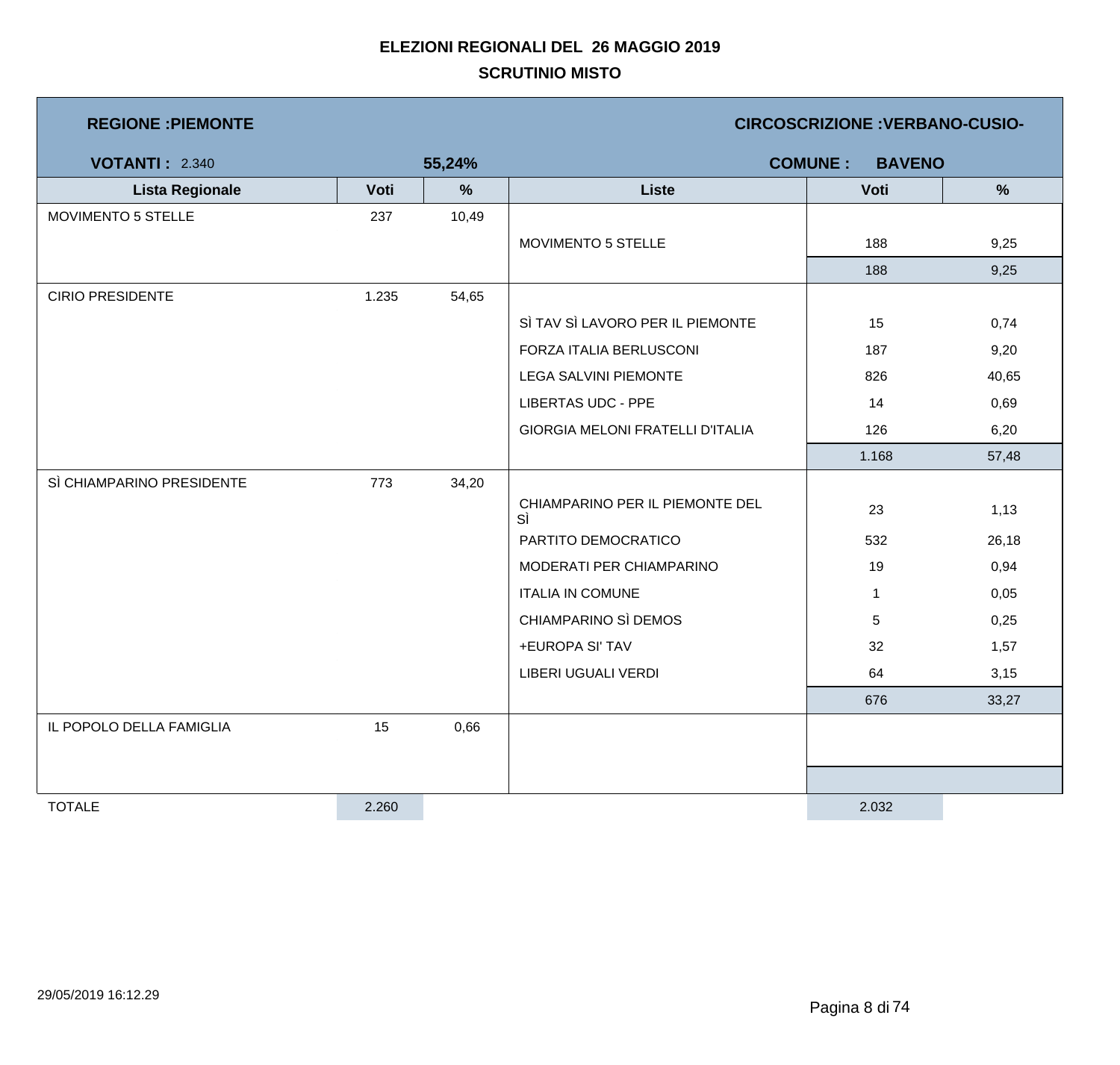| <b>REGIONE : PIEMONTE</b> |           |        | <b>CIRCOSCRIZIONE : VERBANO-CUSIO-</b>  |                              |               |  |  |
|---------------------------|-----------|--------|-----------------------------------------|------------------------------|---------------|--|--|
| <b>VOTANTI: 463</b>       |           | 71,89% |                                         | <b>COMUNE:</b><br><b>BEE</b> |               |  |  |
| <b>Lista Regionale</b>    | Voti      | %      | <b>Liste</b>                            | Voti                         | $\frac{9}{6}$ |  |  |
| MOVIMENTO 5 STELLE        | 62        | 14,52  |                                         |                              |               |  |  |
|                           |           |        | MOVIMENTO 5 STELLE                      | 50                           | 13,23         |  |  |
|                           |           |        |                                         | 50                           | 13,23         |  |  |
| <b>CIRIO PRESIDENTE</b>   | 268       | 62,76  |                                         |                              |               |  |  |
|                           |           |        | SÌ TAV SÌ LAVORO PER IL PIEMONTE        | $\overline{2}$               | 0,53          |  |  |
|                           |           |        | FORZA ITALIA BERLUSCONI                 | 52                           | 13,76         |  |  |
|                           |           |        | <b>LEGA SALVINI PIEMONTE</b>            | 177                          | 46,83         |  |  |
|                           |           |        | <b>LIBERTAS UDC - PPE</b>               | $\overline{2}$               | 0,53          |  |  |
|                           |           |        | <b>GIORGIA MELONI FRATELLI D'ITALIA</b> | 15                           | 3,97          |  |  |
|                           |           |        |                                         | 248                          | 65,61         |  |  |
| SÌ CHIAMPARINO PRESIDENTE | 97        | 22,72  |                                         |                              |               |  |  |
|                           |           |        | CHIAMPARINO PER IL PIEMONTE DEL<br>SÌ   | 3                            | 0,79          |  |  |
|                           |           |        | PARTITO DEMOCRATICO                     | 56                           | 14,81         |  |  |
|                           |           |        | LIBERI UGUALI VERDI                     | 10                           | 2,65          |  |  |
|                           |           |        | +EUROPA SI' TAV                         | 5                            | 1,32          |  |  |
|                           |           |        | CHIAMPARINO SÌ DEMOS                    | $\overline{c}$               | 0,53          |  |  |
|                           |           |        | <b>ITALIA IN COMUNE</b>                 | $\mathbf 0$                  | 0,00          |  |  |
|                           |           |        | MODERATI PER CHIAMPARINO                | 4                            | 1,06          |  |  |
|                           |           |        |                                         | 80                           | 21,16         |  |  |
| IL POPOLO DELLA FAMIGLIA  | $\pmb{0}$ | 0,00   |                                         |                              |               |  |  |
|                           |           |        |                                         |                              |               |  |  |
|                           |           |        |                                         |                              |               |  |  |
| <b>TOTALE</b>             | 427       |        |                                         | 378                          |               |  |  |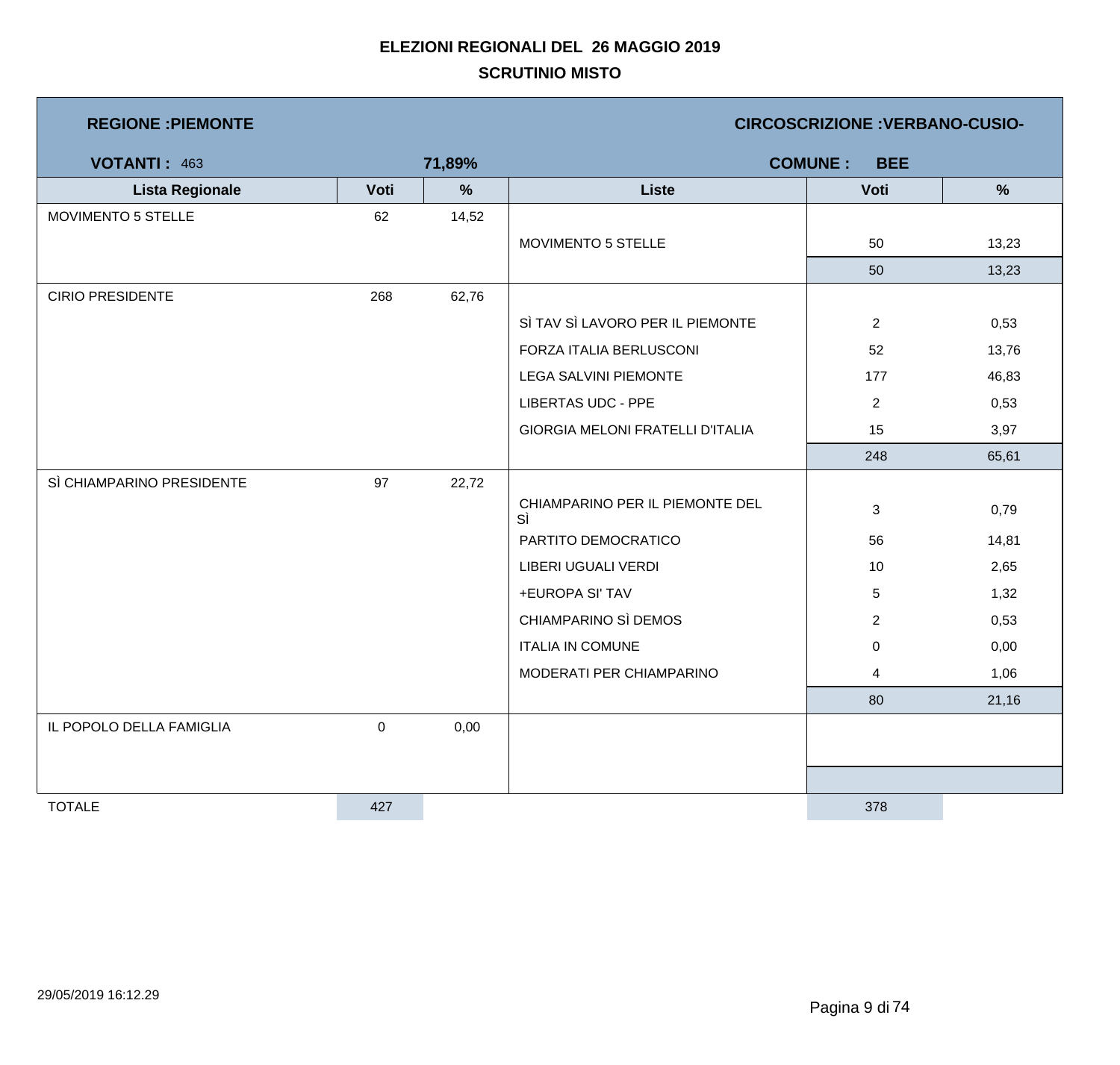| <b>REGIONE : PIEMONTE</b> |                           |        | <b>CIRCOSCRIZIONE : VERBANO-CUSIO-</b>  |                                    |       |  |  |
|---------------------------|---------------------------|--------|-----------------------------------------|------------------------------------|-------|--|--|
| <b>VOTANTI: 258</b>       |                           | 60,14% |                                         | <b>COMUNE:</b><br><b>BELGIRATE</b> |       |  |  |
| <b>Lista Regionale</b>    | Voti                      | $\%$   | <b>Liste</b>                            | Voti                               | %     |  |  |
| MOVIMENTO 5 STELLE        | 18                        | 7,06   |                                         |                                    |       |  |  |
|                           |                           |        | MOVIMENTO 5 STELLE                      | 12                                 | 5,24  |  |  |
|                           |                           |        |                                         | 12                                 | 5,24  |  |  |
| <b>CIRIO PRESIDENTE</b>   | 160                       | 62,75  |                                         |                                    |       |  |  |
|                           |                           |        | <b>LIBERTAS UDC - PPE</b>               | $\overline{2}$                     | 0,87  |  |  |
|                           |                           |        | <b>LEGA SALVINI PIEMONTE</b>            | 96                                 | 41,92 |  |  |
|                           |                           |        | FORZA ITALIA BERLUSCONI                 | 29                                 | 12,66 |  |  |
|                           |                           |        | SÌ TAV SÌ LAVORO PER IL PIEMONTE        | 16                                 | 6,99  |  |  |
|                           |                           |        | <b>GIORGIA MELONI FRATELLI D'ITALIA</b> | 8                                  | 3,49  |  |  |
|                           |                           |        |                                         | 151                                | 65,94 |  |  |
| SÌ CHIAMPARINO PRESIDENTE | 74                        | 29,02  |                                         |                                    |       |  |  |
|                           |                           |        | PARTITO DEMOCRATICO                     | 53                                 | 23,14 |  |  |
|                           |                           |        | LIBERI UGUALI VERDI                     | 3                                  | 1,31  |  |  |
|                           |                           |        | +EUROPA SI' TAV                         | 10                                 | 4,37  |  |  |
|                           |                           |        | CHIAMPARINO SÌ DEMOS                    | $\mathbf 0$                        | 0,00  |  |  |
|                           |                           |        | <b>ITALIA IN COMUNE</b>                 | $\mathbf 0$                        | 0,00  |  |  |
|                           |                           |        | MODERATI PER CHIAMPARINO                | $\mathbf 0$                        | 0,00  |  |  |
|                           |                           |        | CHIAMPARINO PER IL PIEMONTE DEL<br>SÌ   | 0                                  | 0,00  |  |  |
|                           |                           |        |                                         | 66                                 | 28,82 |  |  |
| IL POPOLO DELLA FAMIGLIA  | $\ensuremath{\mathsf{3}}$ | 1,18   |                                         |                                    |       |  |  |
|                           |                           |        |                                         |                                    |       |  |  |
|                           |                           |        |                                         |                                    |       |  |  |
| <b>TOTALE</b>             | 255                       |        |                                         | 229                                |       |  |  |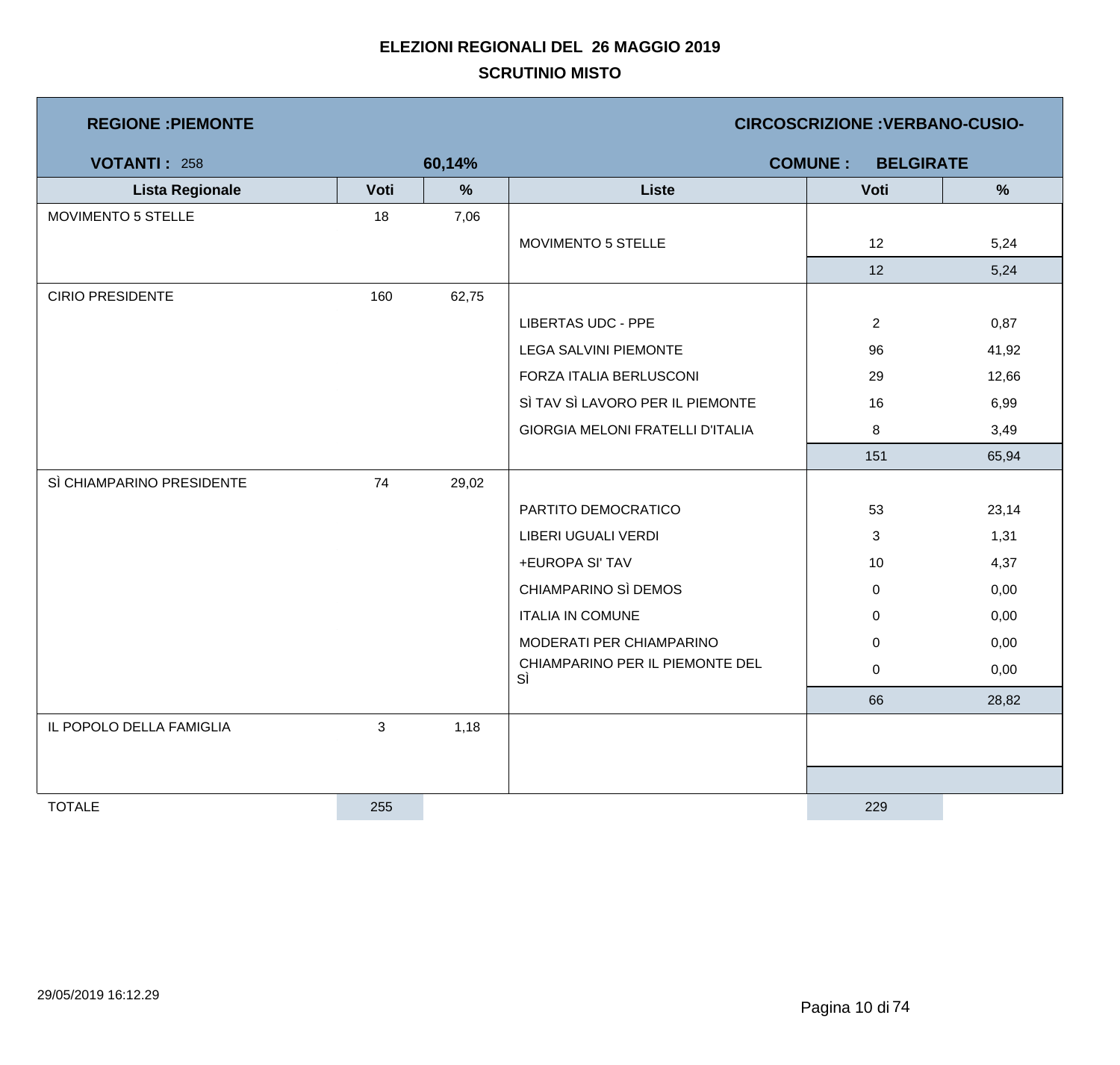| <b>REGIONE : PIEMONTE</b> |            |               | <b>CIRCOSCRIZIONE: VERBANO-CUSIO-</b>   |                |                       |  |
|---------------------------|------------|---------------|-----------------------------------------|----------------|-----------------------|--|
| <b>VOTANTI: 769</b>       |            | 47,59%        |                                         | <b>COMUNE:</b> | <b>BEURA-CARDEZZA</b> |  |
| <b>Lista Regionale</b>    | Voti       | $\frac{9}{6}$ | <b>Liste</b>                            | Voti           | %                     |  |
| <b>MOVIMENTO 5 STELLE</b> | 98         | 13,30         |                                         |                |                       |  |
|                           |            |               | MOVIMENTO 5 STELLE                      | 78             | 11,93                 |  |
|                           |            |               |                                         | 78             | 11,93                 |  |
| <b>CIRIO PRESIDENTE</b>   | 479        | 64,99         |                                         |                |                       |  |
|                           |            |               | <b>LIBERTAS UDC - PPE</b>               | 3              | 0,46                  |  |
|                           |            |               | <b>LEGA SALVINI PIEMONTE</b>            | 374            | 57,19                 |  |
|                           |            |               | FORZA ITALIA BERLUSCONI                 | 46             | 7,03                  |  |
|                           |            |               | SÌ TAV SÌ LAVORO PER IL PIEMONTE        | 4              | 0,61                  |  |
|                           |            |               | <b>GIORGIA MELONI FRATELLI D'ITALIA</b> | 21             | 3,21                  |  |
|                           |            |               |                                         | 448            | 68,50                 |  |
| SÌ CHIAMPARINO PRESIDENTE | 157        | 21,30         |                                         |                |                       |  |
|                           |            |               | PARTITO DEMOCRATICO                     | 97             | 14,83                 |  |
|                           |            |               | LIBERI UGUALI VERDI                     | 16             | 2,45                  |  |
|                           |            |               | +EUROPA SI' TAV                         | $\overline{7}$ | 1,07                  |  |
|                           |            |               | CHIAMPARINO SÌ DEMOS                    | $\overline{2}$ | 0,31                  |  |
|                           |            |               | <b>ITALIA IN COMUNE</b>                 | $\mathbf 1$    | 0,15                  |  |
|                           |            |               | MODERATI PER CHIAMPARINO                | 3              | 0,46                  |  |
|                           |            |               | CHIAMPARINO PER IL PIEMONTE DEL<br>SÌ   | $\overline{2}$ | 0,31                  |  |
|                           |            |               |                                         | 128            | 19,57                 |  |
| IL POPOLO DELLA FAMIGLIA  | $\sqrt{3}$ | 0,41          |                                         |                |                       |  |
|                           |            |               |                                         |                |                       |  |
|                           |            |               |                                         |                |                       |  |
| <b>TOTALE</b>             | 737        |               |                                         | 654            |                       |  |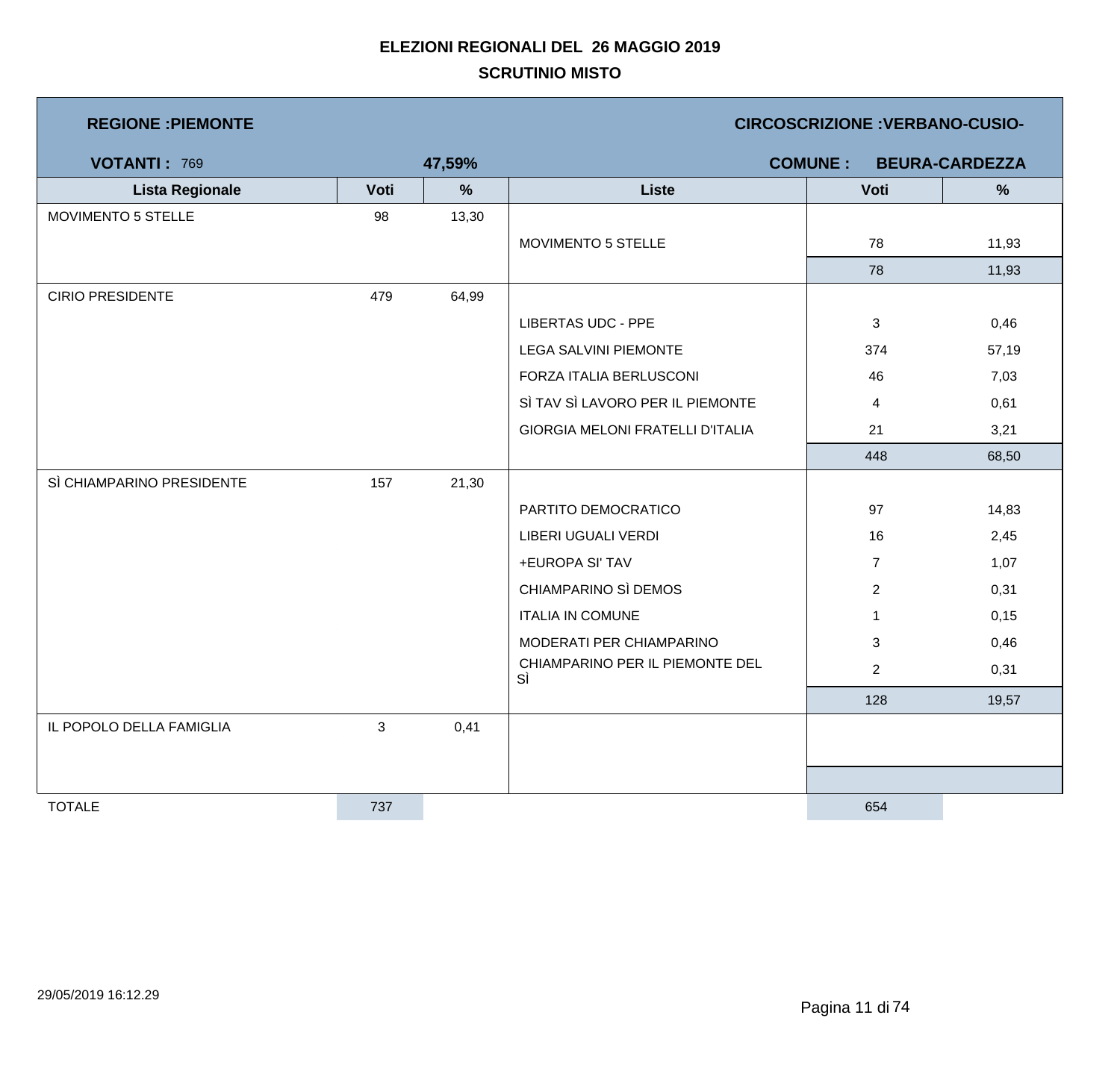| <b>REGIONE: PIEMONTE</b>  |                |        | <b>CIRCOSCRIZIONE : VERBANO-CUSIO-</b>  |                |               |  |
|---------------------------|----------------|--------|-----------------------------------------|----------------|---------------|--|
| VOTANTI: 101              |                | 38,11% | <b>COMUNE:</b><br><b>BOGNANCO</b>       |                |               |  |
| <b>Lista Regionale</b>    | Voti           | %      | <b>Liste</b>                            | Voti           | $\frac{9}{6}$ |  |
| MOVIMENTO 5 STELLE        | $\overline{7}$ | 7,07   |                                         |                |               |  |
|                           |                |        | MOVIMENTO 5 STELLE                      | 6              | 6,59          |  |
|                           |                |        |                                         | $\,6\,$        | 6,59          |  |
| <b>CIRIO PRESIDENTE</b>   | 79             | 79,80  |                                         |                |               |  |
|                           |                |        | <b>LIBERTAS UDC - PPE</b>               | $\mathbf 0$    | 0,00          |  |
|                           |                |        | <b>LEGA SALVINI PIEMONTE</b>            | 63             | 69,23         |  |
|                           |                |        | FORZA ITALIA BERLUSCONI                 | 5              | 5,49          |  |
|                           |                |        | SÌ TAV SÌ LAVORO PER IL PIEMONTE        | $\overline{2}$ | 2,20          |  |
|                           |                |        | <b>GIORGIA MELONI FRATELLI D'ITALIA</b> | 4              | 4,40          |  |
|                           |                |        |                                         | 74             | 81,32         |  |
| SÌ CHIAMPARINO PRESIDENTE | 13             | 13,13  |                                         |                |               |  |
|                           |                |        | PARTITO DEMOCRATICO                     | 11             | 12,09         |  |
|                           |                |        | LIBERI UGUALI VERDI                     | $\mathbf 0$    | 0,00          |  |
|                           |                |        | +EUROPA SI' TAV                         | $\mathbf 0$    | 0,00          |  |
|                           |                |        | CHIAMPARINO SÌ DEMOS                    | 0              | 0,00          |  |
|                           |                |        | <b>ITALIA IN COMUNE</b>                 | $\mathbf 0$    | 0,00          |  |
|                           |                |        | MODERATI PER CHIAMPARINO                | $\pmb{0}$      | 0,00          |  |
|                           |                |        | CHIAMPARINO PER IL PIEMONTE DEL<br>SÌ   | 0              | 0,00          |  |
|                           |                |        |                                         | 11             | 12,09         |  |
| IL POPOLO DELLA FAMIGLIA  | $\pmb{0}$      | 0,00   |                                         |                |               |  |
|                           |                |        |                                         |                |               |  |
|                           |                |        |                                         |                |               |  |
| <b>TOTALE</b>             | 99             |        |                                         | 91             |               |  |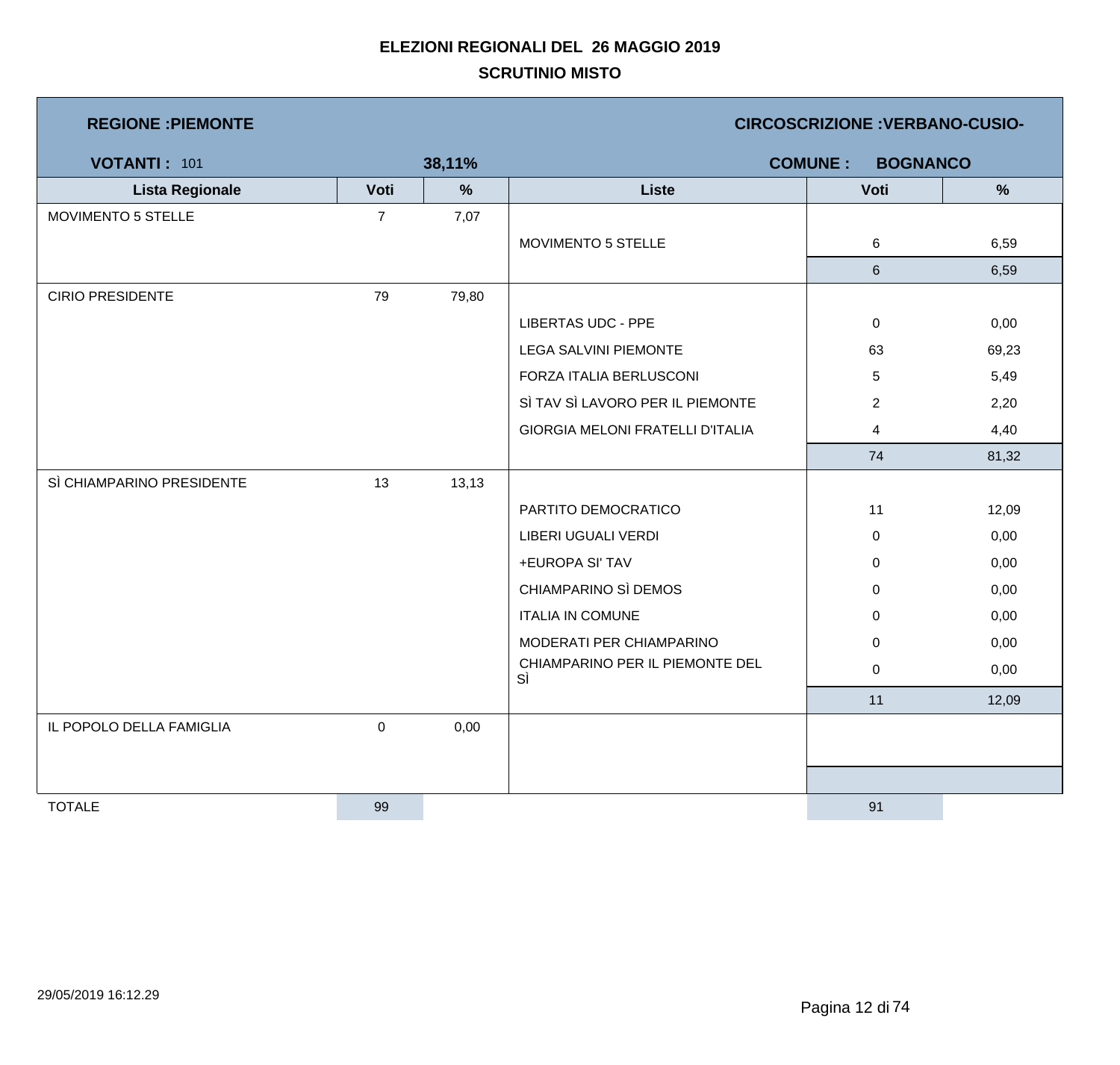| <b>REGIONE : PIEMONTE</b> |             |        | <b>CIRCOSCRIZIONE : VERBANO-CUSIO-</b>  |                |                        |  |  |
|---------------------------|-------------|--------|-----------------------------------------|----------------|------------------------|--|--|
| <b>VOTANTI: 179</b>       |             | 67,04% |                                         | <b>COMUNE:</b> | <b>BORGOMEZZAVALLE</b> |  |  |
| <b>Lista Regionale</b>    | Voti        | $\%$   | <b>Liste</b>                            | Voti           | $\%$                   |  |  |
| MOVIMENTO 5 STELLE        | 4           | 2,29   |                                         |                |                        |  |  |
|                           |             |        | MOVIMENTO 5 STELLE                      | $\overline{4}$ | 2,37                   |  |  |
|                           |             |        |                                         | $\overline{4}$ | 2,37                   |  |  |
| <b>CIRIO PRESIDENTE</b>   | 135         | 77,14  |                                         |                |                        |  |  |
|                           |             |        | <b>LIBERTAS UDC - PPE</b>               | $\mathbf 0$    | 0,00                   |  |  |
|                           |             |        | <b>LEGA SALVINI PIEMONTE</b>            | 116            | 68,64                  |  |  |
|                           |             |        | FORZA ITALIA BERLUSCONI                 | 11             | 6,51                   |  |  |
|                           |             |        | SÌ TAV SÌ LAVORO PER IL PIEMONTE        | $\mathbf 1$    | 0,59                   |  |  |
|                           |             |        | <b>GIORGIA MELONI FRATELLI D'ITALIA</b> | 6              | 3,55                   |  |  |
|                           |             |        |                                         | 134            | 79,29                  |  |  |
| SÌ CHIAMPARINO PRESIDENTE | 36          | 20,57  |                                         |                |                        |  |  |
|                           |             |        | PARTITO DEMOCRATICO                     | 24             | 14,20                  |  |  |
|                           |             |        | LIBERI UGUALI VERDI                     | $\overline{2}$ | 1,18                   |  |  |
|                           |             |        | +EUROPA SI' TAV                         | 3              | 1,78                   |  |  |
|                           |             |        | CHIAMPARINO SÌ DEMOS                    | $\mathbf 0$    | 0,00                   |  |  |
|                           |             |        | <b>ITALIA IN COMUNE</b>                 | 0              | 0,00                   |  |  |
|                           |             |        | MODERATI PER CHIAMPARINO                | $\mathbf 0$    | 0,00                   |  |  |
|                           |             |        | CHIAMPARINO PER IL PIEMONTE DEL<br>SÌ   | $\overline{2}$ | 1,18                   |  |  |
|                           |             |        |                                         | 31             | 18,34                  |  |  |
| IL POPOLO DELLA FAMIGLIA  | $\mathbf 0$ | 0,00   |                                         |                |                        |  |  |
|                           |             |        |                                         |                |                        |  |  |
|                           |             |        |                                         |                |                        |  |  |
| <b>TOTALE</b>             | 175         |        |                                         | 169            |                        |  |  |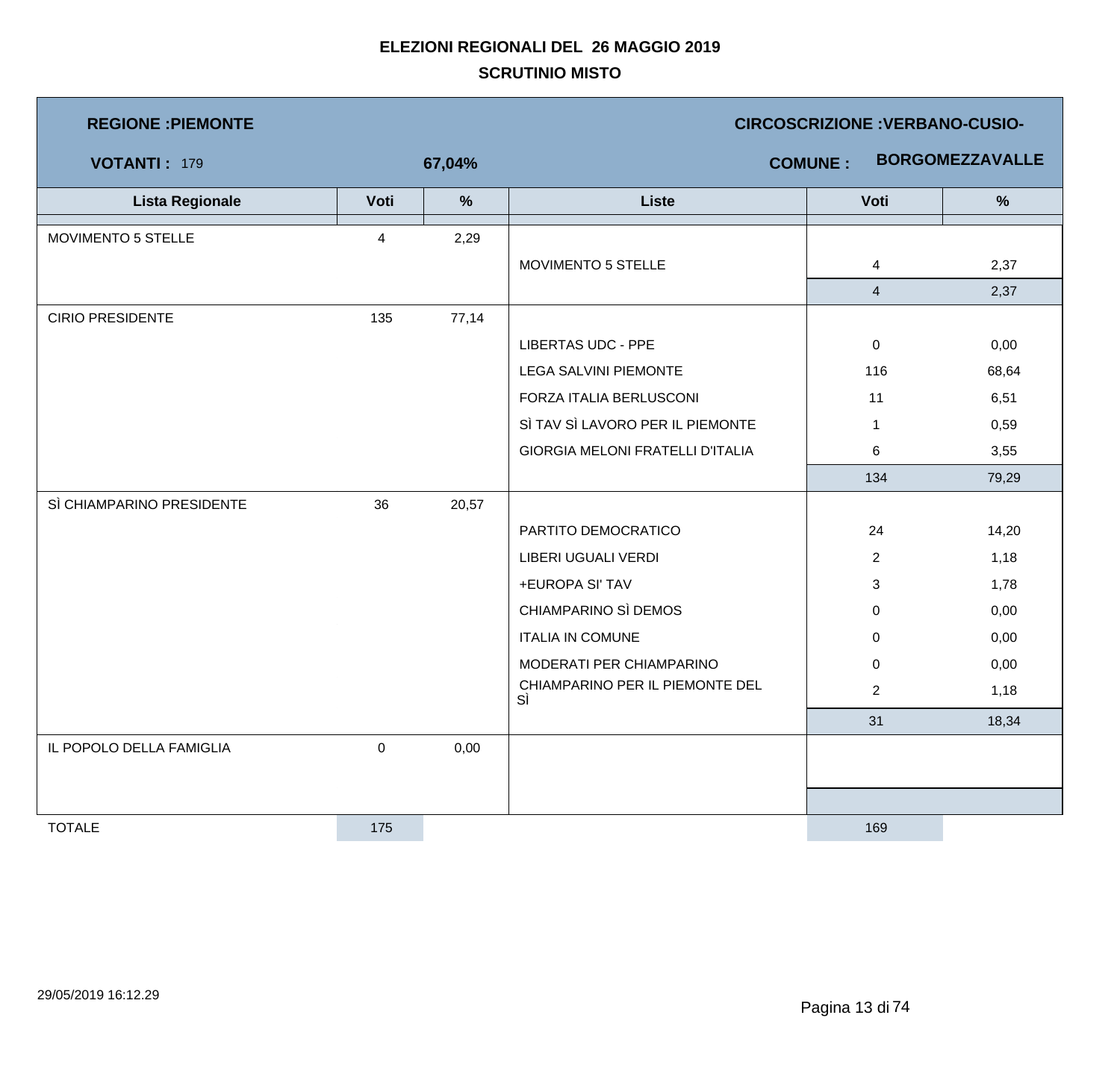| <b>REGIONE : PIEMONTE</b> |              |        | <b>CIRCOSCRIZIONE : VERBANO-CUSIO-</b>                  |                |               |  |  |
|---------------------------|--------------|--------|---------------------------------------------------------|----------------|---------------|--|--|
| VOTANTI: 384              |              | 60,38% | <b>BROVELLO-</b><br><b>COMUNE:</b><br><b>CARPUGNINO</b> |                |               |  |  |
| <b>Lista Regionale</b>    | Voti         | $\%$   | <b>Liste</b>                                            | Voti           | $\frac{9}{6}$ |  |  |
| MOVIMENTO 5 STELLE        | 29           | 7,84   |                                                         |                |               |  |  |
|                           |              |        | MOVIMENTO 5 STELLE                                      | 25             | 7,37          |  |  |
|                           |              |        |                                                         | 25             | 7,37          |  |  |
| <b>CIRIO PRESIDENTE</b>   | 265          | 71,62  |                                                         |                |               |  |  |
|                           |              |        | FORZA ITALIA BERLUSCONI                                 | 24             | 7,08          |  |  |
|                           |              |        | <b>LEGA SALVINI PIEMONTE</b>                            | 199            | 58,70         |  |  |
|                           |              |        | <b>LIBERTAS UDC - PPE</b>                               | 6              | 1,77          |  |  |
|                           |              |        | GIORGIA MELONI FRATELLI D'ITALIA                        | 23             | 6,78          |  |  |
|                           |              |        | SÌ TAV SÌ LAVORO PER IL PIEMONTE                        | $\overline{2}$ | 0,59          |  |  |
|                           |              |        |                                                         | 254            | 74,93         |  |  |
| SÌ CHIAMPARINO PRESIDENTE | 75           | 20,27  |                                                         |                |               |  |  |
|                           |              |        | PARTITO DEMOCRATICO                                     | 49             | 14,45         |  |  |
|                           |              |        | MODERATI PER CHIAMPARINO                                | $\mathbf{1}$   | 0,29          |  |  |
|                           |              |        | <b>ITALIA IN COMUNE</b>                                 | $\mathbf 1$    | 0,29          |  |  |
|                           |              |        | CHIAMPARINO SÌ DEMOS                                    | 0              | 0,00          |  |  |
|                           |              |        | +EUROPA SI' TAV                                         | 4              | 1,18          |  |  |
|                           |              |        | LIBERI UGUALI VERDI                                     | 3              | 0,88          |  |  |
|                           |              |        | CHIAMPARINO PER IL PIEMONTE DEL<br>SÌ                   | $\overline{2}$ | 0,59          |  |  |
|                           |              |        |                                                         | 60             | 17,70         |  |  |
| IL POPOLO DELLA FAMIGLIA  | $\mathbf{1}$ | 0,27   |                                                         |                |               |  |  |
|                           |              |        |                                                         |                |               |  |  |
|                           |              |        |                                                         |                |               |  |  |
| <b>TOTALE</b>             | 370          |        |                                                         | 339            |               |  |  |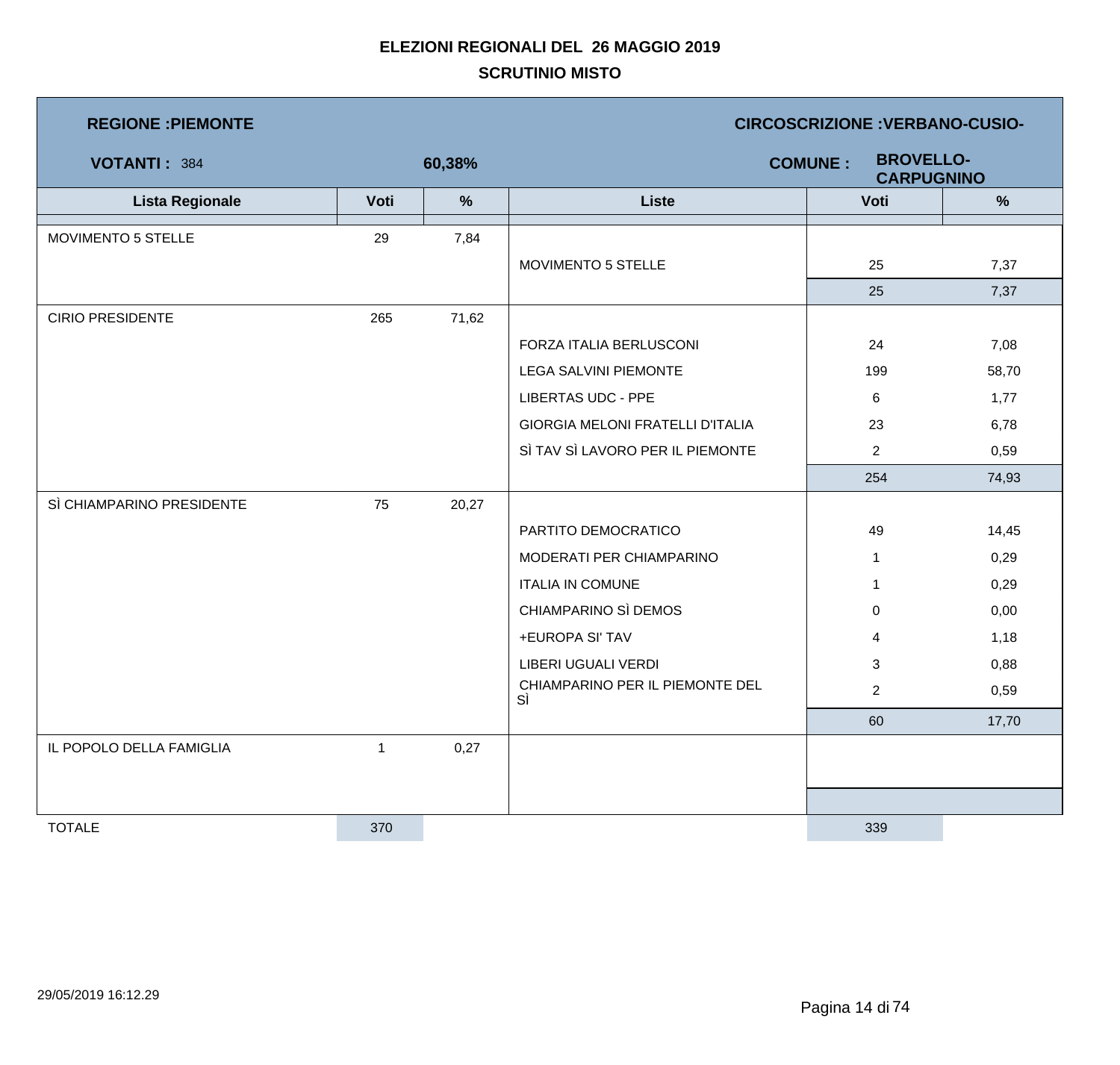| <b>REGIONE : PIEMONTE</b> |                |        | <b>CIRCOSCRIZIONE : VERBANO-CUSIO-</b>                  |             |       |  |  |
|---------------------------|----------------|--------|---------------------------------------------------------|-------------|-------|--|--|
| VOTANTI: 311              |                | 50,65% | <b>CALASCA-</b><br><b>COMUNE:</b><br><b>CASTIGLIONE</b> |             |       |  |  |
| <b>Lista Regionale</b>    | Voti           | $\%$   | <b>Liste</b>                                            | Voti        | %     |  |  |
| MOVIMENTO 5 STELLE        | 17             | 5,69   |                                                         |             |       |  |  |
|                           |                |        | MOVIMENTO 5 STELLE                                      | 12          | 4,33  |  |  |
|                           |                |        |                                                         | 12          | 4,33  |  |  |
| <b>CIRIO PRESIDENTE</b>   | 221            | 73,91  |                                                         |             |       |  |  |
|                           |                |        | <b>GIORGIA MELONI FRATELLI D'ITALIA</b>                 | 13          | 4,69  |  |  |
|                           |                |        | <b>LEGA SALVINI PIEMONTE</b>                            | 189         | 68,23 |  |  |
|                           |                |        | <b>LIBERTAS UDC - PPE</b>                               | $\mathbf 0$ | 0,00  |  |  |
|                           |                |        | SÌ TAV SÌ LAVORO PER IL PIEMONTE                        | 0           | 0,00  |  |  |
|                           |                |        | FORZA ITALIA BERLUSCONI                                 | 17          | 6,14  |  |  |
|                           |                |        |                                                         | 219         | 79,06 |  |  |
| SÌ CHIAMPARINO PRESIDENTE | 59             | 19,73  |                                                         |             |       |  |  |
|                           |                |        | MODERATI PER CHIAMPARINO                                | 3           | 1,08  |  |  |
|                           |                |        | <b>ITALIA IN COMUNE</b>                                 | 0           | 0,00  |  |  |
|                           |                |        | CHIAMPARINO SÌ DEMOS                                    | 0           | 0,00  |  |  |
|                           |                |        | +EUROPA SI' TAV                                         | 3           | 1,08  |  |  |
|                           |                |        | LIBERI UGUALI VERDI                                     | 0           | 0,00  |  |  |
|                           |                |        | CHIAMPARINO PER IL PIEMONTE DEL<br>SÌ                   | 5           | 1,81  |  |  |
|                           |                |        | PARTITO DEMOCRATICO                                     | 35          | 12,64 |  |  |
|                           |                |        |                                                         | 46          | 16,61 |  |  |
| IL POPOLO DELLA FAMIGLIA  | $\overline{2}$ | 0,67   |                                                         |             |       |  |  |
|                           |                |        |                                                         |             |       |  |  |
|                           |                |        |                                                         |             |       |  |  |
| <b>TOTALE</b>             | 299            |        |                                                         | 277         |       |  |  |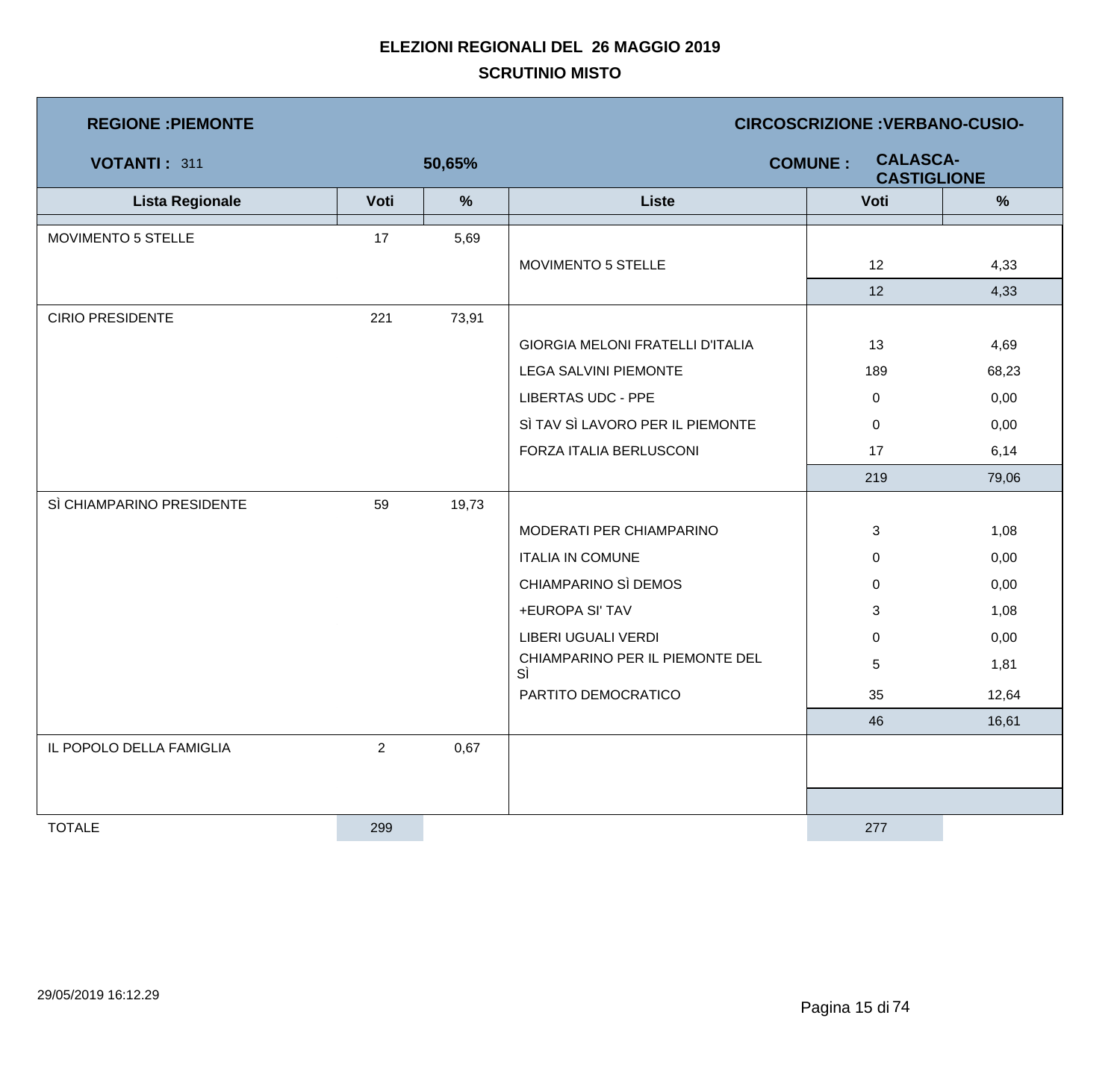| <b>REGIONE : PIEMONTE</b> |           |        | <b>CIRCOSCRIZIONE : VERBANO-CUSIO-</b>  |                                    |       |  |  |
|---------------------------|-----------|--------|-----------------------------------------|------------------------------------|-------|--|--|
| <b>VOTANTI: 1.075</b>     |           | 76,03% |                                         | <b>COMUNE:</b><br><b>CAMBIASCA</b> |       |  |  |
| <b>Lista Regionale</b>    | Voti      | %      | <b>Liste</b>                            | Voti                               | %     |  |  |
| MOVIMENTO 5 STELLE        | 133       | 13,43  |                                         |                                    |       |  |  |
|                           |           |        | MOVIMENTO 5 STELLE                      | 107                                | 11,93 |  |  |
|                           |           |        |                                         | 107                                | 11,93 |  |  |
| <b>CIRIO PRESIDENTE</b>   | 572       | 57,78  |                                         |                                    |       |  |  |
|                           |           |        | <b>LIBERTAS UDC - PPE</b>               | 3                                  | 0,33  |  |  |
|                           |           |        | <b>LEGA SALVINI PIEMONTE</b>            | 429                                | 47,83 |  |  |
|                           |           |        | FORZA ITALIA BERLUSCONI                 | 84                                 | 9,36  |  |  |
|                           |           |        | SÌ TAV SÌ LAVORO PER IL PIEMONTE        | 5                                  | 0,56  |  |  |
|                           |           |        | <b>GIORGIA MELONI FRATELLI D'ITALIA</b> | 27                                 | 3,01  |  |  |
|                           |           |        |                                         | 548                                | 61,09 |  |  |
| SÌ CHIAMPARINO PRESIDENTE | 285       | 28,79  |                                         |                                    |       |  |  |
|                           |           |        | PARTITO DEMOCRATICO                     | 175                                | 19,51 |  |  |
|                           |           |        | LIBERI UGUALI VERDI                     | 23                                 | 2,56  |  |  |
|                           |           |        | +EUROPA SI' TAV                         | 11                                 | 1,23  |  |  |
|                           |           |        | CHIAMPARINO SÌ DEMOS                    | 4                                  | 0,45  |  |  |
|                           |           |        | <b>ITALIA IN COMUNE</b>                 | 4                                  | 0,45  |  |  |
|                           |           |        | MODERATI PER CHIAMPARINO                | $\overline{7}$                     | 0,78  |  |  |
|                           |           |        | CHIAMPARINO PER IL PIEMONTE DEL<br>SÌ   | 18                                 | 2,01  |  |  |
|                           |           |        |                                         | 242                                | 26,98 |  |  |
| IL POPOLO DELLA FAMIGLIA  | $\pmb{0}$ | 0,00   |                                         |                                    |       |  |  |
|                           |           |        |                                         |                                    |       |  |  |
|                           |           |        |                                         |                                    |       |  |  |
| <b>TOTALE</b>             | 990       |        |                                         | 897                                |       |  |  |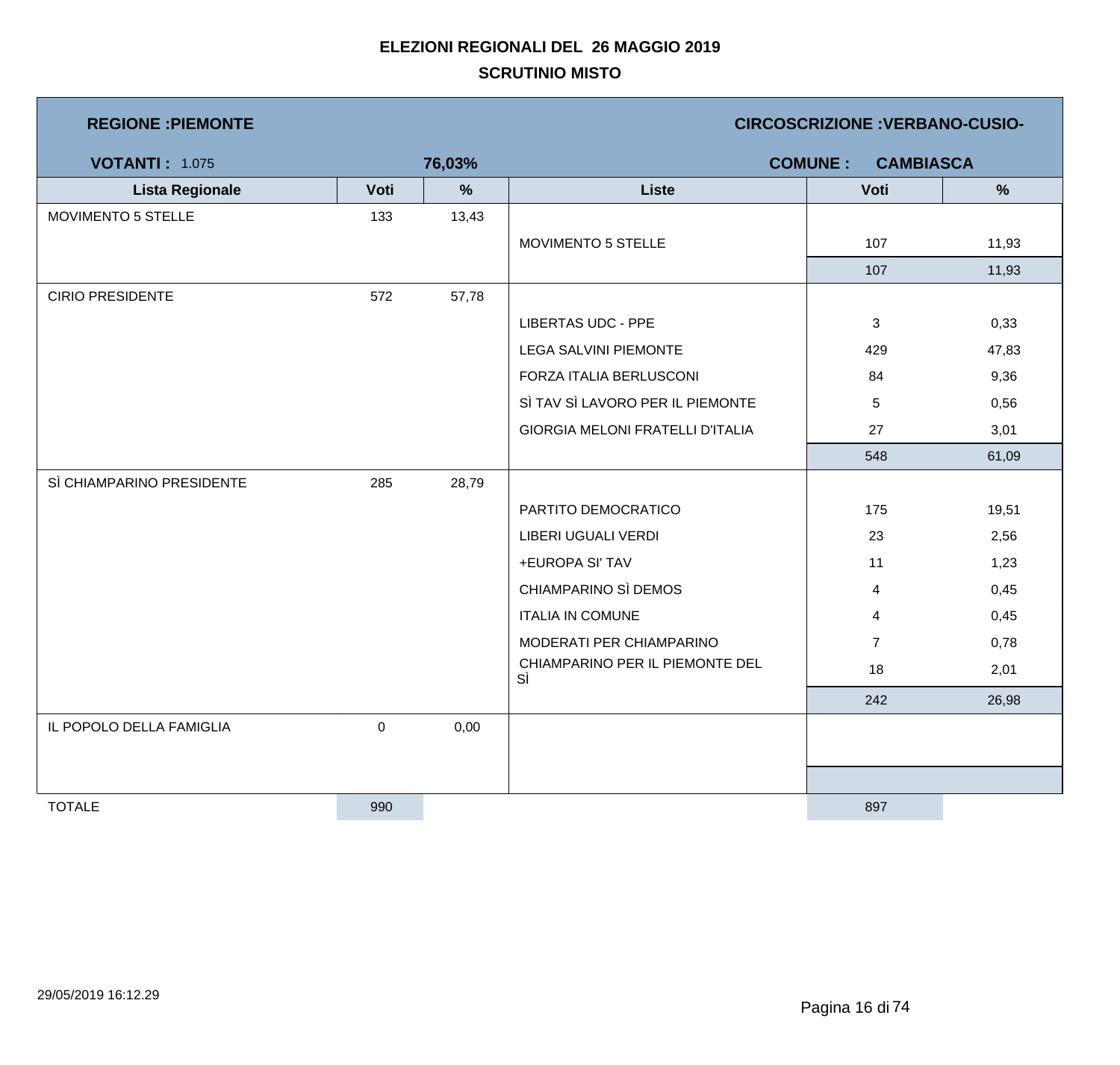| <b>REGIONE : PIEMONTE</b> |      |        | <b>CIRCOSCRIZIONE : VERBANO-CUSIO-</b>  |                |                        |  |  |
|---------------------------|------|--------|-----------------------------------------|----------------|------------------------|--|--|
| <b>VOTANTI: 527</b>       |      | 53,83% |                                         | <b>COMUNE:</b> | <b>CANNERO RIVIERA</b> |  |  |
| <b>Lista Regionale</b>    | Voti | %      | <b>Liste</b>                            | Voti           | %                      |  |  |
| MOVIMENTO 5 STELLE        | 60   | 12,30  |                                         |                |                        |  |  |
|                           |      |        | MOVIMENTO 5 STELLE                      | 49             | 11,29                  |  |  |
|                           |      |        |                                         | 49             | 11,29                  |  |  |
| <b>CIRIO PRESIDENTE</b>   | 253  | 51,84  |                                         |                |                        |  |  |
|                           |      |        | <b>LIBERTAS UDC - PPE</b>               | $\overline{7}$ | 1,61                   |  |  |
|                           |      |        | LEGA SALVINI PIEMONTE                   | 171            | 39,40                  |  |  |
|                           |      |        | FORZA ITALIA BERLUSCONI                 | 32             | 7,37                   |  |  |
|                           |      |        | SÌ TAV SÌ LAVORO PER IL PIEMONTE        | 3              | 0,69                   |  |  |
|                           |      |        | <b>GIORGIA MELONI FRATELLI D'ITALIA</b> | 24             | 5,53                   |  |  |
|                           |      |        |                                         | 237            | 54,61                  |  |  |
| SÌ CHIAMPARINO PRESIDENTE | 172  | 35,25  |                                         |                |                        |  |  |
|                           |      |        | PARTITO DEMOCRATICO                     | 112            | 25,81                  |  |  |
|                           |      |        | LIBERI UGUALI VERDI                     | 13             | 3,00                   |  |  |
|                           |      |        | +EUROPA SI' TAV                         | $\overline{7}$ | 1,61                   |  |  |
|                           |      |        | CHIAMPARINO SÌ DEMOS                    | $\overline{2}$ | 0,46                   |  |  |
|                           |      |        | <b>ITALIA IN COMUNE</b>                 | $\mathbf 0$    | 0,00                   |  |  |
|                           |      |        | MODERATI PER CHIAMPARINO                | 5              | 1,15                   |  |  |
|                           |      |        | CHIAMPARINO PER IL PIEMONTE DEL<br>SÌ   | 9              | 2,07                   |  |  |
|                           |      |        |                                         | 148            | 34,10                  |  |  |
| IL POPOLO DELLA FAMIGLIA  | 3    | 0,61   |                                         |                |                        |  |  |
|                           |      |        |                                         |                |                        |  |  |
|                           |      |        |                                         |                |                        |  |  |
| <b>TOTALE</b>             | 488  |        |                                         | 434            |                        |  |  |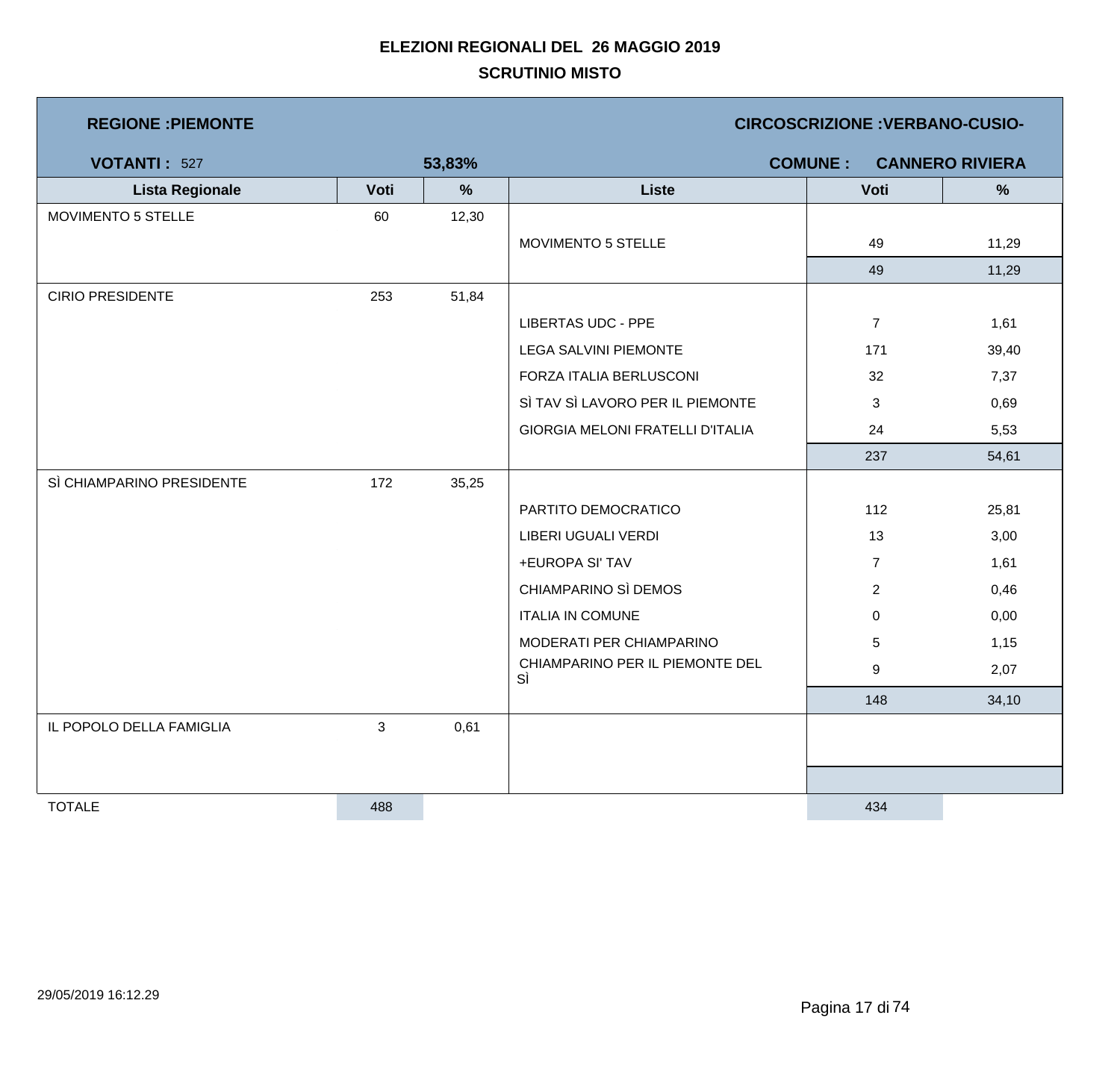| <b>REGIONE: PIEMONTE</b>  |       |        |                                         | <b>CIRCOSCRIZIONE : VERBANO-CUSIO-</b> |               |
|---------------------------|-------|--------|-----------------------------------------|----------------------------------------|---------------|
| <b>VOTANTI: 3.113</b>     |       | 60,36% |                                         | <b>COMUNE:</b><br><b>CANNOBIO</b>      |               |
| <b>Lista Regionale</b>    | Voti  | %      | <b>Liste</b>                            | Voti                                   | $\frac{9}{6}$ |
| MOVIMENTO 5 STELLE        | 372   | 12,87  |                                         |                                        |               |
|                           |       |        | MOVIMENTO 5 STELLE                      | 295                                    | 11,34         |
|                           |       |        |                                         | 295                                    | 11,34         |
| <b>CIRIO PRESIDENTE</b>   | 1.723 | 59,60  |                                         |                                        |               |
|                           |       |        | <b>LIBERTAS UDC - PPE</b>               | 14                                     | 0,54          |
|                           |       |        | <b>LEGA SALVINI PIEMONTE</b>            | 1.250                                  | 48,04         |
|                           |       |        | FORZA ITALIA BERLUSCONI                 | 207                                    | 7,96          |
|                           |       |        | SÌ TAV SÌ LAVORO PER IL PIEMONTE        | 16                                     | 0,61          |
|                           |       |        | <b>GIORGIA MELONI FRATELLI D'ITALIA</b> | 157                                    | 6,03          |
|                           |       |        |                                         | 1.644                                  | 63,18         |
| SÌ CHIAMPARINO PRESIDENTE | 780   | 26,98  |                                         |                                        |               |
|                           |       |        | PARTITO DEMOCRATICO                     | 516                                    | 19,83         |
|                           |       |        | LIBERI UGUALI VERDI                     | 39                                     | 1,50          |
|                           |       |        | +EUROPA SI' TAV                         | 32                                     | 1,23          |
|                           |       |        | CHIAMPARINO SÌ DEMOS                    | 11                                     | 0,42          |
|                           |       |        | <b>ITALIA IN COMUNE</b>                 | 5                                      | 0,19          |
|                           |       |        | MODERATI PER CHIAMPARINO                | 20                                     | 0,77          |
|                           |       |        | CHIAMPARINO PER IL PIEMONTE DEL<br>SÌ   | 40                                     | 1,54          |
|                           |       |        |                                         | 663                                    | 25,48         |
| IL POPOLO DELLA FAMIGLIA  | 16    | 0,55   |                                         |                                        |               |
|                           |       |        |                                         |                                        |               |
|                           |       |        |                                         |                                        |               |
| <b>TOTALE</b>             | 2.891 |        |                                         | 2.602                                  |               |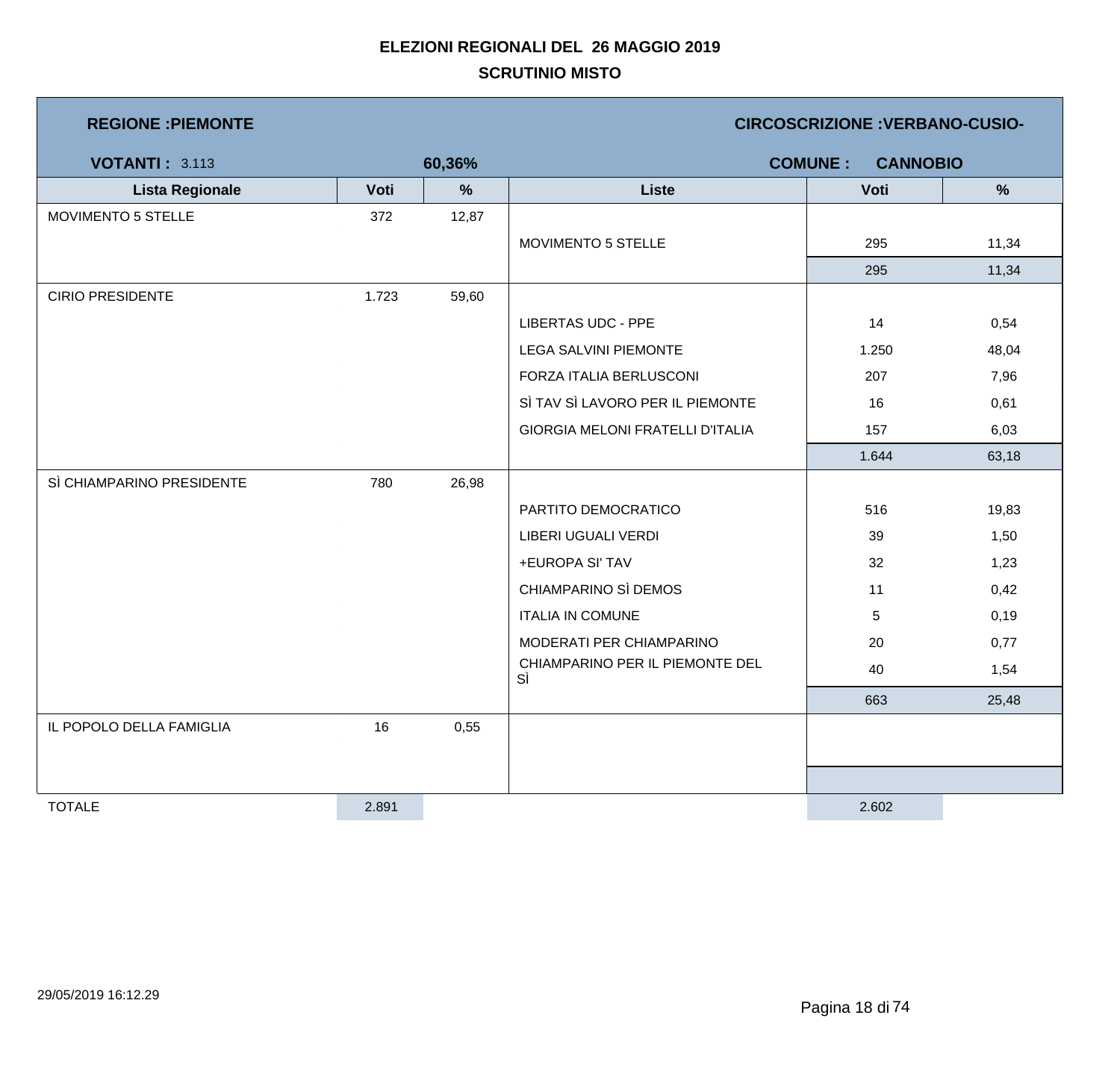| <b>REGIONE : PIEMONTE</b> |           |        |                                         | <b>CIRCOSCRIZIONE: VERBANO-CUSIO-</b> |               |
|---------------------------|-----------|--------|-----------------------------------------|---------------------------------------|---------------|
| <b>VOTANTI: 128</b>       |           | 66,32% |                                         | <b>COMUNE:</b><br><b>CAPREZZO</b>     |               |
| <b>Lista Regionale</b>    | Voti      | %      | <b>Liste</b>                            | Voti                                  | $\frac{9}{6}$ |
| MOVIMENTO 5 STELLE        | 16        | 13,56  |                                         |                                       |               |
|                           |           |        | MOVIMENTO 5 STELLE                      | 12                                    | 11,88         |
|                           |           |        |                                         | 12                                    | 11,88         |
| <b>CIRIO PRESIDENTE</b>   | 72        | 61,02  |                                         |                                       |               |
|                           |           |        | SÌ TAV SÌ LAVORO PER IL PIEMONTE        | $\mathbf 0$                           | 0,00          |
|                           |           |        | <b>GIORGIA MELONI FRATELLI D'ITALIA</b> | 6                                     | 5,94          |
|                           |           |        | <b>LIBERTAS UDC - PPE</b>               | $\mathbf{1}$                          | 0,99          |
|                           |           |        | <b>LEGA SALVINI PIEMONTE</b>            | 49                                    | 48,51         |
|                           |           |        | FORZA ITALIA BERLUSCONI                 | 11                                    | 10,89         |
|                           |           |        |                                         | 67                                    | 66,34         |
| SÌ CHIAMPARINO PRESIDENTE | 30        | 25,42  |                                         |                                       |               |
|                           |           |        | MODERATI PER CHIAMPARINO                | 0                                     | 0,00          |
|                           |           |        | <b>ITALIA IN COMUNE</b>                 | 0                                     | 0,00          |
|                           |           |        | PARTITO DEMOCRATICO                     | 16                                    | 15,84         |
|                           |           |        | CHIAMPARINO PER IL PIEMONTE DEL<br>SÌ   | $\mathbf{1}$                          | 0,99          |
|                           |           |        | LIBERI UGUALI VERDI                     | 3                                     | 2,97          |
|                           |           |        | +EUROPA SI' TAV                         | $\overline{2}$                        | 1,98          |
|                           |           |        | CHIAMPARINO SÌ DEMOS                    | 0                                     | 0,00          |
|                           |           |        |                                         | 22                                    | 21,78         |
| IL POPOLO DELLA FAMIGLIA  | $\pmb{0}$ | 0,00   |                                         |                                       |               |
|                           |           |        |                                         |                                       |               |
|                           |           |        |                                         |                                       |               |
| <b>TOTALE</b>             | 118       |        |                                         | 101                                   |               |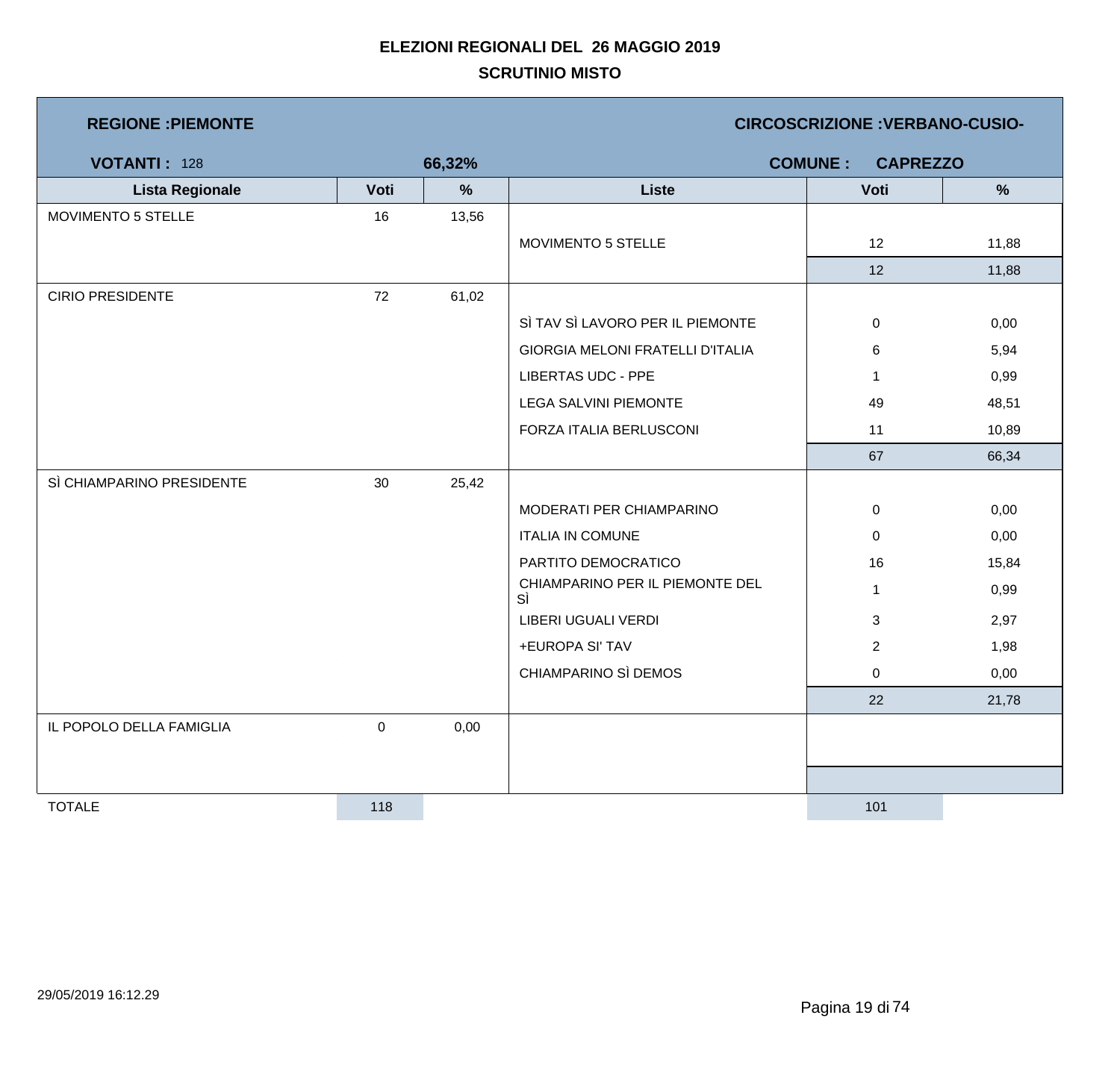| <b>REGIONE : PIEMONTE</b> |       |        | <b>CIRCOSCRIZIONE : VERBANO-CUSIO-</b>                |                |       |  |  |
|---------------------------|-------|--------|-------------------------------------------------------|----------------|-------|--|--|
| <b>VOTANTI: 2.068</b>     |       | 68,52% | <b>CASALE CORTE</b><br><b>COMUNE:</b><br><b>CERRO</b> |                |       |  |  |
| <b>Lista Regionale</b>    | Voti  | $\%$   | <b>Liste</b>                                          | Voti           | %     |  |  |
| MOVIMENTO 5 STELLE        | 261   | 13,48  |                                                       |                |       |  |  |
|                           |       |        | MOVIMENTO 5 STELLE                                    | 224            | 12,86 |  |  |
|                           |       |        |                                                       | 224            | 12,86 |  |  |
| <b>CIRIO PRESIDENTE</b>   | 1.048 | 54,13  |                                                       |                |       |  |  |
|                           |       |        | <b>LIBERTAS UDC - PPE</b>                             | 15             | 0,86  |  |  |
|                           |       |        | <b>LEGA SALVINI PIEMONTE</b>                          | 735            | 42,19 |  |  |
|                           |       |        | FORZA ITALIA BERLUSCONI                               | 138            | 7,92  |  |  |
|                           |       |        | SÌ TAV SÌ LAVORO PER IL PIEMONTE                      | 8              | 0,46  |  |  |
|                           |       |        | <b>GIORGIA MELONI FRATELLI D'ITALIA</b>               | 98             | 5,63  |  |  |
|                           |       |        |                                                       | 994            | 57,06 |  |  |
| SÌ CHIAMPARINO PRESIDENTE | 624   | 32,23  |                                                       |                |       |  |  |
|                           |       |        | PARTITO DEMOCRATICO                                   | 420            | 24,11 |  |  |
|                           |       |        | LIBERI UGUALI VERDI                                   | 39             | 2,24  |  |  |
|                           |       |        | +EUROPA SI' TAV                                       | 11             | 0,63  |  |  |
|                           |       |        | CHIAMPARINO SÌ DEMOS                                  | 9              | 0,52  |  |  |
|                           |       |        | <b>ITALIA IN COMUNE</b>                               | 5              | 0,29  |  |  |
|                           |       |        | MODERATI PER CHIAMPARINO                              | $\overline{7}$ | 0,40  |  |  |
|                           |       |        | CHIAMPARINO PER IL PIEMONTE DEL<br>SÌ                 | 33             | 1,89  |  |  |
|                           |       |        |                                                       | 524            | 30,08 |  |  |
| IL POPOLO DELLA FAMIGLIA  | 3     | 0,15   |                                                       |                |       |  |  |
|                           |       |        |                                                       |                |       |  |  |
|                           |       |        |                                                       |                |       |  |  |
| <b>TOTALE</b>             | 1.936 |        |                                                       | 1.742          |       |  |  |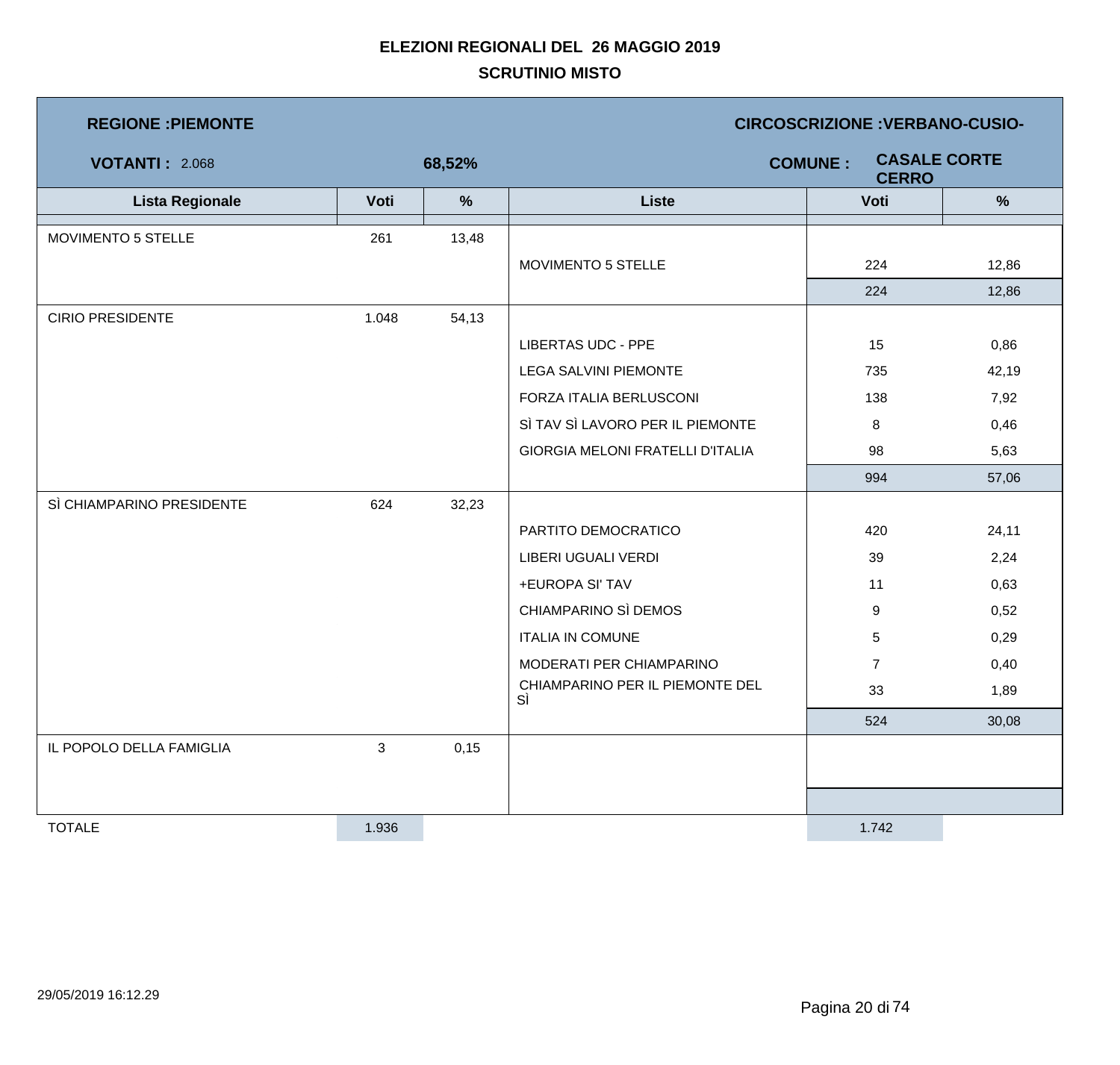| <b>REGIONE : PIEMONTE</b> |           |        |                                         | <b>CIRCOSCRIZIONE: VERBANO-CUSIO-</b> |                      |
|---------------------------|-----------|--------|-----------------------------------------|---------------------------------------|----------------------|
| <b>VOTANTI: 198</b>       |           | 62,26% |                                         | <b>COMUNE:</b>                        | <b>CEPPO MORELLI</b> |
| <b>Lista Regionale</b>    | Voti      | %      | <b>Liste</b>                            | Voti                                  | $\frac{9}{6}$        |
| MOVIMENTO 5 STELLE        | 14        | 7,65   |                                         |                                       |                      |
|                           |           |        | MOVIMENTO 5 STELLE                      | 11                                    | 6,47                 |
|                           |           |        |                                         | 11                                    | 6,47                 |
| <b>CIRIO PRESIDENTE</b>   | 112       | 61,20  |                                         |                                       |                      |
|                           |           |        | <b>LIBERTAS UDC - PPE</b>               | $\mathbf 0$                           | 0,00                 |
|                           |           |        | <b>LEGA SALVINI PIEMONTE</b>            | 97                                    | 57,06                |
|                           |           |        | FORZA ITALIA BERLUSCONI                 | 8                                     | 4,71                 |
|                           |           |        | SÌ TAV SÌ LAVORO PER IL PIEMONTE        | $\mathbf{1}$                          | 0,59                 |
|                           |           |        | <b>GIORGIA MELONI FRATELLI D'ITALIA</b> | $\overline{7}$                        | 4,12                 |
|                           |           |        |                                         | 113                                   | 66,47                |
| SÌ CHIAMPARINO PRESIDENTE | 57        | 31,15  |                                         |                                       |                      |
|                           |           |        | PARTITO DEMOCRATICO                     | 40                                    | 23,53                |
|                           |           |        | LIBERI UGUALI VERDI                     | $\overline{2}$                        | 1,18                 |
|                           |           |        | +EUROPA SI' TAV                         | $\mathbf 0$                           | 0,00                 |
|                           |           |        | CHIAMPARINO SÌ DEMOS                    | 0                                     | 0,00                 |
|                           |           |        | <b>ITALIA IN COMUNE</b>                 | 0                                     | 0,00                 |
|                           |           |        | MODERATI PER CHIAMPARINO                | $\mathbf 0$                           | 0,00                 |
|                           |           |        | CHIAMPARINO PER IL PIEMONTE DEL<br>SÌ   | 4                                     | 2,35                 |
|                           |           |        |                                         | 46                                    | 27,06                |
| IL POPOLO DELLA FAMIGLIA  | $\pmb{0}$ | 0,00   |                                         |                                       |                      |
|                           |           |        |                                         |                                       |                      |
|                           |           |        |                                         |                                       |                      |
| <b>TOTALE</b>             | 183       |        |                                         | 170                                   |                      |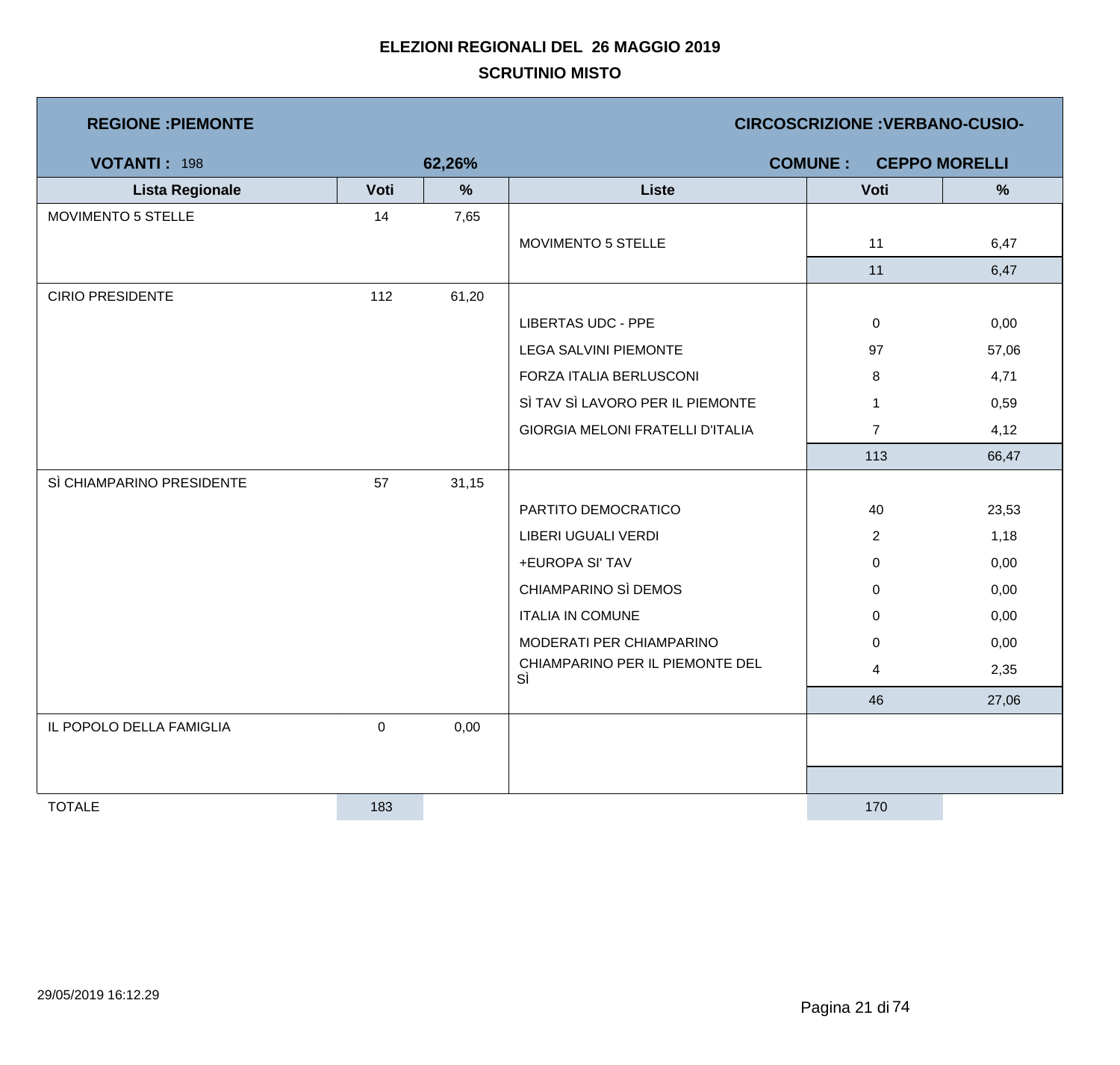| <b>REGIONE : PIEMONTE</b> |      |        |                                         | <b>CIRCOSCRIZIONE : VERBANO-CUSIO-</b> |               |
|---------------------------|------|--------|-----------------------------------------|----------------------------------------|---------------|
| <b>VOTANTI: 276</b>       |      | 49,91% |                                         | <b>COMUNE:</b><br><b>CESARA</b>        |               |
| <b>Lista Regionale</b>    | Voti | %      | <b>Liste</b>                            | Voti                                   | $\frac{9}{6}$ |
| MOVIMENTO 5 STELLE        | 28   | 10,45  |                                         |                                        |               |
|                           |      |        | MOVIMENTO 5 STELLE                      | 20                                     | 8,85          |
|                           |      |        |                                         | 20                                     | 8,85          |
| <b>CIRIO PRESIDENTE</b>   | 138  | 51,49  |                                         |                                        |               |
|                           |      |        | <b>LIBERTAS UDC - PPE</b>               | $\mathbf{1}$                           | 0,44          |
|                           |      |        | <b>LEGA SALVINI PIEMONTE</b>            | 93                                     | 41,15         |
|                           |      |        | FORZA ITALIA BERLUSCONI                 | 16                                     | 7,08          |
|                           |      |        | SÌ TAV SÌ LAVORO PER IL PIEMONTE        | $\mathbf{1}$                           | 0,44          |
|                           |      |        | <b>GIORGIA MELONI FRATELLI D'ITALIA</b> | 11                                     | 4,87          |
|                           |      |        |                                         | 122                                    | 53,98         |
| SÌ CHIAMPARINO PRESIDENTE | 101  | 37,69  |                                         |                                        |               |
|                           |      |        | PARTITO DEMOCRATICO                     | 62                                     | 27,43         |
|                           |      |        | LIBERI UGUALI VERDI                     | 8                                      | 3,54          |
|                           |      |        | +EUROPA SI' TAV                         | $\overline{4}$                         | 1,77          |
|                           |      |        | CHIAMPARINO SÌ DEMOS                    | 0                                      | 0,00          |
|                           |      |        | <b>ITALIA IN COMUNE</b>                 | 0                                      | 0,00          |
|                           |      |        | MODERATI PER CHIAMPARINO                | $\mathfrak{S}$                         | 1,33          |
|                           |      |        | CHIAMPARINO PER IL PIEMONTE DEL<br>SÌ   | $\overline{7}$                         | 3,10          |
|                           |      |        |                                         | 84                                     | 37,17         |
| IL POPOLO DELLA FAMIGLIA  | 1    | 0,37   |                                         |                                        |               |
|                           |      |        |                                         |                                        |               |
|                           |      |        |                                         |                                        |               |
| <b>TOTALE</b>             | 268  |        |                                         | 226                                    |               |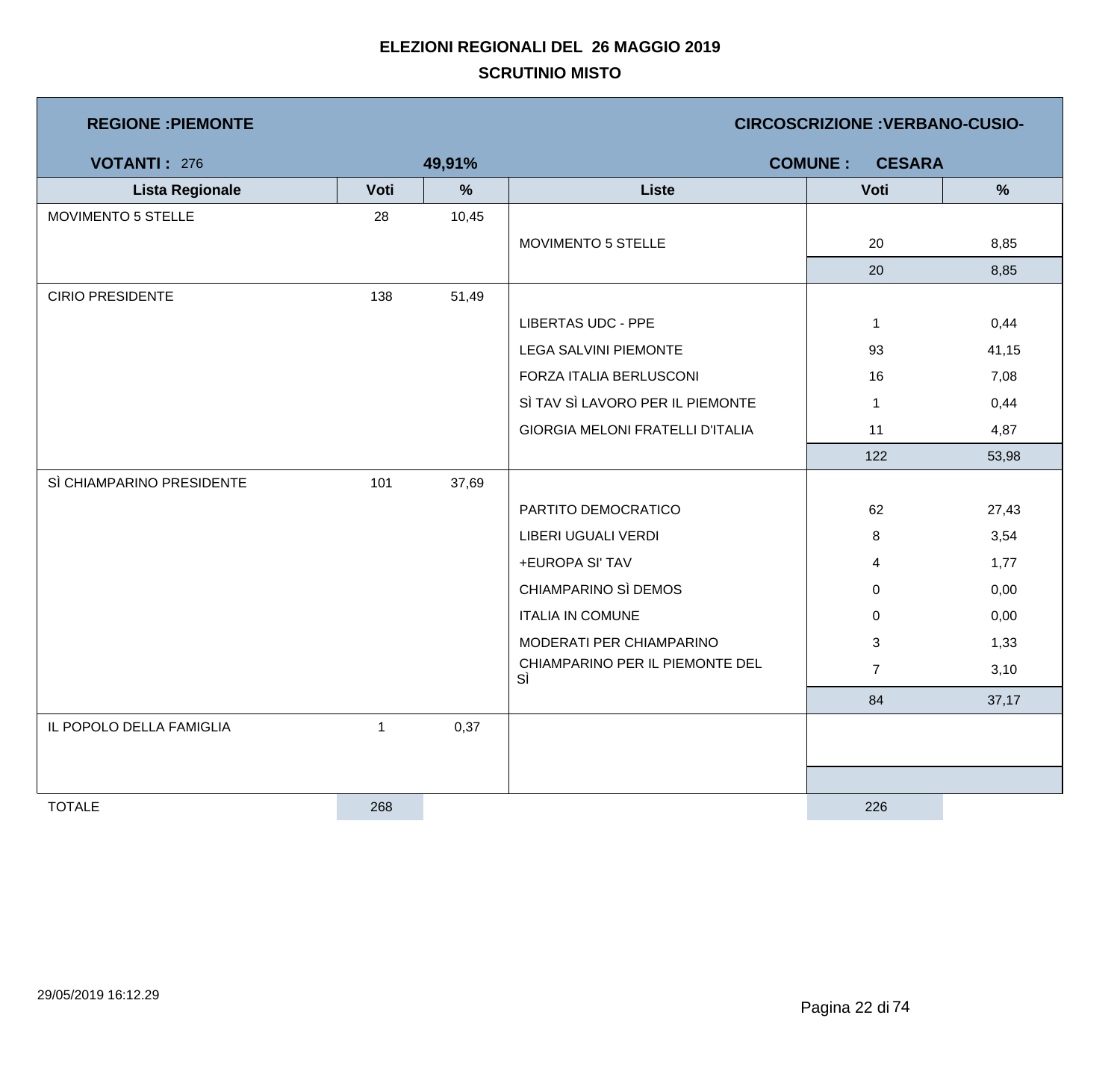| <b>REGIONE : PIEMONTE</b> |           |        |                                         | <b>CIRCOSCRIZIONE: VERBANO-CUSIO-</b> |               |
|---------------------------|-----------|--------|-----------------------------------------|---------------------------------------|---------------|
| <b>VOTANTI: 445</b>       |           | 73,43% |                                         | <b>COSSOGNO</b><br><b>COMUNE:</b>     |               |
| <b>Lista Regionale</b>    | Voti      | %      | <b>Liste</b>                            | Voti                                  | $\frac{9}{6}$ |
| MOVIMENTO 5 STELLE        | 47        | 11,19  |                                         |                                       |               |
|                           |           |        | MOVIMENTO 5 STELLE                      | 37                                    | 9,79          |
|                           |           |        |                                         | 37                                    | 9,79          |
| <b>CIRIO PRESIDENTE</b>   | 246       | 58,57  |                                         |                                       |               |
|                           |           |        | <b>LIBERTAS UDC - PPE</b>               | $\overline{2}$                        | 0,53          |
|                           |           |        | <b>LEGA SALVINI PIEMONTE</b>            | 182                                   | 48,15         |
|                           |           |        | FORZA ITALIA BERLUSCONI                 | 27                                    | 7,14          |
|                           |           |        | SÌ TAV SÌ LAVORO PER IL PIEMONTE        | $\mathbf 1$                           | 0,26          |
|                           |           |        | <b>GIORGIA MELONI FRATELLI D'ITALIA</b> | 18                                    | 4,76          |
|                           |           |        |                                         | 230                                   | 60,85         |
| SÌ CHIAMPARINO PRESIDENTE | 127       | 30,24  |                                         |                                       |               |
|                           |           |        | CHIAMPARINO PER IL PIEMONTE DEL<br>SÌ   | 4                                     | 1,06          |
|                           |           |        | LIBERI UGUALI VERDI                     | 12                                    | 3,17          |
|                           |           |        | +EUROPA SI' TAV                         | 6                                     | 1,59          |
|                           |           |        | CHIAMPARINO SÌ DEMOS                    | 0                                     | 0,00          |
|                           |           |        | <b>ITALIA IN COMUNE</b>                 | 1                                     | 0,26          |
|                           |           |        | MODERATI PER CHIAMPARINO                | $\mathbf{1}$                          | 0,26          |
|                           |           |        | PARTITO DEMOCRATICO                     | 87                                    | 23,02         |
|                           |           |        |                                         | 111                                   | 29,37         |
| IL POPOLO DELLA FAMIGLIA  | $\pmb{0}$ | 0,00   |                                         |                                       |               |
|                           |           |        |                                         |                                       |               |
|                           |           |        |                                         |                                       |               |
| <b>TOTALE</b>             | 420       |        |                                         | 378                                   |               |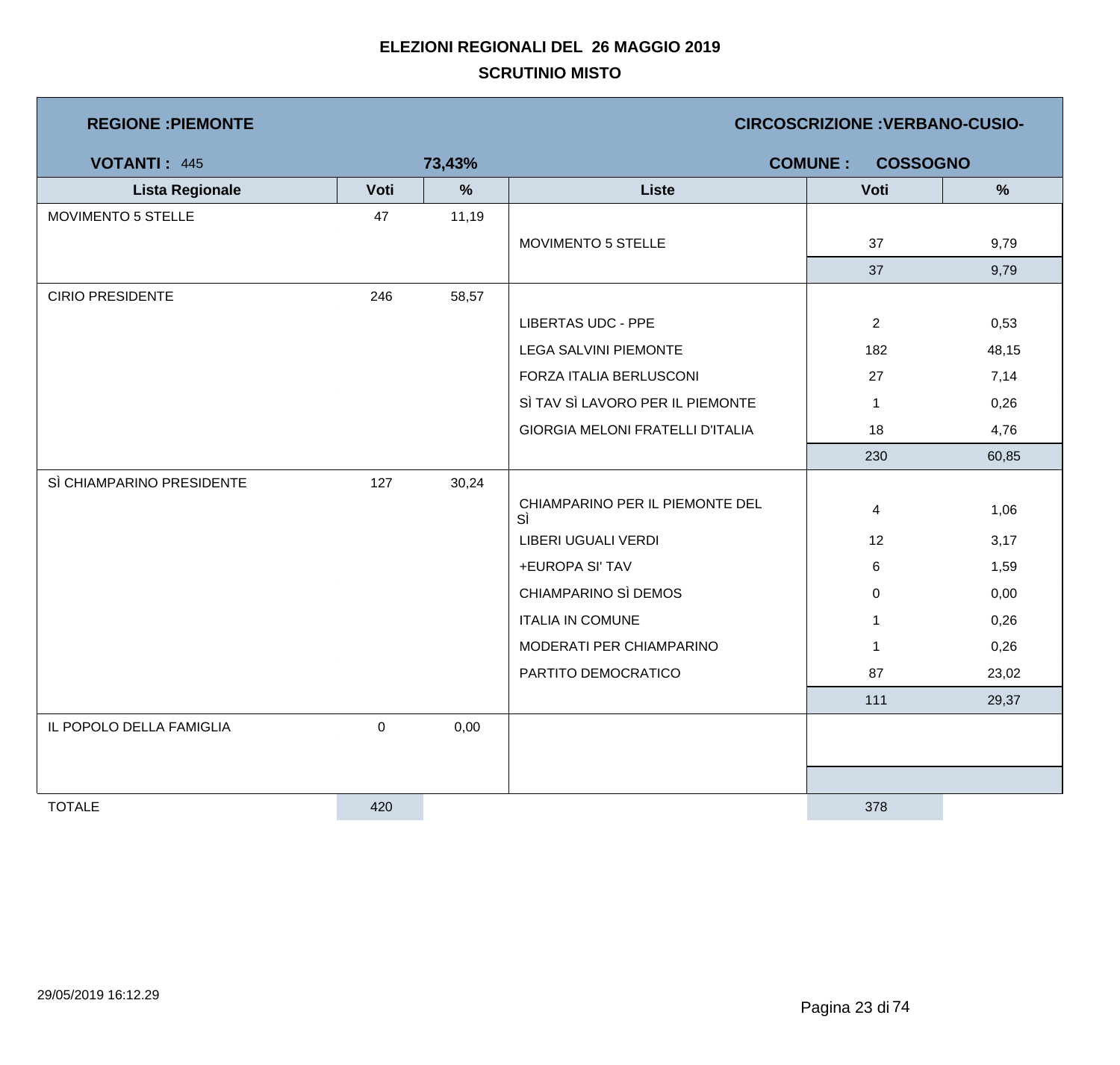| <b>REGIONE : PIEMONTE</b> |           |        | <b>CIRCOSCRIZIONE : VERBANO-CUSIO-</b>  |                                    |       |  |
|---------------------------|-----------|--------|-----------------------------------------|------------------------------------|-------|--|
| <b>VOTANTI: 514</b>       |           | 62,84% |                                         | <b>COMUNE:</b><br><b>CRAVEGGIA</b> |       |  |
| <b>Lista Regionale</b>    | Voti      | $\%$   | <b>Liste</b>                            | Voti                               | %     |  |
| MOVIMENTO 5 STELLE        | 25        | 5,30   |                                         |                                    |       |  |
|                           |           |        | MOVIMENTO 5 STELLE                      | 21                                 | 4,77  |  |
|                           |           |        |                                         | 21                                 | 4,77  |  |
| <b>CIRIO PRESIDENTE</b>   | 369       | 78,18  |                                         |                                    |       |  |
|                           |           |        | <b>LIBERTAS UDC - PPE</b>               | $\overline{0}$                     | 0,00  |  |
|                           |           |        | LEGA SALVINI PIEMONTE                   | 286                                | 65,00 |  |
|                           |           |        | FORZA ITALIA BERLUSCONI                 | 42                                 | 9,55  |  |
|                           |           |        | SÌ TAV SÌ LAVORO PER IL PIEMONTE        | 3                                  | 0,68  |  |
|                           |           |        | <b>GIORGIA MELONI FRATELLI D'ITALIA</b> | 25                                 | 5,68  |  |
|                           |           |        |                                         | 356                                | 80,91 |  |
| SÌ CHIAMPARINO PRESIDENTE | 78        | 16,53  |                                         |                                    |       |  |
|                           |           |        | CHIAMPARINO PER IL PIEMONTE DEL<br>SÌ   | 5                                  | 1,14  |  |
|                           |           |        | LIBERI UGUALI VERDI                     | 6                                  | 1,36  |  |
|                           |           |        | +EUROPA SI' TAV                         | 5                                  | 1,14  |  |
|                           |           |        | CHIAMPARINO SÌ DEMOS                    | 3                                  | 0,68  |  |
|                           |           |        | <b>ITALIA IN COMUNE</b>                 | $\mathbf 0$                        | 0,00  |  |
|                           |           |        | MODERATI PER CHIAMPARINO                | $\overline{2}$                     | 0,45  |  |
|                           |           |        | PARTITO DEMOCRATICO                     | 42                                 | 9,55  |  |
|                           |           |        |                                         | 63                                 | 14,32 |  |
| IL POPOLO DELLA FAMIGLIA  | $\pmb{0}$ | 0,00   |                                         |                                    |       |  |
|                           |           |        |                                         |                                    |       |  |
|                           |           |        |                                         |                                    |       |  |
| <b>TOTALE</b>             | 472       |        |                                         | 440                                |       |  |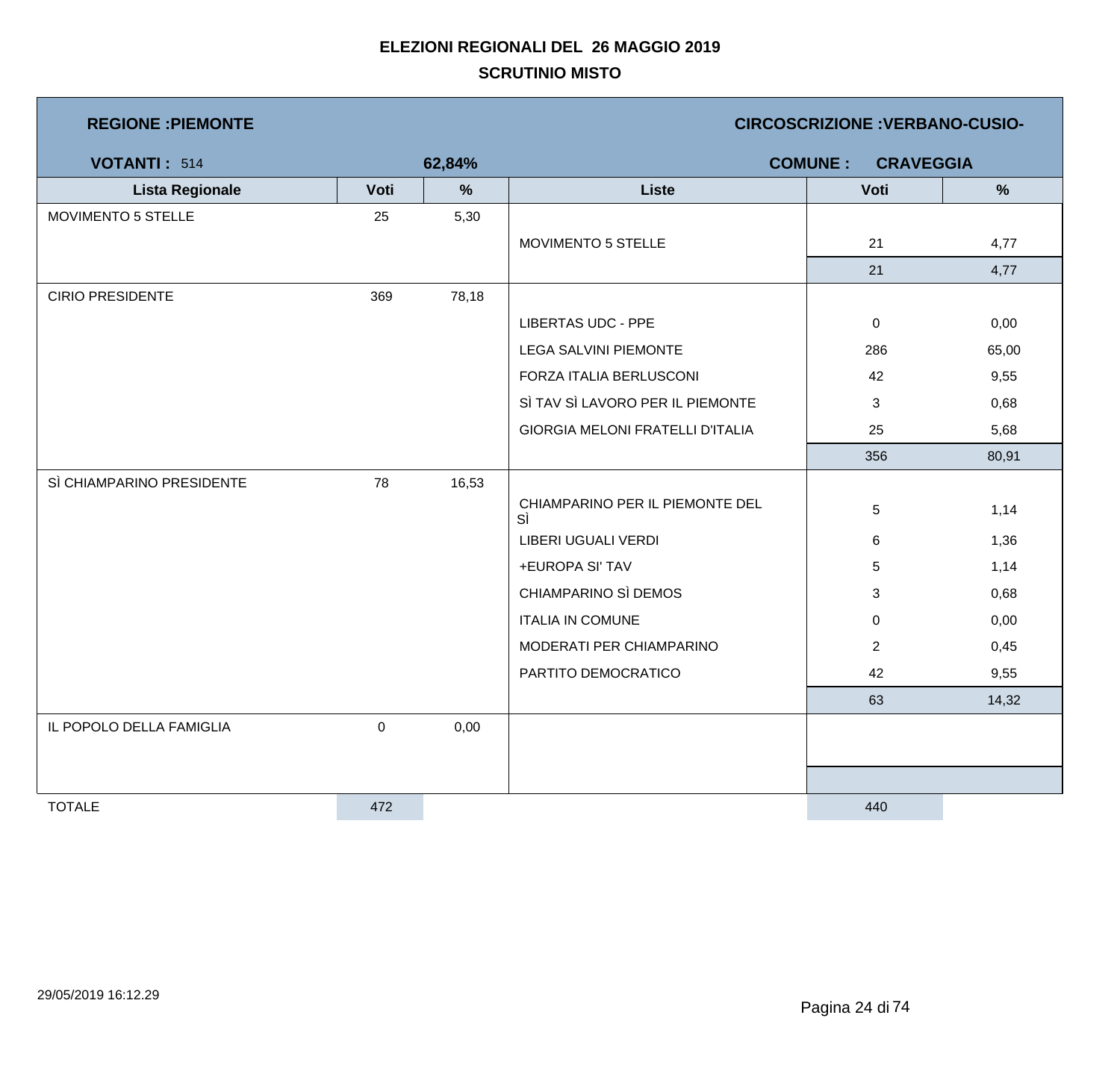| <b>REGIONE : PIEMONTE</b> |         |               | <b>CIRCOSCRIZIONE: VERBANO-CUSIO-</b>   |                |                       |  |  |
|---------------------------|---------|---------------|-----------------------------------------|----------------|-----------------------|--|--|
| <b>VOTANTI: 2.239</b>     |         | 52,3%         |                                         | <b>COMUNE:</b> | <b>CREVOLADOSSOLA</b> |  |  |
| <b>Lista Regionale</b>    | Voti    | $\frac{9}{6}$ | <b>Liste</b>                            | Voti           | %                     |  |  |
| MOVIMENTO 5 STELLE        | 198     | 9,18          |                                         |                |                       |  |  |
|                           |         |               | MOVIMENTO 5 STELLE                      | 161            | 8,38                  |  |  |
|                           |         |               |                                         | 161            | 8,38                  |  |  |
| <b>CIRIO PRESIDENTE</b>   | 1.401   | 64,92         |                                         |                |                       |  |  |
|                           |         |               | SÌ TAV SÌ LAVORO PER IL PIEMONTE        | 9              | 0,47                  |  |  |
|                           |         |               | FORZA ITALIA BERLUSCONI                 | 195            | 10, 15                |  |  |
|                           |         |               | <b>LEGA SALVINI PIEMONTE</b>            | 1.017          | 52,94                 |  |  |
|                           |         |               | <b>LIBERTAS UDC - PPE</b>               | 10             | 0,52                  |  |  |
|                           |         |               | <b>GIORGIA MELONI FRATELLI D'ITALIA</b> | 88             | 4,58                  |  |  |
|                           |         |               |                                         | 1.319          | 68,66                 |  |  |
| SÌ CHIAMPARINO PRESIDENTE | 551     | 25,53         |                                         |                |                       |  |  |
|                           |         |               | PARTITO DEMOCRATICO                     | 332            | 17,28                 |  |  |
|                           |         |               | CHIAMPARINO PER IL PIEMONTE DEL<br>SÌ   | 24             | 1,25                  |  |  |
|                           |         |               | LIBERI UGUALI VERDI                     | 40             | 2,08                  |  |  |
|                           |         |               | +EUROPA SI' TAV                         | 30             | 1,56                  |  |  |
|                           |         |               | CHIAMPARINO SÌ DEMOS                    | 4              | 0,21                  |  |  |
|                           |         |               | <b>ITALIA IN COMUNE</b>                 | $\mathbf{1}$   | 0,05                  |  |  |
|                           |         |               | MODERATI PER CHIAMPARINO                | 10             | 0,52                  |  |  |
|                           |         |               |                                         | 441            | 22,96                 |  |  |
| IL POPOLO DELLA FAMIGLIA  | $\bf 8$ | 0,37          |                                         |                |                       |  |  |
|                           |         |               |                                         |                |                       |  |  |
|                           |         |               |                                         |                |                       |  |  |
| <b>TOTALE</b>             | 2.158   |               |                                         | 1.921          |                       |  |  |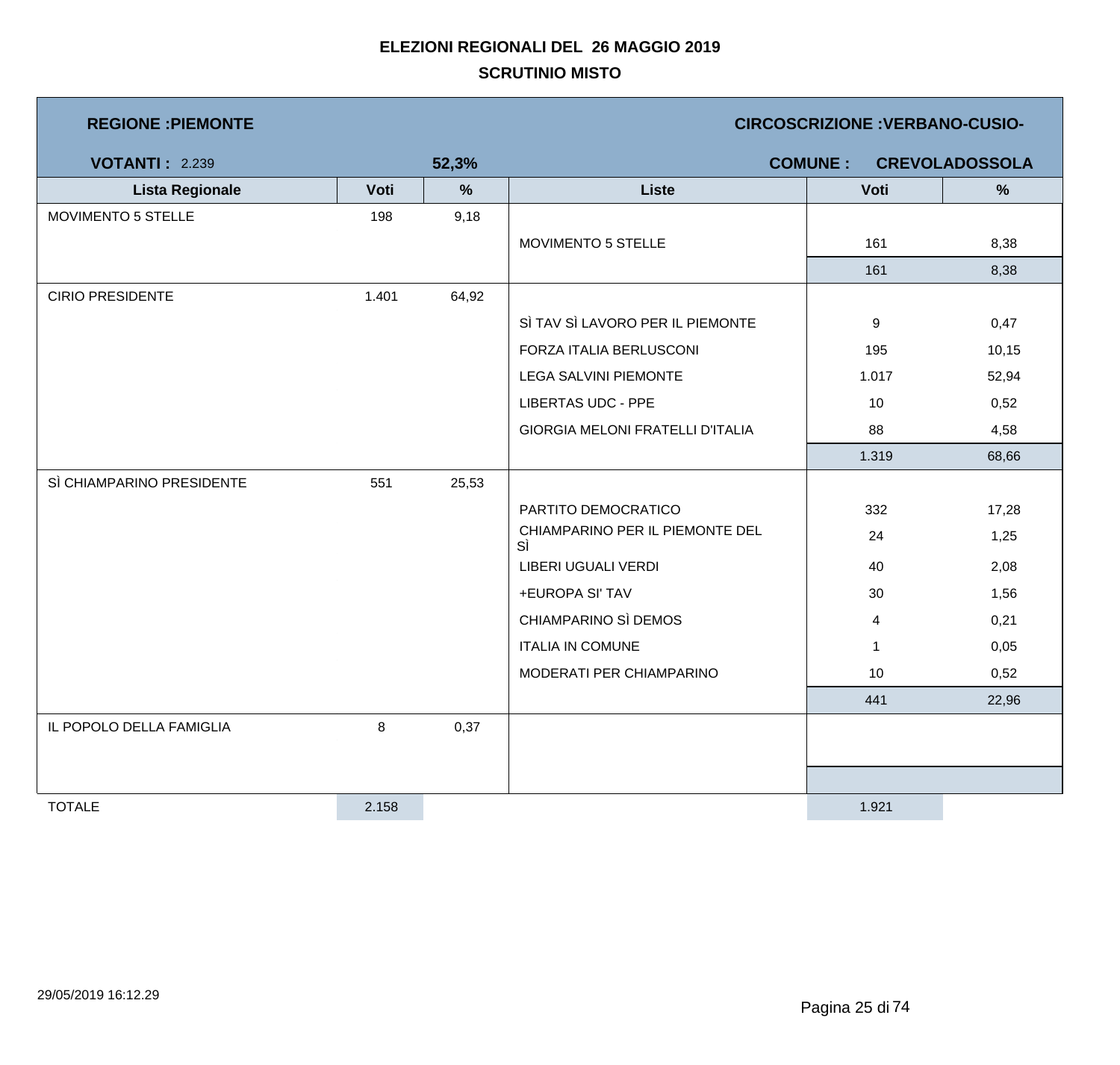| <b>REGIONE : PIEMONTE</b> |      |        |                                         | <b>CIRCOSCRIZIONE : VERBANO-CUSIO-</b> |               |
|---------------------------|------|--------|-----------------------------------------|----------------------------------------|---------------|
| <b>VOTANTI: 853</b>       |      | 66,12% |                                         | <b>COMUNE:</b><br><b>CRODO</b>         |               |
| <b>Lista Regionale</b>    | Voti | $\%$   | <b>Liste</b>                            | Voti                                   | $\frac{9}{6}$ |
| MOVIMENTO 5 STELLE        | 54   | 6,75   |                                         |                                        |               |
|                           |      |        | MOVIMENTO 5 STELLE                      | 45                                     | 6,46          |
|                           |      |        |                                         | 45                                     | 6,46          |
| <b>CIRIO PRESIDENTE</b>   | 510  | 63,75  |                                         |                                        |               |
|                           |      |        | SÌ TAV SÌ LAVORO PER IL PIEMONTE        | 6                                      | 0,86          |
|                           |      |        | FORZA ITALIA BERLUSCONI                 | 44                                     | 6,31          |
|                           |      |        | <b>LEGA SALVINI PIEMONTE</b>            | 406                                    | 58,25         |
|                           |      |        | <b>LIBERTAS UDC - PPE</b>               | 3                                      | 0,43          |
|                           |      |        | <b>GIORGIA MELONI FRATELLI D'ITALIA</b> | 34                                     | 4,88          |
|                           |      |        |                                         | 493                                    | 70,73         |
| SÌ CHIAMPARINO PRESIDENTE | 230  | 28,75  |                                         |                                        |               |
|                           |      |        | MODERATI PER CHIAMPARINO                | 9                                      | 1,29          |
|                           |      |        | PARTITO DEMOCRATICO                     | 113                                    | 16,21         |
|                           |      |        | <b>ITALIA IN COMUNE</b>                 | $\overline{2}$                         | 0,29          |
|                           |      |        | CHIAMPARINO SÌ DEMOS                    | $\sqrt{5}$                             | 0,72          |
|                           |      |        | +EUROPA SI' TAV                         | 3                                      | 0,43          |
|                           |      |        | LIBERI UGUALI VERDI                     | 6                                      | 0,86          |
|                           |      |        | CHIAMPARINO PER IL PIEMONTE DEL<br>SÌ   | 21                                     | 3,01          |
|                           |      |        |                                         | 159                                    | 22,81         |
| IL POPOLO DELLA FAMIGLIA  | 6    | 0,75   |                                         |                                        |               |
|                           |      |        |                                         |                                        |               |
|                           |      |        |                                         |                                        |               |
| <b>TOTALE</b>             | 800  |        |                                         | 697                                    |               |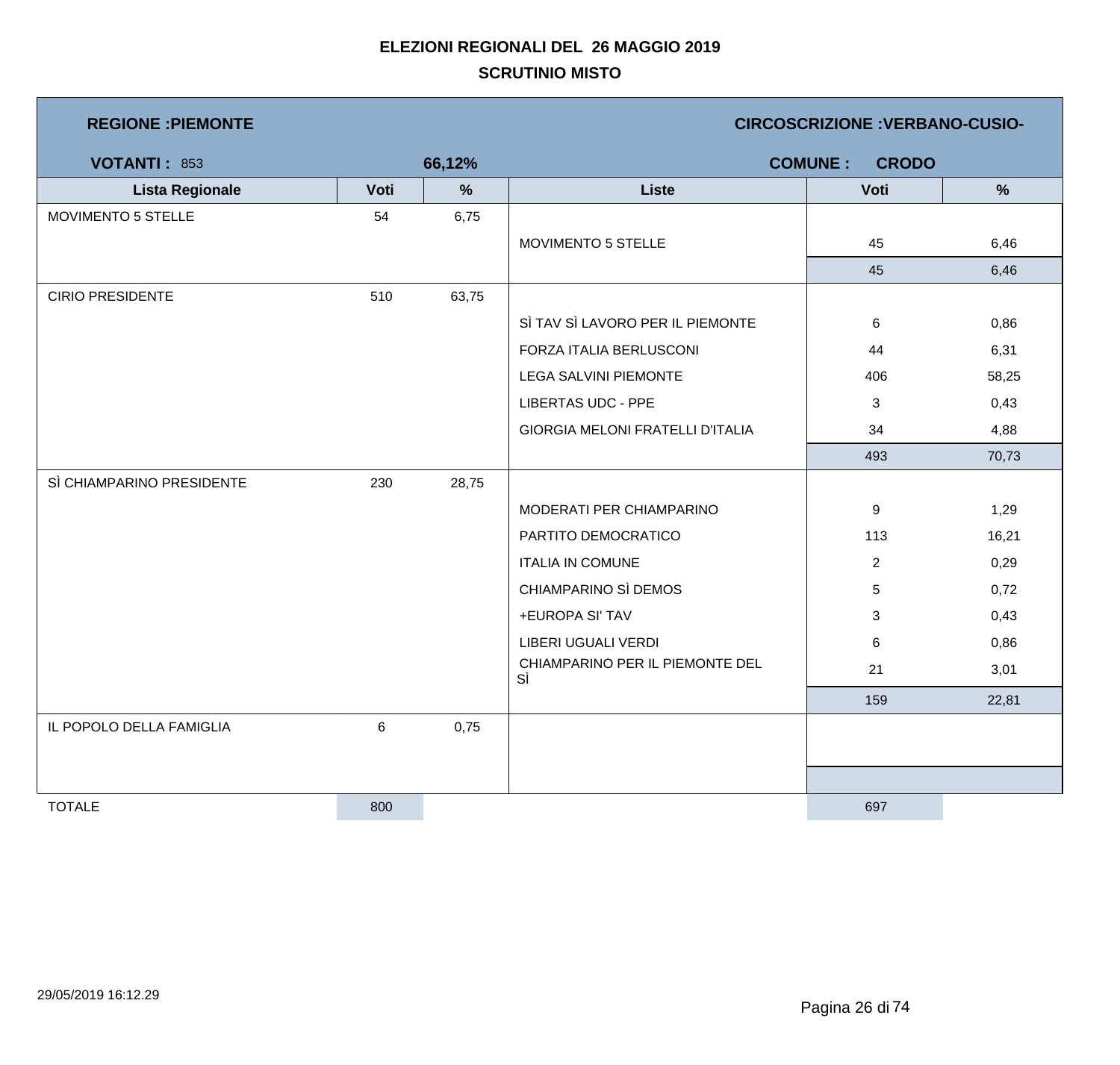| <b>REGIONE : PIEMONTE</b> |       |        | <b>CIRCOSCRIZIONE : VERBANO-CUSIO-</b>  |                                      |       |  |
|---------------------------|-------|--------|-----------------------------------------|--------------------------------------|-------|--|
| <b>VOTANTI: 8.463</b>     |       | 51,18% |                                         | <b>COMUNE:</b><br><b>DOMODOSSOLA</b> |       |  |
| <b>Lista Regionale</b>    | Voti  | $\%$   | <b>Liste</b>                            | Voti                                 | %     |  |
| MOVIMENTO 5 STELLE        | 944   | 11,59  |                                         |                                      |       |  |
|                           |       |        | MOVIMENTO 5 STELLE                      | 767                                  | 10,48 |  |
|                           |       |        |                                         | 767                                  | 10,48 |  |
| <b>CIRIO PRESIDENTE</b>   | 4.687 | 57,54  |                                         |                                      |       |  |
|                           |       |        | SÌ TAV SÌ LAVORO PER IL PIEMONTE        | 49                                   | 0,67  |  |
|                           |       |        | FORZA ITALIA BERLUSCONI                 | 706                                  | 9,65  |  |
|                           |       |        | <b>LEGA SALVINI PIEMONTE</b>            | 3.348                                | 45,76 |  |
|                           |       |        | <b>LIBERTAS UDC - PPE</b>               | 53                                   | 0,72  |  |
|                           |       |        | <b>GIORGIA MELONI FRATELLI D'ITALIA</b> | 319                                  | 4,36  |  |
|                           |       |        |                                         | 4.475                                | 61,16 |  |
| SÌ CHIAMPARINO PRESIDENTE | 2.480 | 30,44  |                                         |                                      |       |  |
|                           |       |        | CHIAMPARINO PER IL PIEMONTE DEL<br>SÌ   | 99                                   | 1,35  |  |
|                           |       |        | PARTITO DEMOCRATICO                     | 1.569                                | 21,44 |  |
|                           |       |        | MODERATI PER CHIAMPARINO                | 39                                   | 0,53  |  |
|                           |       |        | <b>ITALIA IN COMUNE</b>                 | 14                                   | 0,19  |  |
|                           |       |        | CHIAMPARINO SÌ DEMOS                    | 33                                   | 0,45  |  |
|                           |       |        | +EUROPA SI' TAV                         | 135                                  | 1,85  |  |
|                           |       |        | LIBERI UGUALI VERDI                     | 186                                  | 2,54  |  |
|                           |       |        |                                         | 2.075                                | 28,36 |  |
| IL POPOLO DELLA FAMIGLIA  | 35    | 0,43   |                                         |                                      |       |  |
|                           |       |        |                                         |                                      |       |  |
|                           |       |        |                                         |                                      |       |  |
| <b>TOTALE</b>             | 8.146 |        |                                         | 7.317                                |       |  |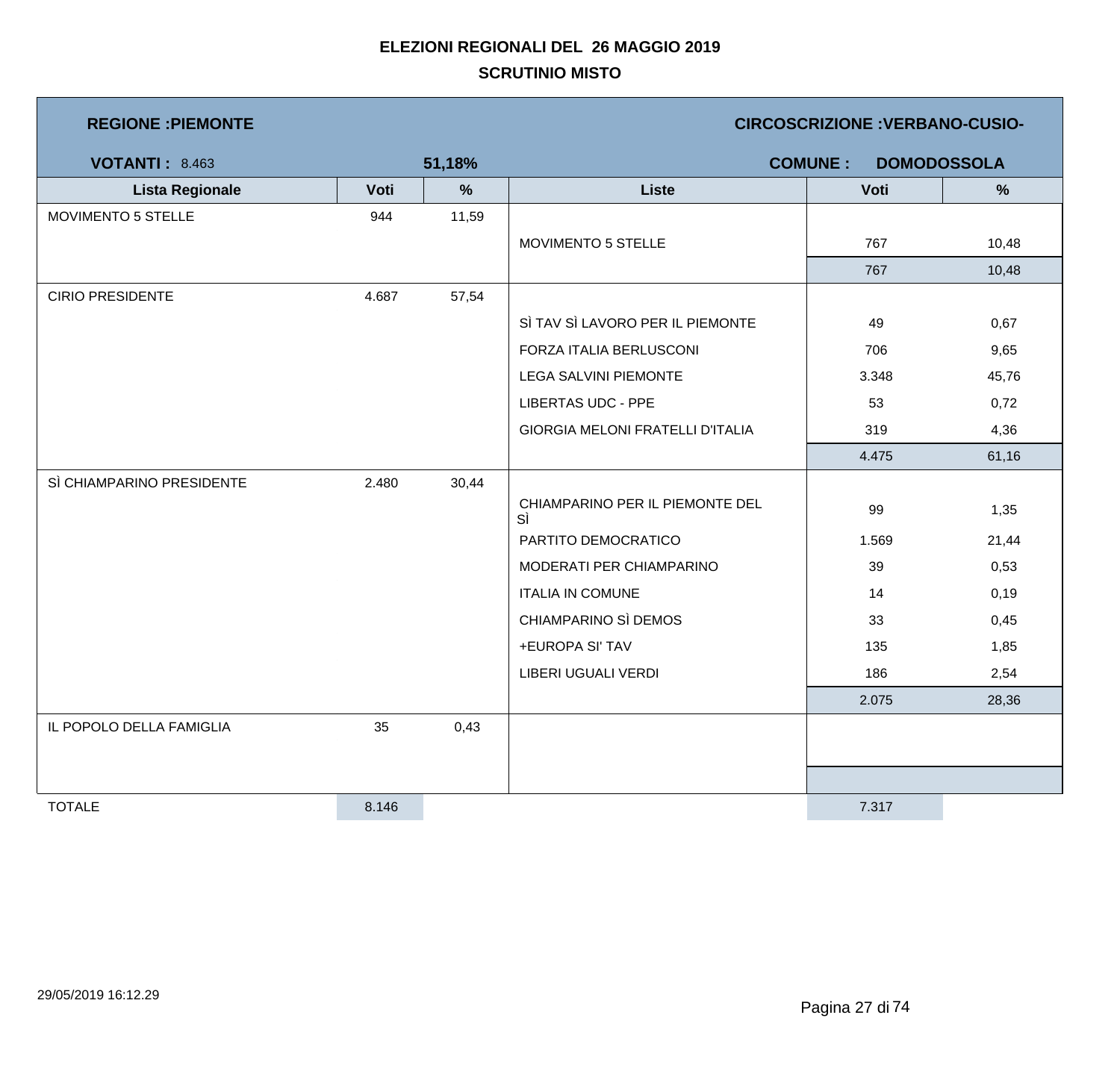| <b>REGIONE: PIEMONTE</b>  |              |        | <b>CIRCOSCRIZIONE : VERBANO-CUSIO-</b>  |                                  |       |  |  |
|---------------------------|--------------|--------|-----------------------------------------|----------------------------------|-------|--|--|
| <b>VOTANTI: 477</b>       |              | 49,74% |                                         | <b>COMUNE:</b><br><b>DRUOGNO</b> |       |  |  |
| <b>Lista Regionale</b>    | Voti         | %      | <b>Liste</b>                            | Voti                             | $\%$  |  |  |
| <b>MOVIMENTO 5 STELLE</b> | 21           | 4,66   |                                         |                                  |       |  |  |
|                           |              |        | MOVIMENTO 5 STELLE                      | 16                               | 3,90  |  |  |
|                           |              |        |                                         | 16                               | 3,90  |  |  |
| <b>CIRIO PRESIDENTE</b>   | 369          | 81,82  |                                         |                                  |       |  |  |
|                           |              |        | SÌ TAV SÌ LAVORO PER IL PIEMONTE        | $\mathbf{1}$                     | 0,24  |  |  |
|                           |              |        | FORZA ITALIA BERLUSCONI                 | 26                               | 6,34  |  |  |
|                           |              |        | LEGA SALVINI PIEMONTE                   | 305                              | 74,39 |  |  |
|                           |              |        | <b>LIBERTAS UDC - PPE</b>               | $\overline{2}$                   | 0,49  |  |  |
|                           |              |        | <b>GIORGIA MELONI FRATELLI D'ITALIA</b> | 18                               | 4,39  |  |  |
|                           |              |        |                                         | 352                              | 85,85 |  |  |
| SÌ CHIAMPARINO PRESIDENTE | 60           | 13,30  |                                         |                                  |       |  |  |
|                           |              |        | CHIAMPARINO PER IL PIEMONTE DEL<br>SÌ   | 1                                | 0,24  |  |  |
|                           |              |        | PARTITO DEMOCRATICO                     | 39                               | 9,51  |  |  |
|                           |              |        | LIBERI UGUALI VERDI                     | 0                                | 0,00  |  |  |
|                           |              |        | +EUROPA SI' TAV                         | $\mathbf{1}$                     | 0,24  |  |  |
|                           |              |        | CHIAMPARINO SÌ DEMOS                    | $\mathbf 1$                      | 0,24  |  |  |
|                           |              |        | <b>ITALIA IN COMUNE</b>                 | 0                                | 0,00  |  |  |
|                           |              |        | MODERATI PER CHIAMPARINO                | 0                                | 0,00  |  |  |
|                           |              |        |                                         | 42                               | 10,24 |  |  |
| IL POPOLO DELLA FAMIGLIA  | $\mathbf{1}$ | 0,22   |                                         |                                  |       |  |  |
|                           |              |        |                                         |                                  |       |  |  |
|                           |              |        |                                         |                                  |       |  |  |
| <b>TOTALE</b>             | 451          |        |                                         | 410                              |       |  |  |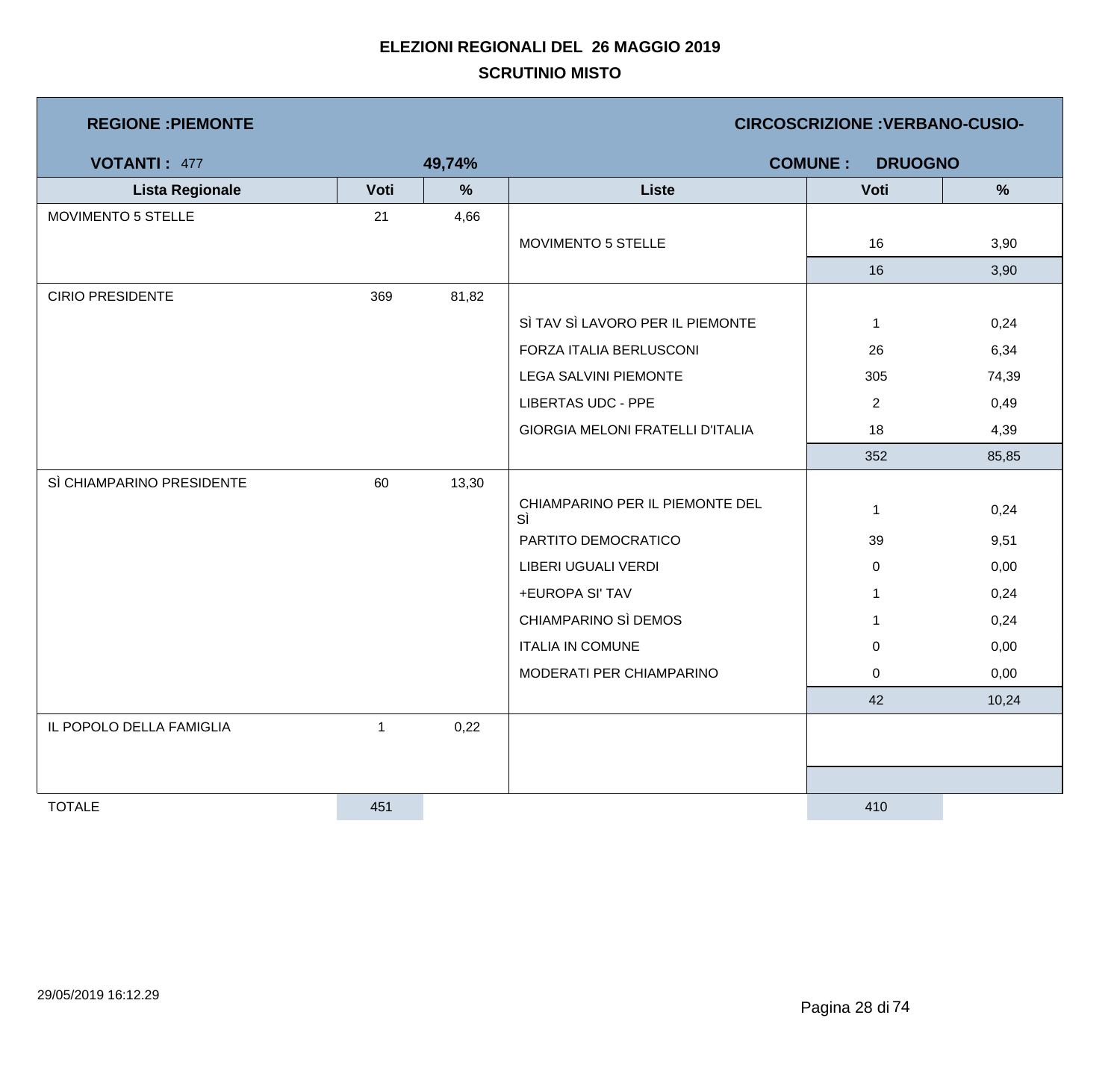| <b>REGIONE : PIEMONTE</b> |           |               |                                         | <b>CIRCOSCRIZIONE : VERBANO-CUSIO-</b> |               |
|---------------------------|-----------|---------------|-----------------------------------------|----------------------------------------|---------------|
| <b>VOTANTI: 264</b>       |           | 68,04%        |                                         | <b>COMUNE:</b><br><b>FORMAZZA</b>      |               |
| <b>Lista Regionale</b>    | Voti      | $\frac{9}{6}$ | <b>Liste</b>                            | Voti                                   | $\frac{9}{6}$ |
| MOVIMENTO 5 STELLE        | 15        | 6,02          |                                         |                                        |               |
|                           |           |               | MOVIMENTO 5 STELLE                      | 11                                     | 4,93          |
|                           |           |               |                                         | 11                                     | 4,93          |
| <b>CIRIO PRESIDENTE</b>   | 157       | 63,05         |                                         |                                        |               |
|                           |           |               | <b>LIBERTAS UDC - PPE</b>               | $\overline{4}$                         | 1,79          |
|                           |           |               | LEGA SALVINI PIEMONTE                   | 115                                    | 51,57         |
|                           |           |               | FORZA ITALIA BERLUSCONI                 | 14                                     | 6,28          |
|                           |           |               | SÌ TAV SÌ LAVORO PER IL PIEMONTE        | $\mathbf 0$                            | 0,00          |
|                           |           |               | <b>GIORGIA MELONI FRATELLI D'ITALIA</b> | 16                                     | 7,17          |
|                           |           |               |                                         | 149                                    | 66,82         |
| SÌ CHIAMPARINO PRESIDENTE | 77        | 30,92         |                                         |                                        |               |
|                           |           |               | PARTITO DEMOCRATICO                     | 56                                     | 25,11         |
|                           |           |               | LIBERI UGUALI VERDI                     | $\mathbf{1}$                           | 0,45          |
|                           |           |               | +EUROPA SI' TAV                         | 3                                      | 1,35          |
|                           |           |               | CHIAMPARINO SÌ DEMOS                    | $\mathbf 0$                            | 0,00          |
|                           |           |               | <b>ITALIA IN COMUNE</b>                 | $\mathbf 0$                            | 0,00          |
|                           |           |               | MODERATI PER CHIAMPARINO                | $\mathbf 0$                            | 0,00          |
|                           |           |               | CHIAMPARINO PER IL PIEMONTE DEL<br>SÌ   | 3                                      | 1,35          |
|                           |           |               |                                         | 63                                     | 28,25         |
| IL POPOLO DELLA FAMIGLIA  | $\pmb{0}$ | 0,00          |                                         |                                        |               |
|                           |           |               |                                         |                                        |               |
|                           |           |               |                                         |                                        |               |
| <b>TOTALE</b>             | 249       |               |                                         | 223                                    |               |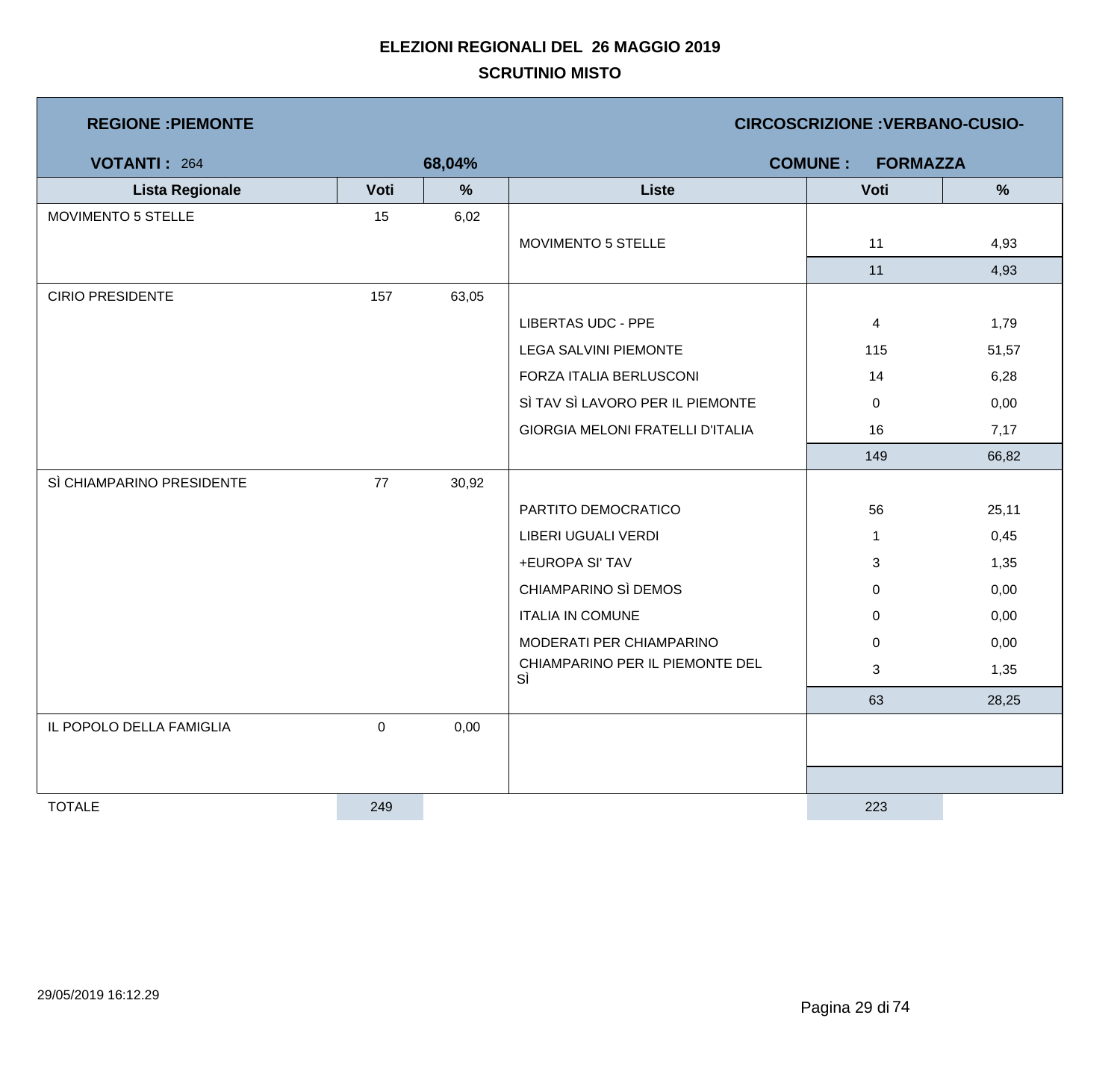| <b>REGIONE : PIEMONTE</b> |              |               | <b>CIRCOSCRIZIONE: VERBANO-CUSIO-</b>   |                                   |       |  |  |
|---------------------------|--------------|---------------|-----------------------------------------|-----------------------------------|-------|--|--|
| <b>VOTANTI: 139</b>       |              | 78,53%        |                                         | <b>COMUNE:</b><br><b>GERMAGNO</b> |       |  |  |
| <b>Lista Regionale</b>    | Voti         | $\frac{9}{6}$ | <b>Liste</b>                            | Voti                              | %     |  |  |
| MOVIMENTO 5 STELLE        | 8            | 5,97          |                                         |                                   |       |  |  |
|                           |              |               | MOVIMENTO 5 STELLE                      | 8                                 | 6,61  |  |  |
|                           |              |               |                                         | 8                                 | 6,61  |  |  |
| <b>CIRIO PRESIDENTE</b>   | 90           | 67,16         |                                         |                                   |       |  |  |
|                           |              |               | <b>LIBERTAS UDC - PPE</b>               | 4                                 | 3,31  |  |  |
|                           |              |               | <b>LEGA SALVINI PIEMONTE</b>            | 60                                | 49,59 |  |  |
|                           |              |               | FORZA ITALIA BERLUSCONI                 | 12                                | 9,92  |  |  |
|                           |              |               | SÌ TAV SÌ LAVORO PER IL PIEMONTE        | $\overline{0}$                    | 0,00  |  |  |
|                           |              |               | <b>GIORGIA MELONI FRATELLI D'ITALIA</b> | 10                                | 8,26  |  |  |
|                           |              |               |                                         | 86                                | 71,07 |  |  |
| SÌ CHIAMPARINO PRESIDENTE | 35           | 26,12         |                                         |                                   |       |  |  |
|                           |              |               | PARTITO DEMOCRATICO                     | 21                                | 17,36 |  |  |
|                           |              |               | LIBERI UGUALI VERDI                     | $\mathbf{1}$                      | 0,83  |  |  |
|                           |              |               | +EUROPA SI' TAV                         | $\overline{0}$                    | 0,00  |  |  |
|                           |              |               | CHIAMPARINO SÌ DEMOS                    | 3                                 | 2,48  |  |  |
|                           |              |               | <b>ITALIA IN COMUNE</b>                 | $\mathbf 0$                       | 0,00  |  |  |
|                           |              |               | MODERATI PER CHIAMPARINO                | 1                                 | 0,83  |  |  |
|                           |              |               | CHIAMPARINO PER IL PIEMONTE DEL<br>SÌ   | $\mathbf{1}$                      | 0,83  |  |  |
|                           |              |               |                                         | 27                                | 22,31 |  |  |
| IL POPOLO DELLA FAMIGLIA  | $\mathbf{1}$ | 0,75          |                                         |                                   |       |  |  |
|                           |              |               |                                         |                                   |       |  |  |
|                           |              |               |                                         |                                   |       |  |  |
| <b>TOTALE</b>             | 134          |               |                                         | 121                               |       |  |  |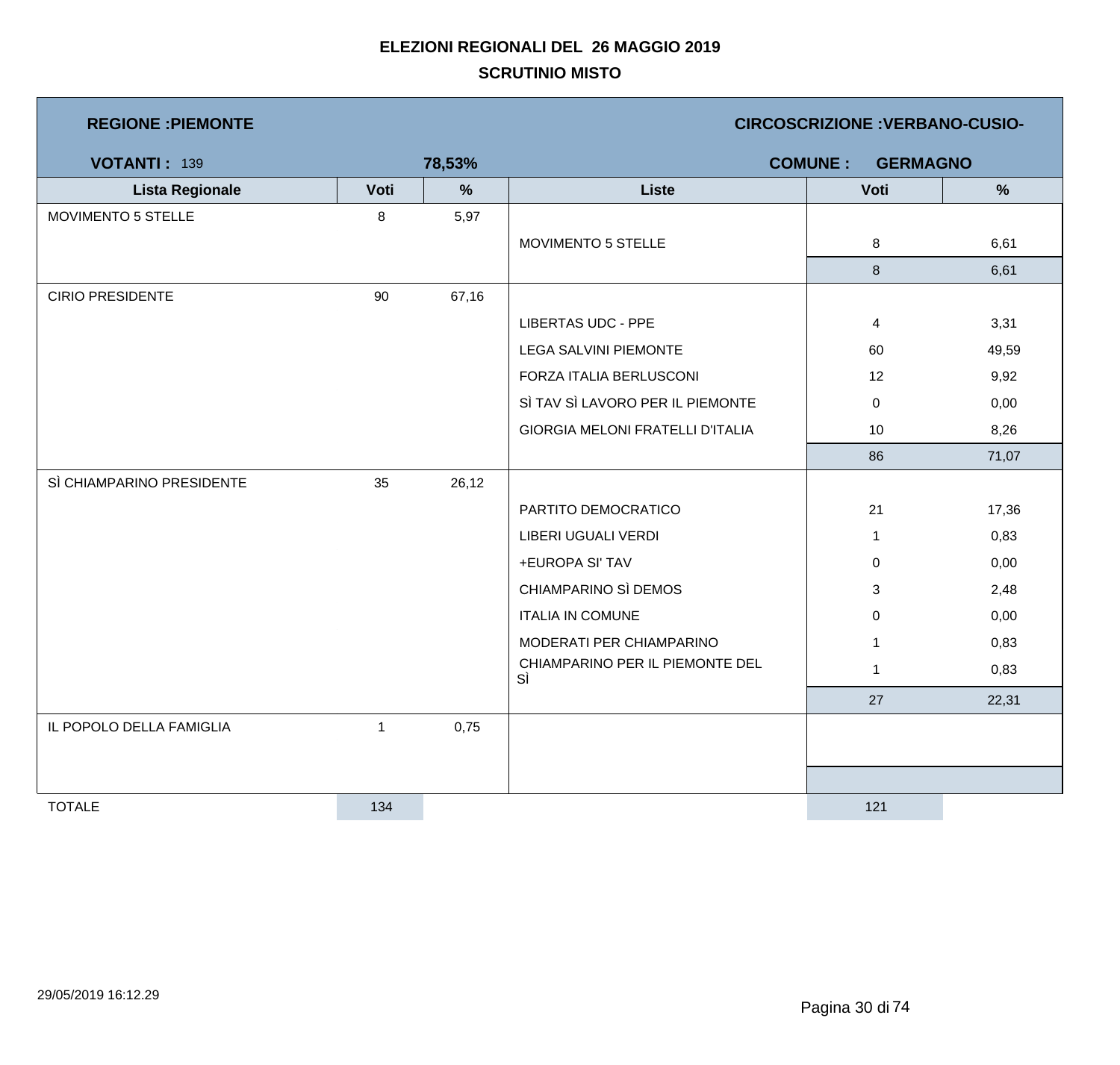| <b>REGIONE : PIEMONTE</b> |       |        |                                         | <b>CIRCOSCRIZIONE : VERBANO-CUSIO-</b> |               |
|---------------------------|-------|--------|-----------------------------------------|----------------------------------------|---------------|
| <b>VOTANTI: 1.430</b>     |       | 66,95% |                                         | <b>COMUNE:</b><br><b>GHIFFA</b>        |               |
| <b>Lista Regionale</b>    | Voti  | $\%$   | <b>Liste</b>                            | Voti                                   | $\frac{9}{6}$ |
| MOVIMENTO 5 STELLE        | 160   | 11,76  |                                         |                                        |               |
|                           |       |        | MOVIMENTO 5 STELLE                      | 124                                    | 10,75         |
|                           |       |        |                                         | 124                                    | 10,75         |
| <b>CIRIO PRESIDENTE</b>   | 664   | 48,82  |                                         |                                        |               |
|                           |       |        | <b>LIBERTAS UDC - PPE</b>               | 12                                     | 1,04          |
|                           |       |        | <b>LEGA SALVINI PIEMONTE</b>            | 447                                    | 38,77         |
|                           |       |        | FORZA ITALIA BERLUSCONI                 | 85                                     | 7,37          |
|                           |       |        | SÌ TAV SÌ LAVORO PER IL PIEMONTE        | 8                                      | 0,69          |
|                           |       |        | <b>GIORGIA MELONI FRATELLI D'ITALIA</b> | 59                                     | 5,12          |
|                           |       |        |                                         | 611                                    | 52,99         |
| SÌ CHIAMPARINO PRESIDENTE | 528   | 38,82  |                                         |                                        |               |
|                           |       |        | CHIAMPARINO PER IL PIEMONTE DEL<br>sì   | 25                                     | 2,17          |
|                           |       |        | LIBERI UGUALI VERDI                     | 22                                     | 1,91          |
|                           |       |        | +EUROPA SI' TAV                         | 20                                     | 1,73          |
|                           |       |        | CHIAMPARINO SÌ DEMOS                    | 6                                      | 0,52          |
|                           |       |        | <b>ITALIA IN COMUNE</b>                 | $\overline{0}$                         | 0,00          |
|                           |       |        | MODERATI PER CHIAMPARINO                | 10                                     | 0,87          |
|                           |       |        | PARTITO DEMOCRATICO                     | 335                                    | 29,05         |
|                           |       |        |                                         | 418                                    | 36,25         |
| IL POPOLO DELLA FAMIGLIA  | 8     | 0,59   |                                         |                                        |               |
|                           |       |        |                                         |                                        |               |
|                           |       |        |                                         |                                        |               |
| <b>TOTALE</b>             | 1.360 |        |                                         | 1.153                                  |               |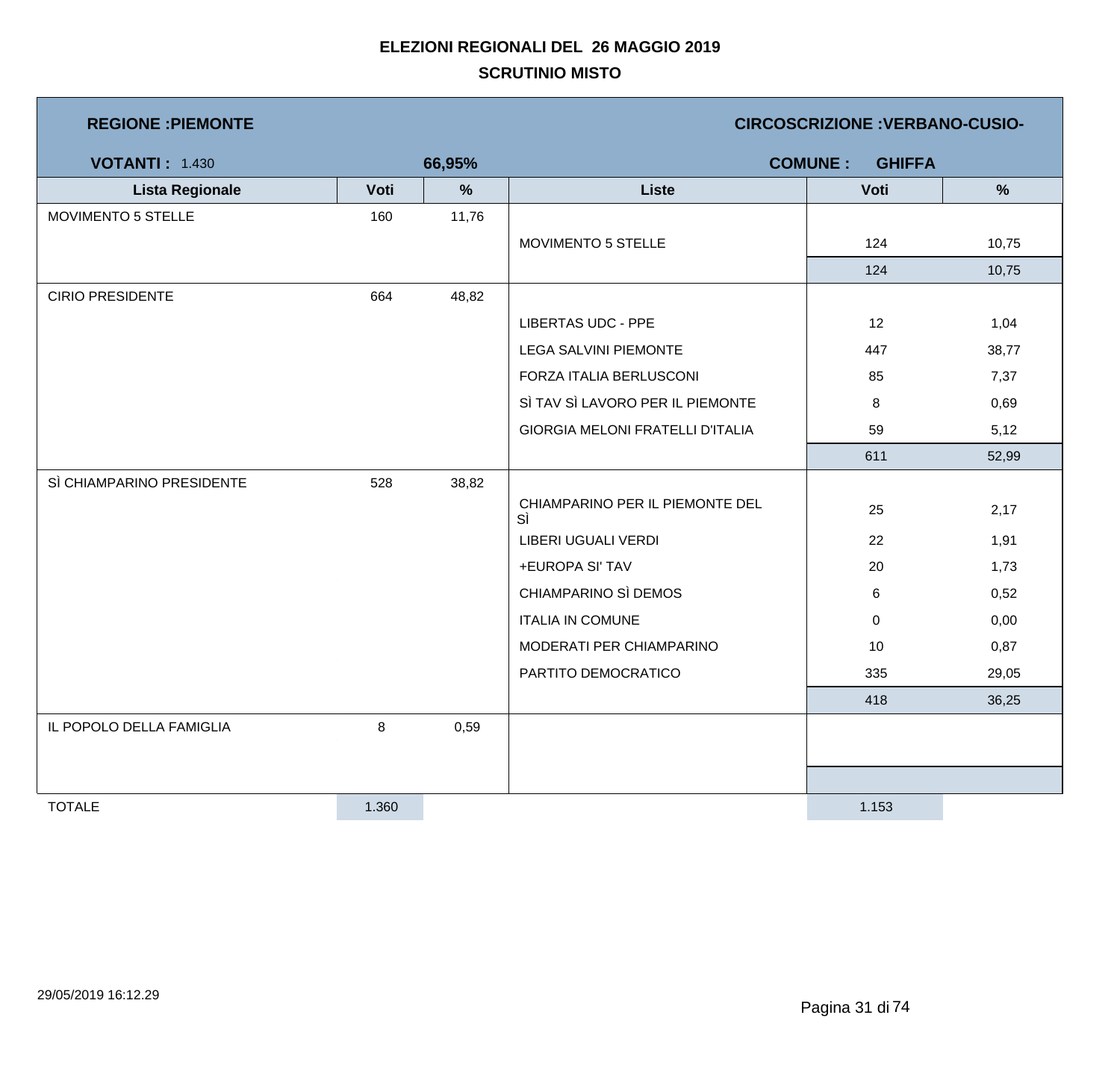| <b>REGIONE : PIEMONTE</b> |      |               |                                         | <b>CIRCOSCRIZIONE : VERBANO-CUSIO-</b> |               |
|---------------------------|------|---------------|-----------------------------------------|----------------------------------------|---------------|
| <b>VOTANTI: 542</b>       |      | 58,59%        |                                         | <b>COMUNE:</b><br><b>GIGNESE</b>       |               |
| <b>Lista Regionale</b>    | Voti | $\frac{9}{6}$ | Liste                                   | Voti                                   | $\frac{9}{6}$ |
| MOVIMENTO 5 STELLE        | 46   | 8,80          |                                         |                                        |               |
|                           |      |               | MOVIMENTO 5 STELLE                      | 33                                     | 6,92          |
|                           |      |               |                                         | 33                                     | 6,92          |
| <b>CIRIO PRESIDENTE</b>   | 366  | 69,98         |                                         |                                        |               |
|                           |      |               | <b>LIBERTAS UDC - PPE</b>               | 11                                     | 2,31          |
|                           |      |               | <b>LEGA SALVINI PIEMONTE</b>            | 229                                    | 48,01         |
|                           |      |               | FORZA ITALIA BERLUSCONI                 | 64                                     | 13,42         |
|                           |      |               | SÌ TAV SÌ LAVORO PER IL PIEMONTE        | $\overline{2}$                         | 0,42          |
|                           |      |               | <b>GIORGIA MELONI FRATELLI D'ITALIA</b> | 49                                     | 10,27         |
|                           |      |               |                                         | 355                                    | 74,42         |
| SÌ CHIAMPARINO PRESIDENTE | 110  | 21,03         |                                         |                                        |               |
|                           |      |               | CHIAMPARINO PER IL PIEMONTE DEL<br>SÌ   | 5                                      | 1,05          |
|                           |      |               | LIBERI UGUALI VERDI                     | $\overline{2}$                         | 0,42          |
|                           |      |               | +EUROPA SI' TAV                         | 6                                      | 1,26          |
|                           |      |               | CHIAMPARINO SÌ DEMOS                    | 4                                      | 0,84          |
|                           |      |               | <b>ITALIA IN COMUNE</b>                 | $\mathbf 0$                            | 0,00          |
|                           |      |               | MODERATI PER CHIAMPARINO                | $\overline{2}$                         | 0,42          |
|                           |      |               | PARTITO DEMOCRATICO                     | 70                                     | 14,68         |
|                           |      |               |                                         | 89                                     | 18,66         |
| IL POPOLO DELLA FAMIGLIA  | 1    | 0,19          |                                         |                                        |               |
|                           |      |               |                                         |                                        |               |
|                           |      |               |                                         |                                        |               |
| <b>TOTALE</b>             | 523  |               |                                         | 477                                    |               |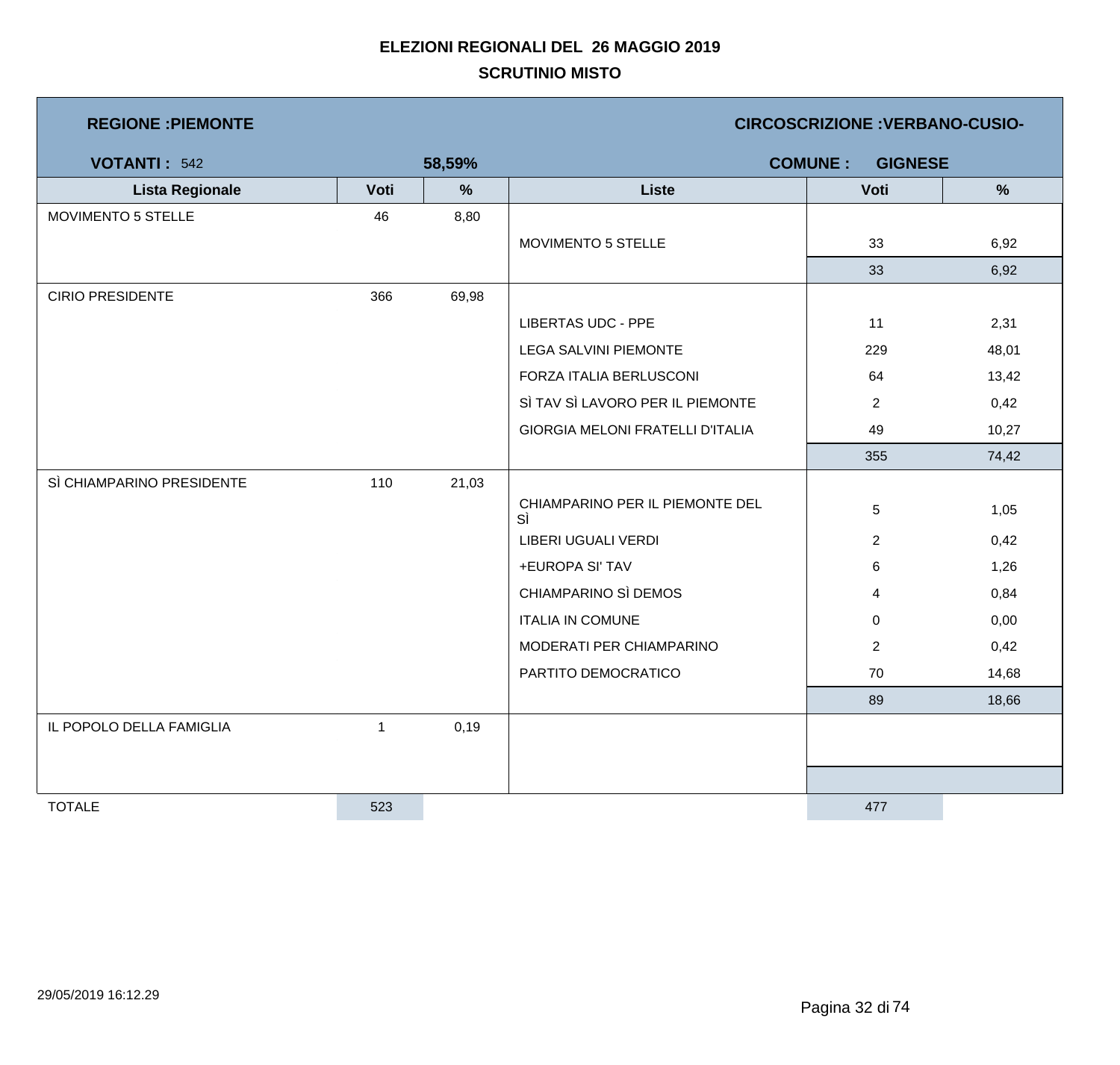| <b>REGIONE : PIEMONTE</b> |       |        |                                         |                | <b>CIRCOSCRIZIONE: VERBANO-CUSIO-</b> |
|---------------------------|-------|--------|-----------------------------------------|----------------|---------------------------------------|
| <b>VOTANTI: 4.118</b>     |       | 64,93% |                                         | <b>COMUNE:</b> | <b>GRAVELLONA TOCE</b>                |
| <b>Lista Regionale</b>    | Voti  | %      | <b>Liste</b>                            | Voti           | $\frac{9}{6}$                         |
| MOVIMENTO 5 STELLE        | 508   | 13,21  |                                         |                |                                       |
|                           |       |        | MOVIMENTO 5 STELLE                      | 427            | 12,25                                 |
|                           |       |        |                                         | 427            | 12,25                                 |
| <b>CIRIO PRESIDENTE</b>   | 2.203 | 57,30  |                                         |                |                                       |
|                           |       |        | SÌ TAV SÌ LAVORO PER IL PIEMONTE        | 24             | 0,69                                  |
|                           |       |        | FORZA ITALIA BERLUSCONI                 | 346            | 9,93                                  |
|                           |       |        | <b>LEGA SALVINI PIEMONTE</b>            | 1.515          | 43,47                                 |
|                           |       |        | <b>LIBERTAS UDC - PPE</b>               | 23             | 0,66                                  |
|                           |       |        | <b>GIORGIA MELONI FRATELLI D'ITALIA</b> | 195            | 5,60                                  |
|                           |       |        |                                         | 2.103          | 60,34                                 |
| SÌ CHIAMPARINO PRESIDENTE | 1.125 | 29,26  |                                         |                |                                       |
|                           |       |        | PARTITO DEMOCRATICO                     | 788            | 22,61                                 |
|                           |       |        | CHIAMPARINO PER IL PIEMONTE DEL<br>SÌ   | 46             | 1,32                                  |
|                           |       |        | LIBERI UGUALI VERDI                     | 44             | 1,26                                  |
|                           |       |        | +EUROPA SI' TAV                         | 31             | 0,89                                  |
|                           |       |        | CHIAMPARINO SÌ DEMOS                    | 13             | 0,37                                  |
|                           |       |        | <b>ITALIA IN COMUNE</b>                 | 15             | 0,43                                  |
|                           |       |        | MODERATI PER CHIAMPARINO                | 18             | 0,52                                  |
|                           |       |        |                                         | 955            | 27,40                                 |
| IL POPOLO DELLA FAMIGLIA  | 9     | 0,23   |                                         |                |                                       |
|                           |       |        |                                         |                |                                       |
|                           |       |        |                                         |                |                                       |
| <b>TOTALE</b>             | 3.845 |        |                                         | 3.485          |                                       |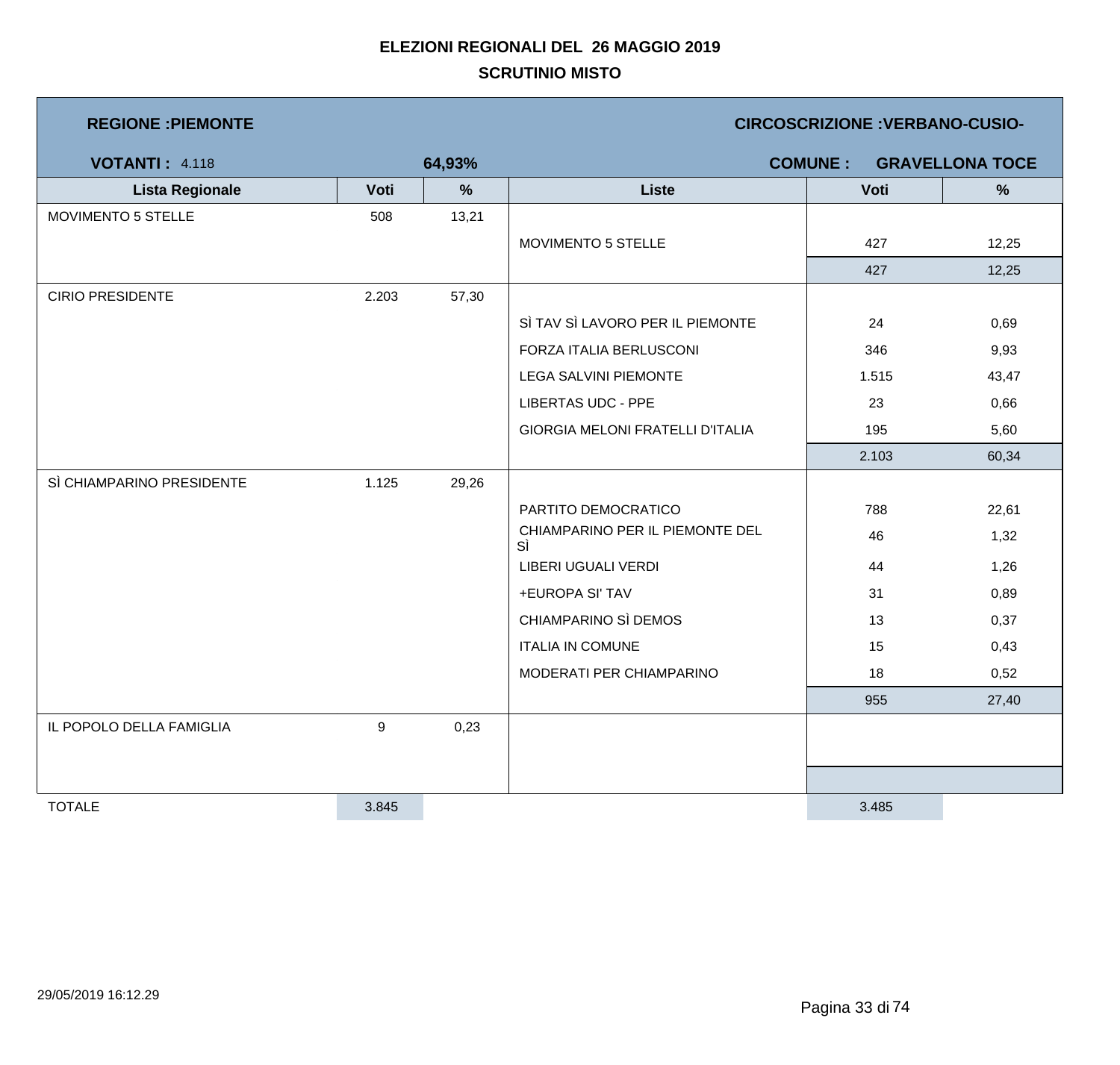| <b>REGIONE : PIEMONTE</b> |                  |        | <b>CIRCOSCRIZIONE: VERBANO-CUSIO-</b>   |                                |       |  |  |
|---------------------------|------------------|--------|-----------------------------------------|--------------------------------|-------|--|--|
| <b>VOTANTI: 96</b>        |                  | 27,59% |                                         | <b>COMUNE:</b><br><b>GURRO</b> |       |  |  |
| <b>Lista Regionale</b>    | Voti             | $\%$   | <b>Liste</b>                            | Voti                           | %     |  |  |
| MOVIMENTO 5 STELLE        | $\overline{4}$   | 4,40   |                                         |                                |       |  |  |
|                           |                  |        | MOVIMENTO 5 STELLE                      | 3                              | 3,41  |  |  |
|                           |                  |        |                                         | 3                              | 3,41  |  |  |
| <b>CIRIO PRESIDENTE</b>   | 55               | 60,44  |                                         |                                |       |  |  |
|                           |                  |        | SÌ TAV SÌ LAVORO PER IL PIEMONTE        | 0                              | 0,00  |  |  |
|                           |                  |        | FORZA ITALIA BERLUSCONI                 | 6                              | 6,82  |  |  |
|                           |                  |        | LEGA SALVINI PIEMONTE                   | 44                             | 50,00 |  |  |
|                           |                  |        | <b>LIBERTAS UDC - PPE</b>               | 0                              | 0,00  |  |  |
|                           |                  |        | <b>GIORGIA MELONI FRATELLI D'ITALIA</b> | 4                              | 4,55  |  |  |
|                           |                  |        |                                         | 54                             | 61,36 |  |  |
| SÌ CHIAMPARINO PRESIDENTE | 32               | 35,16  |                                         |                                |       |  |  |
|                           |                  |        | MODERATI PER CHIAMPARINO                | $\mathbf 0$                    | 0,00  |  |  |
|                           |                  |        | PARTITO DEMOCRATICO                     | 29                             | 32,95 |  |  |
|                           |                  |        | <b>ITALIA IN COMUNE</b>                 | $\overline{2}$                 | 2,27  |  |  |
|                           |                  |        | CHIAMPARINO SÌ DEMOS                    | $\mathbf 0$                    | 0,00  |  |  |
|                           |                  |        | +EUROPA SI' TAV                         | 0                              | 0,00  |  |  |
|                           |                  |        | <b>LIBERI UGUALI VERDI</b>              | 0                              | 0,00  |  |  |
|                           |                  |        | CHIAMPARINO PER IL PIEMONTE DEL<br>SÌ   | $\mathbf 0$                    | 0,00  |  |  |
|                           |                  |        |                                         | 31                             | 35,23 |  |  |
| IL POPOLO DELLA FAMIGLIA  | $\boldsymbol{0}$ | 0,00   |                                         |                                |       |  |  |
|                           |                  |        |                                         |                                |       |  |  |
|                           |                  |        |                                         |                                |       |  |  |
| <b>TOTALE</b>             | 91               |        |                                         | 88                             |       |  |  |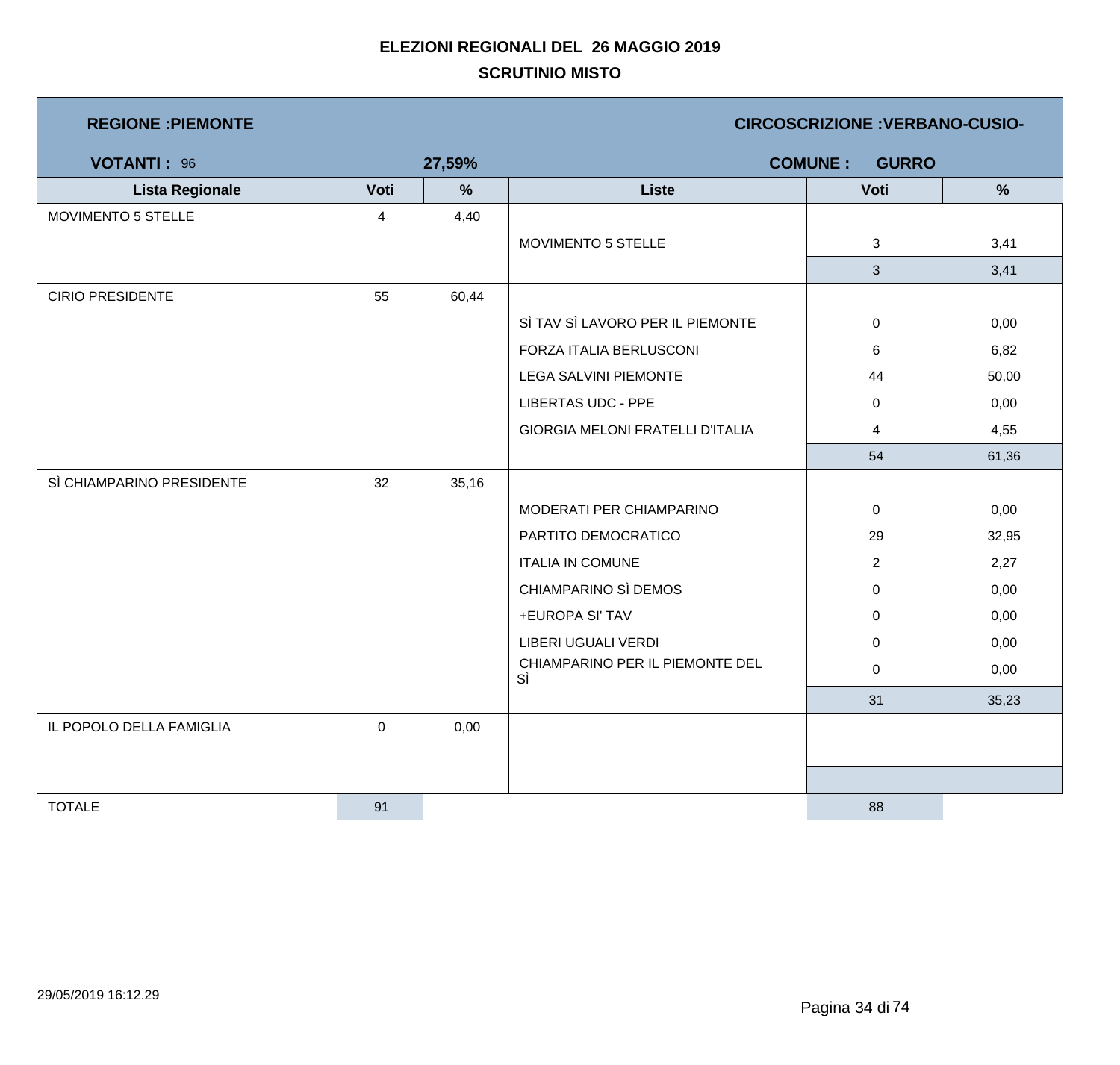| <b>REGIONE : PIEMONTE</b> |           |        |                                         | <b>CIRCOSCRIZIONE : VERBANO-CUSIO-</b> |               |
|---------------------------|-----------|--------|-----------------------------------------|----------------------------------------|---------------|
| <b>VOTANTI: 66</b>        |           | 50,38% |                                         | <b>COMUNE:</b><br><b>INTRAGNA</b>      |               |
| <b>Lista Regionale</b>    | Voti      | %      | <b>Liste</b>                            | Voti                                   | $\frac{9}{6}$ |
| MOVIMENTO 5 STELLE        | 5         | 7,94   |                                         |                                        |               |
|                           |           |        | MOVIMENTO 5 STELLE                      | 3                                      | 5,56          |
|                           |           |        |                                         | $\mathbf{3}$                           | 5,56          |
| <b>CIRIO PRESIDENTE</b>   | 37        | 58,73  |                                         |                                        |               |
|                           |           |        | SÌ TAV SÌ LAVORO PER IL PIEMONTE        | $\pmb{0}$                              | 0,00          |
|                           |           |        | FORZA ITALIA BERLUSCONI                 | 4                                      | 7,41          |
|                           |           |        | <b>LEGA SALVINI PIEMONTE</b>            | 31                                     | 57,41         |
|                           |           |        | LIBERTAS UDC - PPE                      | $\mathbf 0$                            | 0,00          |
|                           |           |        | <b>GIORGIA MELONI FRATELLI D'ITALIA</b> | $\mathbf{1}$                           | 1,85          |
|                           |           |        |                                         | 36                                     | 66,67         |
| SÌ CHIAMPARINO PRESIDENTE | 21        | 33,33  |                                         |                                        |               |
|                           |           |        | CHIAMPARINO PER IL PIEMONTE DEL<br>SÌ   | $\mathbf{1}$                           | 1,85          |
|                           |           |        | PARTITO DEMOCRATICO                     | 11                                     | 20,37         |
|                           |           |        | MODERATI PER CHIAMPARINO                | $\mathbf{1}$                           | 1,85          |
|                           |           |        | <b>ITALIA IN COMUNE</b>                 | $\overline{0}$                         | 0,00          |
|                           |           |        | CHIAMPARINO SÌ DEMOS                    | 0                                      | 0,00          |
|                           |           |        | +EUROPA SI' TAV                         | $\mathbf 1$                            | 1,85          |
|                           |           |        | LIBERI UGUALI VERDI                     | $\mathbf{1}$                           | 1,85          |
|                           |           |        |                                         | 15                                     | 27,78         |
| IL POPOLO DELLA FAMIGLIA  | $\pmb{0}$ | 0,00   |                                         |                                        |               |
|                           |           |        |                                         |                                        |               |
|                           |           |        |                                         |                                        |               |
| <b>TOTALE</b>             | 63        |        |                                         | 54                                     |               |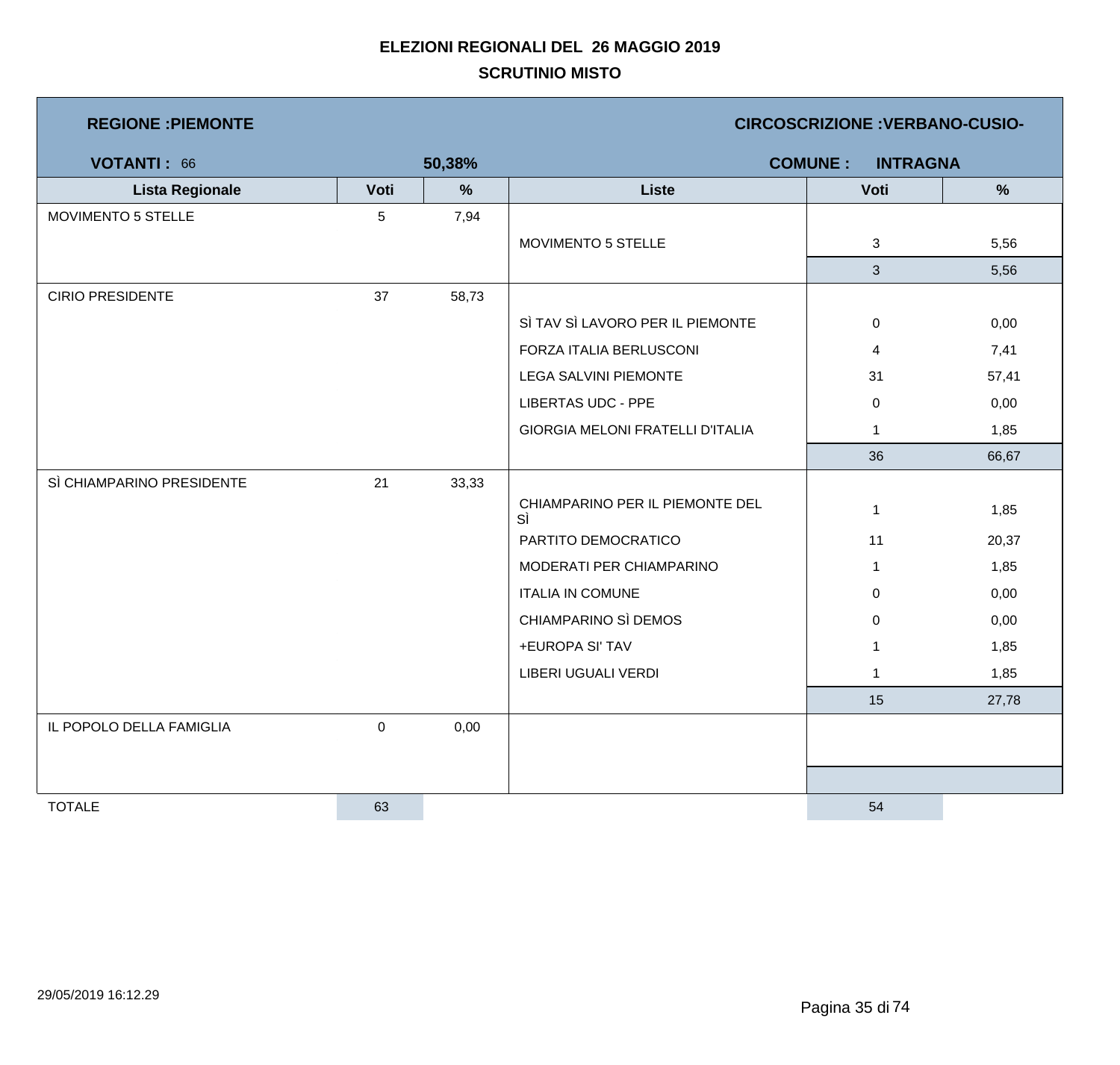| <b>REGIONE : PIEMONTE</b> |      |        | <b>CIRCOSCRIZIONE : VERBANO-CUSIO-</b>  |                                   |               |  |
|---------------------------|------|--------|-----------------------------------------|-----------------------------------|---------------|--|
| <b>VOTANTI: 155</b>       |      | 72,09% |                                         | <b>COMUNE:</b><br><b>LOREGLIA</b> |               |  |
| <b>Lista Regionale</b>    | Voti | %      | <b>Liste</b>                            | Voti                              | $\frac{9}{6}$ |  |
| <b>MOVIMENTO 5 STELLE</b> | 6    | 4,29   |                                         |                                   |               |  |
|                           |      |        | MOVIMENTO 5 STELLE                      | 5                                 | 3,94          |  |
|                           |      |        |                                         | $5\phantom{.0}$                   | 3,94          |  |
| <b>CIRIO PRESIDENTE</b>   | 109  | 77,86  |                                         |                                   |               |  |
|                           |      |        | SÌ TAV SÌ LAVORO PER IL PIEMONTE        | $\pmb{0}$                         | 0,00          |  |
|                           |      |        | FORZA ITALIA BERLUSCONI                 | 11                                | 8,66          |  |
|                           |      |        | <b>LEGA SALVINI PIEMONTE</b>            | 86                                | 67,72         |  |
|                           |      |        | <b>LIBERTAS UDC - PPE</b>               | $\mathbf 0$                       | 0,00          |  |
|                           |      |        | <b>GIORGIA MELONI FRATELLI D'ITALIA</b> | 5                                 | 3,94          |  |
|                           |      |        |                                         | 102                               | 80,31         |  |
| SÌ CHIAMPARINO PRESIDENTE | 24   | 17,14  |                                         |                                   |               |  |
|                           |      |        | CHIAMPARINO PER IL PIEMONTE DEL<br>SÌ   | $\overline{2}$                    | 1,57          |  |
|                           |      |        | PARTITO DEMOCRATICO                     | 13                                | 10,24         |  |
|                           |      |        | MODERATI PER CHIAMPARINO                | $\overline{2}$                    | 1,57          |  |
|                           |      |        | <b>ITALIA IN COMUNE</b>                 | $\mathbf 0$                       | 0,00          |  |
|                           |      |        | CHIAMPARINO SÌ DEMOS                    | 0                                 | 0,00          |  |
|                           |      |        | +EUROPA SI' TAV                         | 3                                 | 2,36          |  |
|                           |      |        | LIBERI UGUALI VERDI                     | 0                                 | 0,00          |  |
|                           |      |        |                                         | 20                                | 15,75         |  |
| IL POPOLO DELLA FAMIGLIA  | 1    | 0,71   |                                         |                                   |               |  |
|                           |      |        |                                         |                                   |               |  |
|                           |      |        |                                         |                                   |               |  |
| <b>TOTALE</b>             | 140  |        |                                         | 127                               |               |  |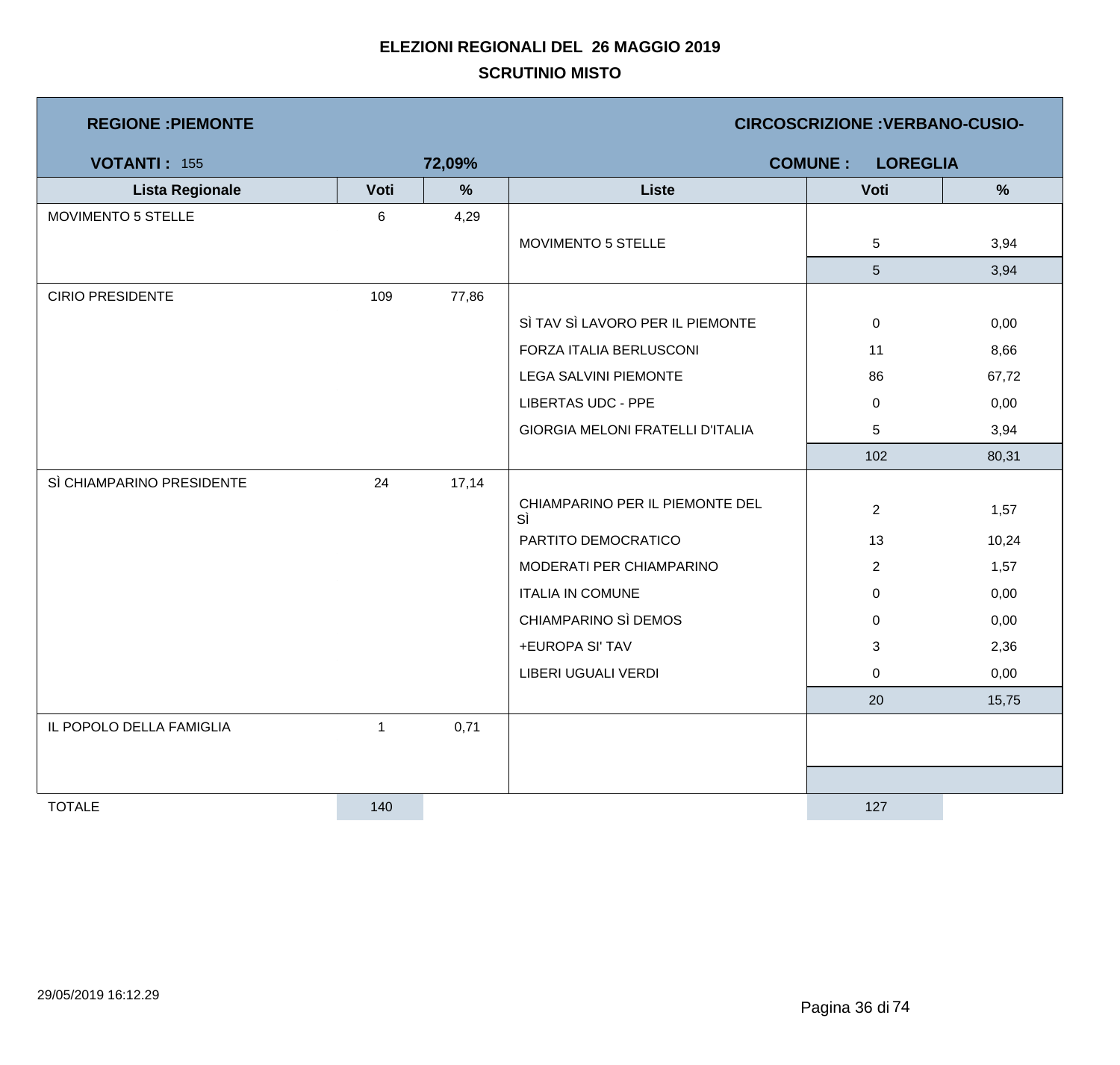| <b>REGIONE : PIEMONTE</b> |      |        |                                         | <b>CIRCOSCRIZIONE: VERBANO-CUSIO-</b> |       |
|---------------------------|------|--------|-----------------------------------------|---------------------------------------|-------|
| <b>VOTANTI: 276</b>       |      | 52,37% |                                         | <b>COMUNE:</b><br><b>MACUGNAGA</b>    |       |
| <b>Lista Regionale</b>    | Voti | %      | <b>Liste</b>                            | Voti                                  | %     |
| MOVIMENTO 5 STELLE        | 14   | 5,34   |                                         |                                       |       |
|                           |      |        | MOVIMENTO 5 STELLE                      | 9                                     | 4,04  |
|                           |      |        |                                         | 9                                     | 4,04  |
| <b>CIRIO PRESIDENTE</b>   | 135  | 51,53  |                                         |                                       |       |
|                           |      |        | SÌ TAV SÌ LAVORO PER IL PIEMONTE        | $\mathbf 0$                           | 0,00  |
|                           |      |        | FORZA ITALIA BERLUSCONI                 | 19                                    | 8,52  |
|                           |      |        | <b>LEGA SALVINI PIEMONTE</b>            | 90                                    | 40,36 |
|                           |      |        | <b>LIBERTAS UDC - PPE</b>               | $\mathbf 0$                           | 0,00  |
|                           |      |        | <b>GIORGIA MELONI FRATELLI D'ITALIA</b> | 10                                    | 4,48  |
|                           |      |        |                                         | 119                                   | 53,36 |
| SÌ CHIAMPARINO PRESIDENTE | 112  | 42,75  |                                         |                                       |       |
|                           |      |        | CHIAMPARINO PER IL PIEMONTE DEL<br>SÌ   | $\overline{2}$                        | 0,90  |
|                           |      |        | PARTITO DEMOCRATICO                     | 81                                    | 36,32 |
|                           |      |        | LIBERI UGUALI VERDI                     | 6                                     | 2,69  |
|                           |      |        | +EUROPA SI' TAV                         | 3                                     | 1,35  |
|                           |      |        | CHIAMPARINO SÌ DEMOS                    | $\overline{c}$                        | 0,90  |
|                           |      |        | <b>ITALIA IN COMUNE</b>                 | $\mathbf 0$                           | 0,00  |
|                           |      |        | MODERATI PER CHIAMPARINO                | $\mathbf{1}$                          | 0,45  |
|                           |      |        |                                         | 95                                    | 42,60 |
| IL POPOLO DELLA FAMIGLIA  | 1    | 0,38   |                                         |                                       |       |
|                           |      |        |                                         |                                       |       |
|                           |      |        |                                         |                                       |       |
| <b>TOTALE</b>             | 262  |        |                                         | 223                                   |       |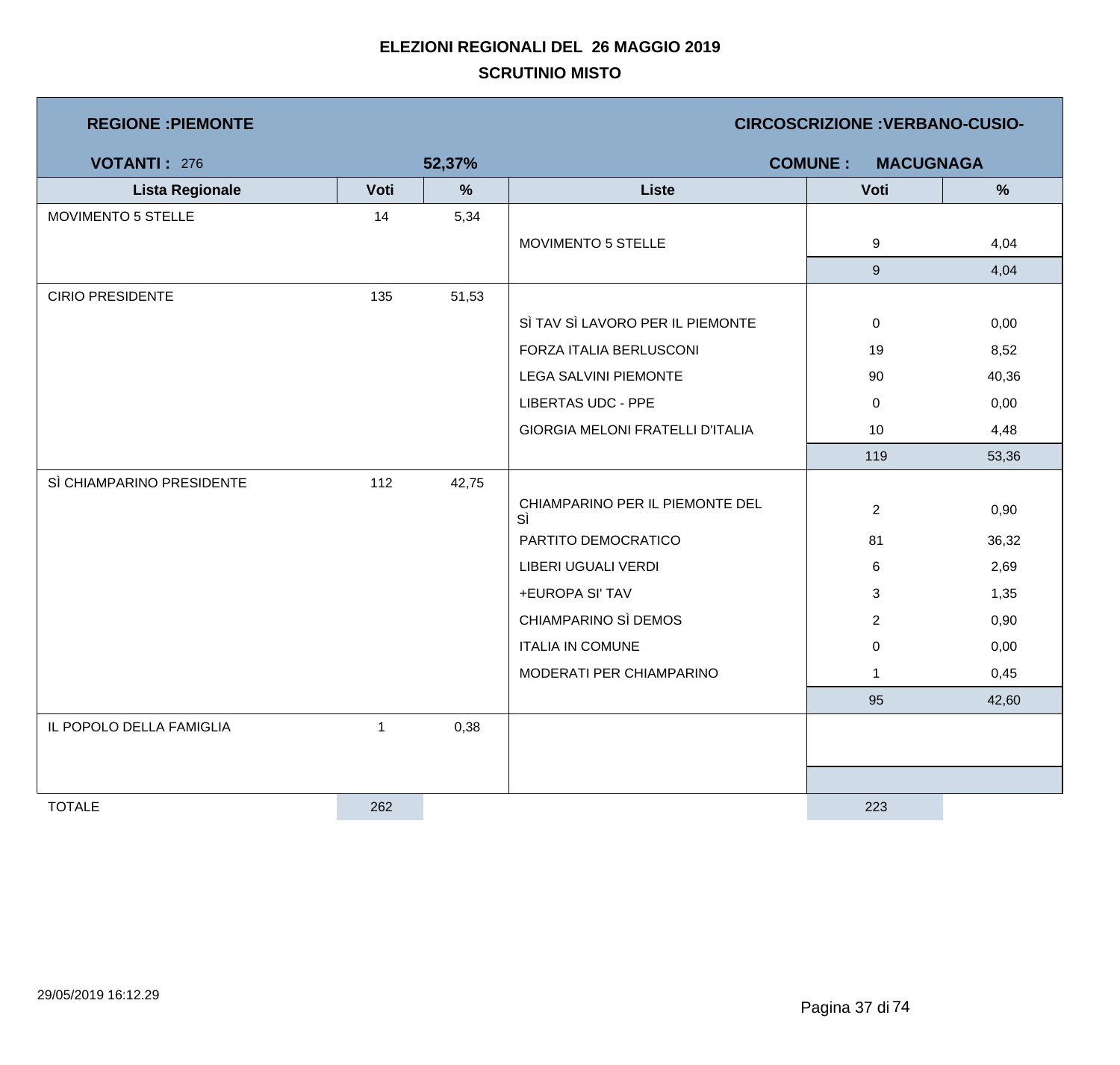| <b>REGIONE : PIEMONTE</b> |           |        | <b>CIRCOSCRIZIONE: VERBANO-CUSIO-</b>      |                |       |  |  |
|---------------------------|-----------|--------|--------------------------------------------|----------------|-------|--|--|
| <b>VOTANTI: 211</b>       |           | 60,11% | <b>MADONNA DEL SASSO</b><br><b>COMUNE:</b> |                |       |  |  |
| <b>Lista Regionale</b>    | Voti      | %      | <b>Liste</b>                               | Voti           | %     |  |  |
| MOVIMENTO 5 STELLE        | 23        | 11,73  |                                            |                |       |  |  |
|                           |           |        | MOVIMENTO 5 STELLE                         | 18             | 10,17 |  |  |
|                           |           |        |                                            | 18             | 10,17 |  |  |
| <b>CIRIO PRESIDENTE</b>   | 99        | 50,51  |                                            |                |       |  |  |
|                           |           |        | <b>LIBERTAS UDC - PPE</b>                  | $\mathbf{1}$   | 0,56  |  |  |
|                           |           |        | <b>LEGA SALVINI PIEMONTE</b>               | 71             | 40,11 |  |  |
|                           |           |        | FORZA ITALIA BERLUSCONI                    | 12             | 6,78  |  |  |
|                           |           |        | SÌ TAV SÌ LAVORO PER IL PIEMONTE           | $\overline{1}$ | 0,56  |  |  |
|                           |           |        | GIORGIA MELONI FRATELLI D'ITALIA           | 9              | 5,08  |  |  |
|                           |           |        |                                            | 94             | 53,11 |  |  |
| SÌ CHIAMPARINO PRESIDENTE | 74        | 37,76  |                                            |                |       |  |  |
|                           |           |        | CHIAMPARINO PER IL PIEMONTE DEL<br>SÌ      | $\sqrt{3}$     | 1,69  |  |  |
|                           |           |        | <b>LIBERI UGUALI VERDI</b>                 | 21             | 11,86 |  |  |
|                           |           |        | +EUROPA SI' TAV                            | $\overline{2}$ | 1,13  |  |  |
|                           |           |        | CHIAMPARINO SÌ DEMOS                       | $\mathbf 0$    | 0,00  |  |  |
|                           |           |        | <b>ITALIA IN COMUNE</b>                    | $\pmb{0}$      | 0,00  |  |  |
|                           |           |        | MODERATI PER CHIAMPARINO                   | $\overline{1}$ | 0,56  |  |  |
|                           |           |        | PARTITO DEMOCRATICO                        | 38             | 21,47 |  |  |
|                           |           |        |                                            | 65             | 36,72 |  |  |
| IL POPOLO DELLA FAMIGLIA  | $\pmb{0}$ | 0,00   |                                            |                |       |  |  |
|                           |           |        |                                            |                |       |  |  |
| <b>TOTALE</b>             | 196       |        |                                            | 177            |       |  |  |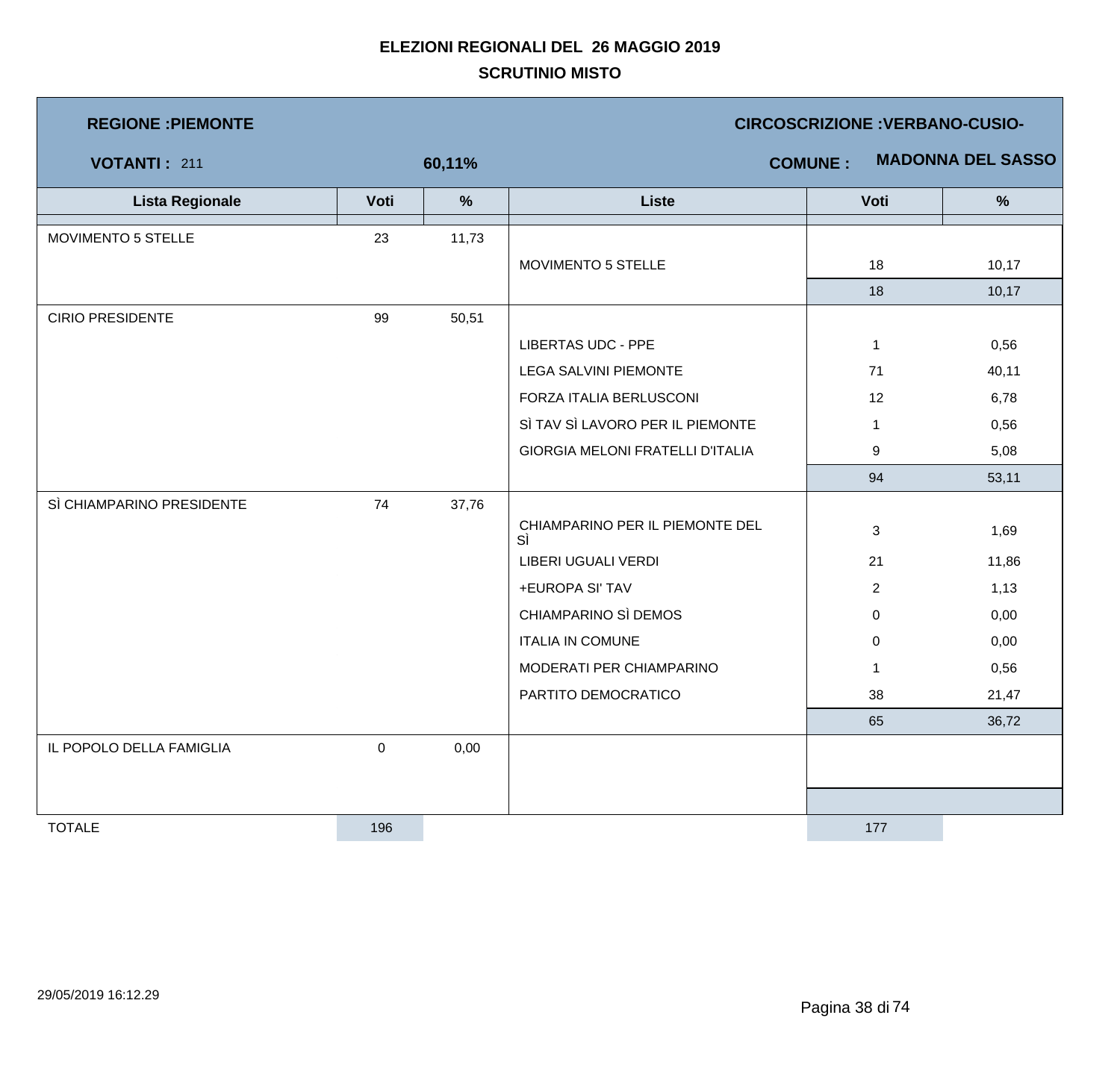| <b>REGIONE : PIEMONTE</b> |      |        |                                         | <b>CIRCOSCRIZIONE : VERBANO-CUSIO-</b> |               |
|---------------------------|------|--------|-----------------------------------------|----------------------------------------|---------------|
| <b>VOTANTI: 898</b>       |      | 70,27% |                                         | <b>COMUNE:</b><br><b>MALESCO</b>       |               |
| <b>Lista Regionale</b>    | Voti | %      | <b>Liste</b>                            | Voti                                   | $\frac{9}{6}$ |
| MOVIMENTO 5 STELLE        | 67   | 8,23   |                                         |                                        |               |
|                           |      |        | MOVIMENTO 5 STELLE                      | 51                                     | 6,97          |
|                           |      |        |                                         | 51                                     | 6,97          |
| <b>CIRIO PRESIDENTE</b>   | 550  | 67,57  |                                         |                                        |               |
|                           |      |        | <b>LIBERTAS UDC - PPE</b>               | $\overline{5}$                         | 0,68          |
|                           |      |        | <b>LEGA SALVINI PIEMONTE</b>            | 441                                    | 60,25         |
|                           |      |        | FORZA ITALIA BERLUSCONI                 | 47                                     | 6,42          |
|                           |      |        | SÌ TAV SÌ LAVORO PER IL PIEMONTE        | 4                                      | 0,55          |
|                           |      |        | <b>GIORGIA MELONI FRATELLI D'ITALIA</b> | 27                                     | 3,69          |
|                           |      |        |                                         | 524                                    | 71,58         |
| SÌ CHIAMPARINO PRESIDENTE | 194  | 23,83  |                                         |                                        |               |
|                           |      |        | PARTITO DEMOCRATICO                     | 125                                    | 17,08         |
|                           |      |        | LIBERI UGUALI VERDI                     | 10                                     | 1,37          |
|                           |      |        | +EUROPA SI' TAV                         | 8                                      | 1,09          |
|                           |      |        | CHIAMPARINO SÌ DEMOS                    | 3                                      | 0,41          |
|                           |      |        | <b>ITALIA IN COMUNE</b>                 | $\mathbf{3}$                           | 0,41          |
|                           |      |        | MODERATI PER CHIAMPARINO                | $\overline{2}$                         | 0,27          |
|                           |      |        | CHIAMPARINO PER IL PIEMONTE DEL<br>SÌ   | 6                                      | 0,82          |
|                           |      |        |                                         | 157                                    | 21,45         |
| IL POPOLO DELLA FAMIGLIA  | 3    | 0,37   |                                         |                                        |               |
|                           |      |        |                                         |                                        |               |
|                           |      |        |                                         |                                        |               |
| <b>TOTALE</b>             | 814  |        |                                         | 732                                    |               |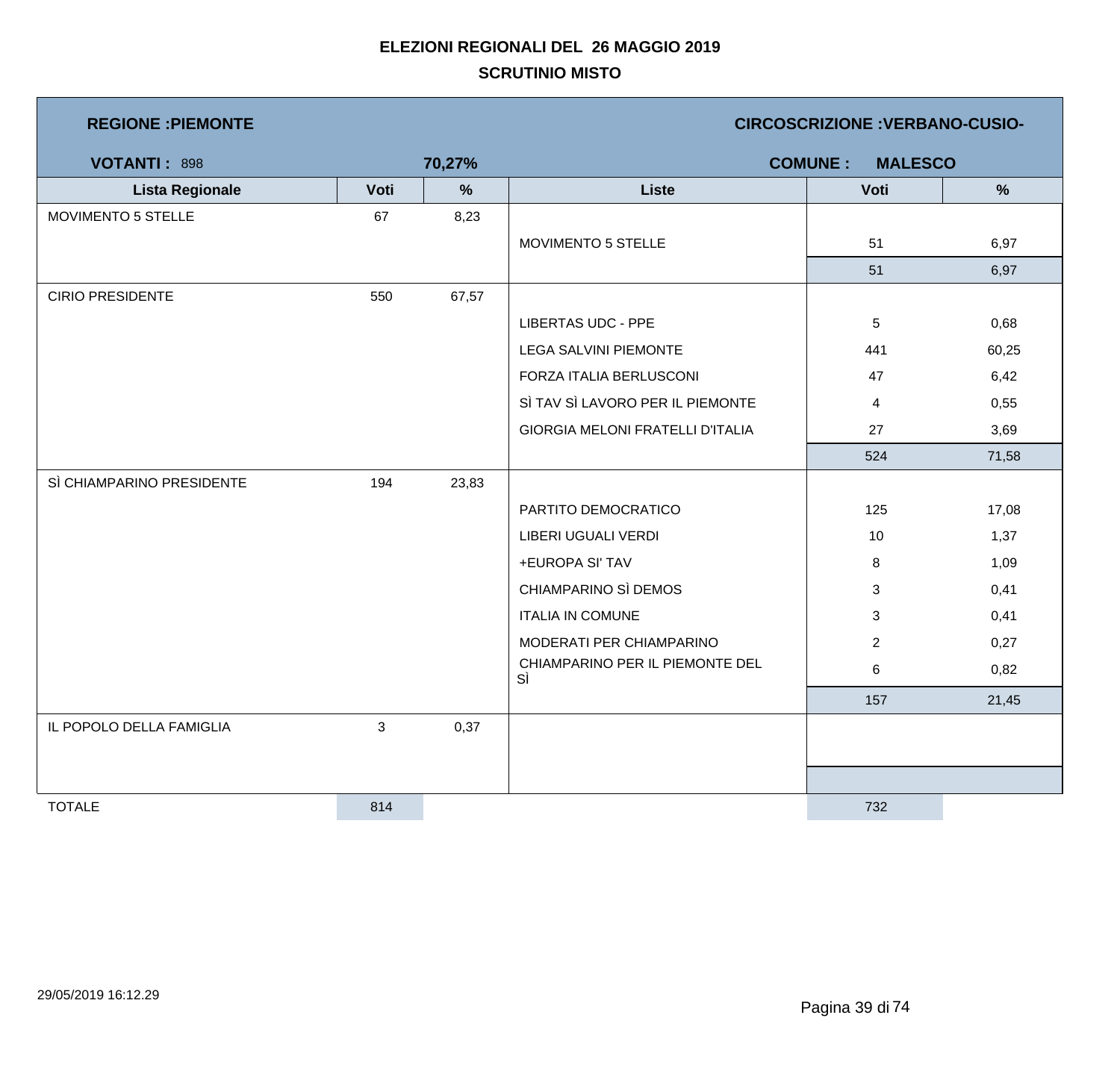| <b>REGIONE : PIEMONTE</b> |                |               |                                         | <b>CIRCOSCRIZIONE : VERBANO-CUSIO-</b> |               |
|---------------------------|----------------|---------------|-----------------------------------------|----------------------------------------|---------------|
| <b>VOTANTI: 868</b>       |                | 61,91%        |                                         | <b>COMUNE:</b><br><b>MASERA</b>        |               |
| <b>Lista Regionale</b>    | Voti           | $\frac{9}{6}$ | <b>Liste</b>                            | Voti                                   | $\frac{9}{6}$ |
| <b>MOVIMENTO 5 STELLE</b> | 94             | 11,63         |                                         |                                        |               |
|                           |                |               | MOVIMENTO 5 STELLE                      | 69                                     | 9,43          |
|                           |                |               |                                         | 69                                     | 9,43          |
| <b>CIRIO PRESIDENTE</b>   | 543            | 67,20         |                                         |                                        |               |
|                           |                |               | <b>LIBERTAS UDC - PPE</b>               | $\overline{4}$                         | 0,55          |
|                           |                |               | <b>LEGA SALVINI PIEMONTE</b>            | 410                                    | 56,01         |
|                           |                |               | FORZA ITALIA BERLUSCONI                 | 67                                     | 9,15          |
|                           |                |               | SÌ TAV SÌ LAVORO PER IL PIEMONTE        | $\mathbf 0$                            | 0,00          |
|                           |                |               | <b>GIORGIA MELONI FRATELLI D'ITALIA</b> | 35                                     | 4,78          |
|                           |                |               |                                         | 516                                    | 70,49         |
| SÌ CHIAMPARINO PRESIDENTE | 169            | 20,92         |                                         |                                        |               |
|                           |                |               | PARTITO DEMOCRATICO                     | 109                                    | 14,89         |
|                           |                |               | LIBERI UGUALI VERDI                     | 17                                     | 2,32          |
|                           |                |               | +EUROPA SI' TAV                         | 5                                      | 0,68          |
|                           |                |               | CHIAMPARINO SÌ DEMOS                    | 9                                      | 1,23          |
|                           |                |               | <b>ITALIA IN COMUNE</b>                 | $\mathbf{1}$                           | 0,14          |
|                           |                |               | MODERATI PER CHIAMPARINO                | 3                                      | 0,41          |
|                           |                |               | CHIAMPARINO PER IL PIEMONTE DEL<br>SÌ   | 3                                      | 0,41          |
|                           |                |               |                                         | 147                                    | 20,08         |
| IL POPOLO DELLA FAMIGLIA  | $\overline{c}$ | 0,25          |                                         |                                        |               |
|                           |                |               |                                         |                                        |               |
|                           |                |               |                                         |                                        |               |
| <b>TOTALE</b>             | 808            |               |                                         | 732                                    |               |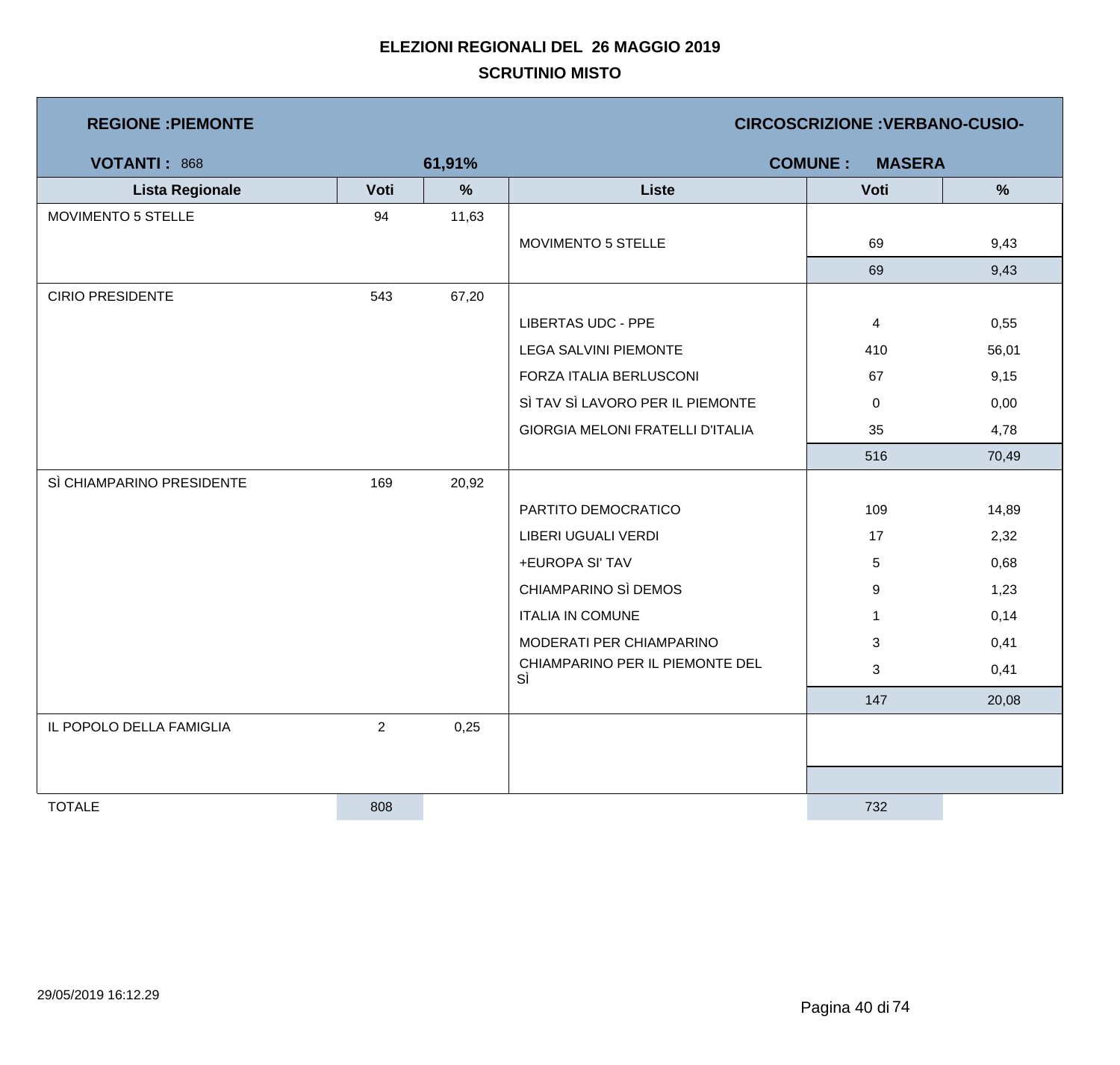| <b>REGIONE : PIEMONTE</b> |      |        |                                         | <b>CIRCOSCRIZIONE : VERBANO-CUSIO-</b> |       |
|---------------------------|------|--------|-----------------------------------------|----------------------------------------|-------|
| <b>VOTANTI: 94</b>        |      | 71,21% |                                         | <b>COMUNE:</b><br><b>MASSIOLA</b>      |       |
| <b>Lista Regionale</b>    | Voti | %      | <b>Liste</b>                            | Voti                                   | %     |
| MOVIMENTO 5 STELLE        | 12   | 14, 12 |                                         |                                        |       |
|                           |      |        | MOVIMENTO 5 STELLE                      | 10                                     | 13,33 |
|                           |      |        |                                         | 10                                     | 13,33 |
| <b>CIRIO PRESIDENTE</b>   | 63   | 74,12  |                                         |                                        |       |
|                           |      |        | <b>LIBERTAS UDC - PPE</b>               | $\mathbf 0$                            | 0,00  |
|                           |      |        | <b>LEGA SALVINI PIEMONTE</b>            | 48                                     | 64,00 |
|                           |      |        | FORZA ITALIA BERLUSCONI                 | 4                                      | 5,33  |
|                           |      |        | SÌ TAV SÌ LAVORO PER IL PIEMONTE        | $\overline{2}$                         | 2,67  |
|                           |      |        | <b>GIORGIA MELONI FRATELLI D'ITALIA</b> | $\overline{4}$                         | 5,33  |
|                           |      |        |                                         | 58                                     | 77,33 |
| SÌ CHIAMPARINO PRESIDENTE | 9    | 10,59  |                                         |                                        |       |
|                           |      |        | PARTITO DEMOCRATICO                     | 5                                      | 6,67  |
|                           |      |        | LIBERI UGUALI VERDI                     | $\mathbf 0$                            | 0,00  |
|                           |      |        | +EUROPA SI' TAV                         | $\mathbf 0$                            | 0,00  |
|                           |      |        | CHIAMPARINO SÌ DEMOS                    | $\mathbf 0$                            | 0,00  |
|                           |      |        | <b>ITALIA IN COMUNE</b>                 | $\mathsf 0$                            | 0,00  |
|                           |      |        | MODERATI PER CHIAMPARINO                | $\mathbf{1}$                           | 1,33  |
|                           |      |        | CHIAMPARINO PER IL PIEMONTE DEL<br>SÌ   | $\mathbf{1}$                           | 1,33  |
|                           |      |        |                                         | $\overline{7}$                         | 9,33  |
| IL POPOLO DELLA FAMIGLIA  | 1    | 1,18   |                                         |                                        |       |
|                           |      |        |                                         |                                        |       |
|                           |      |        |                                         |                                        |       |
| <b>TOTALE</b>             | 85   |        |                                         | 75                                     |       |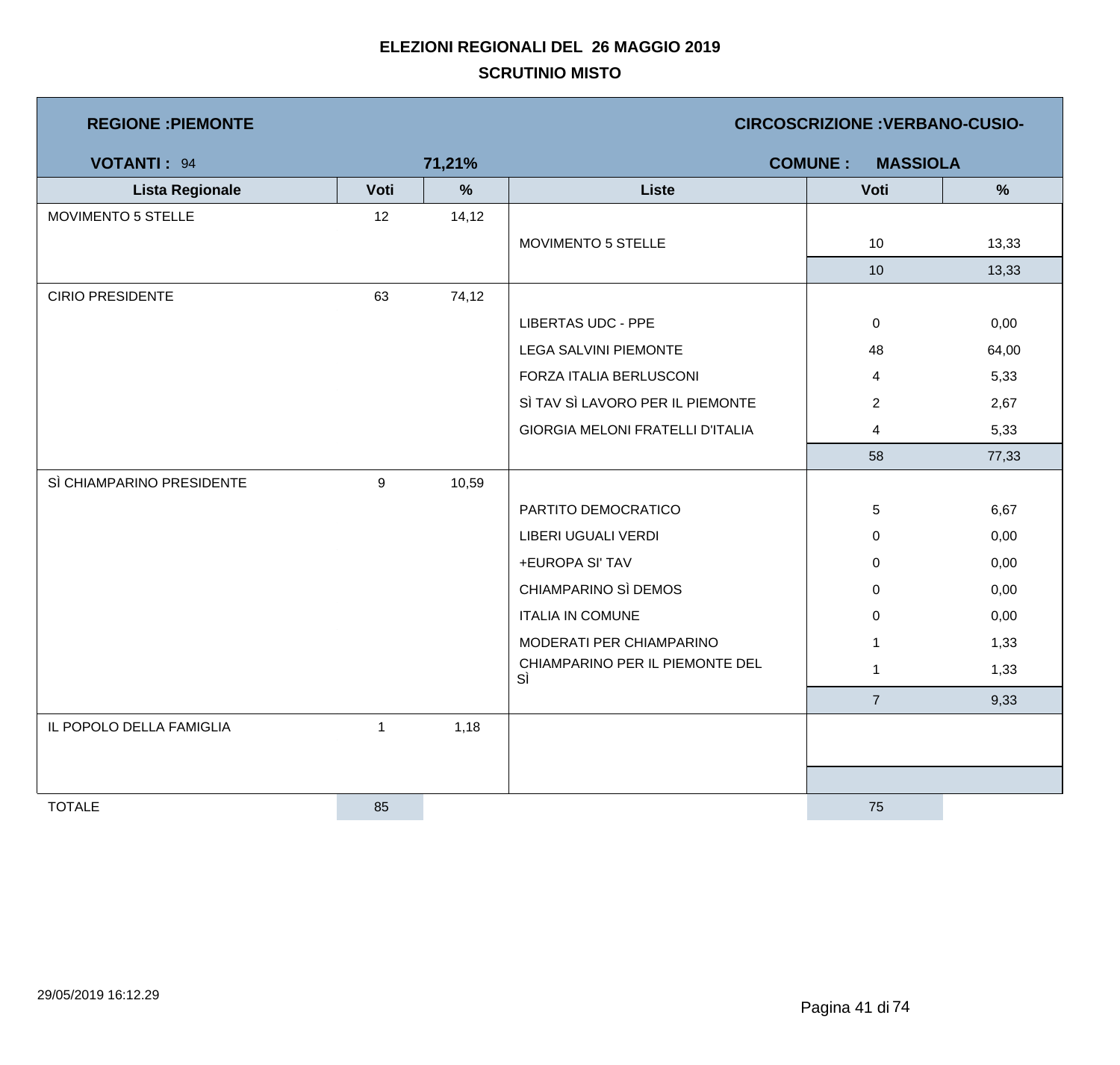| <b>REGIONE : PIEMONTE</b> |       |        |                                         | <b>CIRCOSCRIZIONE: VERBANO-CUSIO-</b> |       |
|---------------------------|-------|--------|-----------------------------------------|---------------------------------------|-------|
| <b>VOTANTI: 1.394</b>     |       | 69,18% |                                         | <b>COMUNE:</b><br><b>MERGOZZO</b>     |       |
| <b>Lista Regionale</b>    | Voti  | %      | <b>Liste</b>                            | Voti                                  | %     |
| <b>MOVIMENTO 5 STELLE</b> | 186   | 14,41  |                                         |                                       |       |
|                           |       |        | MOVIMENTO 5 STELLE                      | 141                                   | 12,44 |
|                           |       |        |                                         | 141                                   | 12,44 |
| <b>CIRIO PRESIDENTE</b>   | 688   | 53,29  |                                         |                                       |       |
|                           |       |        | FORZA ITALIA BERLUSCONI                 | 85                                    | 7,50  |
|                           |       |        | <b>LEGA SALVINI PIEMONTE</b>            | 512                                   | 45,19 |
|                           |       |        | <b>LIBERTAS UDC - PPE</b>               | 10                                    | 0,88  |
|                           |       |        | <b>GIORGIA MELONI FRATELLI D'ITALIA</b> | 43                                    | 3,80  |
|                           |       |        | SÌ TAV SÌ LAVORO PER IL PIEMONTE        | 6                                     | 0,53  |
|                           |       |        |                                         | 656                                   | 57,90 |
| SÌ CHIAMPARINO PRESIDENTE | 412   | 31,91  |                                         |                                       |       |
|                           |       |        | MODERATI PER CHIAMPARINO                | 6                                     | 0,53  |
|                           |       |        | <b>ITALIA IN COMUNE</b>                 | 3                                     | 0,26  |
|                           |       |        | CHIAMPARINO SÌ DEMOS                    | 5                                     | 0,44  |
|                           |       |        | +EUROPA SI' TAV                         | 13                                    | 1,15  |
|                           |       |        | LIBERI UGUALI VERDI                     | 32                                    | 2,82  |
|                           |       |        | CHIAMPARINO PER IL PIEMONTE DEL<br>SÌ   | 20                                    | 1,77  |
|                           |       |        | PARTITO DEMOCRATICO                     | 257                                   | 22,68 |
|                           |       |        |                                         | 336                                   | 29,66 |
| IL POPOLO DELLA FAMIGLIA  | 5     | 0,39   |                                         |                                       |       |
|                           |       |        |                                         |                                       |       |
|                           |       |        |                                         |                                       |       |
| <b>TOTALE</b>             | 1.291 |        |                                         | 1.133                                 |       |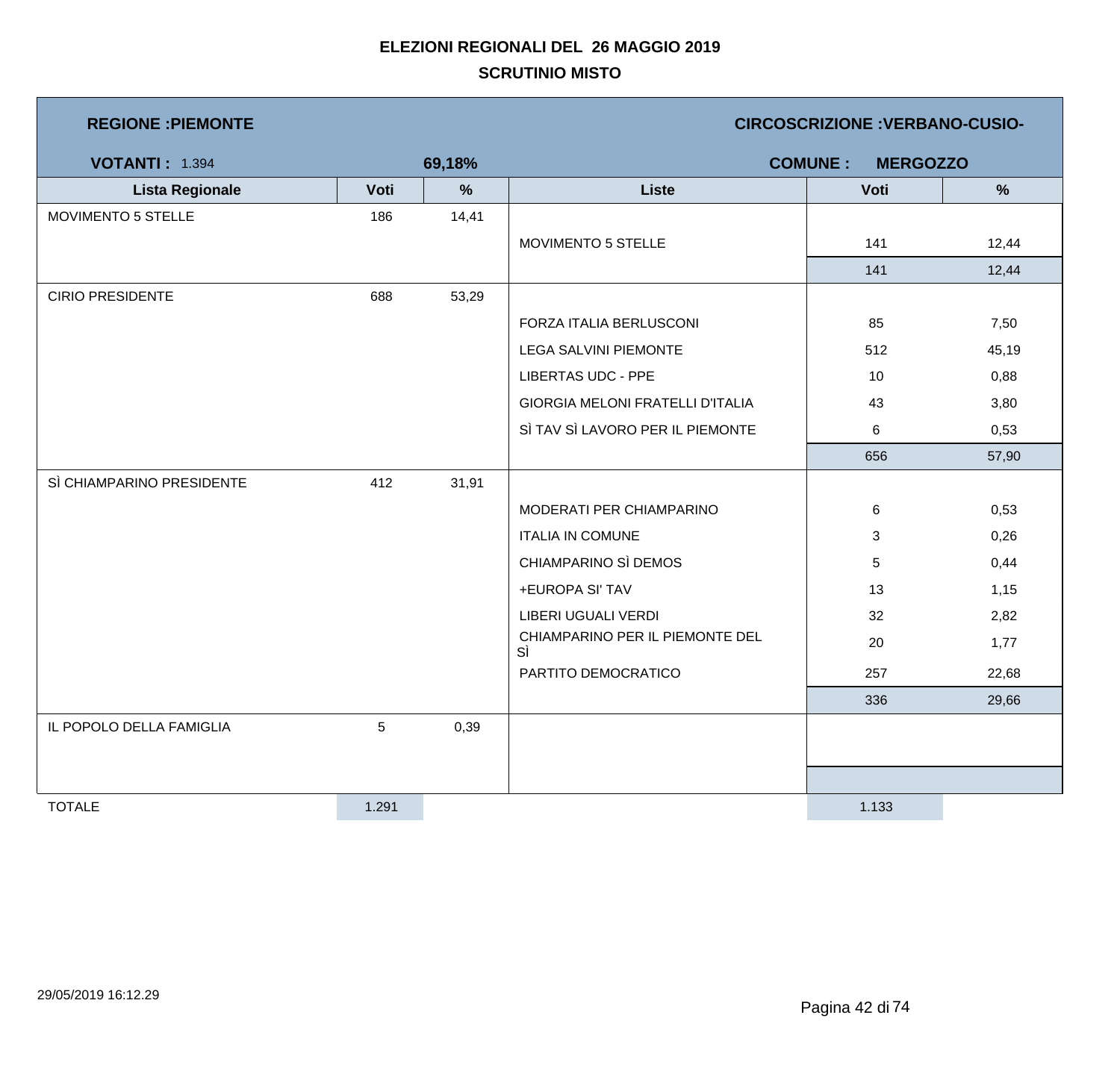| <b>REGIONE : PIEMONTE</b> |           |        |                                       | <b>CIRCOSCRIZIONE : VERBANO-CUSIO-</b> |               |
|---------------------------|-----------|--------|---------------------------------------|----------------------------------------|---------------|
| <b>VOTANTI: 220</b>       |           | 67,07% |                                       | <b>COMUNE:</b><br><b>MIAZZINA</b>      |               |
| <b>Lista Regionale</b>    | Voti      | %      | <b>Liste</b>                          | Voti                                   | $\frac{9}{6}$ |
| MOVIMENTO 5 STELLE        | 29        | 14,22  |                                       |                                        |               |
|                           |           |        | MOVIMENTO 5 STELLE                    | 30                                     | 15,31         |
|                           |           |        |                                       | 30                                     | 15,31         |
| <b>CIRIO PRESIDENTE</b>   | 131       | 64,22  |                                       |                                        |               |
|                           |           |        | <b>LIBERTAS UDC - PPE</b>             | $\mathbf 0$                            | 0,00          |
|                           |           |        | <b>LEGA SALVINI PIEMONTE</b>          | 108                                    | 55,10         |
|                           |           |        | FORZA ITALIA BERLUSCONI               | 13                                     | 6,63          |
|                           |           |        | SÌ TAV SÌ LAVORO PER IL PIEMONTE      | $\mathbf 0$                            | 0,00          |
|                           |           |        | GIORGIA MELONI FRATELLI D'ITALIA      | $\overline{7}$                         | 3,57          |
|                           |           |        |                                       | 128                                    | 65,31         |
| SÌ CHIAMPARINO PRESIDENTE | 44        | 21,57  |                                       |                                        |               |
|                           |           |        | PARTITO DEMOCRATICO                   | 33                                     | 16,84         |
|                           |           |        | LIBERI UGUALI VERDI                   | $\overline{2}$                         | 1,02          |
|                           |           |        | +EUROPA SI' TAV                       | $\mathbf 1$                            | 0,51          |
|                           |           |        | CHIAMPARINO SÌ DEMOS                  | 1                                      | 0,51          |
|                           |           |        | <b>ITALIA IN COMUNE</b>               | 0                                      | 0,00          |
|                           |           |        | MODERATI PER CHIAMPARINO              | $\pmb{0}$                              | 0,00          |
|                           |           |        | CHIAMPARINO PER IL PIEMONTE DEL<br>SÌ | $\mathbf{1}$                           | 0,51          |
|                           |           |        |                                       | 38                                     | 19,39         |
| IL POPOLO DELLA FAMIGLIA  | $\pmb{0}$ | 0,00   |                                       |                                        |               |
|                           |           |        |                                       |                                        |               |
|                           |           |        |                                       |                                        |               |
| <b>TOTALE</b>             | 204       |        |                                       | 196                                    |               |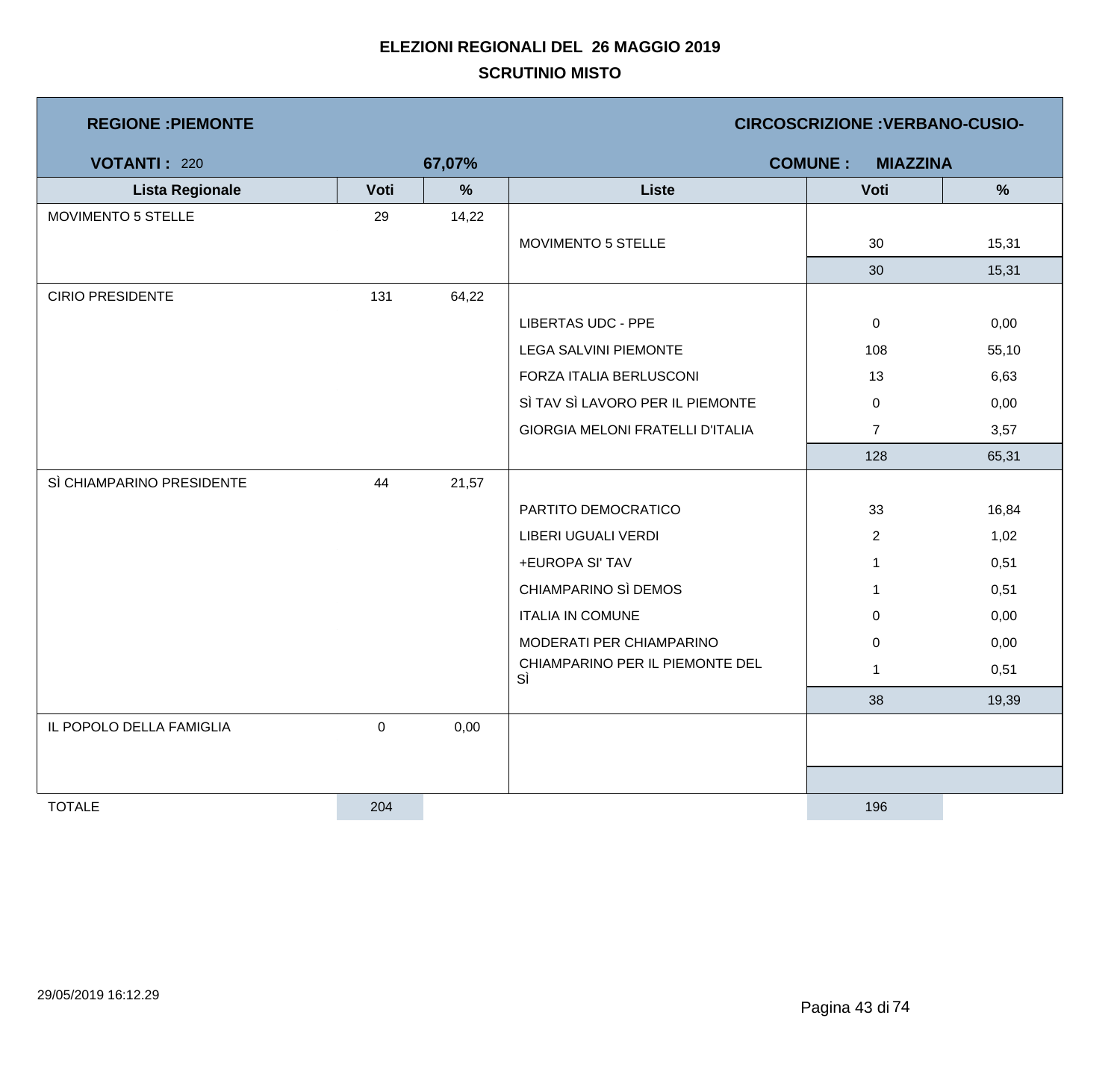| <b>REGIONE : PIEMONTE</b> |                |               | <b>CIRCOSCRIZIONE : VERBANO-CUSIO-</b>  |                |                      |  |  |
|---------------------------|----------------|---------------|-----------------------------------------|----------------|----------------------|--|--|
| <b>VOTANTI: 822</b>       |                | 67,71%        |                                         | <b>COMUNE:</b> | <b>MONTECRESTESE</b> |  |  |
| <b>Lista Regionale</b>    | Voti           | $\frac{9}{6}$ | <b>Liste</b>                            | Voti           | %                    |  |  |
| MOVIMENTO 5 STELLE        | 54             | 7,23          |                                         |                |                      |  |  |
|                           |                |               | MOVIMENTO 5 STELLE                      | 47             | 6,86                 |  |  |
|                           |                |               |                                         | 47             | 6,86                 |  |  |
| <b>CIRIO PRESIDENTE</b>   | 539            | 72,16         |                                         |                |                      |  |  |
|                           |                |               | <b>GIORGIA MELONI FRATELLI D'ITALIA</b> | 30             | 4,38                 |  |  |
|                           |                |               | <b>LEGA SALVINI PIEMONTE</b>            | 417            | 60,88                |  |  |
|                           |                |               | <b>LIBERTAS UDC - PPE</b>               | 3              | 0,44                 |  |  |
|                           |                |               | SÌ TAV SÌ LAVORO PER IL PIEMONTE        | $\mathbf{1}$   | 0,15                 |  |  |
|                           |                |               | FORZA ITALIA BERLUSCONI                 | 66             | 9,64                 |  |  |
|                           |                |               |                                         | 517            | 75,47                |  |  |
| SÌ CHIAMPARINO PRESIDENTE | 152            | 20,35         |                                         |                |                      |  |  |
|                           |                |               | MODERATI PER CHIAMPARINO                | 5              | 0,73                 |  |  |
|                           |                |               | <b>ITALIA IN COMUNE</b>                 | $\overline{2}$ | 0,29                 |  |  |
|                           |                |               | CHIAMPARINO SÌ DEMOS                    | $\overline{2}$ | 0,29                 |  |  |
|                           |                |               | +EUROPA SI' TAV                         | 5              | 0,73                 |  |  |
|                           |                |               | LIBERI UGUALI VERDI                     | 13             | 1,90                 |  |  |
|                           |                |               | CHIAMPARINO PER IL PIEMONTE DEL<br>SÌ   | 10             | 1,46                 |  |  |
|                           |                |               | PARTITO DEMOCRATICO                     | 84             | 12,26                |  |  |
|                           |                |               |                                         | 121            | 17,66                |  |  |
| IL POPOLO DELLA FAMIGLIA  | $\overline{2}$ | 0,27          |                                         |                |                      |  |  |
|                           |                |               |                                         |                |                      |  |  |
|                           |                |               |                                         |                |                      |  |  |
| <b>TOTALE</b>             | 747            |               |                                         | 685            |                      |  |  |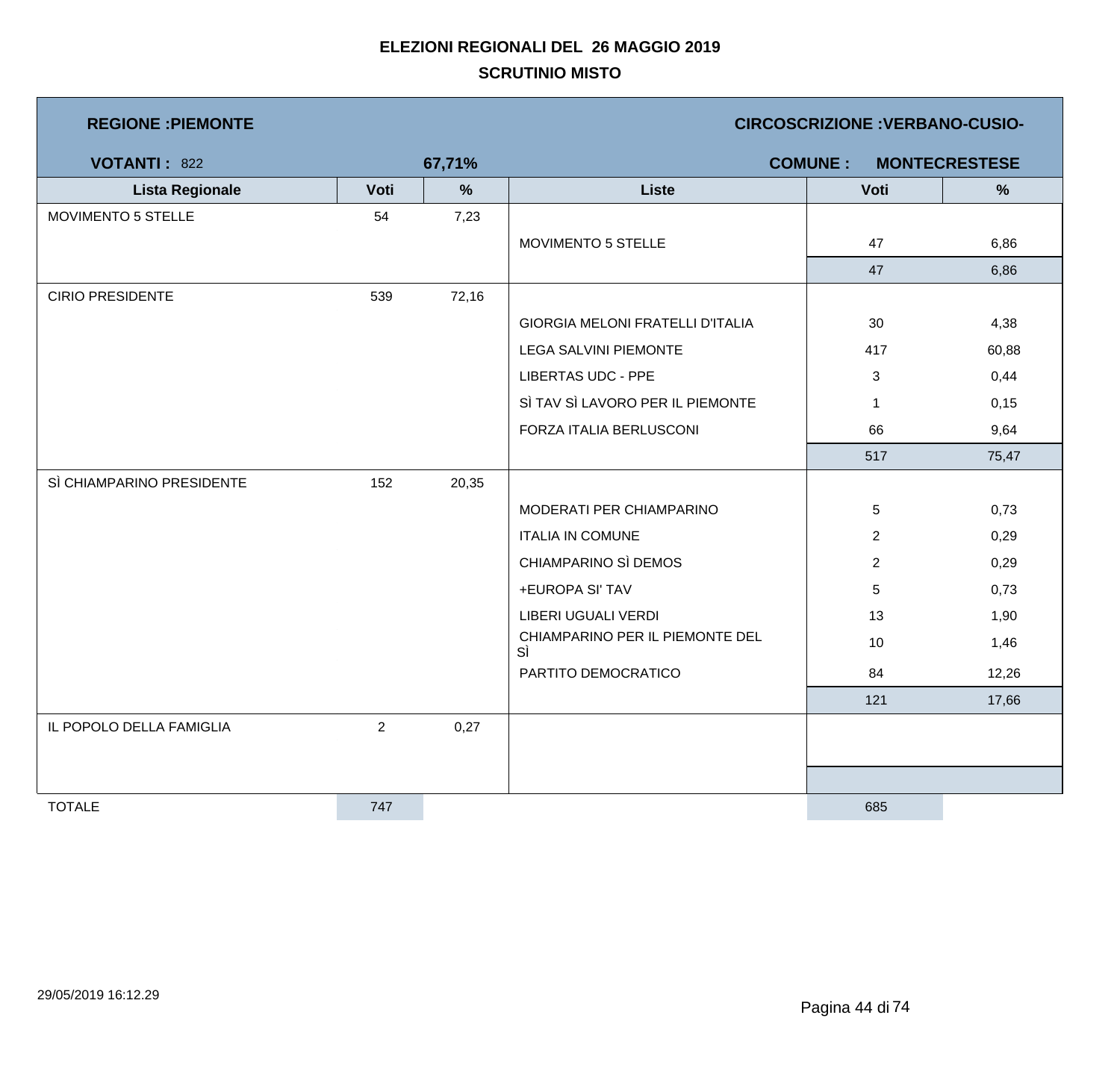| <b>REGIONE : PIEMONTE</b> |      |        |                                         | <b>CIRCOSCRIZIONE : VERBANO-CUSIO-</b> |                    |
|---------------------------|------|--------|-----------------------------------------|----------------------------------------|--------------------|
| <b>VOTANTI: 244</b>       |      | 63,54% |                                         | <b>COMUNE:</b>                         | <b>MONTESCHENO</b> |
| <b>Lista Regionale</b>    | Voti | %      | <b>Liste</b>                            | Voti                                   | %                  |
| <b>MOVIMENTO 5 STELLE</b> | 28   | 12,96  |                                         |                                        |                    |
|                           |      |        | MOVIMENTO 5 STELLE                      | 21                                     | 10,94              |
|                           |      |        |                                         | 21                                     | 10,94              |
| <b>CIRIO PRESIDENTE</b>   | 124  | 57,41  |                                         |                                        |                    |
|                           |      |        | SÌ TAV SÌ LAVORO PER IL PIEMONTE        | $\mathbf{1}$                           | 0,52               |
|                           |      |        | FORZA ITALIA BERLUSCONI                 | 8                                      | 4,17               |
|                           |      |        | <b>LEGA SALVINI PIEMONTE</b>            | 109                                    | 56,77              |
|                           |      |        | <b>LIBERTAS UDC - PPE</b>               | $\mathbf{1}$                           | 0,52               |
|                           |      |        | <b>GIORGIA MELONI FRATELLI D'ITALIA</b> | 3                                      | 1,56               |
|                           |      |        |                                         | 122                                    | 63,54              |
| SÌ CHIAMPARINO PRESIDENTE | 64   | 29,63  |                                         |                                        |                    |
|                           |      |        | +EUROPA SI' TAV                         | $\mathbf 1$                            | 0,52               |
|                           |      |        | LIBERI UGUALI VERDI                     | 3                                      | 1,56               |
|                           |      |        | CHIAMPARINO SÌ DEMOS                    | $\mathbf{1}$                           | 0,52               |
|                           |      |        | PARTITO DEMOCRATICO                     | 38                                     | 19,79              |
|                           |      |        | CHIAMPARINO PER IL PIEMONTE DEL<br>SÌ   | 5                                      | 2,60               |
|                           |      |        | <b>ITALIA IN COMUNE</b>                 | $\mathbf 0$                            | 0,00               |
|                           |      |        | MODERATI PER CHIAMPARINO                | $\mathbf{1}$                           | 0,52               |
|                           |      |        |                                         | 49                                     | 25,52              |
| IL POPOLO DELLA FAMIGLIA  | 0    | 0,00   |                                         |                                        |                    |
|                           |      |        |                                         |                                        |                    |
|                           |      |        |                                         |                                        |                    |
| <b>TOTALE</b>             | 216  |        |                                         | 192                                    |                    |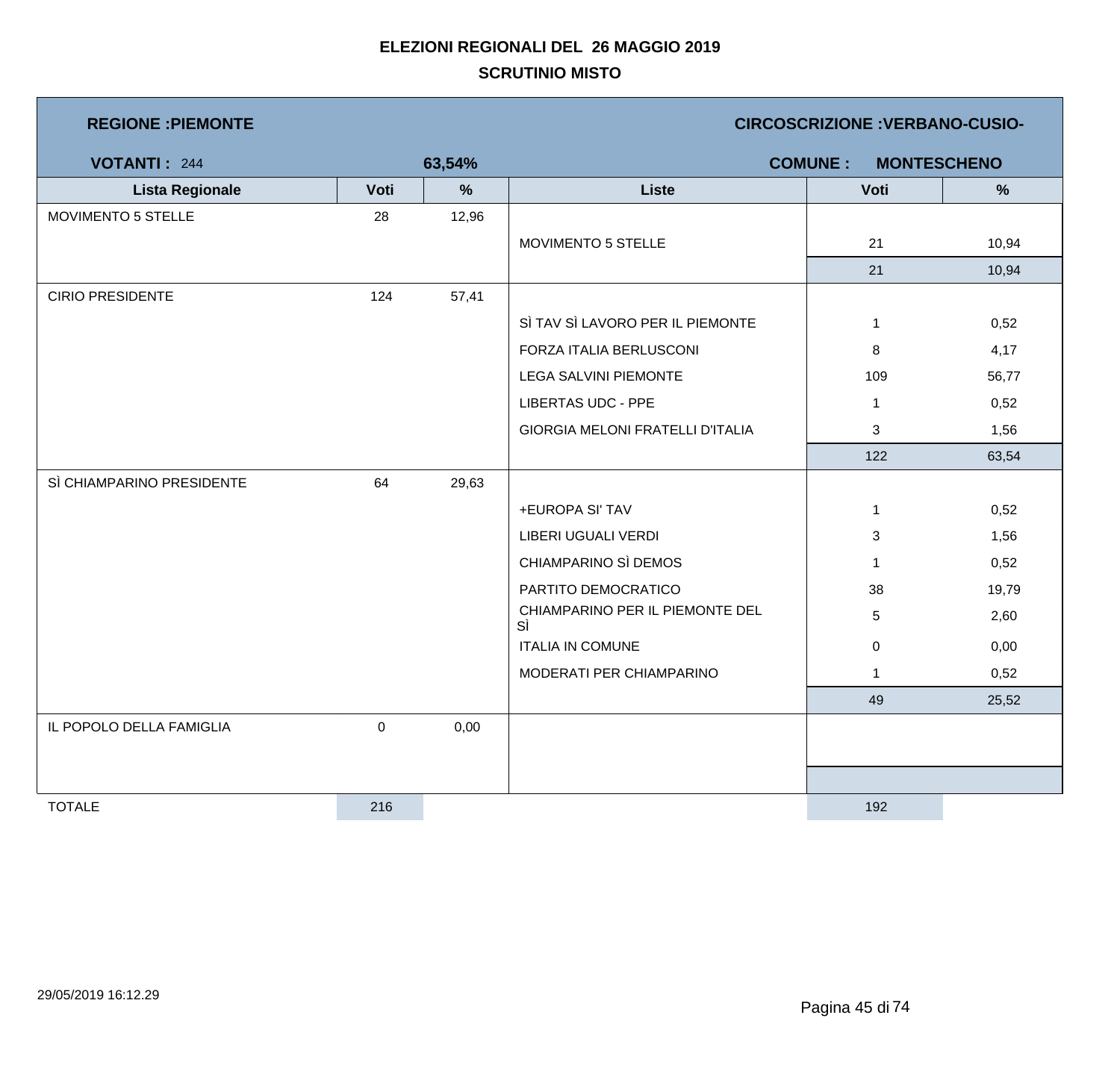| <b>REGIONE : PIEMONTE</b> |              |               | <b>CIRCOSCRIZIONE : VERBANO-CUSIO-</b> |                                |       |  |  |
|---------------------------|--------------|---------------|----------------------------------------|--------------------------------|-------|--|--|
| <b>VOTANTI: 490</b>       |              | 64,64%        |                                        | <b>COMUNE:</b><br><b>NONIO</b> |       |  |  |
| <b>Lista Regionale</b>    | Voti         | $\frac{9}{6}$ | <b>Liste</b>                           | Voti                           | $\%$  |  |  |
| <b>MOVIMENTO 5 STELLE</b> | 46           | 10,04         |                                        |                                |       |  |  |
|                           |              |               | MOVIMENTO 5 STELLE                     | 39                             | 9,47  |  |  |
|                           |              |               |                                        | 39                             | 9,47  |  |  |
| <b>CIRIO PRESIDENTE</b>   | 256          | 55,90         |                                        |                                |       |  |  |
|                           |              |               | FORZA ITALIA BERLUSCONI                | 31                             | 7,52  |  |  |
|                           |              |               | <b>LEGA SALVINI PIEMONTE</b>           | 186                            | 45,15 |  |  |
|                           |              |               | <b>LIBERTAS UDC - PPE</b>              | $\mathbf{1}$                   | 0,24  |  |  |
|                           |              |               | SÌ TAV SÌ LAVORO PER IL PIEMONTE       | 3                              | 0,73  |  |  |
|                           |              |               | GIORGIA MELONI FRATELLI D'ITALIA       | 27                             | 6,55  |  |  |
|                           |              |               |                                        | 248                            | 60,19 |  |  |
| SÌ CHIAMPARINO PRESIDENTE | 155          | 33,84         |                                        |                                |       |  |  |
|                           |              |               | MODERATI PER CHIAMPARINO               | $\mathbf 1$                    | 0,24  |  |  |
|                           |              |               | PARTITO DEMOCRATICO                    | 86                             | 20,87 |  |  |
|                           |              |               | CHIAMPARINO PER IL PIEMONTE DEL<br>SÌ  | 10                             | 2,43  |  |  |
|                           |              |               | <b>LIBERI UGUALI VERDI</b>             | 6                              | 1,46  |  |  |
|                           |              |               | +EUROPA SI' TAV                        | 15                             | 3,64  |  |  |
|                           |              |               | CHIAMPARINO SÌ DEMOS                   | $\overline{4}$                 | 0,97  |  |  |
|                           |              |               | <b>ITALIA IN COMUNE</b>                | 3                              | 0,73  |  |  |
|                           |              |               |                                        | 125                            | 30,34 |  |  |
| IL POPOLO DELLA FAMIGLIA  | $\mathbf{1}$ | 0,22          |                                        |                                |       |  |  |
|                           |              |               |                                        |                                |       |  |  |
|                           |              |               |                                        |                                |       |  |  |
| <b>TOTALE</b>             | 458          |               |                                        | 412                            |       |  |  |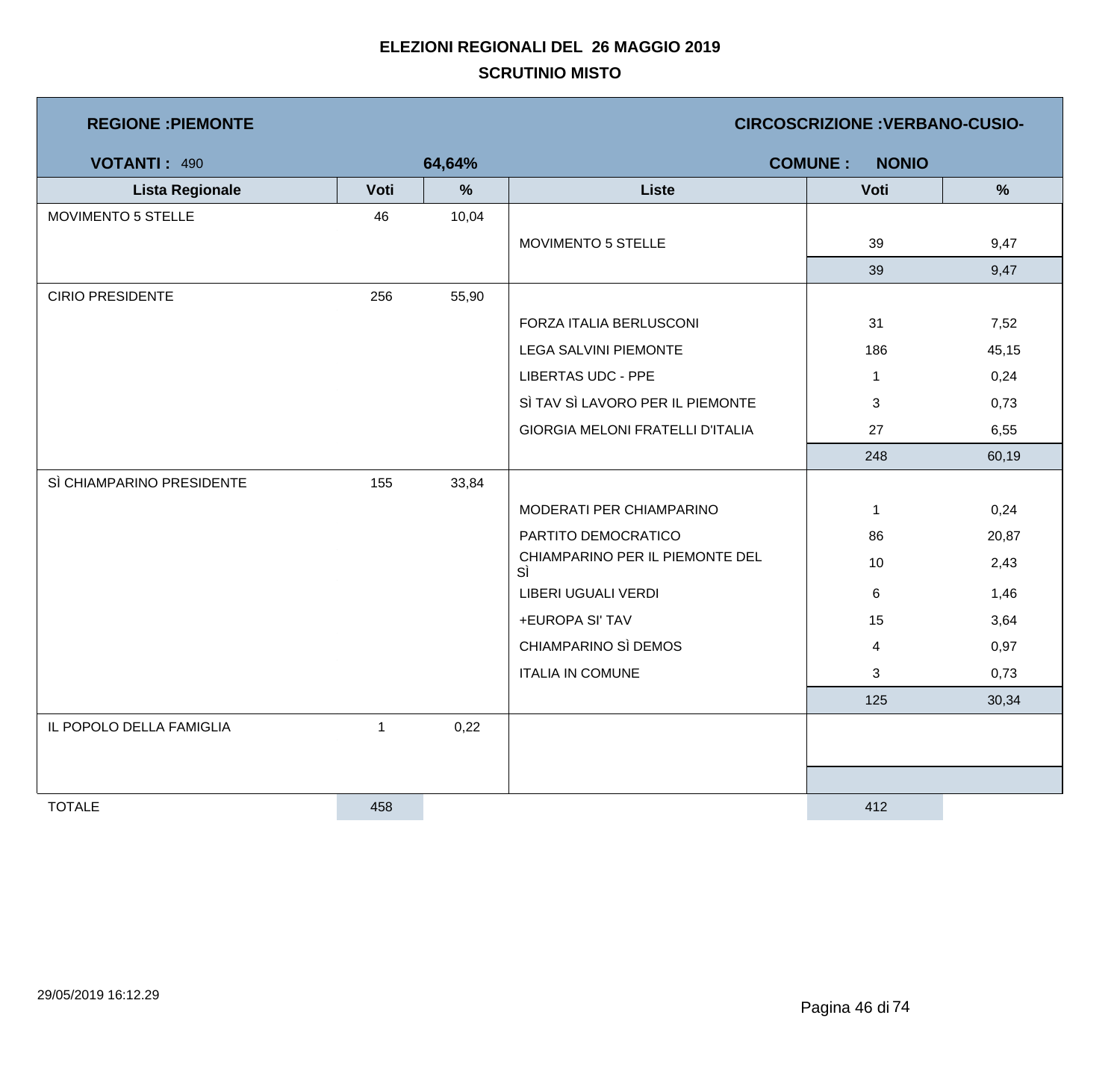| <b>REGIONE : PIEMONTE</b> |                |               |                                         | <b>CIRCOSCRIZIONE : VERBANO-CUSIO-</b> |               |
|---------------------------|----------------|---------------|-----------------------------------------|----------------------------------------|---------------|
| VOTANTI: 498              |                | 61,18%        |                                         | <b>COMUNE:</b><br><b>OGGEBBIO</b>      |               |
| <b>Lista Regionale</b>    | Voti           | $\frac{9}{6}$ | <b>Liste</b>                            | Voti                                   | $\frac{9}{6}$ |
| MOVIMENTO 5 STELLE        | 52             | 10,92         |                                         |                                        |               |
|                           |                |               | MOVIMENTO 5 STELLE                      | 43                                     | 9,84          |
|                           |                |               |                                         | 43                                     | 9,84          |
| <b>CIRIO PRESIDENTE</b>   | 293            | 61,55         |                                         |                                        |               |
|                           |                |               | SÌ TAV SÌ LAVORO PER IL PIEMONTE        | $\mathbf{3}$                           | 0,69          |
|                           |                |               | FORZA ITALIA BERLUSCONI                 | 42                                     | 9,61          |
|                           |                |               | LEGA SALVINI PIEMONTE                   | 208                                    | 47,60         |
|                           |                |               | <b>LIBERTAS UDC - PPE</b>               | 3                                      | 0,69          |
|                           |                |               | <b>GIORGIA MELONI FRATELLI D'ITALIA</b> | 21                                     | 4,81          |
|                           |                |               |                                         | 277                                    | 63,39         |
| SÌ CHIAMPARINO PRESIDENTE | 129            | 27,10         |                                         |                                        |               |
|                           |                |               | PARTITO DEMOCRATICO                     | 85                                     | 19,45         |
|                           |                |               | CHIAMPARINO PER IL PIEMONTE DEL<br>SÌ   | $\overline{7}$                         | 1,60          |
|                           |                |               | LIBERI UGUALI VERDI                     | 16                                     | 3,66          |
|                           |                |               | <b>ITALIA IN COMUNE</b>                 | $\pmb{0}$                              | 0,00          |
|                           |                |               | CHIAMPARINO SÌ DEMOS                    | $\mathbf 1$                            | 0,23          |
|                           |                |               | +EUROPA SI' TAV                         | 6                                      | 1,37          |
|                           |                |               | MODERATI PER CHIAMPARINO                | $\overline{c}$                         | 0,46          |
|                           |                |               |                                         | 117                                    | 26,77         |
| IL POPOLO DELLA FAMIGLIA  | $\overline{2}$ | 0,42          |                                         |                                        |               |
|                           |                |               |                                         |                                        |               |
|                           |                |               |                                         |                                        |               |
| <b>TOTALE</b>             | 476            |               |                                         | 437                                    |               |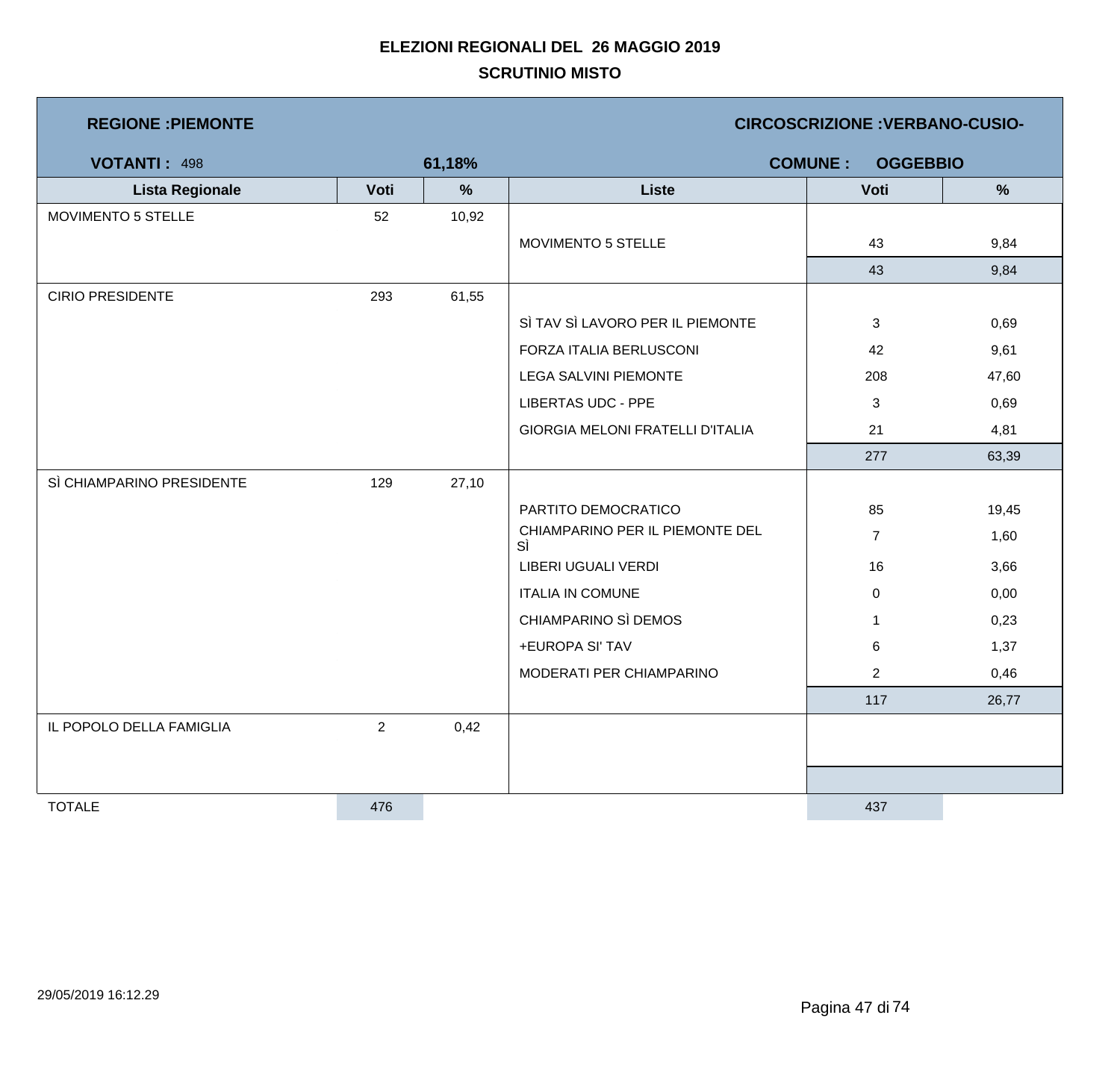| <b>REGIONE: PIEMONTE</b>  |       | <b>CIRCOSCRIZIONE: VERBANO-CUSIO-</b> |                                         |                                 |       |
|---------------------------|-------|---------------------------------------|-----------------------------------------|---------------------------------|-------|
| <b>VOTANTI: 6.912</b>     |       | 52,45%                                |                                         | <b>COMUNE:</b><br><b>OMEGNA</b> |       |
| <b>Lista Regionale</b>    | Voti  | %                                     | <b>Liste</b>                            | Voti                            | %     |
| MOVIMENTO 5 STELLE        | 801   | 12,00                                 |                                         |                                 |       |
|                           |       |                                       | MOVIMENTO 5 STELLE                      | 631                             | 10,42 |
|                           |       |                                       |                                         | 631                             | 10,42 |
| <b>CIRIO PRESIDENTE</b>   | 3.431 | 51,39                                 |                                         |                                 |       |
|                           |       |                                       | <b>LIBERTAS UDC - PPE</b>               | 37                              | 0,61  |
|                           |       |                                       | <b>LEGA SALVINI PIEMONTE</b>            | 2.127                           | 35,12 |
|                           |       |                                       | FORZA ITALIA BERLUSCONI                 | 496                             | 8,19  |
|                           |       |                                       | SÌ TAV SÌ LAVORO PER IL PIEMONTE        | 35                              | 0,58  |
|                           |       |                                       | <b>GIORGIA MELONI FRATELLI D'ITALIA</b> | 614                             | 10,14 |
|                           |       |                                       |                                         | 3.309                           | 54,64 |
| SÌ CHIAMPARINO PRESIDENTE | 2.410 | 36,10                                 |                                         |                                 |       |
|                           |       |                                       | PARTITO DEMOCRATICO                     | 1.705                           | 28,15 |
|                           |       |                                       | LIBERI UGUALI VERDI                     | 164                             | 2,71  |
|                           |       |                                       | +EUROPA SI' TAV                         | 96                              | 1,59  |
|                           |       |                                       | CHIAMPARINO SÌ DEMOS                    | 30                              | 0,50  |
|                           |       |                                       | <b>ITALIA IN COMUNE</b>                 | 11                              | 0,18  |
|                           |       |                                       | MODERATI PER CHIAMPARINO                | 38                              | 0,63  |
|                           |       |                                       | CHIAMPARINO PER IL PIEMONTE DEL<br>SÌ   | 72                              | 1,19  |
|                           |       |                                       |                                         | 2.116                           | 34,94 |
| IL POPOLO DELLA FAMIGLIA  | 34    | 0,51                                  |                                         |                                 |       |
|                           |       |                                       |                                         |                                 |       |
|                           |       |                                       |                                         |                                 |       |
| <b>TOTALE</b>             | 6.676 |                                       |                                         | 6.056                           |       |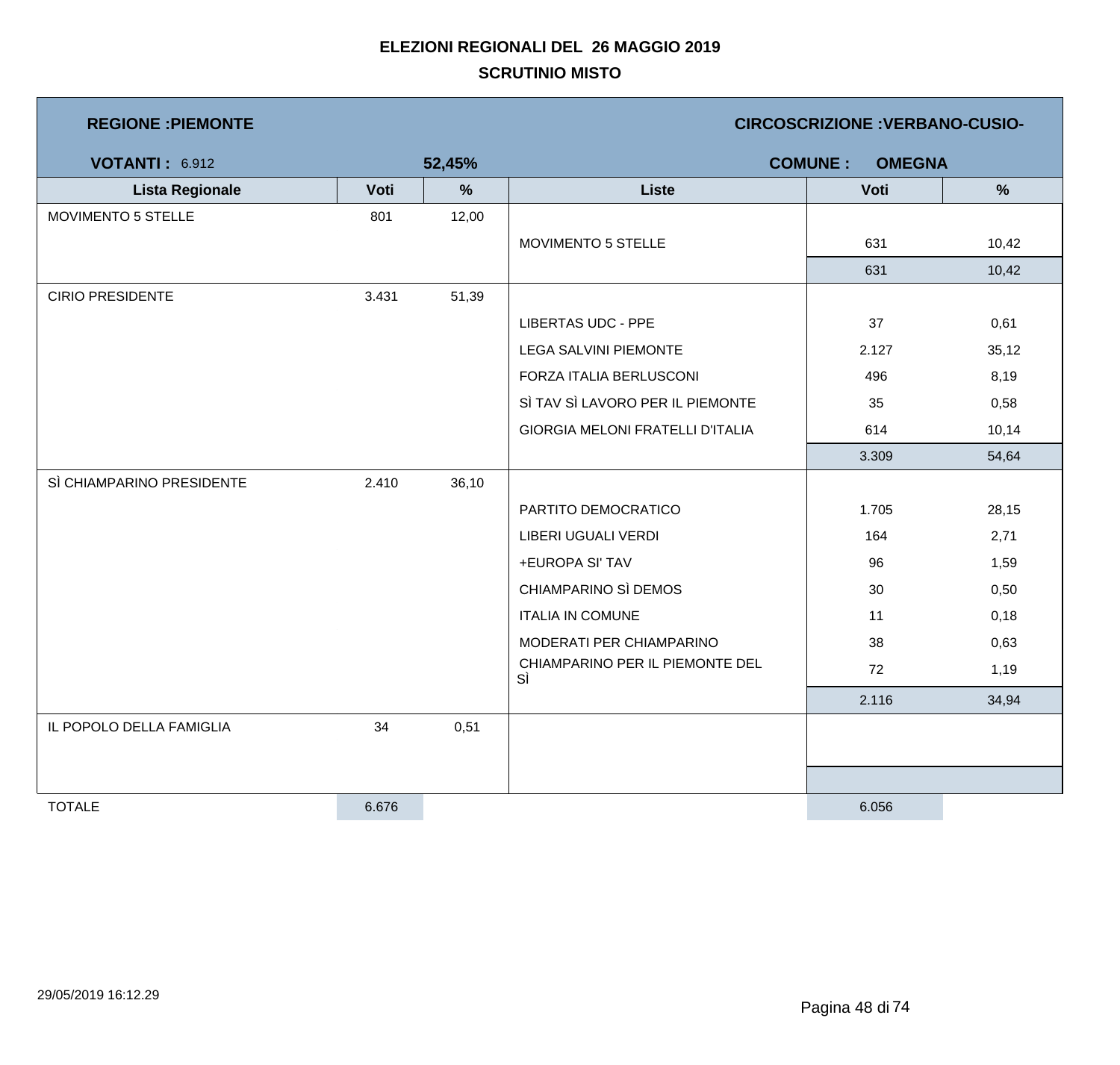| <b>REGIONE: PIEMONTE</b> |      |               | <b>CIRCOSCRIZIONE : VERBANO-CUSIO-</b>  |                                    |       |  |
|--------------------------|------|---------------|-----------------------------------------|------------------------------------|-------|--|
| <b>VOTANTI: 1.737</b>    |      | 56,89%        |                                         | <b>COMUNE:</b><br><b>ORNAVASSO</b> |       |  |
| <b>Lista Regionale</b>   | Voti | $\frac{9}{6}$ | <b>Liste</b>                            | Voti                               | $\%$  |  |
| MOVIMENTO 5 STELLE       | 183  | 11,17         |                                         |                                    |       |  |
|                          |      |               | <b>MOVIMENTO 5 STELLE</b>               | 147                                | 10,08 |  |
|                          |      |               |                                         | 147                                | 10,08 |  |
| <b>CIRIO PRESIDENTE</b>  | 996  | 60,77         |                                         |                                    |       |  |
|                          |      |               | <b>LIBERTAS UDC - PPE</b>               | 9                                  | 0,62  |  |
|                          |      |               | <b>LEGA SALVINI PIEMONTE</b>            | 725                                | 49,69 |  |
|                          |      |               | FORZA ITALIA BERLUSCONI                 | 112                                | 7,68  |  |
|                          |      |               | SÌ TAV SÌ LAVORO PER IL PIEMONTE        | 9                                  | 0,62  |  |
|                          |      |               | <b>GIORGIA MELONI FRATELLI D'ITALIA</b> | 92                                 | 6,31  |  |

|                           |       |       | LIBERTAS UDC - PPE                      | 9              | 0,62  |
|---------------------------|-------|-------|-----------------------------------------|----------------|-------|
|                           |       |       | <b>LEGA SALVINI PIEMONTE</b>            | 725            | 49,69 |
|                           |       |       | FORZA ITALIA BERLUSCONI                 | 112            | 7,68  |
|                           |       |       | SÌ TAV SÌ LAVORO PER IL PIEMONTE        | 9              | 0,62  |
|                           |       |       | <b>GIORGIA MELONI FRATELLI D'ITALIA</b> | 92             | 6,31  |
|                           |       |       |                                         | 947            | 64,91 |
| SÌ CHIAMPARINO PRESIDENTE | 442   | 26,97 |                                         |                |       |
|                           |       |       | PARTITO DEMOCRATICO                     | 289            | 19,81 |
|                           |       |       | LIBERI UGUALI VERDI                     | 16             | 1,10  |
|                           |       |       | +EUROPA SI' TAV                         | 16             | 1,10  |
|                           |       |       | CHIAMPARINO SÌ DEMOS                    | $\overline{7}$ | 0,48  |
|                           |       |       | <b>ITALIA IN COMUNE</b>                 | $\overline{2}$ | 0,14  |
|                           |       |       | MODERATI PER CHIAMPARINO                | 10             | 0,69  |
|                           |       |       | CHIAMPARINO PER IL PIEMONTE DEL<br>SÌ   | 25             | 1,71  |
|                           |       |       |                                         | 365            | 25,02 |
| IL POPOLO DELLA FAMIGLIA  | 18    | 1,10  |                                         |                |       |
|                           |       |       |                                         |                |       |
|                           |       |       |                                         |                |       |
| <b>TOTALE</b>             | 1.639 |       |                                         | 1.459          |       |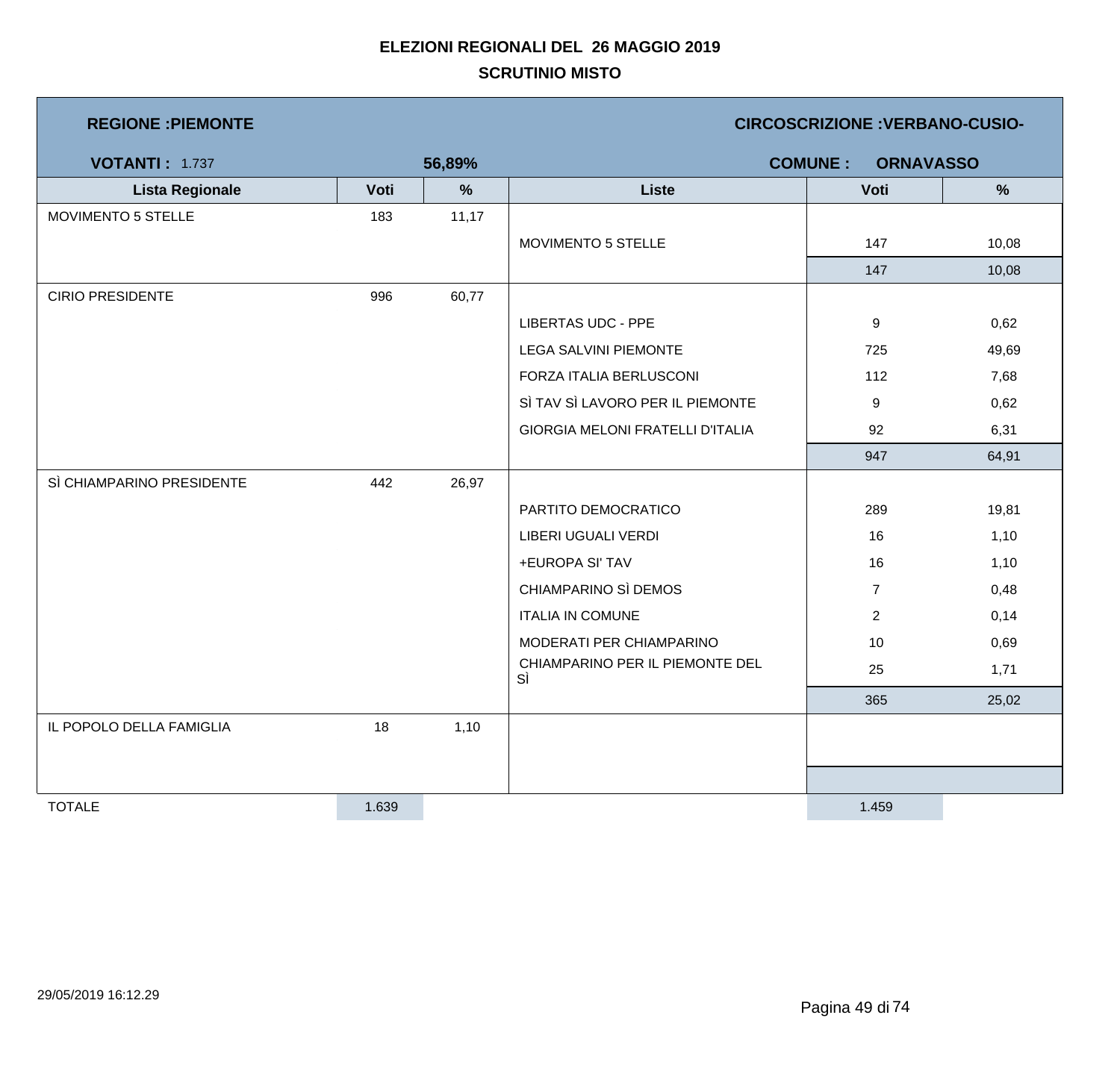|  |  | <b>REGIONE: PIEMONTE</b> |
|--|--|--------------------------|
|  |  |                          |

**REGIONE :PIEMONTE CIRCOSCRIZIONE :VERBANO-CUSIO-**

| VOTANTI: 691              |                | 67,09% |                                       | <b>COMUNE:</b><br><b>PALLANZENO</b> |       |
|---------------------------|----------------|--------|---------------------------------------|-------------------------------------|-------|
| <b>Lista Regionale</b>    | Voti           | $\%$   | <b>Liste</b>                          | Voti                                | $\%$  |
| MOVIMENTO 5 STELLE        | 60             | 9,45   |                                       |                                     |       |
|                           |                |        | <b>MOVIMENTO 5 STELLE</b>             | 55                                  | 9,42  |
|                           |                |        |                                       | 55                                  | 9,42  |
| <b>CIRIO PRESIDENTE</b>   | 447            | 70,39  |                                       |                                     |       |
|                           |                |        | <b>LIBERTAS UDC - PPE</b>             | 3                                   | 0,51  |
|                           |                |        | <b>LEGA SALVINI PIEMONTE</b>          | 336                                 | 57,53 |
|                           |                |        | FORZA ITALIA BERLUSCONI               | 61                                  | 10,45 |
|                           |                |        | SÌ TAV SÌ LAVORO PER IL PIEMONTE      | 5                                   | 0,86  |
|                           |                |        | GIORGIA MELONI FRATELLI D'ITALIA      | 28                                  | 4,79  |
|                           |                |        |                                       | 433                                 | 74,14 |
| SÌ CHIAMPARINO PRESIDENTE | 126            | 19,84  |                                       |                                     |       |
|                           |                |        | PARTITO DEMOCRATICO                   | 70                                  | 11,99 |
|                           |                |        | <b>LIBERI UGUALI VERDI</b>            | $\overline{7}$                      | 1,20  |
|                           |                |        | +EUROPA SI' TAV                       | 10                                  | 1,71  |
|                           |                |        | CHIAMPARINO SÌ DEMOS                  | $\mathbf 0$                         | 0,00  |
|                           |                |        | <b>ITALIA IN COMUNE</b>               | $\mathbf{1}$                        | 0,17  |
|                           |                |        | MODERATI PER CHIAMPARINO              | $\overline{2}$                      | 0,34  |
|                           |                |        | CHIAMPARINO PER IL PIEMONTE DEL<br>SÌ | 6                                   | 1,03  |
|                           |                |        |                                       | 96                                  | 16,44 |
| IL POPOLO DELLA FAMIGLIA  | $\overline{2}$ | 0,31   |                                       |                                     |       |
|                           |                |        |                                       |                                     |       |
|                           |                |        |                                       |                                     |       |
| <b>TOTALE</b>             | 635            |        |                                       | 584                                 |       |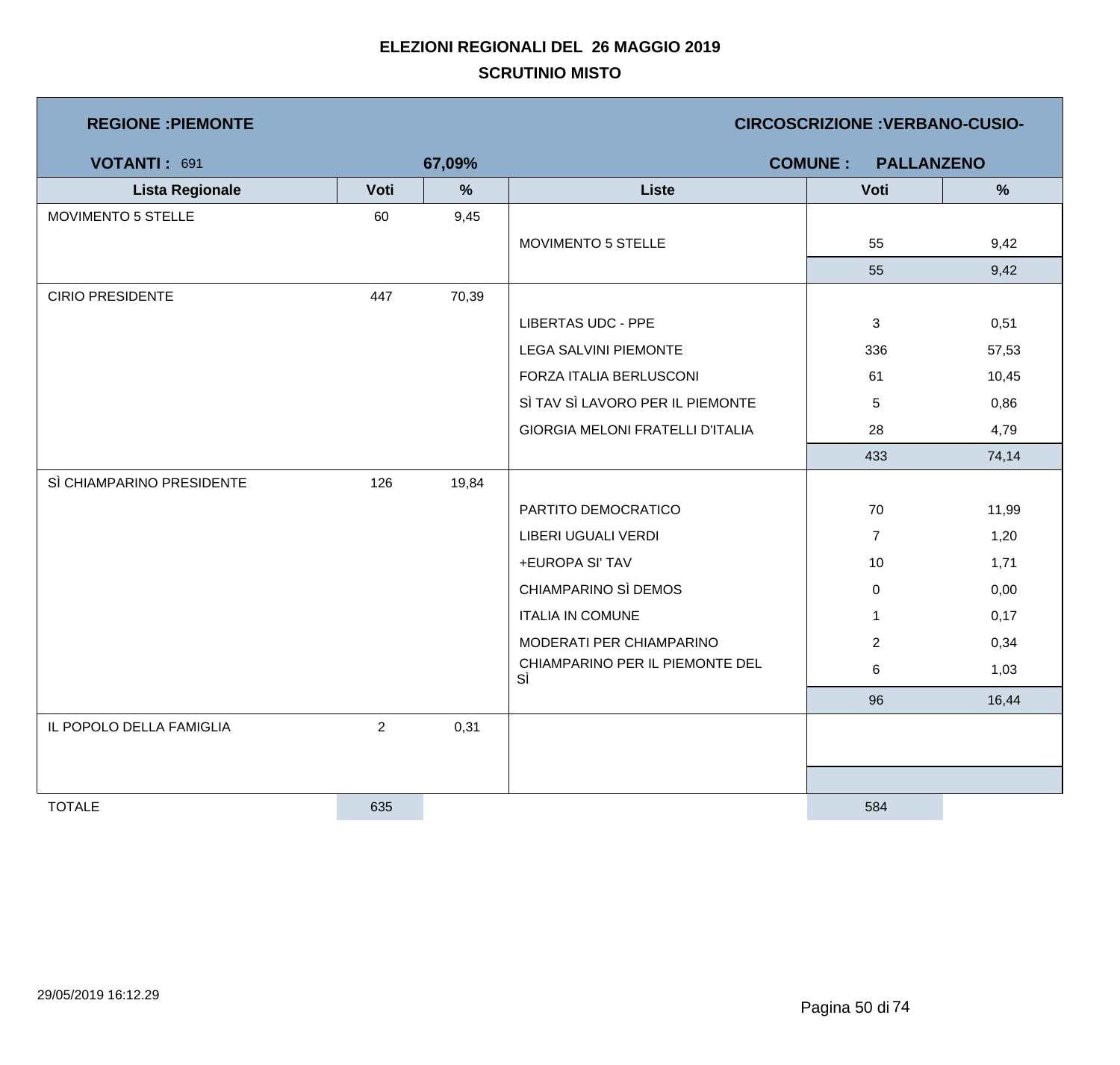| <b>REGIONE : PIEMONTE</b> |                |        | <b>CIRCOSCRIZIONE : VERBANO-CUSIO-</b> |                                      |               |  |
|---------------------------|----------------|--------|----------------------------------------|--------------------------------------|---------------|--|
| VOTANTI: 961              |                | 71,77% |                                        | <b>COMUNE:</b><br><b>PIEDIMULERA</b> |               |  |
| <b>Lista Regionale</b>    | Voti           | $\%$   | <b>Liste</b>                           | Voti                                 | $\frac{9}{6}$ |  |
| MOVIMENTO 5 STELLE        | 101            | 11,87  |                                        |                                      |               |  |
|                           |                |        | MOVIMENTO 5 STELLE                     | 81                                   | 10,45         |  |
|                           |                |        |                                        | 81                                   | 10,45         |  |
| <b>CIRIO PRESIDENTE</b>   | 525            | 61,69  |                                        |                                      |               |  |
|                           |                |        | <b>LIBERTAS UDC - PPE</b>              | 5                                    | 0,65          |  |
|                           |                |        | <b>LEGA SALVINI PIEMONTE</b>           | 393                                  | 50,71         |  |
|                           |                |        | FORZA ITALIA BERLUSCONI                | 76                                   | 9,81          |  |
|                           |                |        | SÌ TAV SÌ LAVORO PER IL PIEMONTE       | $\overline{2}$                       | 0,26          |  |
|                           |                |        | GIORGIA MELONI FRATELLI D'ITALIA       | 32                                   | 4,13          |  |
|                           |                |        |                                        | 508                                  | 65,55         |  |
| SÌ CHIAMPARINO PRESIDENTE | 223            | 26,20  |                                        |                                      |               |  |
|                           |                |        | PARTITO DEMOCRATICO                    | 137                                  | 17,68         |  |
|                           |                |        | LIBERI UGUALI VERDI                    | 21                                   | 2,71          |  |
|                           |                |        | +EUROPA SI' TAV                        | 9                                    | 1,16          |  |
|                           |                |        | CHIAMPARINO SÌ DEMOS                   | $\overline{2}$                       | 0,26          |  |
|                           |                |        | <b>ITALIA IN COMUNE</b>                | $\overline{2}$                       | 0,26          |  |
|                           |                |        | MODERATI PER CHIAMPARINO               | 6                                    | 0,77          |  |
|                           |                |        | CHIAMPARINO PER IL PIEMONTE DEL<br>SÌ  | 9                                    | 1,16          |  |
|                           |                |        |                                        | 186                                  | 24,00         |  |
| IL POPOLO DELLA FAMIGLIA  | $\overline{2}$ | 0,24   |                                        |                                      |               |  |
|                           |                |        |                                        |                                      |               |  |
|                           |                |        |                                        |                                      |               |  |
| <b>TOTALE</b>             | 851            |        |                                        | 775                                  |               |  |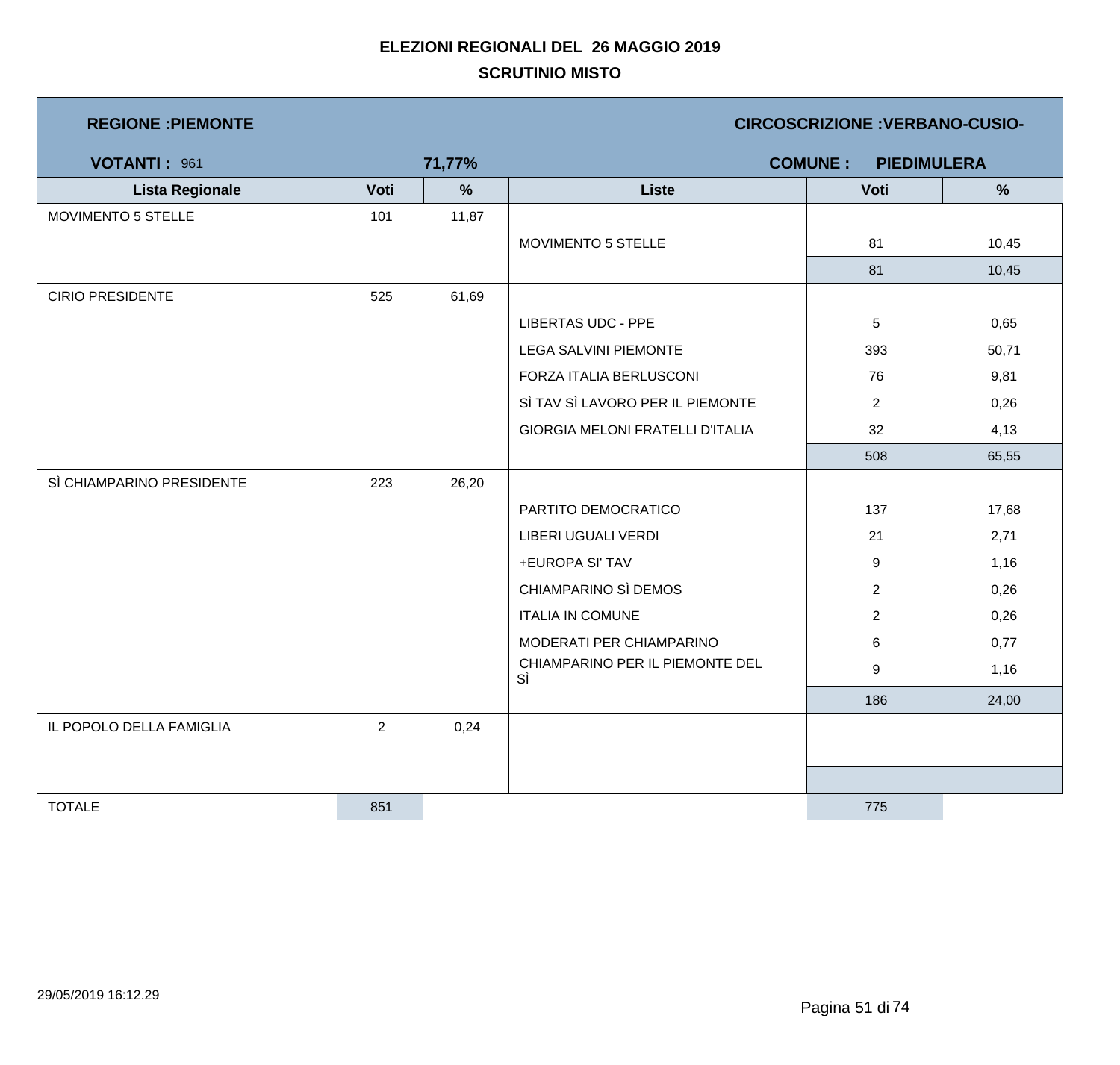| <b>REGIONE : PIEMONTE</b> |       |               |                                         | <b>CIRCOSCRIZIONE: VERBANO-CUSIO-</b> |                       |
|---------------------------|-------|---------------|-----------------------------------------|---------------------------------------|-----------------------|
| <b>VOTANTI: 1.682</b>     |       | 70,88%        |                                         | <b>COMUNE:</b>                        | <b>PIEVE VERGONTE</b> |
| <b>Lista Regionale</b>    | Voti  | $\frac{9}{6}$ | <b>Liste</b>                            | Voti                                  | %                     |
| MOVIMENTO 5 STELLE        | 142   | 9,27          |                                         |                                       |                       |
|                           |       |               | MOVIMENTO 5 STELLE                      | 119                                   | 8,52                  |
|                           |       |               |                                         | 119                                   | 8,52                  |
| <b>CIRIO PRESIDENTE</b>   | 941   | 61,46         |                                         |                                       |                       |
|                           |       |               | FORZA ITALIA BERLUSCONI                 | 105                                   | 7,52                  |
|                           |       |               | <b>LEGA SALVINI PIEMONTE</b>            | 724                                   | 51,83                 |
|                           |       |               | <b>LIBERTAS UDC - PPE</b>               | 16                                    | 1,15                  |
|                           |       |               | <b>GIORGIA MELONI FRATELLI D'ITALIA</b> | 51                                    | 3,65                  |
|                           |       |               | SÌ TAV SÌ LAVORO PER IL PIEMONTE        | 8                                     | 0,57                  |
|                           |       |               |                                         | 904                                   | 64,71                 |
| SÌ CHIAMPARINO PRESIDENTE | 444   | 29,00         |                                         |                                       |                       |
|                           |       |               | PARTITO DEMOCRATICO                     | 281                                   | 20,11                 |
|                           |       |               | MODERATI PER CHIAMPARINO                | 15                                    | 1,07                  |
|                           |       |               | <b>ITALIA IN COMUNE</b>                 | $\overline{2}$                        | 0,14                  |
|                           |       |               | CHIAMPARINO SÌ DEMOS                    | 3                                     | 0,21                  |
|                           |       |               | +EUROPA SI' TAV                         | 14                                    | 1,00                  |
|                           |       |               | LIBERI UGUALI VERDI                     | 23                                    | 1,65                  |
|                           |       |               | CHIAMPARINO PER IL PIEMONTE DEL<br>SÌ   | 36                                    | 2,58                  |
|                           |       |               |                                         | 374                                   | 26,77                 |
| IL POPOLO DELLA FAMIGLIA  | 4     | 0,26          |                                         |                                       |                       |
|                           |       |               |                                         |                                       |                       |
|                           |       |               |                                         |                                       |                       |
| <b>TOTALE</b>             | 1.531 |               |                                         | 1.397                                 |                       |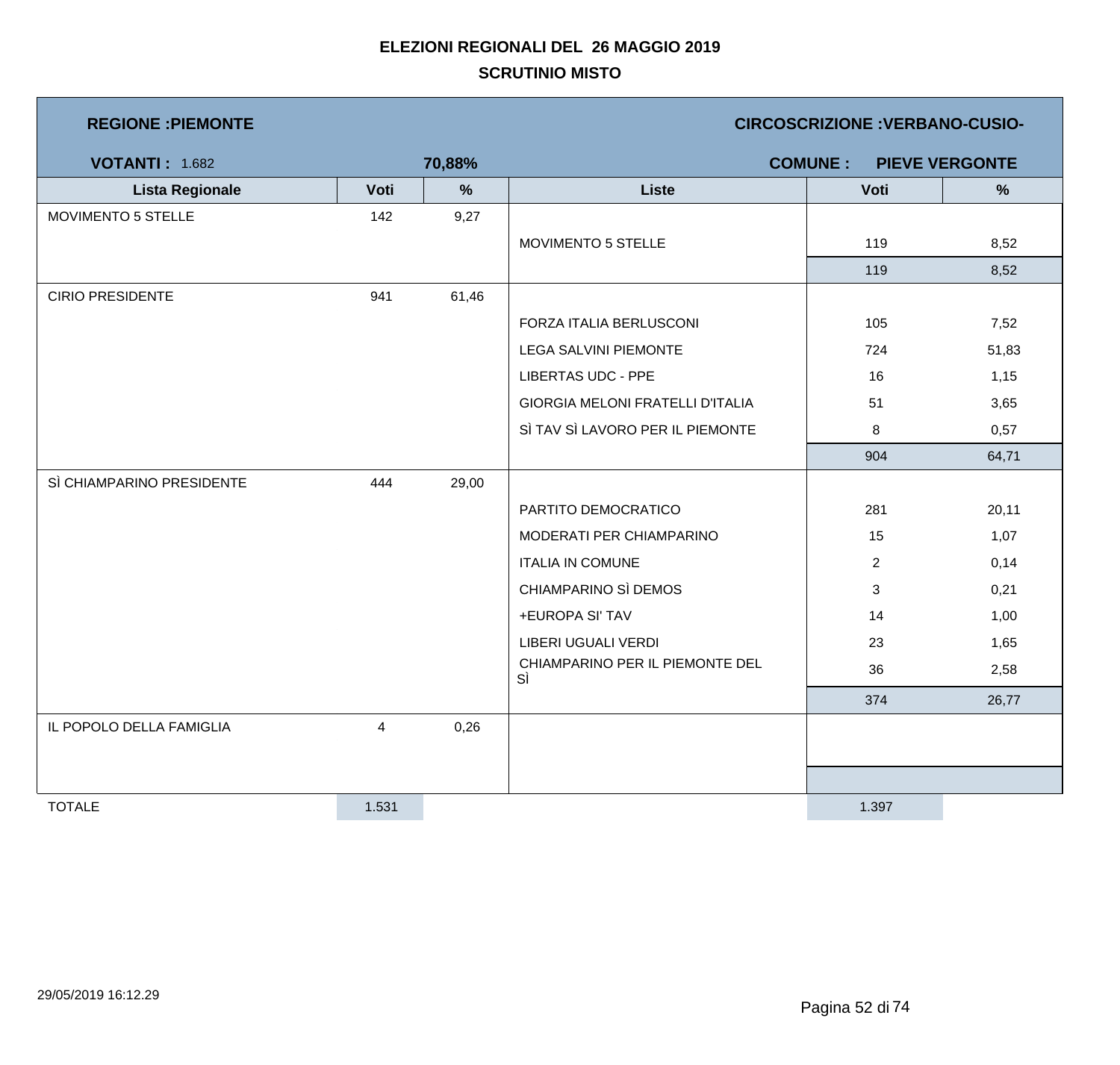| <b>REGIONE : PIEMONTE</b> |      |        |                                         | <b>CIRCOSCRIZIONE : VERBANO-CUSIO-</b> |               |
|---------------------------|------|--------|-----------------------------------------|----------------------------------------|---------------|
| <b>VOTANTI: 491</b>       |      | 66,17% |                                         | <b>COMUNE:</b><br><b>PREMENO</b>       |               |
| <b>Lista Regionale</b>    | Voti | %      | <b>Liste</b>                            | Voti                                   | $\frac{9}{6}$ |
| MOVIMENTO 5 STELLE        | 49   | 10,32  |                                         |                                        |               |
|                           |      |        | MOVIMENTO 5 STELLE                      | 41                                     | 10,17         |
|                           |      |        |                                         | 41                                     | 10,17         |
| <b>CIRIO PRESIDENTE</b>   | 283  | 59,58  |                                         |                                        |               |
|                           |      |        | <b>LIBERTAS UDC - PPE</b>               | 4                                      | 0,99          |
|                           |      |        | <b>LEGA SALVINI PIEMONTE</b>            | 184                                    | 45,66         |
|                           |      |        | FORZA ITALIA BERLUSCONI                 | 44                                     | 10,92         |
|                           |      |        | SÌ TAV SÌ LAVORO PER IL PIEMONTE        | 3                                      | 0,74          |
|                           |      |        | <b>GIORGIA MELONI FRATELLI D'ITALIA</b> | 16                                     | 3,97          |
|                           |      |        |                                         | 251                                    | 62,28         |
| SÌ CHIAMPARINO PRESIDENTE | 142  | 29,89  |                                         |                                        |               |
|                           |      |        | PARTITO DEMOCRATICO                     | 86                                     | 21,34         |
|                           |      |        | LIBERI UGUALI VERDI                     | 16                                     | 3,97          |
|                           |      |        | +EUROPA SI' TAV                         | 3                                      | 0,74          |
|                           |      |        | CHIAMPARINO SÌ DEMOS                    | $\mathbf 1$                            | 0,25          |
|                           |      |        | <b>ITALIA IN COMUNE</b>                 | $\mathbf{1}$                           | 0,25          |
|                           |      |        | MODERATI PER CHIAMPARINO                | $\overline{2}$                         | 0,50          |
|                           |      |        | CHIAMPARINO PER IL PIEMONTE DEL<br>SÌ   | $\overline{c}$                         | 0,50          |
|                           |      |        |                                         | 111                                    | 27,54         |
| IL POPOLO DELLA FAMIGLIA  | 1    | 0,21   |                                         |                                        |               |
|                           |      |        |                                         |                                        |               |
|                           |      |        |                                         |                                        |               |
| <b>TOTALE</b>             | 475  |        |                                         | 403                                    |               |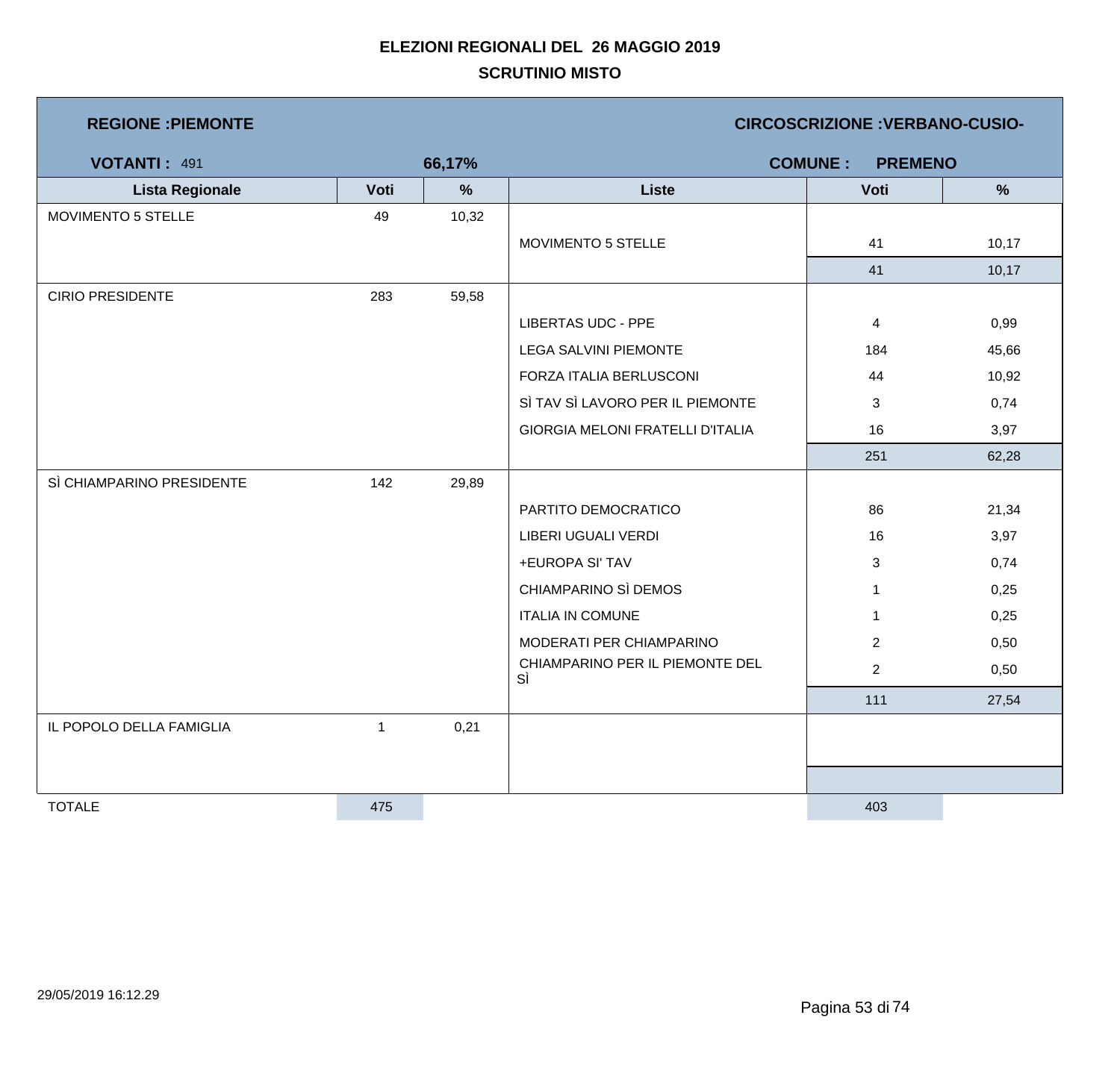| <b>REGIONE : PIEMONTE</b> |      |       | <b>CIRCOSCRIZIONE : VERBANO-CUSIO-</b>  |                                 |       |  |  |
|---------------------------|------|-------|-----------------------------------------|---------------------------------|-------|--|--|
| <b>VOTANTI: 365</b>       |      | 70,6% |                                         | <b>COMUNE:</b><br><b>PREMIA</b> |       |  |  |
| <b>Lista Regionale</b>    | Voti | $\%$  | <b>Liste</b>                            | Voti                            | $\%$  |  |  |
| MOVIMENTO 5 STELLE        | 24   | 7,16  |                                         |                                 |       |  |  |
|                           |      |       | MOVIMENTO 5 STELLE                      | 20                              | 6,87  |  |  |
|                           |      |       |                                         | 20                              | 6,87  |  |  |
| <b>CIRIO PRESIDENTE</b>   | 185  | 55,22 |                                         |                                 |       |  |  |
|                           |      |       | <b>GIORGIA MELONI FRATELLI D'ITALIA</b> | 6                               | 2,06  |  |  |
|                           |      |       | <b>LEGA SALVINI PIEMONTE</b>            | 159                             | 54,64 |  |  |
|                           |      |       | <b>LIBERTAS UDC - PPE</b>               | $\overline{2}$                  | 0,69  |  |  |
|                           |      |       | SÌ TAV SÌ LAVORO PER IL PIEMONTE        | $\overline{2}$                  | 0,69  |  |  |
|                           |      |       | FORZA ITALIA BERLUSCONI                 | 9                               | 3,09  |  |  |
|                           |      |       |                                         | 178                             | 61,17 |  |  |
| SÌ CHIAMPARINO PRESIDENTE | 122  | 36,42 |                                         |                                 |       |  |  |
|                           |      |       | MODERATI PER CHIAMPARINO                | 6                               | 2,06  |  |  |
|                           |      |       | <b>ITALIA IN COMUNE</b>                 | $\mathbf{1}$                    | 0,34  |  |  |
|                           |      |       | CHIAMPARINO SÌ DEMOS                    | 0                               | 0,00  |  |  |
|                           |      |       | +EUROPA SI' TAV                         | 3                               | 1,03  |  |  |
|                           |      |       | LIBERI UGUALI VERDI                     | $\mathbf{1}$                    | 0,34  |  |  |
|                           |      |       | CHIAMPARINO PER IL PIEMONTE DEL<br>SÌ   | 12                              | 4,12  |  |  |
|                           |      |       | PARTITO DEMOCRATICO                     | 70                              | 24,05 |  |  |
|                           |      |       |                                         | 93                              | 31,96 |  |  |
| IL POPOLO DELLA FAMIGLIA  | 4    | 1,19  |                                         |                                 |       |  |  |
|                           |      |       |                                         |                                 |       |  |  |
|                           |      |       |                                         |                                 |       |  |  |
| <b>TOTALE</b>             | 335  |       |                                         | 291                             |       |  |  |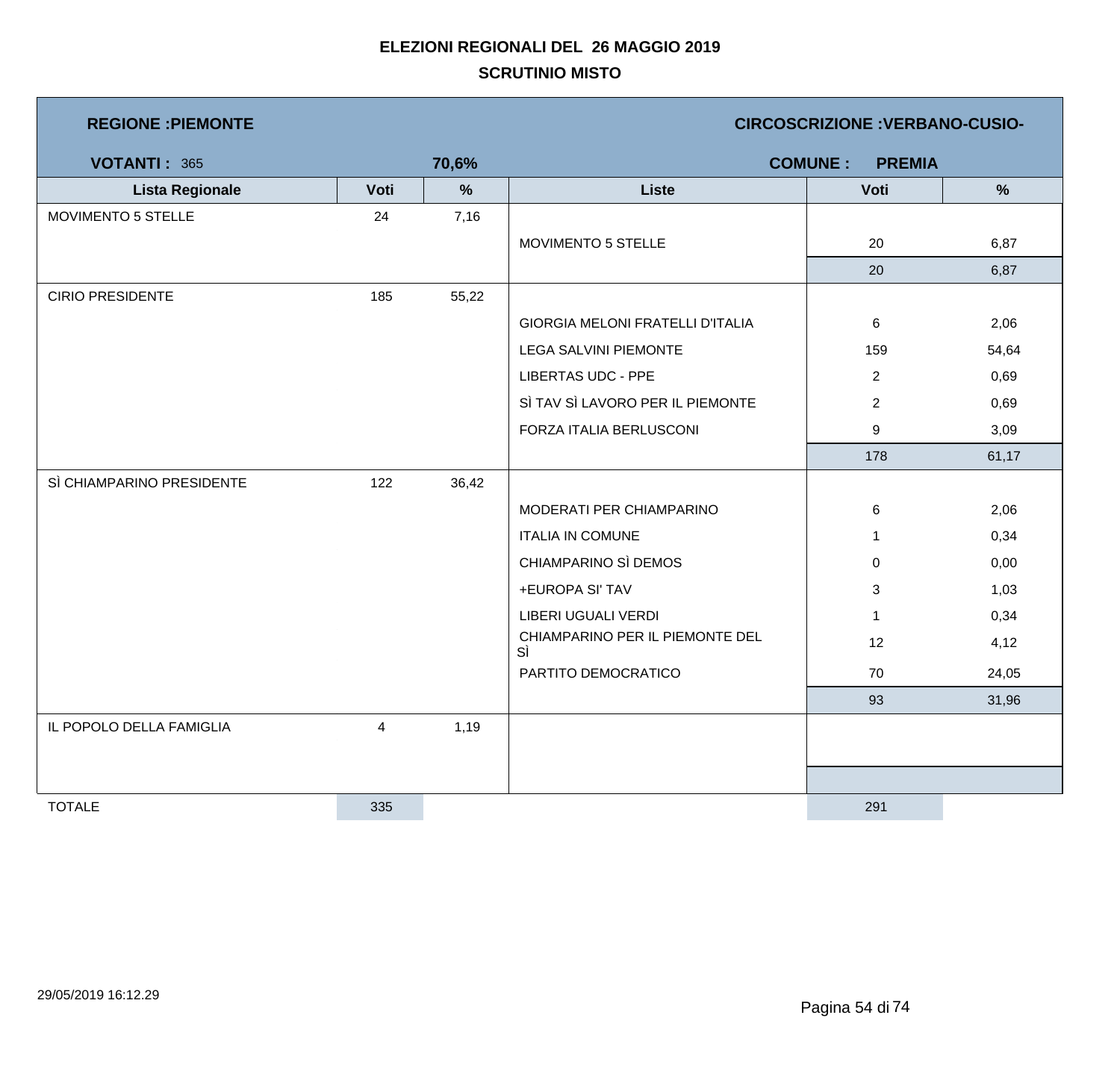| <b>REGIONE : PIEMONTE</b> |                |        | <b>CIRCOSCRIZIONE : VERBANO-CUSIO-</b>                   |                |       |  |  |
|---------------------------|----------------|--------|----------------------------------------------------------|----------------|-------|--|--|
| <b>VOTANTI: 951</b>       |                | 52,05% | <b>PREMOSELLO-</b><br><b>COMUNE:</b><br><b>CHIOVENDA</b> |                |       |  |  |
| <b>Lista Regionale</b>    | Voti           | $\%$   | <b>Liste</b>                                             | Voti           | $\%$  |  |  |
| MOVIMENTO 5 STELLE        | 106            | 11,78  |                                                          |                |       |  |  |
|                           |                |        | MOVIMENTO 5 STELLE                                       | 85             | 10,72 |  |  |
|                           |                |        |                                                          | 85             | 10,72 |  |  |
| <b>CIRIO PRESIDENTE</b>   | 566            | 62,89  |                                                          |                |       |  |  |
|                           |                |        | FORZA ITALIA BERLUSCONI                                  | 81             | 10,21 |  |  |
|                           |                |        | SÌ TAV SÌ LAVORO PER IL PIEMONTE                         | $\overline{2}$ | 0,25  |  |  |
|                           |                |        | <b>LEGA SALVINI PIEMONTE</b>                             | 402            | 50,69 |  |  |
|                           |                |        | <b>LIBERTAS UDC - PPE</b>                                | 3              | 0,38  |  |  |
|                           |                |        | <b>GIORGIA MELONI FRATELLI D'ITALIA</b>                  | 39             | 4,92  |  |  |
|                           |                |        |                                                          | 527            | 66,46 |  |  |
| SÌ CHIAMPARINO PRESIDENTE | 226            | 25,11  |                                                          |                |       |  |  |
|                           |                |        | CHIAMPARINO PER IL PIEMONTE DEL<br>SÌ                    | 10             | 1,26  |  |  |
|                           |                |        | LIBERI UGUALI VERDI                                      | $\overline{7}$ | 0,88  |  |  |
|                           |                |        | +EUROPA SI' TAV                                          | 8              | 1,01  |  |  |
|                           |                |        | CHIAMPARINO SÌ DEMOS                                     | 3              | 0,38  |  |  |
|                           |                |        | <b>ITALIA IN COMUNE</b>                                  | $\mathbf{1}$   | 0,13  |  |  |
|                           |                |        | MODERATI PER CHIAMPARINO                                 | 3              | 0,38  |  |  |
|                           |                |        | PARTITO DEMOCRATICO                                      | 149            | 18,79 |  |  |
|                           |                |        |                                                          | 181            | 22,82 |  |  |
| IL POPOLO DELLA FAMIGLIA  | $\overline{2}$ | 0,22   |                                                          |                |       |  |  |
|                           |                |        |                                                          |                |       |  |  |
|                           |                |        |                                                          |                |       |  |  |
| <b>TOTALE</b>             | 900            |        |                                                          | 793            |       |  |  |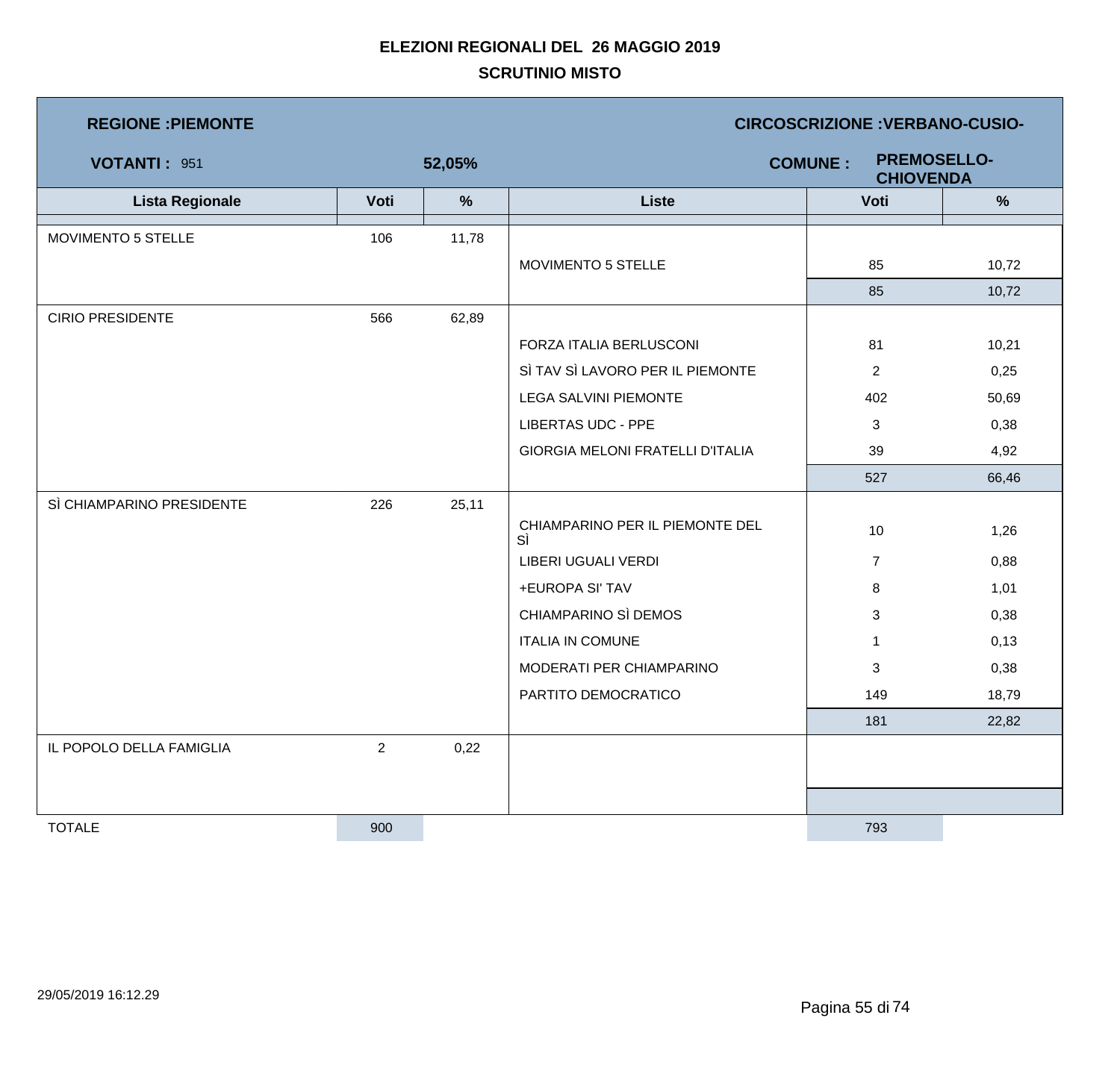| <b>REGIONE : PIEMONTE</b> |           |               |                                         | <b>CIRCOSCRIZIONE : VERBANO-CUSIO-</b> |                     |
|---------------------------|-----------|---------------|-----------------------------------------|----------------------------------------|---------------------|
| <b>VOTANTI: 168</b>       |           | 73,68%        |                                         | <b>COMUNE:</b>                         | <b>QUARNA SOPRA</b> |
| <b>Lista Regionale</b>    | Voti      | $\frac{9}{6}$ | <b>Liste</b>                            | Voti                                   | $\frac{9}{6}$       |
| MOVIMENTO 5 STELLE        | 12        | 8,05          |                                         |                                        |                     |
|                           |           |               | MOVIMENTO 5 STELLE                      | 11                                     | 8,03                |
|                           |           |               |                                         | 11                                     | 8,03                |
| <b>CIRIO PRESIDENTE</b>   | 94        | 63,09         |                                         |                                        |                     |
|                           |           |               | FORZA ITALIA BERLUSCONI                 | $\overline{7}$                         | 5,11                |
|                           |           |               | <b>GIORGIA MELONI FRATELLI D'ITALIA</b> | 37                                     | 27,01               |
|                           |           |               | <b>LIBERTAS UDC - PPE</b>               | $\mathbf{1}$                           | 0,73                |
|                           |           |               | LEGA SALVINI PIEMONTE                   | 44                                     | 32,12               |
|                           |           |               | SÌ TAV SÌ LAVORO PER IL PIEMONTE        | 0                                      | 0,00                |
|                           |           |               |                                         | 89                                     | 64,96               |
| SÌ CHIAMPARINO PRESIDENTE | 43        | 28,86         |                                         |                                        |                     |
|                           |           |               | <b>ITALIA IN COMUNE</b>                 | $\mathbf 0$                            | 0,00                |
|                           |           |               | MODERATI PER CHIAMPARINO                | $\overline{2}$                         | 1,46                |
|                           |           |               | PARTITO DEMOCRATICO                     | 24                                     | 17,52               |
|                           |           |               | CHIAMPARINO PER IL PIEMONTE DEL<br>SÌ   | $\mathbf{3}$                           | 2,19                |
|                           |           |               | LIBERI UGUALI VERDI                     | $\overline{7}$                         | 5,11                |
|                           |           |               | +EUROPA SI' TAV                         | $\mathbf{1}$                           | 0,73                |
|                           |           |               | CHIAMPARINO SÌ DEMOS                    | $\mathbf 0$                            | 0,00                |
|                           |           |               |                                         | 37                                     | 27,01               |
| IL POPOLO DELLA FAMIGLIA  | $\pmb{0}$ | 0,00          |                                         |                                        |                     |
|                           |           |               |                                         |                                        |                     |
|                           |           |               |                                         |                                        |                     |
| <b>TOTALE</b>             | 149       |               |                                         | 137                                    |                     |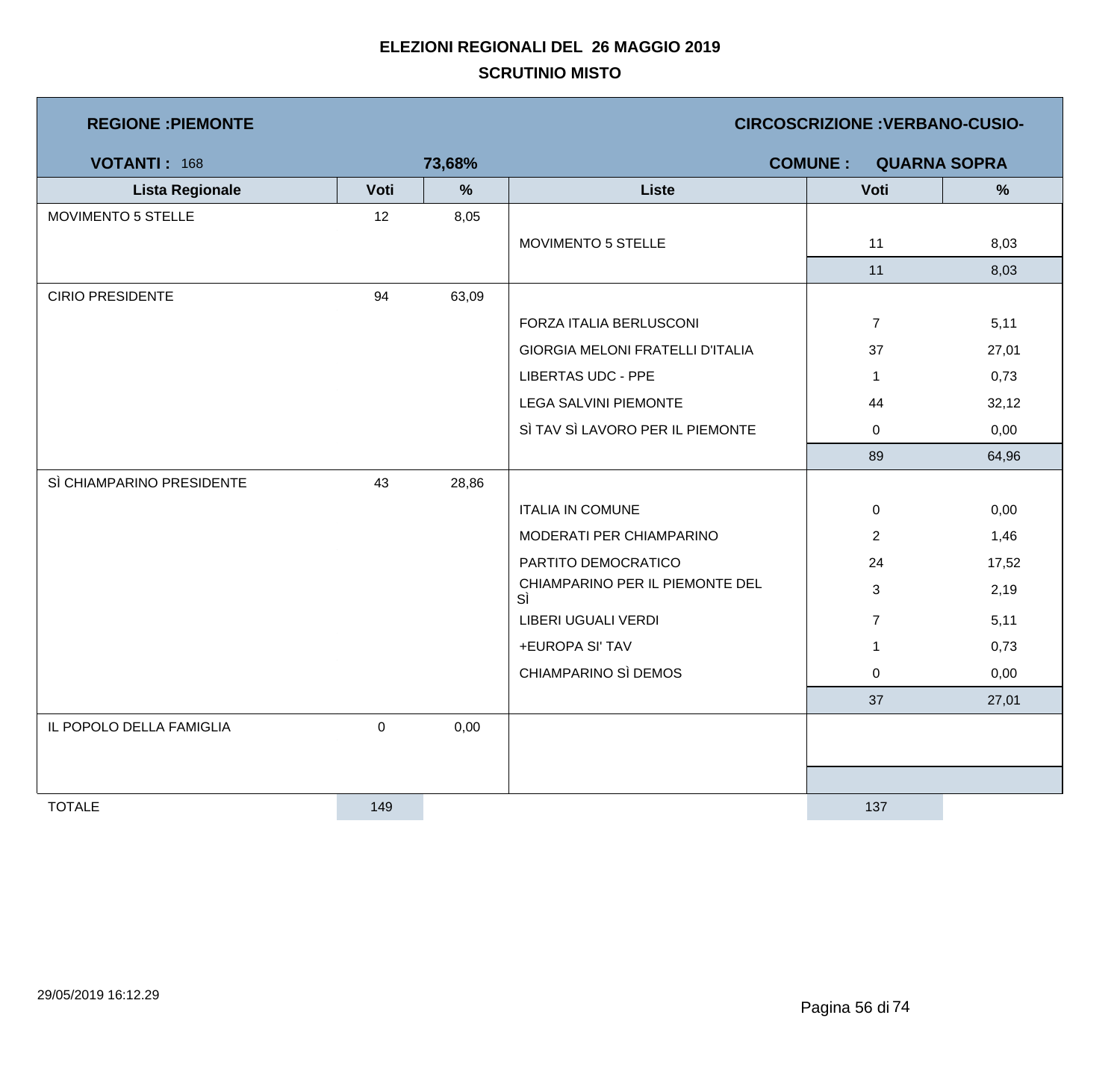| <b>REGIONE : PIEMONTE</b> |           |        |                                         | <b>CIRCOSCRIZIONE : VERBANO-CUSIO-</b> |                     |
|---------------------------|-----------|--------|-----------------------------------------|----------------------------------------|---------------------|
| <b>VOTANTI: 178</b>       |           | 50,42% |                                         | <b>COMUNE:</b>                         | <b>QUARNA SOTTO</b> |
| <b>Lista Regionale</b>    | Voti      | %      | <b>Liste</b>                            | Voti                                   | $\frac{9}{6}$       |
| MOVIMENTO 5 STELLE        | 11        | 6,47   |                                         |                                        |                     |
|                           |           |        | MOVIMENTO 5 STELLE                      | 8                                      | 5,16                |
|                           |           |        |                                         | 8                                      | 5,16                |
| <b>CIRIO PRESIDENTE</b>   | 117       | 68,82  |                                         |                                        |                     |
|                           |           |        | <b>GIORGIA MELONI FRATELLI D'ITALIA</b> | 26                                     | 16,77               |
|                           |           |        | <b>LIBERTAS UDC - PPE</b>               | $\mathbf 1$                            | 0,65                |
|                           |           |        | <b>LEGA SALVINI PIEMONTE</b>            | 74                                     | 47,74               |
|                           |           |        | FORZA ITALIA BERLUSCONI                 | 13                                     | 8,39                |
|                           |           |        | SÌ TAV SÌ LAVORO PER IL PIEMONTE        | $\mathbf 0$                            | 0,00                |
|                           |           |        |                                         | 114                                    | 73,55               |
| SÌ CHIAMPARINO PRESIDENTE | 42        | 24,71  |                                         |                                        |                     |
|                           |           |        | PARTITO DEMOCRATICO                     | 24                                     | 15,48               |
|                           |           |        | CHIAMPARINO PER IL PIEMONTE DEL<br>SÌ   | 5                                      | 3,23                |
|                           |           |        | LIBERI UGUALI VERDI                     | 0                                      | 0,00                |
|                           |           |        | +EUROPA SI' TAV                         | $\overline{2}$                         | 1,29                |
|                           |           |        | CHIAMPARINO SÌ DEMOS                    | 1                                      | 0,65                |
|                           |           |        | <b>ITALIA IN COMUNE</b>                 | 0                                      | 0,00                |
|                           |           |        | MODERATI PER CHIAMPARINO                | $\mathbf{1}$                           | 0,65                |
|                           |           |        |                                         | 33                                     | 21,29               |
| IL POPOLO DELLA FAMIGLIA  | $\pmb{0}$ | 0,00   |                                         |                                        |                     |
|                           |           |        |                                         |                                        |                     |
|                           |           |        |                                         |                                        |                     |
| <b>TOTALE</b>             | 170       |        |                                         | 155                                    |                     |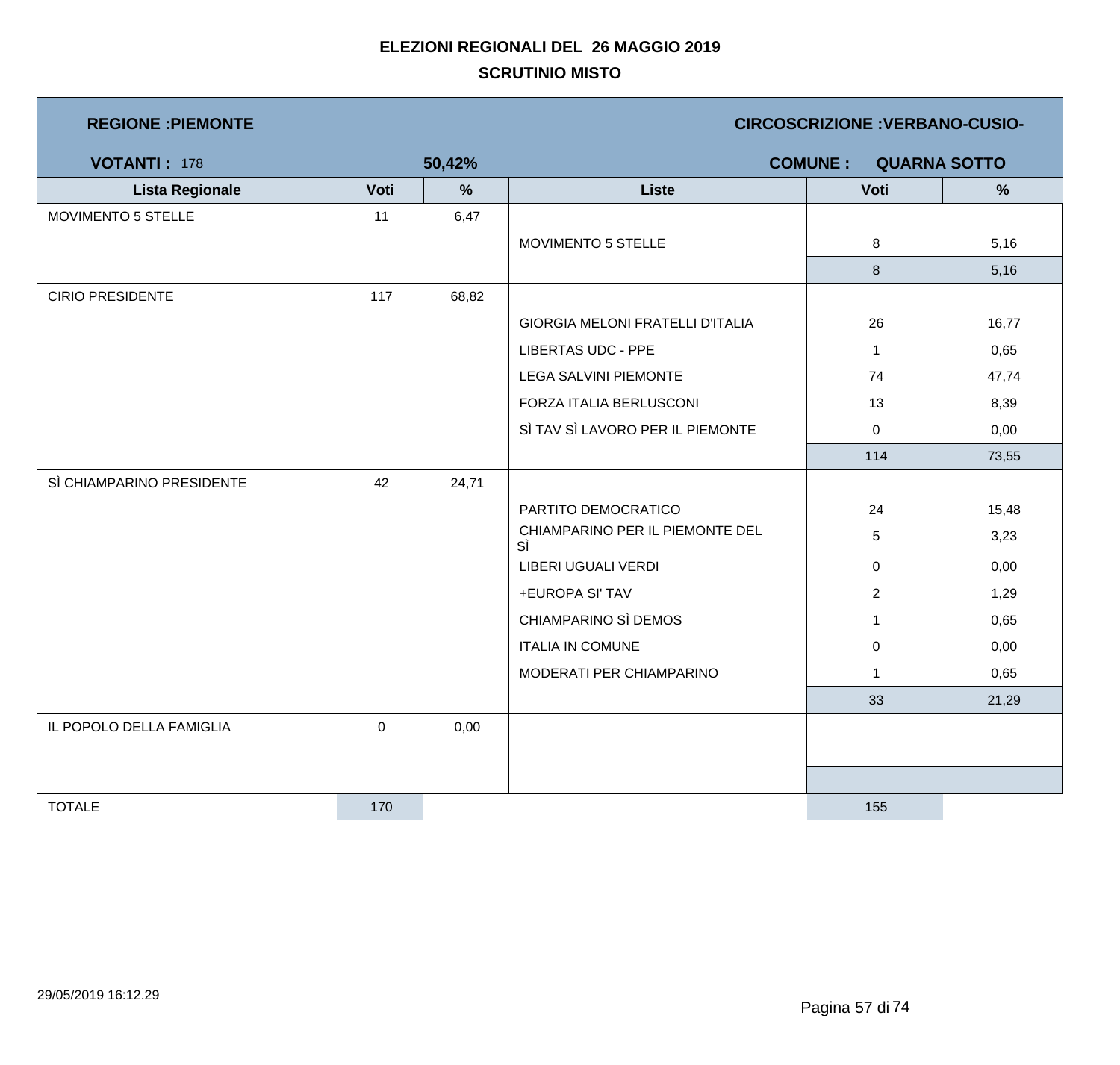| <b>REGIONE : PIEMONTE</b> |      |        | <b>CIRCOSCRIZIONE : VERBANO-CUSIO-</b>  |                             |               |  |
|---------------------------|------|--------|-----------------------------------------|-----------------------------|---------------|--|
| <b>VOTANTI: 493</b>       |      | 69,44% |                                         | <b>COMUNE:</b><br><b>RE</b> |               |  |
| <b>Lista Regionale</b>    | Voti | %      | <b>Liste</b>                            | Voti                        | $\frac{9}{6}$ |  |
| MOVIMENTO 5 STELLE        | 14   | 3,10   |                                         |                             |               |  |
|                           |      |        | MOVIMENTO 5 STELLE                      | $\overline{7}$              | 1,70          |  |
|                           |      |        |                                         | $\overline{7}$              | 1,70          |  |
| <b>CIRIO PRESIDENTE</b>   | 338  | 74,94  |                                         |                             |               |  |
|                           |      |        | <b>LIBERTAS UDC - PPE</b>               | $\overline{2}$              | 0,49          |  |
|                           |      |        | <b>LEGA SALVINI PIEMONTE</b>            | 281                         | 68,37         |  |
|                           |      |        | FORZA ITALIA BERLUSCONI                 | 29                          | 7,06          |  |
|                           |      |        | SÌ TAV SÌ LAVORO PER IL PIEMONTE        | 3                           | 0,73          |  |
|                           |      |        | <b>GIORGIA MELONI FRATELLI D'ITALIA</b> | 16                          | 3,89          |  |
|                           |      |        |                                         | 331                         | 80,54         |  |
| SÌ CHIAMPARINO PRESIDENTE | 94   | 20,84  |                                         |                             |               |  |
|                           |      |        | PARTITO DEMOCRATICO                     | 62                          | 15,09         |  |
|                           |      |        | LIBERI UGUALI VERDI                     | 4                           | 0,97          |  |
|                           |      |        | +EUROPA SI' TAV                         | $\overline{2}$              | 0,49          |  |
|                           |      |        | CHIAMPARINO SÌ DEMOS                    | $\overline{c}$              | 0,49          |  |
|                           |      |        | <b>ITALIA IN COMUNE</b>                 | $\mathbf 0$                 | 0,00          |  |
|                           |      |        | MODERATI PER CHIAMPARINO                | $\mathbf{1}$                | 0,24          |  |
|                           |      |        | CHIAMPARINO PER IL PIEMONTE DEL<br>SÌ   | $\overline{2}$              | 0,49          |  |
|                           |      |        |                                         | 73                          | 17,76         |  |
| IL POPOLO DELLA FAMIGLIA  | 5    | 1,11   |                                         |                             |               |  |
|                           |      |        |                                         |                             |               |  |
|                           |      |        |                                         |                             |               |  |
| <b>TOTALE</b>             | 451  |        |                                         | 411                         |               |  |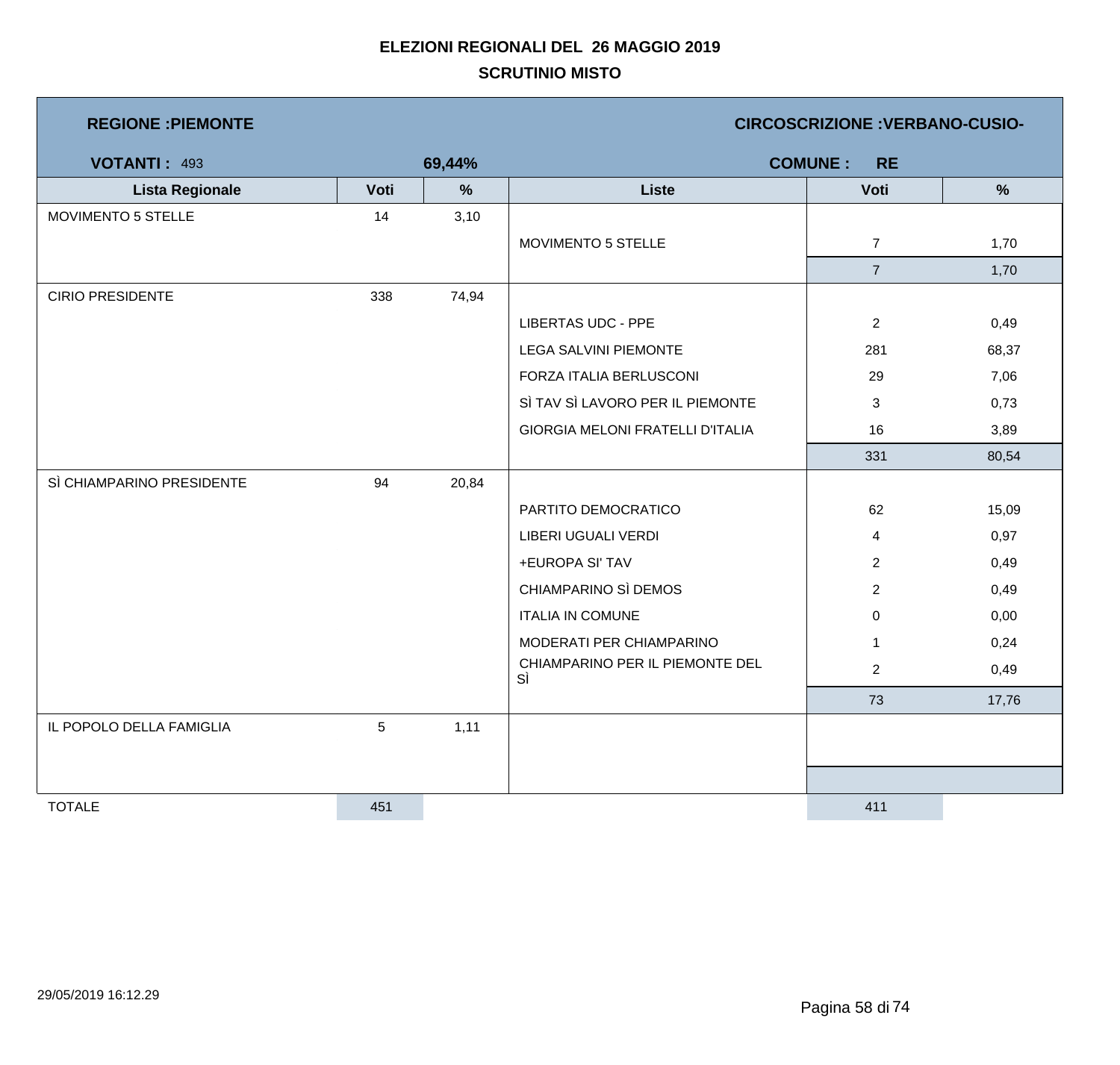| <b>REGIONE : PIEMONTE</b> |              |        | <b>CIRCOSCRIZIONE : VERBANO-CUSIO-</b>                    |                |       |  |  |
|---------------------------|--------------|--------|-----------------------------------------------------------|----------------|-------|--|--|
| <b>VOTANTI: 745</b>       |              | 59,08% | <b>SAN BERNARDINO</b><br><b>COMUNE:</b><br><b>VERBANO</b> |                |       |  |  |
| <b>Lista Regionale</b>    | Voti         | $\%$   | <b>Liste</b>                                              | Voti           | %     |  |  |
| MOVIMENTO 5 STELLE        | 107          | 15,60  |                                                           |                |       |  |  |
|                           |              |        | MOVIMENTO 5 STELLE                                        | 80             | 13,25 |  |  |
|                           |              |        |                                                           | 80             | 13,25 |  |  |
| <b>CIRIO PRESIDENTE</b>   | 401          | 58,45  |                                                           |                |       |  |  |
|                           |              |        | <b>LIBERTAS UDC - PPE</b>                                 | $\overline{4}$ | 0,66  |  |  |
|                           |              |        | LEGA SALVINI PIEMONTE                                     | 309            | 51,16 |  |  |
|                           |              |        | FORZA ITALIA BERLUSCONI                                   | 43             | 7,12  |  |  |
|                           |              |        | SÌ TAV SÌ LAVORO PER IL PIEMONTE                          | 3              | 0,50  |  |  |
|                           |              |        | <b>GIORGIA MELONI FRATELLI D'ITALIA</b>                   | 25             | 4,14  |  |  |
|                           |              |        |                                                           | 384            | 63,58 |  |  |
| SÌ CHIAMPARINO PRESIDENTE | 177          | 25,80  |                                                           |                |       |  |  |
|                           |              |        | PARTITO DEMOCRATICO                                       | 104            | 17,22 |  |  |
|                           |              |        | LIBERI UGUALI VERDI                                       | 14             | 2,32  |  |  |
|                           |              |        | +EUROPA SI' TAV                                           | 12             | 1,99  |  |  |
|                           |              |        | CHIAMPARINO SÌ DEMOS                                      | 3              | 0,50  |  |  |
|                           |              |        | <b>ITALIA IN COMUNE</b>                                   | 0              | 0,00  |  |  |
|                           |              |        | MODERATI PER CHIAMPARINO                                  | $\overline{2}$ | 0,33  |  |  |
|                           |              |        | CHIAMPARINO PER IL PIEMONTE DEL<br>SÌ                     | $\sqrt{5}$     | 0,83  |  |  |
|                           |              |        |                                                           | 140            | 23,18 |  |  |
| IL POPOLO DELLA FAMIGLIA  | $\mathbf{1}$ | 0,15   |                                                           |                |       |  |  |
|                           |              |        |                                                           |                |       |  |  |
|                           |              |        |                                                           |                |       |  |  |
| <b>TOTALE</b>             | 686          |        |                                                           | 604            |       |  |  |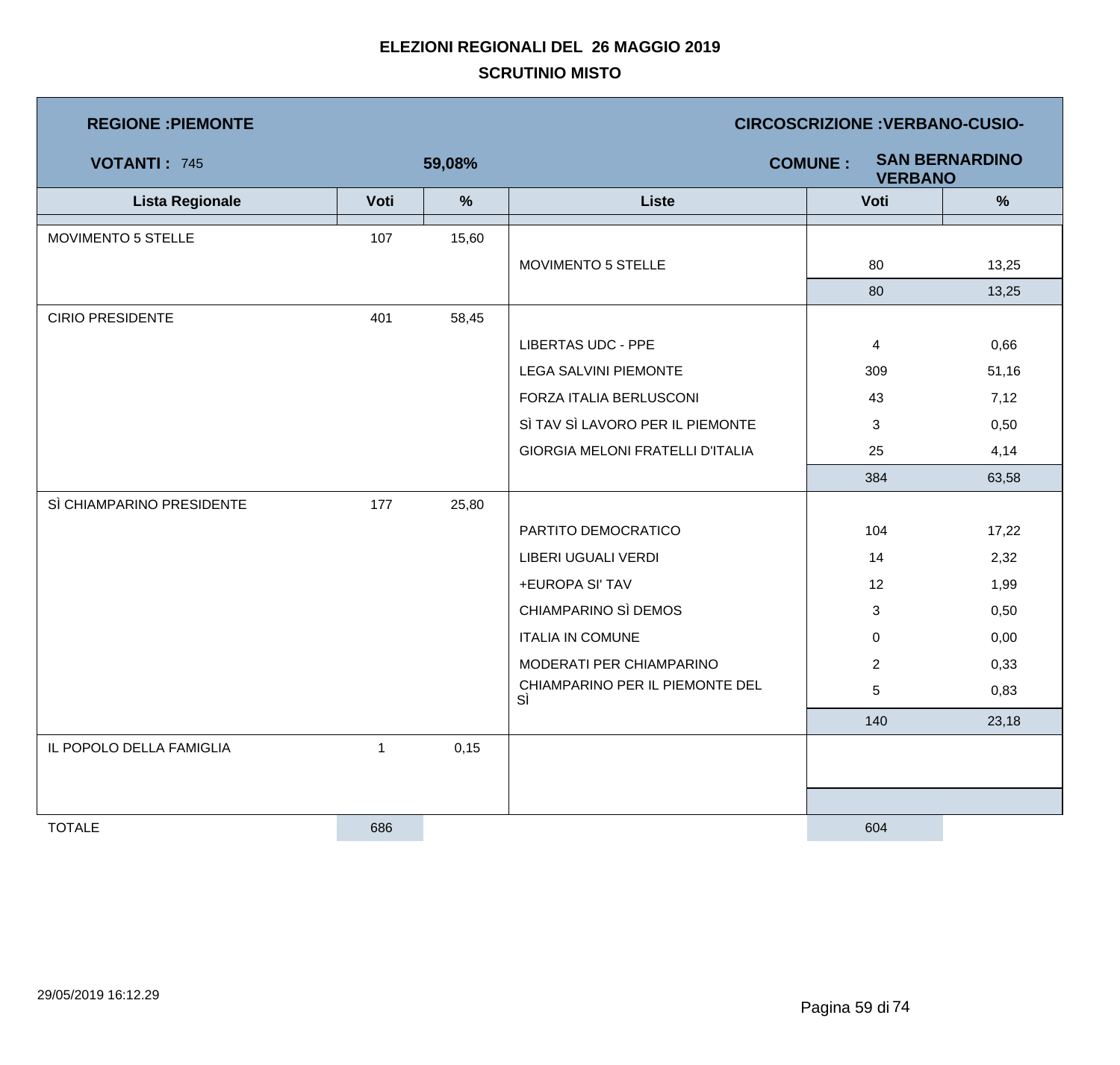| <b>REGIONE : PIEMONTE</b> |                |               | <b>CIRCOSCRIZIONE : VERBANO-CUSIO-</b>                  |                |       |  |  |
|---------------------------|----------------|---------------|---------------------------------------------------------|----------------|-------|--|--|
| <b>VOTANTI: 832</b>       |                | 63,75%        | <b>SANTA MARIA</b><br><b>COMUNE:</b><br><b>MAGGIORE</b> |                |       |  |  |
| <b>Lista Regionale</b>    | Voti           | $\frac{9}{6}$ | <b>Liste</b>                                            | Voti           | %     |  |  |
| MOVIMENTO 5 STELLE        | 41             | 5,36          |                                                         |                |       |  |  |
|                           |                |               | MOVIMENTO 5 STELLE                                      | 28             | 4,12  |  |  |
|                           |                |               |                                                         | 28             | 4,12  |  |  |
| <b>CIRIO PRESIDENTE</b>   | 579            | 75,69         |                                                         |                |       |  |  |
|                           |                |               | <b>LIBERTAS UDC - PPE</b>                               | 6              | 0,88  |  |  |
|                           |                |               | <b>LEGA SALVINI PIEMONTE</b>                            | 443            | 65,24 |  |  |
|                           |                |               | FORZA ITALIA BERLUSCONI                                 | 55             | 8,10  |  |  |
|                           |                |               | SÌ TAV SÌ LAVORO PER IL PIEMONTE                        | 1              | 0,15  |  |  |
|                           |                |               | <b>GIORGIA MELONI FRATELLI D'ITALIA</b>                 | 36             | 5,30  |  |  |
|                           |                |               |                                                         | 541            | 79,68 |  |  |
| SÌ CHIAMPARINO PRESIDENTE | 141            | 18,43         |                                                         |                |       |  |  |
|                           |                |               | PARTITO DEMOCRATICO                                     | 79             | 11,63 |  |  |
|                           |                |               | LIBERI UGUALI VERDI                                     | 14             | 2,06  |  |  |
|                           |                |               | +EUROPA SI' TAV                                         | $\overline{7}$ | 1,03  |  |  |
|                           |                |               | CHIAMPARINO SÌ DEMOS                                    | 1              | 0,15  |  |  |
|                           |                |               | <b>ITALIA IN COMUNE</b>                                 | $\mathbf 1$    | 0,15  |  |  |
|                           |                |               | MODERATI PER CHIAMPARINO                                | 1              | 0,15  |  |  |
|                           |                |               | CHIAMPARINO PER IL PIEMONTE DEL<br>SÌ                   | $\overline{7}$ | 1,03  |  |  |
|                           |                |               |                                                         | 110            | 16,20 |  |  |
| IL POPOLO DELLA FAMIGLIA  | $\overline{4}$ | 0,52          |                                                         |                |       |  |  |
|                           |                |               |                                                         |                |       |  |  |
|                           |                |               |                                                         |                |       |  |  |
| <b>TOTALE</b>             | 765            |               |                                                         | 679            |       |  |  |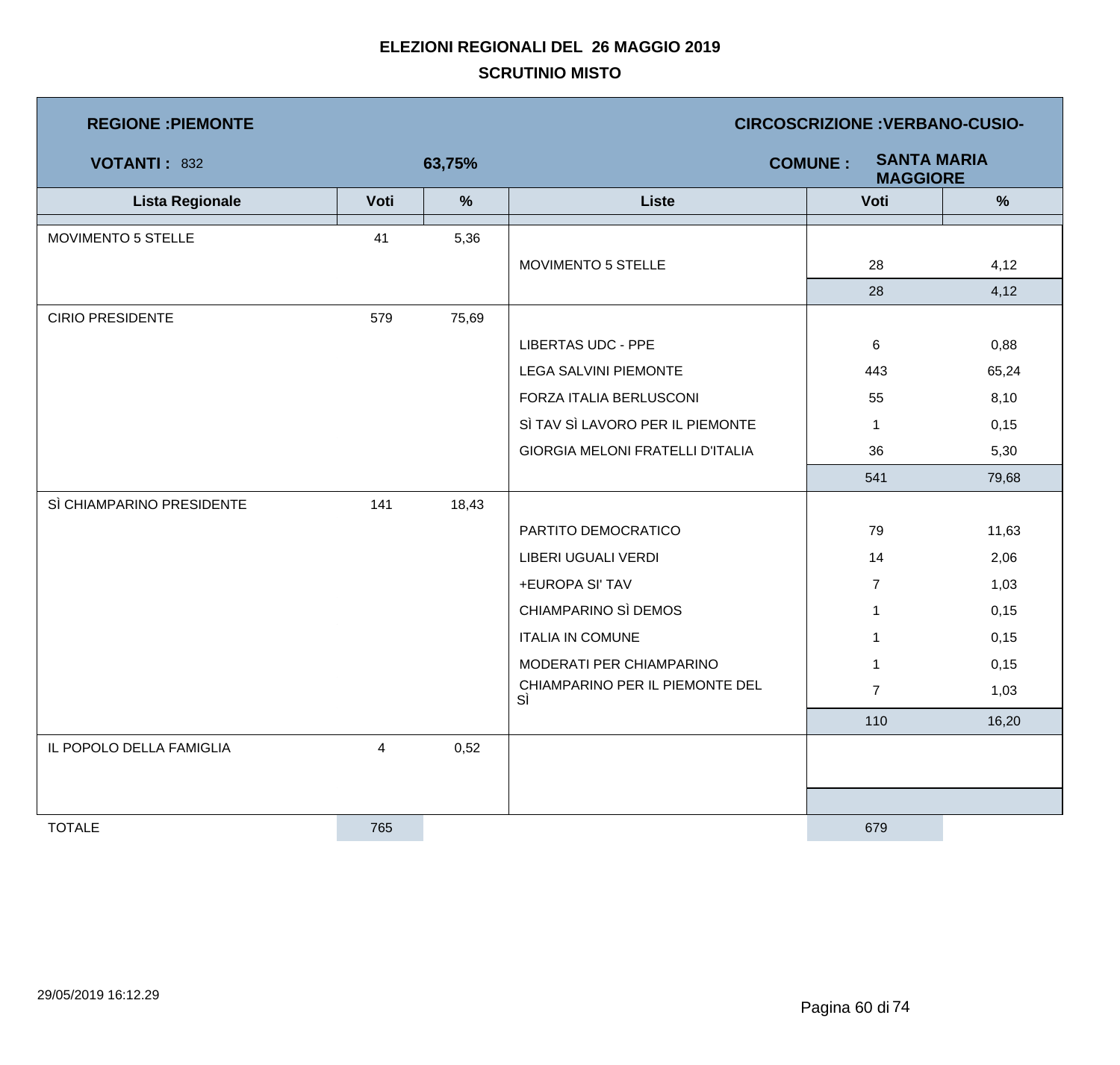| <b>REGIONE : PIEMONTE</b> |       |               | <b>CIRCOSCRIZIONE : VERBANO-CUSIO-</b>  |                                 |               |  |  |
|---------------------------|-------|---------------|-----------------------------------------|---------------------------------|---------------|--|--|
| <b>VOTANTI: 2.138</b>     |       | 53%           |                                         | <b>COMUNE:</b><br><b>STRESA</b> |               |  |  |
| <b>Lista Regionale</b>    | Voti  | $\frac{9}{6}$ | <b>Liste</b>                            | Voti                            | $\frac{9}{6}$ |  |  |
| MOVIMENTO 5 STELLE        | 183   | 8,80          |                                         |                                 |               |  |  |
|                           |       |               | MOVIMENTO 5 STELLE                      | 149                             | 8,38          |  |  |
|                           |       |               |                                         | 149                             | 8,38          |  |  |
| <b>CIRIO PRESIDENTE</b>   | 1.242 | 59,71         |                                         |                                 |               |  |  |
|                           |       |               | <b>LIBERTAS UDC - PPE</b>               | 13                              | 0,73          |  |  |
|                           |       |               | <b>LEGA SALVINI PIEMONTE</b>            | 739                             | 41,59         |  |  |
|                           |       |               | FORZA ITALIA BERLUSCONI                 | 216                             | 12,16         |  |  |
|                           |       |               | SÌ TAV SÌ LAVORO PER IL PIEMONTE        | 27                              | 1,52          |  |  |
|                           |       |               | <b>GIORGIA MELONI FRATELLI D'ITALIA</b> | 122                             | 6,87          |  |  |
|                           |       |               |                                         | 1.117                           | 62,86         |  |  |
| SÌ CHIAMPARINO PRESIDENTE | 630   | 30,29         |                                         |                                 |               |  |  |
|                           |       |               | PARTITO DEMOCRATICO                     | 409                             | 23,02         |  |  |
|                           |       |               | LIBERI UGUALI VERDI                     | 35                              | 1,97          |  |  |
|                           |       |               | +EUROPA SI' TAV                         | 27                              | 1,52          |  |  |
|                           |       |               | CHIAMPARINO SÌ DEMOS                    | 4                               | 0,23          |  |  |
|                           |       |               | <b>ITALIA IN COMUNE</b>                 | 3                               | 0,17          |  |  |
|                           |       |               | MODERATI PER CHIAMPARINO                | 14                              | 0,79          |  |  |
|                           |       |               | CHIAMPARINO PER IL PIEMONTE DEL<br>SÌ   | 19                              | 1,07          |  |  |
|                           |       |               |                                         | 511                             | 28,76         |  |  |
| IL POPOLO DELLA FAMIGLIA  | 25    | 1,20          |                                         |                                 |               |  |  |
|                           |       |               |                                         |                                 |               |  |  |
|                           |       |               |                                         |                                 |               |  |  |
| <b>TOTALE</b>             | 2.080 |               |                                         | 1.777                           |               |  |  |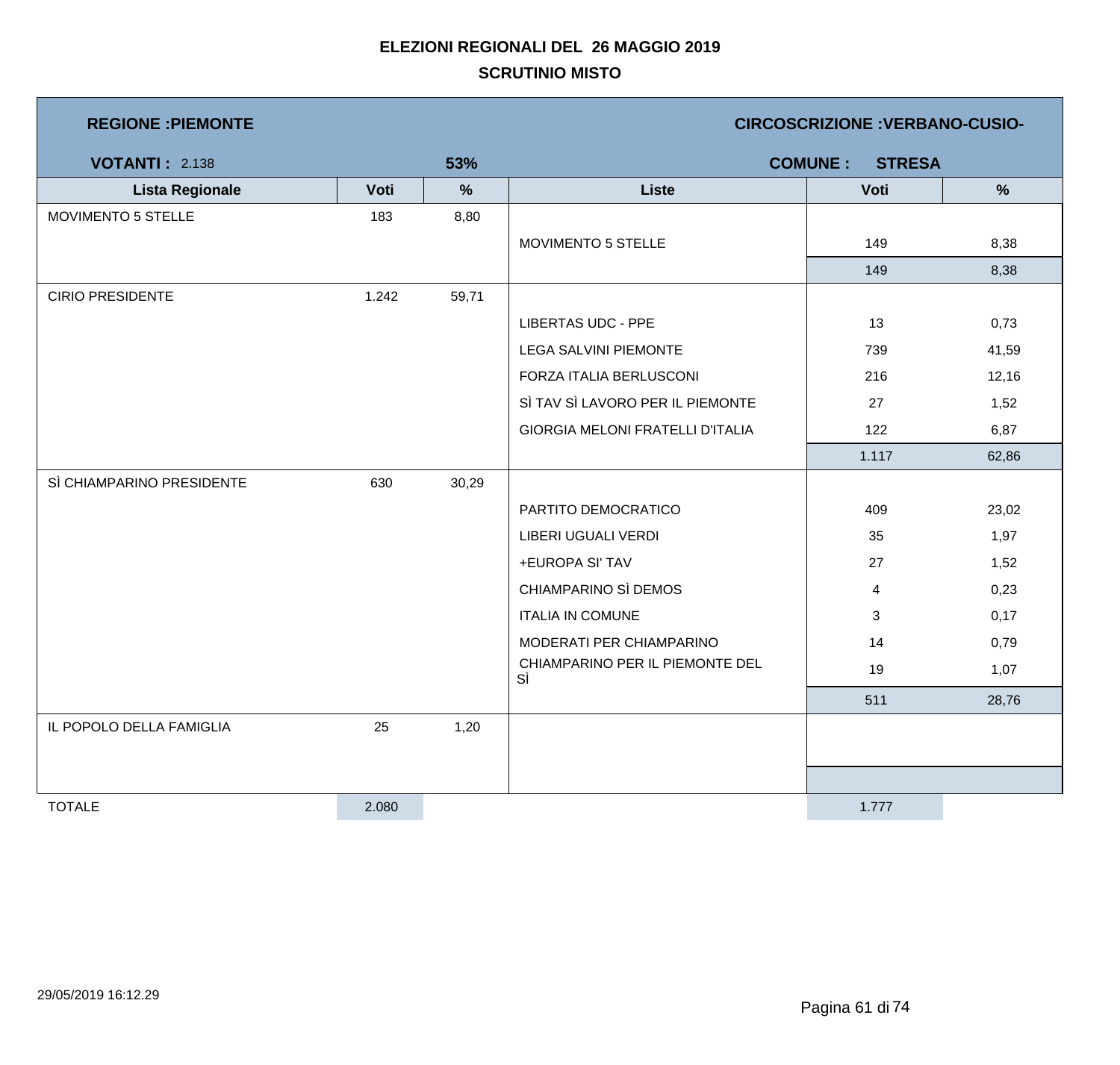| <b>REGIONE : PIEMONTE</b> |      |        | <b>CIRCOSCRIZIONE : VERBANO-CUSIO-</b>  |                                 |               |  |  |
|---------------------------|------|--------|-----------------------------------------|---------------------------------|---------------|--|--|
| <b>VOTANTI: 498</b>       |      | 72,59% |                                         | <b>COMUNE:</b><br><b>TOCENO</b> |               |  |  |
| <b>Lista Regionale</b>    | Voti | $\%$   | <b>Liste</b>                            | Voti                            | $\frac{9}{6}$ |  |  |
| MOVIMENTO 5 STELLE        | 34   | 7,34   |                                         |                                 |               |  |  |
|                           |      |        | MOVIMENTO 5 STELLE                      | 30                              | 6,85          |  |  |
|                           |      |        |                                         | 30                              | 6,85          |  |  |
| <b>CIRIO PRESIDENTE</b>   | 382  | 82,51  |                                         |                                 |               |  |  |
|                           |      |        | FORZA ITALIA BERLUSCONI                 | 22                              | 5,02          |  |  |
|                           |      |        | <b>LEGA SALVINI PIEMONTE</b>            | 322                             | 73,52         |  |  |
|                           |      |        | <b>LIBERTAS UDC - PPE</b>               | $\overline{c}$                  | 0,46          |  |  |
|                           |      |        | <b>GIORGIA MELONI FRATELLI D'ITALIA</b> | 25                              | 5,71          |  |  |
|                           |      |        | SÌ TAV SÌ LAVORO PER IL PIEMONTE        | $\overline{2}$                  | 0,46          |  |  |
|                           |      |        |                                         | 373                             | 85,16         |  |  |
| SÌ CHIAMPARINO PRESIDENTE | 47   | 10,15  |                                         |                                 |               |  |  |
|                           |      |        | PARTITO DEMOCRATICO                     | 22                              | 5,02          |  |  |
|                           |      |        | MODERATI PER CHIAMPARINO                | 3                               | 0,68          |  |  |
|                           |      |        | <b>ITALIA IN COMUNE</b>                 | $\mathbf{1}$                    | 0,23          |  |  |
|                           |      |        | CHIAMPARINO SÌ DEMOS                    | $\overline{2}$                  | 0,46          |  |  |
|                           |      |        | +EUROPA SI' TAV                         | $\mathbf 0$                     | 0,00          |  |  |
|                           |      |        | LIBERI UGUALI VERDI                     | 5                               | 1,14          |  |  |
|                           |      |        | CHIAMPARINO PER IL PIEMONTE DEL<br>SÌ   | $\overline{2}$                  | 0,46          |  |  |
|                           |      |        |                                         | 35                              | 7,99          |  |  |
| IL POPOLO DELLA FAMIGLIA  | 0    | 0,00   |                                         |                                 |               |  |  |
|                           |      |        |                                         |                                 |               |  |  |
|                           |      |        |                                         |                                 |               |  |  |
| <b>TOTALE</b>             | 463  |        |                                         | 438                             |               |  |  |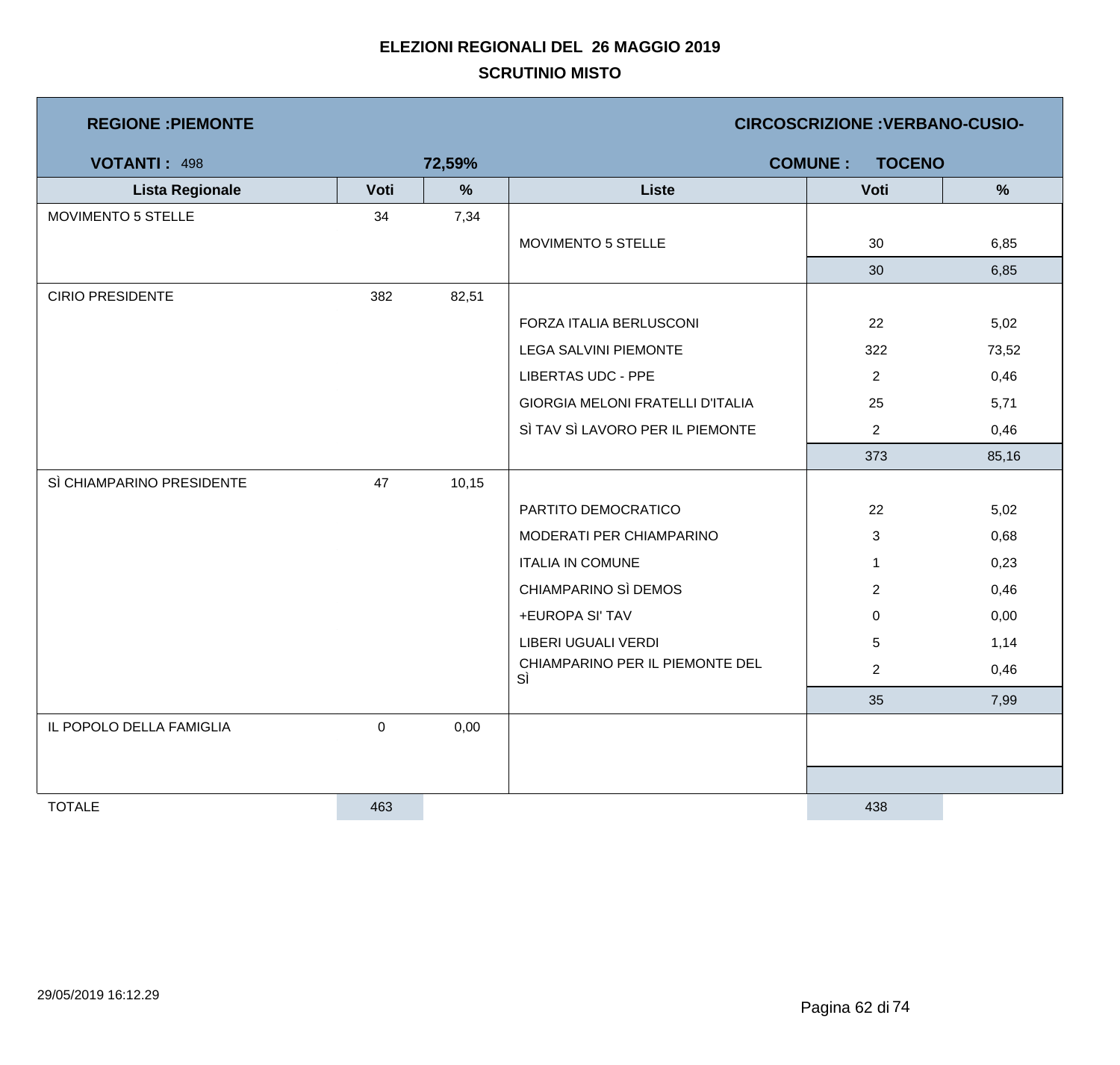| <b>REGIONE : PIEMONTE</b> |              |               | <b>CIRCOSCRIZIONE : VERBANO-CUSIO-</b>  |                |                         |  |  |
|---------------------------|--------------|---------------|-----------------------------------------|----------------|-------------------------|--|--|
| <b>VOTANTI: 187</b>       |              | 44,84%        |                                         | <b>COMUNE:</b> | <b>TRAREGO VIGGIONA</b> |  |  |
| <b>Lista Regionale</b>    | Voti         | $\frac{9}{6}$ | <b>Liste</b>                            | Voti           | $\frac{9}{6}$           |  |  |
| MOVIMENTO 5 STELLE        | 22           | 12,22         |                                         |                |                         |  |  |
|                           |              |               | MOVIMENTO 5 STELLE                      | 17             | 10,18                   |  |  |
|                           |              |               |                                         | 17             | 10,18                   |  |  |
| <b>CIRIO PRESIDENTE</b>   | 107          | 59,44         |                                         |                |                         |  |  |
|                           |              |               | <b>LIBERTAS UDC - PPE</b>               | $\mathbf 0$    | 0,00                    |  |  |
|                           |              |               | <b>LEGA SALVINI PIEMONTE</b>            | 81             | 48,50                   |  |  |
|                           |              |               | FORZA ITALIA BERLUSCONI                 | 13             | 7,78                    |  |  |
|                           |              |               | SÌ TAV SÌ LAVORO PER IL PIEMONTE        | $\mathbf 0$    | 0,00                    |  |  |
|                           |              |               | <b>GIORGIA MELONI FRATELLI D'ITALIA</b> | 13             | 7,78                    |  |  |
|                           |              |               |                                         | 107            | 64,07                   |  |  |
| SÌ CHIAMPARINO PRESIDENTE | 51           | 28,33         |                                         |                |                         |  |  |
|                           |              |               | PARTITO DEMOCRATICO                     | 16             | 9,58                    |  |  |
|                           |              |               | LIBERI UGUALI VERDI                     | 4              | 2,40                    |  |  |
|                           |              |               | +EUROPA SI' TAV                         | 10             | 5,99                    |  |  |
|                           |              |               | CHIAMPARINO SÌ DEMOS                    | 0              | 0,00                    |  |  |
|                           |              |               | <b>ITALIA IN COMUNE</b>                 | 0              | 0,00                    |  |  |
|                           |              |               | MODERATI PER CHIAMPARINO                | 3              | 1,80                    |  |  |
|                           |              |               | CHIAMPARINO PER IL PIEMONTE DEL<br>SÌ   | 10             | 5,99                    |  |  |
|                           |              |               |                                         | 43             | 25,75                   |  |  |
| IL POPOLO DELLA FAMIGLIA  | $\mathsf{O}$ | 0,00          |                                         |                |                         |  |  |
|                           |              |               |                                         |                |                         |  |  |
|                           |              |               |                                         |                |                         |  |  |
| <b>TOTALE</b>             | 180          |               |                                         | 167            |                         |  |  |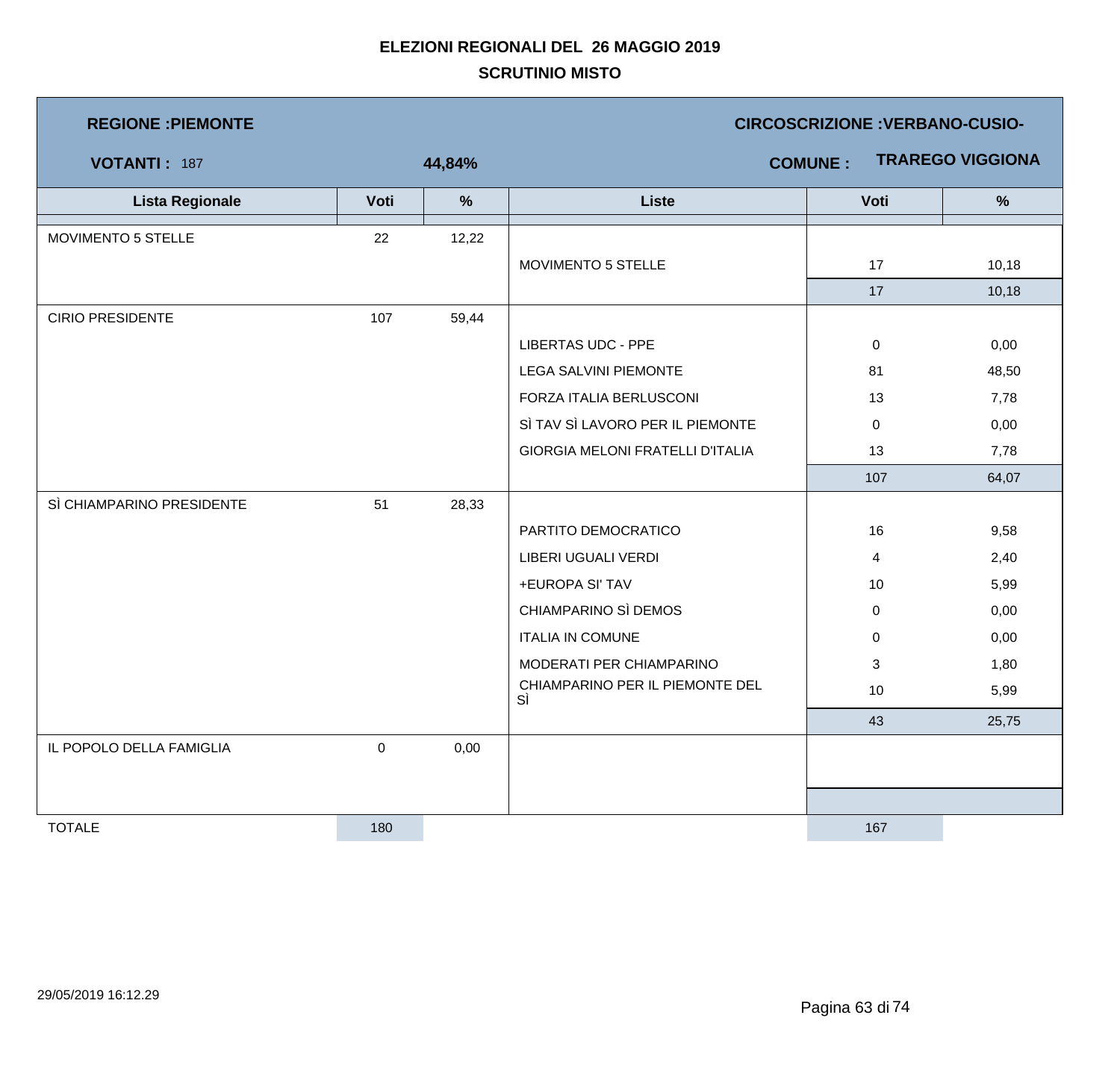| <b>REGIONE : PIEMONTE</b> |                |        | <b>CIRCOSCRIZIONE : VERBANO-CUSIO-</b>  |                                    |       |  |  |
|---------------------------|----------------|--------|-----------------------------------------|------------------------------------|-------|--|--|
| <b>VOTANTI: 67</b>        |                | 25,28% |                                         | <b>COMUNE:</b><br><b>TRASQUERA</b> |       |  |  |
| <b>Lista Regionale</b>    | Voti           | %      | <b>Liste</b>                            | Voti                               | %     |  |  |
| MOVIMENTO 5 STELLE        | $\overline{7}$ | 10,77  |                                         |                                    |       |  |  |
|                           |                |        | MOVIMENTO 5 STELLE                      | 5                                  | 8,06  |  |  |
|                           |                |        |                                         | 5 <sup>5</sup>                     | 8,06  |  |  |
| <b>CIRIO PRESIDENTE</b>   | 52             | 80,00  |                                         |                                    |       |  |  |
|                           |                |        | <b>GIORGIA MELONI FRATELLI D'ITALIA</b> | $\mathbf 0$                        | 0,00  |  |  |
|                           |                |        | <b>LEGA SALVINI PIEMONTE</b>            | 49                                 | 79,03 |  |  |
|                           |                |        | <b>LIBERTAS UDC - PPE</b>               | $\mathbf 0$                        | 0,00  |  |  |
|                           |                |        | SÌ TAV SÌ LAVORO PER IL PIEMONTE        | $\pmb{0}$                          | 0,00  |  |  |
|                           |                |        | FORZA ITALIA BERLUSCONI                 | $\overline{2}$                     | 3,23  |  |  |
|                           |                |        |                                         | 51                                 | 82,26 |  |  |
| SÌ CHIAMPARINO PRESIDENTE | 6              | 9,23   |                                         |                                    |       |  |  |
|                           |                |        | MODERATI PER CHIAMPARINO                | $\mathbf 0$                        | 0,00  |  |  |
|                           |                |        | <b>ITALIA IN COMUNE</b>                 | $\mathbf 0$                        | 0,00  |  |  |
|                           |                |        | CHIAMPARINO SÌ DEMOS                    | $\pmb{0}$                          | 0,00  |  |  |
|                           |                |        | +EUROPA SI' TAV                         | 0                                  | 0,00  |  |  |
|                           |                |        | LIBERI UGUALI VERDI                     | $\mathbf 0$                        | 0,00  |  |  |
|                           |                |        | CHIAMPARINO PER IL PIEMONTE DEL<br>SÌ   | $\pmb{0}$                          | 0,00  |  |  |
|                           |                |        | PARTITO DEMOCRATICO                     | 6                                  | 9,68  |  |  |
|                           |                |        |                                         | 6                                  | 9,68  |  |  |
| IL POPOLO DELLA FAMIGLIA  | $\pmb{0}$      | 0,00   |                                         |                                    |       |  |  |
|                           |                |        |                                         |                                    |       |  |  |
|                           |                |        |                                         |                                    |       |  |  |
| <b>TOTALE</b>             | 65             |        |                                         | 62                                 |       |  |  |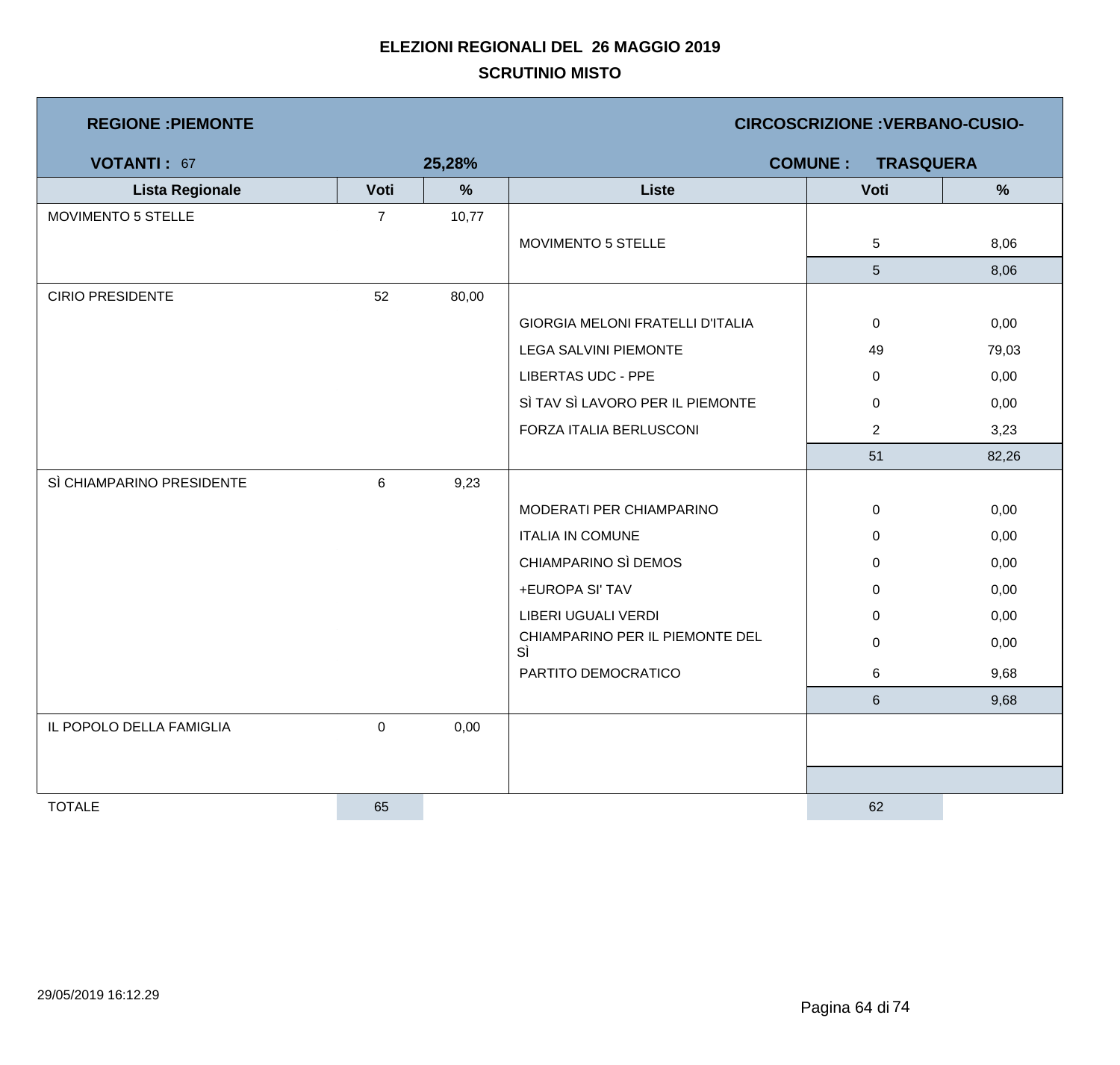| <b>REGIONE : PIEMONTE</b> |             |        | <b>CIRCOSCRIZIONE: VERBANO-CUSIO-</b>   |                                   |               |  |  |
|---------------------------|-------------|--------|-----------------------------------------|-----------------------------------|---------------|--|--|
| <b>VOTANTI: 1.008</b>     |             | 67,16% |                                         | <b>COMUNE:</b><br><b>TRONTANO</b> |               |  |  |
| <b>Lista Regionale</b>    | Voti        | %      | <b>Liste</b>                            | Voti                              | $\frac{9}{6}$ |  |  |
| MOVIMENTO 5 STELLE        | 68          | 7,07   |                                         |                                   |               |  |  |
|                           |             |        | MOVIMENTO 5 STELLE                      | 62                                | 7,05          |  |  |
|                           |             |        |                                         | 62                                | 7,05          |  |  |
| <b>CIRIO PRESIDENTE</b>   | 648         | 67,36  |                                         |                                   |               |  |  |
|                           |             |        | FORZA ITALIA BERLUSCONI                 | 71                                | 8,07          |  |  |
|                           |             |        | SÌ TAV SÌ LAVORO PER IL PIEMONTE        | $\overline{7}$                    | 0,80          |  |  |
|                           |             |        | <b>LEGA SALVINI PIEMONTE</b>            | 500                               | 56,82         |  |  |
|                           |             |        | <b>LIBERTAS UDC - PPE</b>               | $\overline{2}$                    | 0,23          |  |  |
|                           |             |        | <b>GIORGIA MELONI FRATELLI D'ITALIA</b> | 43                                | 4,89          |  |  |
|                           |             |        |                                         | 623                               | 70,80         |  |  |
| SÌ CHIAMPARINO PRESIDENTE | 241         | 25,05  |                                         |                                   |               |  |  |
|                           |             |        | CHIAMPARINO PER IL PIEMONTE DEL<br>SÌ   | 11                                | 1,25          |  |  |
|                           |             |        | LIBERI UGUALI VERDI                     | 11                                | 1,25          |  |  |
|                           |             |        | +EUROPA SI' TAV                         | 4                                 | 0,45          |  |  |
|                           |             |        | CHIAMPARINO SÌ DEMOS                    | $\mathbf{1}$                      | 0,11          |  |  |
|                           |             |        | <b>ITALIA IN COMUNE</b>                 | 0                                 | 0,00          |  |  |
|                           |             |        | MODERATI PER CHIAMPARINO                | 10                                | 1,14          |  |  |
|                           |             |        | PARTITO DEMOCRATICO                     | 158                               | 17,95         |  |  |
|                           |             |        |                                         | 195                               | 22,16         |  |  |
| IL POPOLO DELLA FAMIGLIA  | $\,$ 5 $\,$ | 0,52   |                                         |                                   |               |  |  |
|                           |             |        |                                         |                                   |               |  |  |
|                           |             |        |                                         |                                   |               |  |  |
| <b>TOTALE</b>             | 962         |        |                                         | 880                               |               |  |  |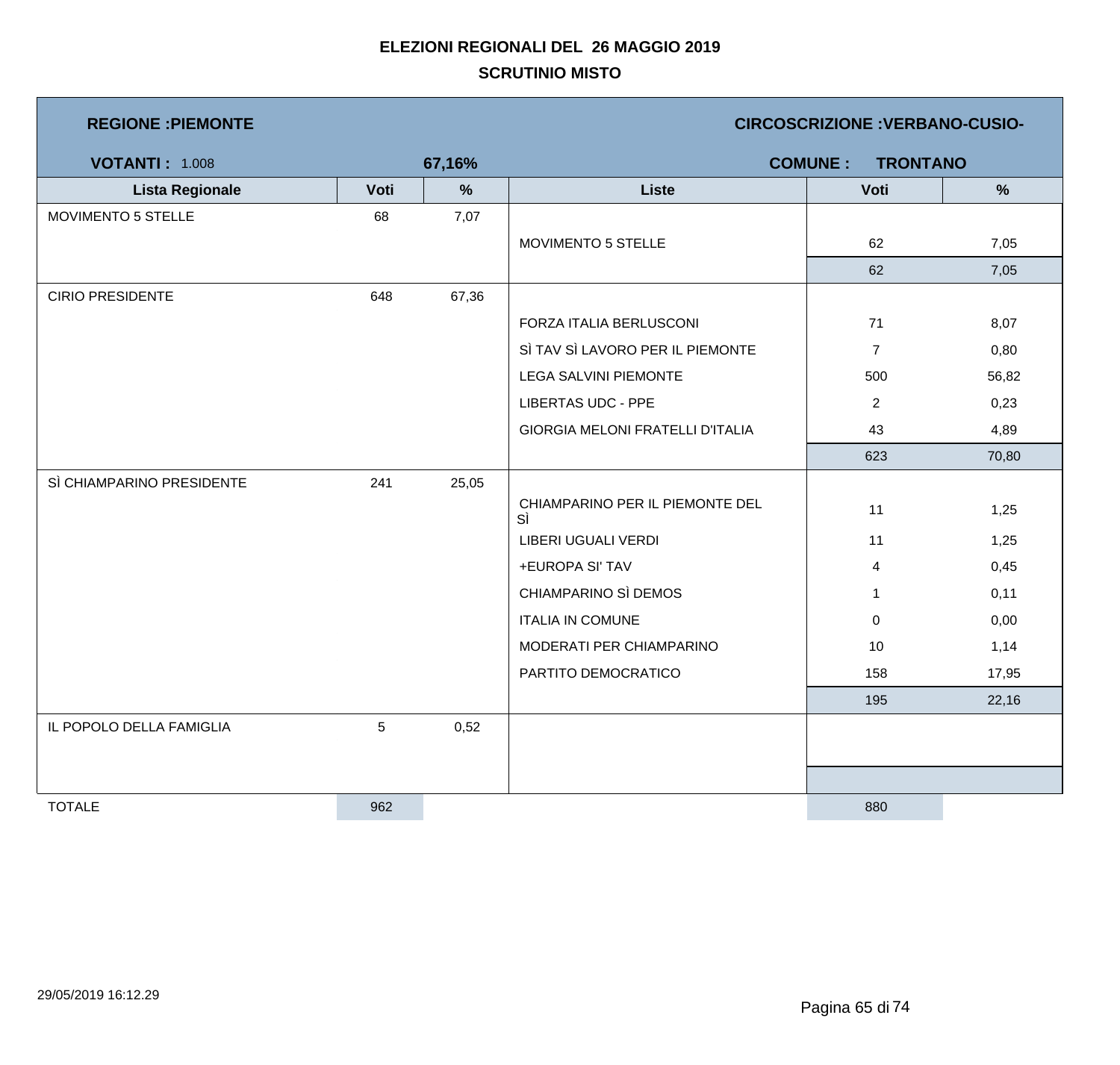| <b>REGIONE : PIEMONTE</b> |                  |        | <b>CIRCOSCRIZIONE: VERBANO-CUSIO-</b> |                |                        |  |
|---------------------------|------------------|--------|---------------------------------------|----------------|------------------------|--|
| VOTANTI: 368              |                  | 47,85% |                                       | <b>COMUNE:</b> | <b>VALLE CANNOBINA</b> |  |
| <b>Lista Regionale</b>    | Voti             | %      | <b>Liste</b>                          | Voti           | $\frac{9}{6}$          |  |
| MOVIMENTO 5 STELLE        | 26               | 7,90   |                                       |                |                        |  |
|                           |                  |        | MOVIMENTO 5 STELLE                    | 23             | 7,28                   |  |
|                           |                  |        |                                       | 23             | 7,28                   |  |
| <b>CIRIO PRESIDENTE</b>   | 207              | 62,92  |                                       |                |                        |  |
|                           |                  |        | FORZA ITALIA BERLUSCONI               | 22             | 6,96                   |  |
|                           |                  |        | GIORGIA MELONI FRATELLI D'ITALIA      | 12             | 3,80                   |  |
|                           |                  |        | <b>LIBERTAS UDC - PPE</b>             | $\mathbf{1}$   | 0,32                   |  |
|                           |                  |        | <b>LEGA SALVINI PIEMONTE</b>          | 169            | 53,48                  |  |
|                           |                  |        | SÌ TAV SÌ LAVORO PER IL PIEMONTE      | $\mathbf 0$    | 0,00                   |  |
|                           |                  |        |                                       | 204            | 64,56                  |  |
| SÌ CHIAMPARINO PRESIDENTE | 96               | 29,18  |                                       |                |                        |  |
|                           |                  |        | <b>ITALIA IN COMUNE</b>               | 0              | 0,00                   |  |
|                           |                  |        | MODERATI PER CHIAMPARINO              | $\mathbf{1}$   | 0,32                   |  |
|                           |                  |        | PARTITO DEMOCRATICO                   | 77             | 24,37                  |  |
|                           |                  |        | CHIAMPARINO PER IL PIEMONTE DEL<br>SÌ | $\overline{4}$ | 1,27                   |  |
|                           |                  |        | LIBERI UGUALI VERDI                   | 3              | 0,95                   |  |
|                           |                  |        | +EUROPA SI' TAV                       | $\overline{2}$ | 0,63                   |  |
|                           |                  |        | CHIAMPARINO SÌ DEMOS                  | $\overline{2}$ | 0,63                   |  |
|                           |                  |        |                                       | 89             | 28,16                  |  |
| IL POPOLO DELLA FAMIGLIA  | $\boldsymbol{0}$ | 0,00   |                                       |                |                        |  |
|                           |                  |        |                                       |                |                        |  |
|                           |                  |        |                                       |                |                        |  |
| <b>TOTALE</b>             | 329              |        |                                       | 316            |                        |  |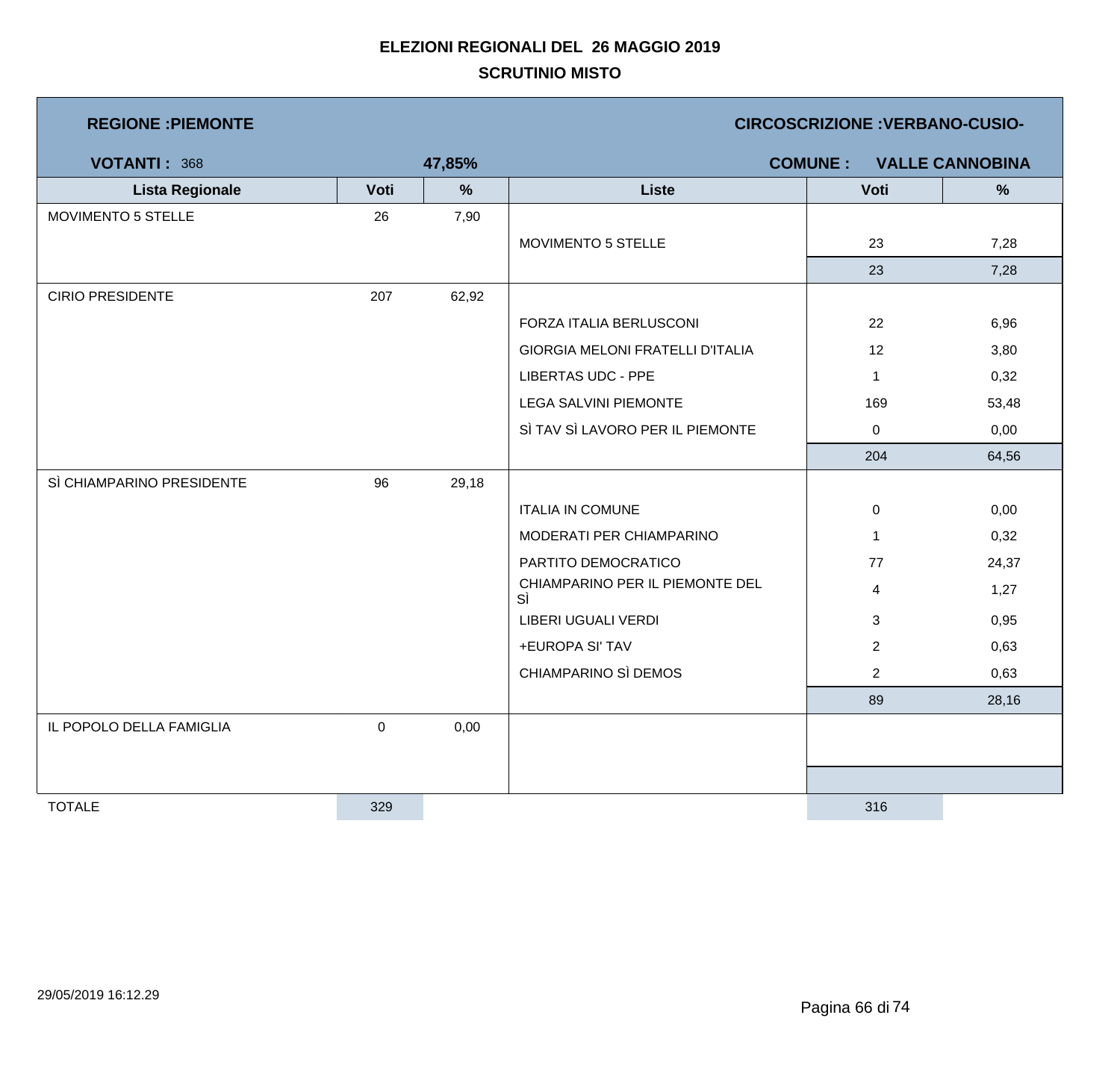| <b>REGIONE: PIEMONTE</b> |  |
|--------------------------|--|
|--------------------------|--|

**REGIONE :PIEMONTE CIRCOSCRIZIONE :VERBANO-CUSIO-**

| <b>VOTANTI: 761</b>       |                | 73,96% |                                       | <b>COMUNE:</b><br><b>VALSTRONA</b> |        |
|---------------------------|----------------|--------|---------------------------------------|------------------------------------|--------|
| <b>Lista Regionale</b>    | Voti           | $\%$   | <b>Liste</b>                          | Voti                               | $\%$   |
| MOVIMENTO 5 STELLE        | 77             | 10,97  |                                       |                                    |        |
|                           |                |        | MOVIMENTO 5 STELLE                    | 65                                 | 10,28  |
|                           |                |        |                                       | 65                                 | 10,28  |
| <b>CIRIO PRESIDENTE</b>   | 498            | 70,94  |                                       |                                    |        |
|                           |                |        | GIORGIA MELONI FRATELLI D'ITALIA      | 67                                 | 10,60  |
|                           |                |        | <b>LIBERTAS UDC - PPE</b>             | $\overline{7}$                     | 1,11   |
|                           |                |        | <b>LEGA SALVINI PIEMONTE</b>          | 357                                | 56,49  |
|                           |                |        | FORZA ITALIA BERLUSCONI               | 39                                 | 6,17   |
|                           |                |        | SÌ TAV SÌ LAVORO PER IL PIEMONTE      | $\overline{7}$                     | 1,11   |
|                           |                |        |                                       | 477                                | 75,47  |
| SÌ CHIAMPARINO PRESIDENTE | 125            | 17,81  |                                       |                                    |        |
|                           |                |        | PARTITO DEMOCRATICO                   | 64                                 | 10, 13 |
|                           |                |        | CHIAMPARINO PER IL PIEMONTE DEL<br>SÌ | 12                                 | 1,90   |
|                           |                |        | LIBERI UGUALI VERDI                   | $\overline{7}$                     | 1,11   |
|                           |                |        | +EUROPA SI' TAV                       | $\mathbf{3}$                       | 0,47   |
|                           |                |        | CHIAMPARINO SÌ DEMOS                  | $\overline{2}$                     | 0,32   |
|                           |                |        | <b>ITALIA IN COMUNE</b>               | $\mathbf 0$                        | 0,00   |
|                           |                |        | MODERATI PER CHIAMPARINO              | $\overline{2}$                     | 0,32   |
|                           |                |        |                                       | 90                                 | 14,24  |
| IL POPOLO DELLA FAMIGLIA  | $\overline{2}$ | 0,28   |                                       |                                    |        |
|                           |                |        |                                       |                                    |        |
|                           |                |        |                                       |                                    |        |
| <b>TOTALE</b>             | 702            |        |                                       | 632                                |        |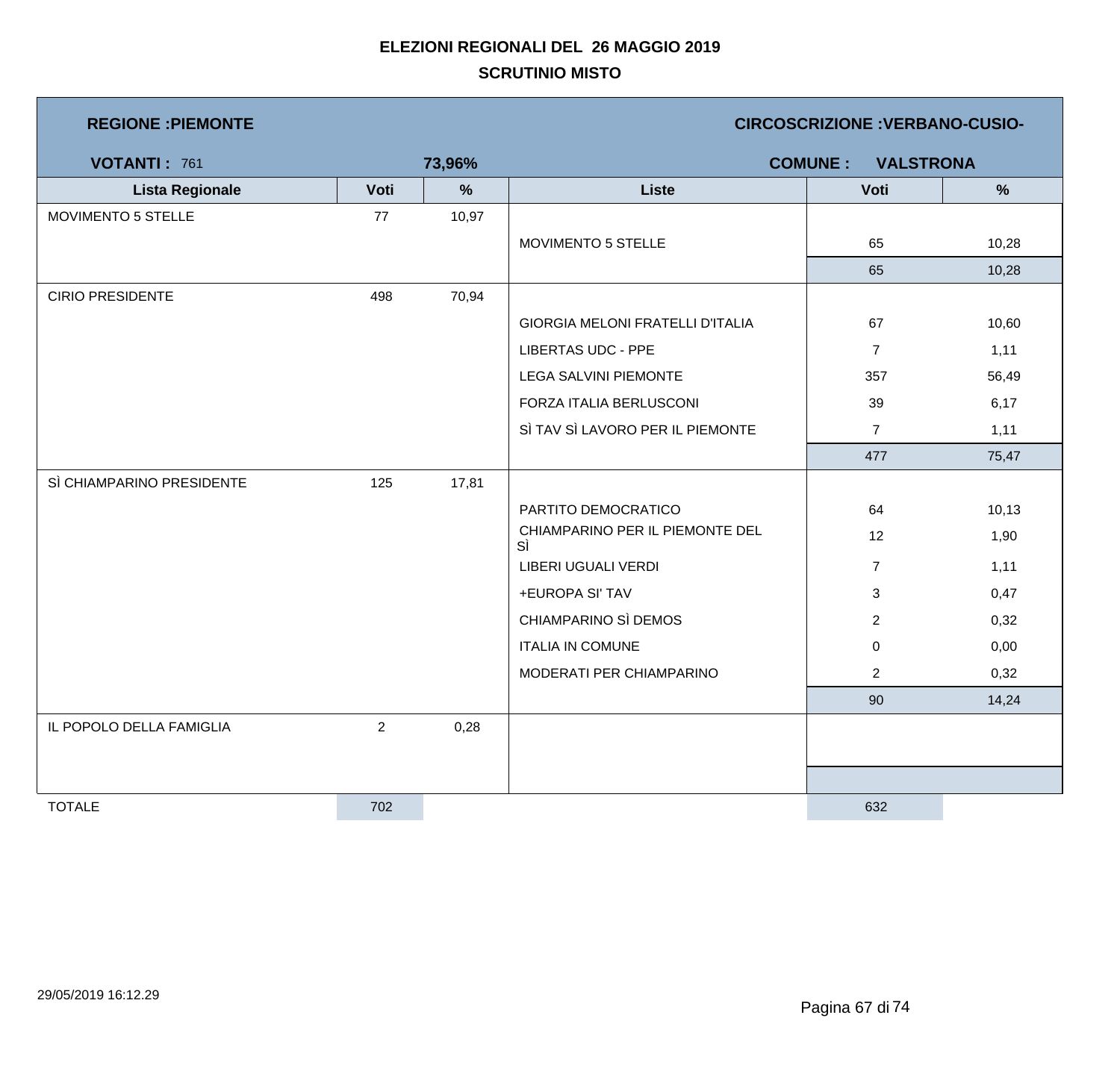| <b>REGIONE: PIEMONTE</b>  |             |               | <b>CIRCOSCRIZIONE : VERBANO-CUSIO-</b>                   |                |               |  |  |
|---------------------------|-------------|---------------|----------------------------------------------------------|----------------|---------------|--|--|
| <b>VOTANTI: 228</b>       |             | 52,41%        | <b>VANZONE CON SAN</b><br><b>COMUNE:</b><br><b>CARLO</b> |                |               |  |  |
| <b>Lista Regionale</b>    | Voti        | $\frac{9}{6}$ | <b>Liste</b>                                             | Voti           | $\frac{9}{6}$ |  |  |
| MOVIMENTO 5 STELLE        | 25          | 12,25         |                                                          |                |               |  |  |
|                           |             |               | MOVIMENTO 5 STELLE                                       | 23             | 12,50         |  |  |
|                           |             |               |                                                          | 23             | 12,50         |  |  |
| <b>CIRIO PRESIDENTE</b>   | 125         | 61,27         |                                                          |                |               |  |  |
|                           |             |               | <b>LIBERTAS UDC - PPE</b>                                | 3              | 1,63          |  |  |
|                           |             |               | <b>LEGA SALVINI PIEMONTE</b>                             | 97             | 52,72         |  |  |
|                           |             |               | FORZA ITALIA BERLUSCONI                                  | 8              | 4,35          |  |  |
|                           |             |               | SÌ TAV SÌ LAVORO PER IL PIEMONTE                         | $\mathbf 1$    | 0,54          |  |  |
|                           |             |               | <b>GIORGIA MELONI FRATELLI D'ITALIA</b>                  | 11             | 5,98          |  |  |
|                           |             |               |                                                          | 120            | 65,22         |  |  |
| SÌ CHIAMPARINO PRESIDENTE | 54          | 26,47         |                                                          |                |               |  |  |
|                           |             |               | PARTITO DEMOCRATICO                                      | 32             | 17,39         |  |  |
|                           |             |               | LIBERI UGUALI VERDI                                      | $\overline{2}$ | 1,09          |  |  |
|                           |             |               | +EUROPA SI' TAV                                          | $\mathbf 1$    | 0,54          |  |  |
|                           |             |               | CHIAMPARINO SÌ DEMOS                                     | 0              | 0,00          |  |  |
|                           |             |               | <b>ITALIA IN COMUNE</b>                                  | $\mathbf{1}$   | 0,54          |  |  |
|                           |             |               | MODERATI PER CHIAMPARINO                                 | 3              | 1,63          |  |  |
|                           |             |               | CHIAMPARINO PER IL PIEMONTE DEL<br>SÌ                    | $\overline{2}$ | 1,09          |  |  |
|                           |             |               |                                                          | 41             | 22,28         |  |  |
| IL POPOLO DELLA FAMIGLIA  | $\mathbf 0$ | 0,00          |                                                          |                |               |  |  |
|                           |             |               |                                                          |                |               |  |  |
|                           |             |               |                                                          |                |               |  |  |
| <b>TOTALE</b>             | 204         |               |                                                          | 184            |               |  |  |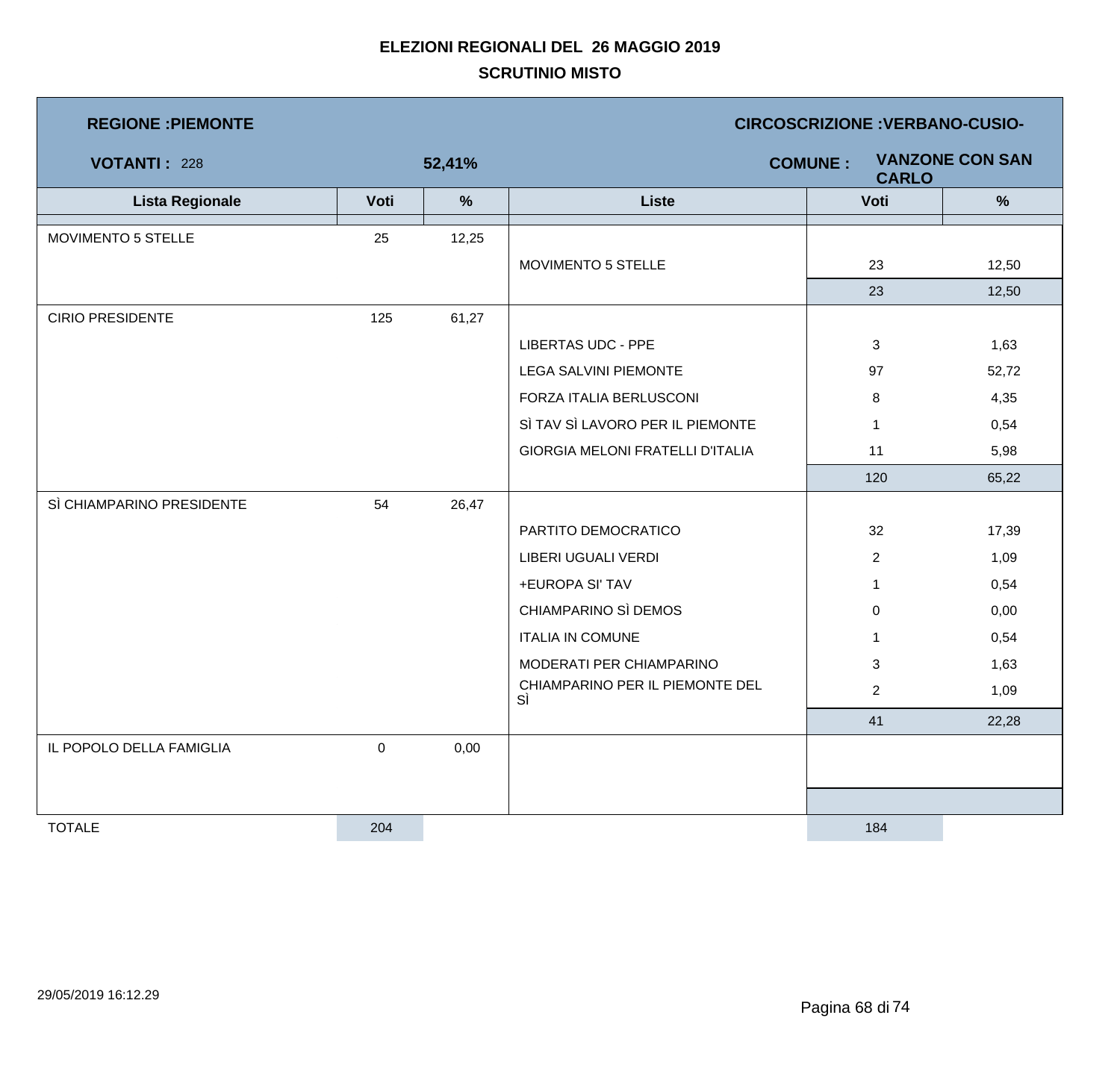| <b>REGIONE: PIEMONTE</b>  |                |        | <b>CIRCOSCRIZIONE: VERBANO-CUSIO-</b> |                |               |  |  |
|---------------------------|----------------|--------|---------------------------------------|----------------|---------------|--|--|
| <b>VOTANTI: 1.233</b>     |                | 58,38% | <b>COMUNE:</b><br><b>VARZO</b>        |                |               |  |  |
| <b>Lista Regionale</b>    | Voti           | %      | <b>Liste</b>                          | Voti           | $\frac{9}{6}$ |  |  |
| MOVIMENTO 5 STELLE        | 74             | 6,42   |                                       |                |               |  |  |
|                           |                |        | MOVIMENTO 5 STELLE                    | 61             | 5,85          |  |  |
|                           |                |        |                                       | 61             | 5,85          |  |  |
| <b>CIRIO PRESIDENTE</b>   | 793            | 68,78  |                                       |                |               |  |  |
|                           |                |        | <b>LIBERTAS UDC - PPE</b>             | 10             | 0,96          |  |  |
|                           |                |        | <b>LEGA SALVINI PIEMONTE</b>          | 613            | 58,77         |  |  |
|                           |                |        | FORZA ITALIA BERLUSCONI               | 79             | 7,57          |  |  |
|                           |                |        | SÌ TAV SÌ LAVORO PER IL PIEMONTE      | 9              | 0,86          |  |  |
|                           |                |        | GIORGIA MELONI FRATELLI D'ITALIA      | 39             | 3,74          |  |  |
|                           |                |        |                                       | 750            | 71,91         |  |  |
| SÌ CHIAMPARINO PRESIDENTE | 284            | 24,63  |                                       |                |               |  |  |
|                           |                |        | PARTITO DEMOCRATICO                   | 163            | 15,63         |  |  |
|                           |                |        | LIBERI UGUALI VERDI                   | 18             | 1,73          |  |  |
|                           |                |        | +EUROPA SI' TAV                       | 8              | 0,77          |  |  |
|                           |                |        | CHIAMPARINO SÌ DEMOS                  | $\overline{2}$ | 0,19          |  |  |
|                           |                |        | <b>ITALIA IN COMUNE</b>               | 3              | 0,29          |  |  |
|                           |                |        | MODERATI PER CHIAMPARINO              | 12             | 1,15          |  |  |
|                           |                |        | CHIAMPARINO PER IL PIEMONTE DEL<br>SÌ | 26             | 2,49          |  |  |
|                           |                |        |                                       | 232            | 22,24         |  |  |
| IL POPOLO DELLA FAMIGLIA  | $\overline{2}$ | 0,17   |                                       |                |               |  |  |
|                           |                |        |                                       |                |               |  |  |
|                           |                |        |                                       |                |               |  |  |
| <b>TOTALE</b>             | 1.153          |        |                                       | 1.043          |               |  |  |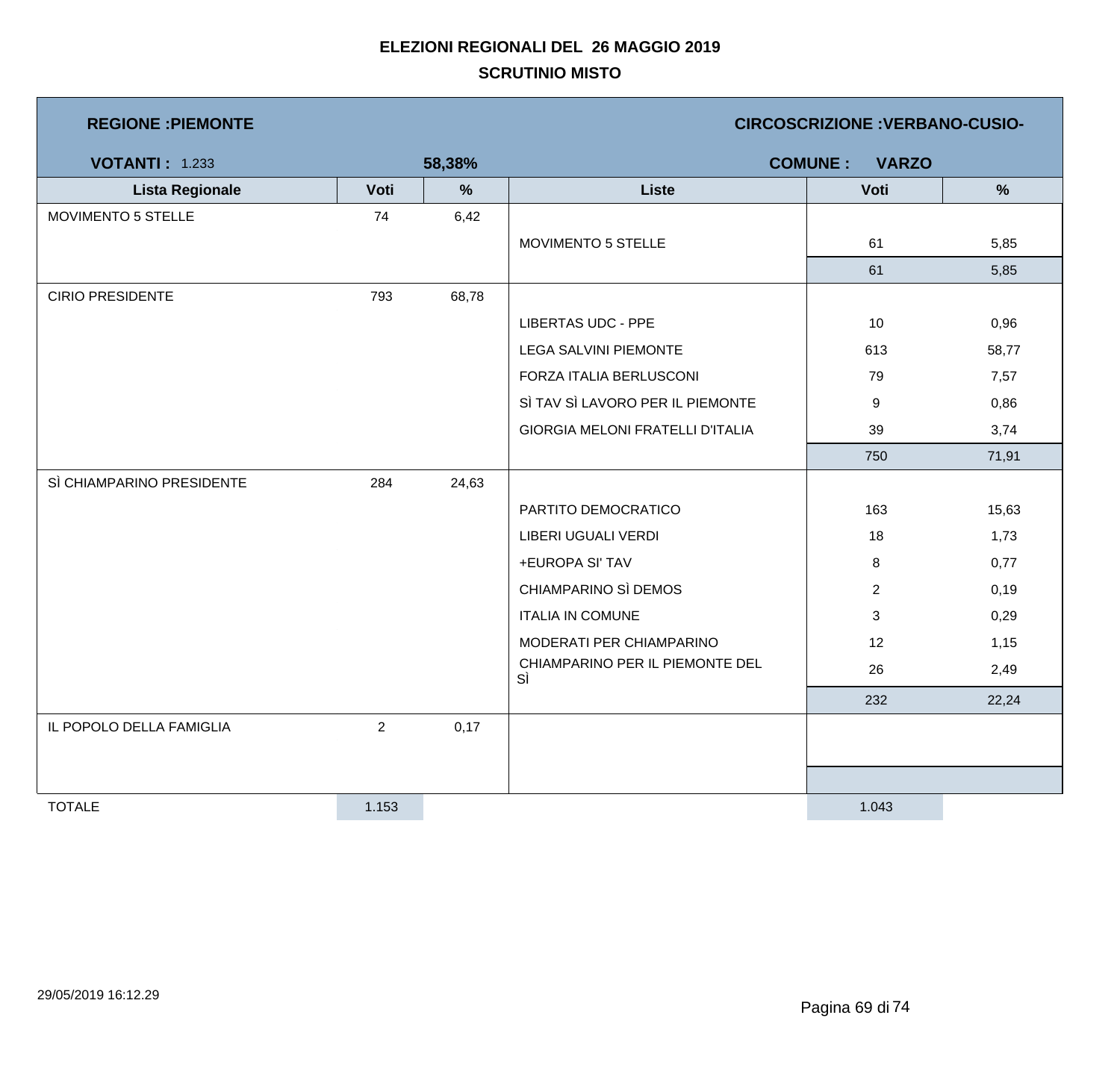| <b>REGIONE: PIEMONTE</b>  |        |        | <b>CIRCOSCRIZIONE : VERBANO-CUSIO-</b>  |        |               |  |
|---------------------------|--------|--------|-----------------------------------------|--------|---------------|--|
| <b>VOTANTI: 17.026</b>    |        | 64,33% | <b>COMUNE:</b><br><b>VERBANIA</b>       |        |               |  |
| <b>Lista Regionale</b>    | Voti   | %      | <b>Liste</b>                            | Voti   | $\frac{9}{6}$ |  |
| MOVIMENTO 5 STELLE        | 1.872  | 11,57  |                                         |        |               |  |
|                           |        |        | MOVIMENTO 5 STELLE                      | 1.530  | 10,47         |  |
|                           |        |        |                                         | 1.530  | 10,47         |  |
| <b>CIRIO PRESIDENTE</b>   | 8.218  | 50,80  |                                         |        |               |  |
|                           |        |        | <b>LIBERTAS UDC - PPE</b>               | 142    | 0,97          |  |
|                           |        |        | <b>LEGA SALVINI PIEMONTE</b>            | 5.489  | 37,55         |  |
|                           |        |        | FORZA ITALIA BERLUSCONI                 | 1.183  | 8,09          |  |
|                           |        |        | SÌ TAV SÌ LAVORO PER IL PIEMONTE        | 95     | 0,65          |  |
|                           |        |        | <b>GIORGIA MELONI FRATELLI D'ITALIA</b> | 846    | 5,79          |  |
|                           |        |        |                                         | 7.755  | 53,05         |  |
| SÌ CHIAMPARINO PRESIDENTE | 6.025  | 37,25  |                                         |        |               |  |
|                           |        |        | CHIAMPARINO PER IL PIEMONTE DEL<br>SÌ   | 222    | 1,52          |  |
|                           |        |        | LIBERI UGUALI VERDI                     | 412    | 2,82          |  |
|                           |        |        | +EUROPA SI' TAV                         | 185    | 1,27          |  |
|                           |        |        | CHIAMPARINO SÌ DEMOS                    | 43     | 0,29          |  |
|                           |        |        | <b>ITALIA IN COMUNE</b>                 | 31     | 0,21          |  |
|                           |        |        | MODERATI PER CHIAMPARINO                | 81     | 0,55          |  |
|                           |        |        | PARTITO DEMOCRATICO                     | 4.359  | 29,82         |  |
|                           |        |        |                                         | 5.333  | 36,48         |  |
| IL POPOLO DELLA FAMIGLIA  | 61     | 0,38   |                                         |        |               |  |
|                           |        |        |                                         |        |               |  |
|                           |        |        |                                         |        |               |  |
| <b>TOTALE</b>             | 16.176 |        |                                         | 14.618 |               |  |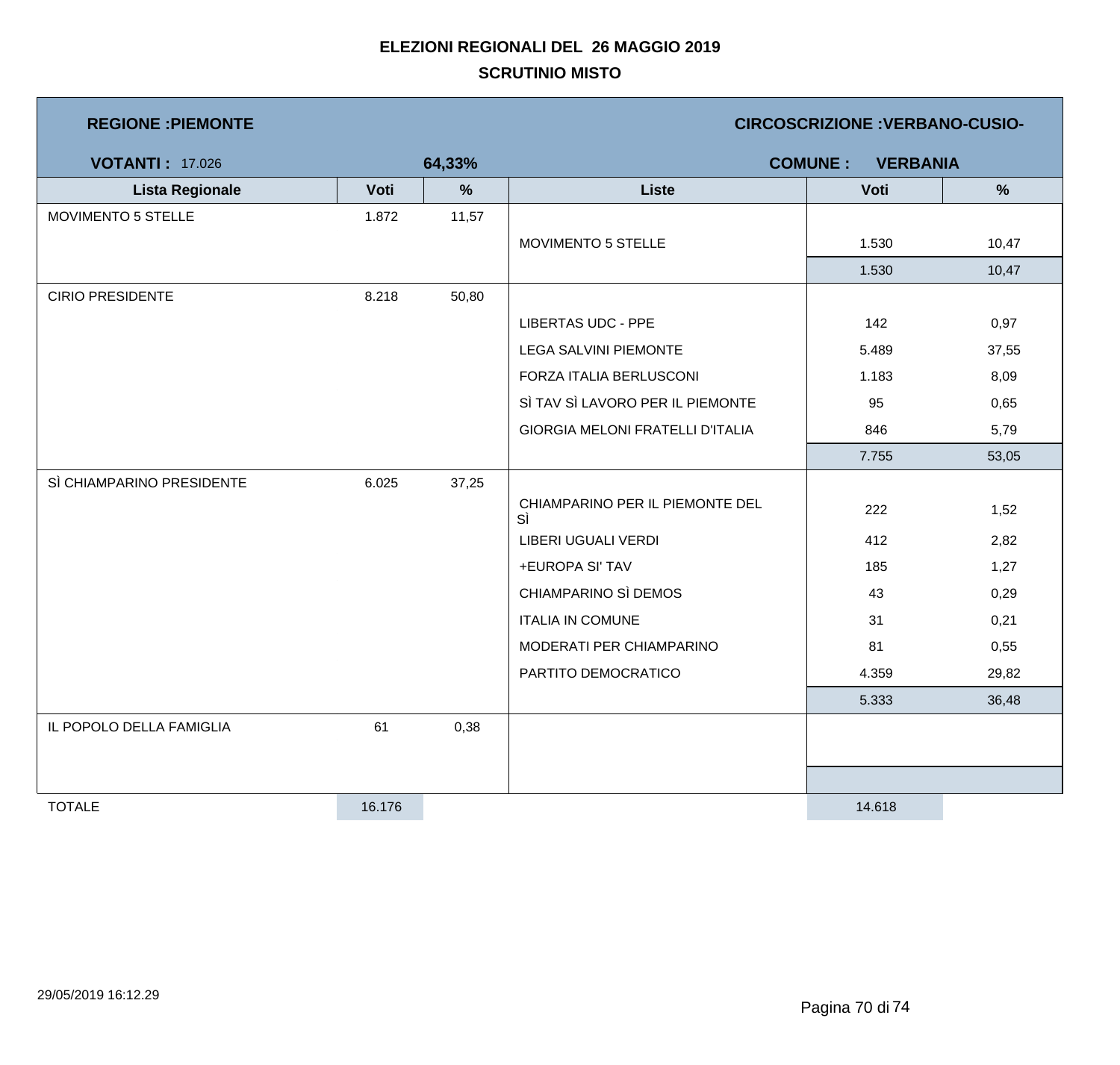| <b>REGIONE : PIEMONTE</b> |           |        | <b>CIRCOSCRIZIONE: VERBANO-CUSIO-</b>   |             |               |  |  |
|---------------------------|-----------|--------|-----------------------------------------|-------------|---------------|--|--|
| <b>VOTANTI: 765</b>       |           | 72,44% | <b>COMUNE:</b><br><b>VIGNONE</b>        |             |               |  |  |
| <b>Lista Regionale</b>    | Voti      | %      | <b>Liste</b>                            | Voti        | $\frac{9}{6}$ |  |  |
| MOVIMENTO 5 STELLE        | 98        | 13,28  |                                         |             |               |  |  |
|                           |           |        | MOVIMENTO 5 STELLE                      | 86          | 13,37         |  |  |
|                           |           |        |                                         | 86          | 13,37         |  |  |
| <b>CIRIO PRESIDENTE</b>   | 372       | 50,41  |                                         |             |               |  |  |
|                           |           |        | <b>LIBERTAS UDC - PPE</b>               | 8           | 1,24          |  |  |
|                           |           |        | <b>LEGA SALVINI PIEMONTE</b>            | 243         | 37,79         |  |  |
|                           |           |        | FORZA ITALIA BERLUSCONI                 | 49          | 7,62          |  |  |
|                           |           |        | SÌ TAV SÌ LAVORO PER IL PIEMONTE        | 4           | 0,62          |  |  |
|                           |           |        | <b>GIORGIA MELONI FRATELLI D'ITALIA</b> | 28          | 4,35          |  |  |
|                           |           |        |                                         | 332         | 51,63         |  |  |
| SÌ CHIAMPARINO PRESIDENTE | 268       | 36,31  |                                         |             |               |  |  |
|                           |           |        | CHIAMPARINO PER IL PIEMONTE DEL<br>SÌ   | 26          | 4,04          |  |  |
|                           |           |        | LIBERI UGUALI VERDI                     | 29          | 4,51          |  |  |
|                           |           |        | +EUROPA SI' TAV                         | 12          | 1,87          |  |  |
|                           |           |        | CHIAMPARINO SÌ DEMOS                    | 3           | 0,47          |  |  |
|                           |           |        | <b>ITALIA IN COMUNE</b>                 | $\mathbf 0$ | 0,00          |  |  |
|                           |           |        | MODERATI PER CHIAMPARINO                | 4           | 0,62          |  |  |
|                           |           |        | PARTITO DEMOCRATICO                     | 151         | 23,48         |  |  |
|                           |           |        |                                         | 225         | 34,99         |  |  |
| IL POPOLO DELLA FAMIGLIA  | $\pmb{0}$ | 0,00   |                                         |             |               |  |  |
|                           |           |        |                                         |             |               |  |  |
|                           |           |        |                                         |             |               |  |  |
| <b>TOTALE</b>             | 738       |        |                                         | 643         |               |  |  |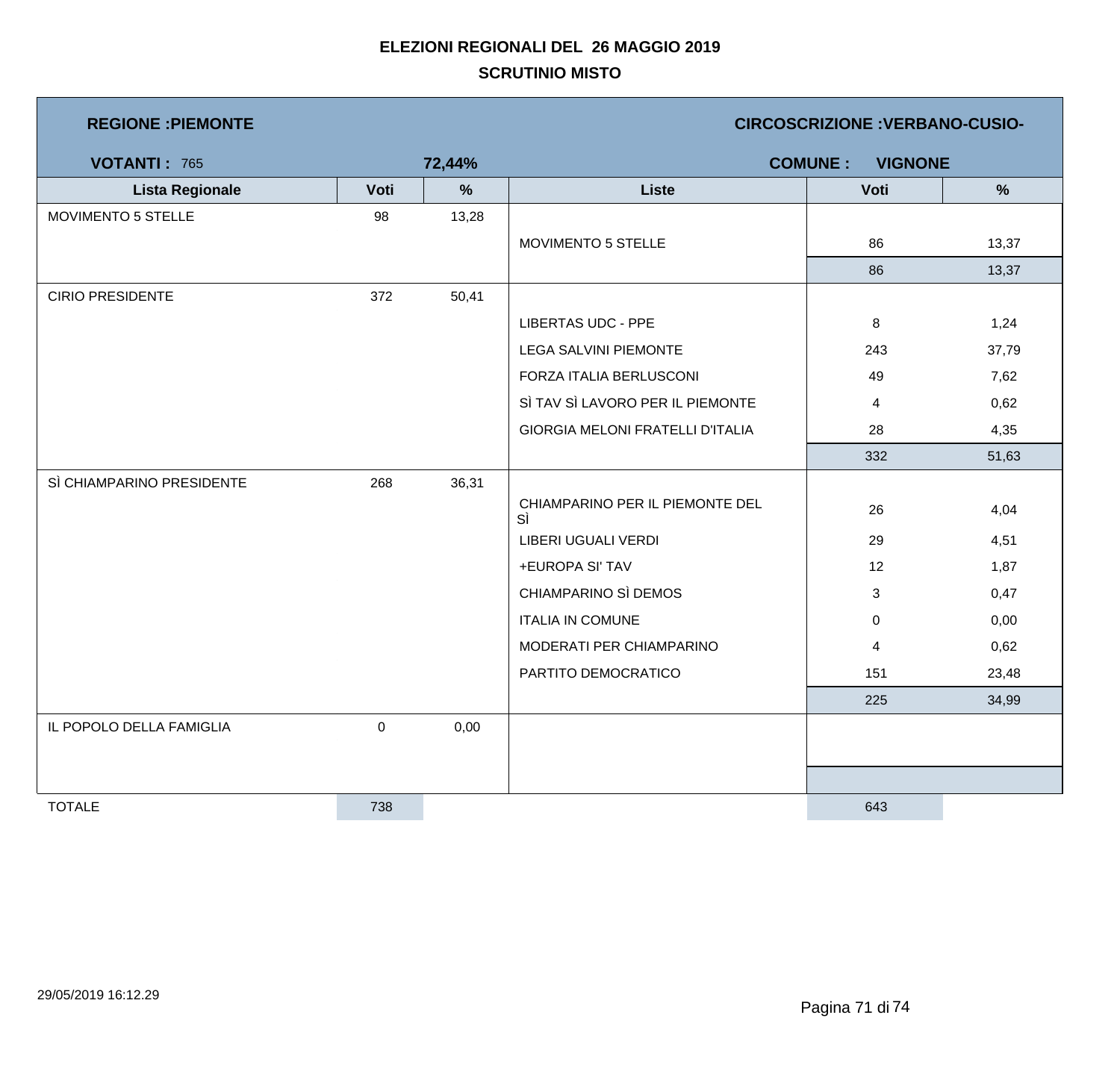| <b>REGIONE : PIEMONTE</b> |       |        | <b>CIRCOSCRIZIONE : VERBANO-CUSIO-</b>  |                                       |       |  |
|---------------------------|-------|--------|-----------------------------------------|---------------------------------------|-------|--|
| <b>VOTANTI: 3.123</b>     |       | 52,81% |                                         | <b>COMUNE:</b><br><b>VILLADOSSOLA</b> |       |  |
| <b>Lista Regionale</b>    | Voti  | %      | <b>Liste</b>                            | Voti                                  | %     |  |
| <b>MOVIMENTO 5 STELLE</b> | 357   | 12,00  |                                         |                                       |       |  |
|                           |       |        | MOVIMENTO 5 STELLE                      | 268                                   | 9,86  |  |
|                           |       |        |                                         | 268                                   | 9,86  |  |
| <b>CIRIO PRESIDENTE</b>   | 1.697 | 57,02  |                                         |                                       |       |  |
|                           |       |        | SÌ TAV SÌ LAVORO PER IL PIEMONTE        | 11                                    | 0,40  |  |
|                           |       |        | FORZA ITALIA BERLUSCONI                 | 189                                   | 6,96  |  |
|                           |       |        | <b>LEGA SALVINI PIEMONTE</b>            | 1.332                                 | 49,02 |  |
|                           |       |        | <b>LIBERTAS UDC - PPE</b>               | $\,6\,$                               | 0,22  |  |
|                           |       |        | <b>GIORGIA MELONI FRATELLI D'ITALIA</b> | 98                                    | 3,61  |  |
|                           |       |        |                                         | 1.636                                 | 60,21 |  |
| SÌ CHIAMPARINO PRESIDENTE | 918   | 30,85  |                                         |                                       |       |  |
|                           |       |        | PARTITO DEMOCRATICO                     | 674                                   | 24,81 |  |
|                           |       |        | CHIAMPARINO PER IL PIEMONTE DEL<br>SÌ   | 24                                    | 0,88  |  |
|                           |       |        | LIBERI UGUALI VERDI                     | 53                                    | 1,95  |  |
|                           |       |        | +EUROPA SI' TAV                         | 37                                    | 1,36  |  |
|                           |       |        | CHIAMPARINO SÌ DEMOS                    | 9                                     | 0,33  |  |
|                           |       |        | <b>ITALIA IN COMUNE</b>                 | $\overline{2}$                        | 0,07  |  |
|                           |       |        | MODERATI PER CHIAMPARINO                | 14                                    | 0,52  |  |
|                           |       |        |                                         | 813                                   | 29,92 |  |
| IL POPOLO DELLA FAMIGLIA  | 4     | 0,13   |                                         |                                       |       |  |
|                           |       |        |                                         |                                       |       |  |
|                           |       |        |                                         |                                       |       |  |
| <b>TOTALE</b>             | 2.976 |        |                                         | 2.717                                 |       |  |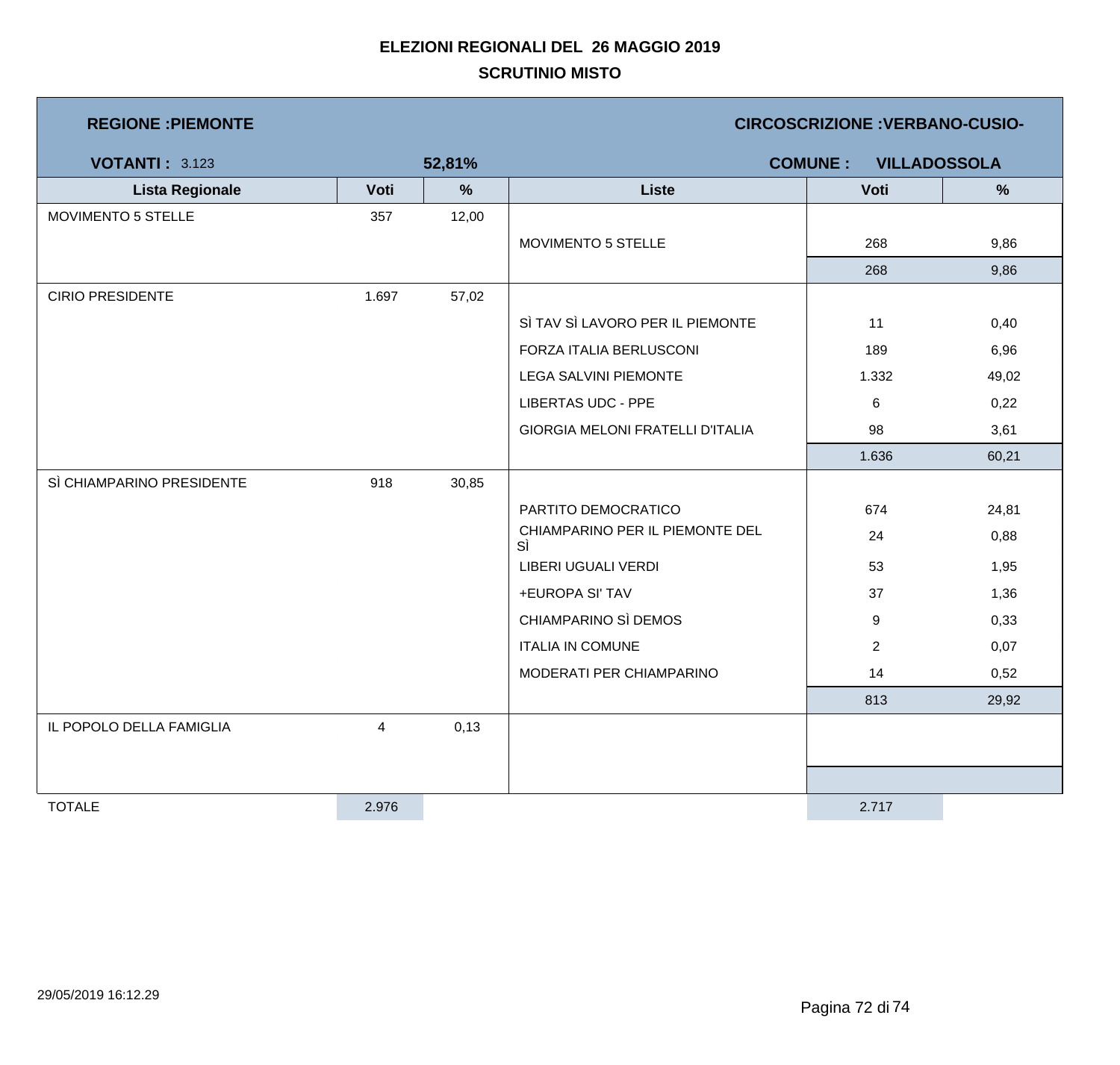## **SCRUTINIO MISTO ELEZIONI REGIONALI DEL 26 MAGGIO 2019**

| <b>REGIONE : PIEMONTE</b> |                |        | <b>CIRCOSCRIZIONE: VERBANO-CUSIO-</b>   |                |               |  |
|---------------------------|----------------|--------|-----------------------------------------|----------------|---------------|--|
| <b>VOTANTI: 198</b>       |                | 76,15% | <b>COMUNE:</b><br><b>VILLETTE</b>       |                |               |  |
| <b>Lista Regionale</b>    | Voti           | %      | <b>Liste</b>                            | Voti           | $\frac{9}{6}$ |  |
| MOVIMENTO 5 STELLE        | $\overline{7}$ | 4,12   |                                         |                |               |  |
|                           |                |        | MOVIMENTO 5 STELLE                      | 6              | 3,75          |  |
|                           |                |        |                                         | $6\phantom{.}$ | 3,75          |  |
| <b>CIRIO PRESIDENTE</b>   | 108            | 63,53  |                                         |                |               |  |
|                           |                |        | SÌ TAV SÌ LAVORO PER IL PIEMONTE        | 0              | 0,00          |  |
|                           |                |        | FORZA ITALIA BERLUSCONI                 | 5              | 3,13          |  |
|                           |                |        | <b>LEGA SALVINI PIEMONTE</b>            | 96             | 60,00         |  |
|                           |                |        | <b>LIBERTAS UDC - PPE</b>               | 0              | 0,00          |  |
|                           |                |        | <b>GIORGIA MELONI FRATELLI D'ITALIA</b> | 6              | 3,75          |  |
|                           |                |        |                                         | 107            | 66,88         |  |
| SÌ CHIAMPARINO PRESIDENTE | 54             | 31,76  |                                         |                |               |  |
|                           |                |        | MODERATI PER CHIAMPARINO                | 0              | 0,00          |  |
|                           |                |        | PARTITO DEMOCRATICO                     | 39             | 24,38         |  |
|                           |                |        | <b>ITALIA IN COMUNE</b>                 | 0              | 0,00          |  |
|                           |                |        | CHIAMPARINO SÌ DEMOS                    | $\mathbf{1}$   | 0,63          |  |
|                           |                |        | +EUROPA SI' TAV                         | $\overline{2}$ | 1,25          |  |
|                           |                |        | LIBERI UGUALI VERDI                     | $\mathbf{1}$   | 0,63          |  |
|                           |                |        | CHIAMPARINO PER IL PIEMONTE DEL<br>SÌ   | $\overline{4}$ | 2,50          |  |
|                           |                |        |                                         | 47             | 29,38         |  |
| IL POPOLO DELLA FAMIGLIA  | $\mathbf{1}$   | 0,59   |                                         |                |               |  |
|                           |                |        |                                         |                |               |  |
|                           |                |        |                                         |                |               |  |
| <b>TOTALE</b>             | 170            |        |                                         | 160            |               |  |